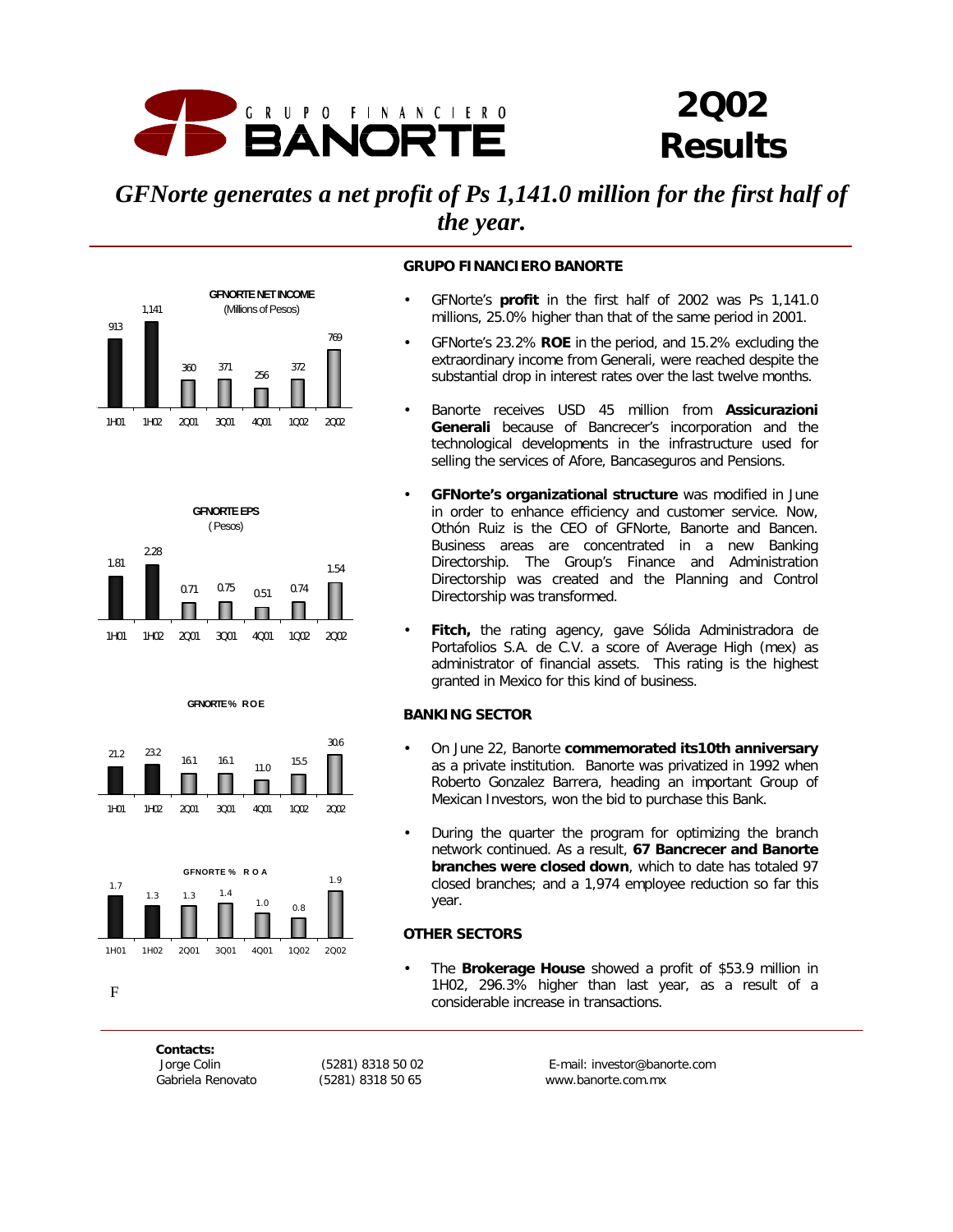985

4.5



#### **Highlights**

#### **BANKING SECTOR**

#### **Net Profit**

Profit in the first half of the year (excluding the Afore) was Ps 984.8 million, which represents a 26.4% upturn from that of 1H01 as a result of Bancrecer's incorporation and the extraordinary revenues from Assicurazioni Generali's USD 45 million payment in 2Q02.

#### **Net Interest Margin**

Net Interest Margin, before Repomo, fell from 6.2% in 1H01 to 4.5% in 1H02 mainly due to an important interest rate decrease as well as Bancrecer incorporation as its assets generate a lower net interest margin than those of Banorte.

#### **Non Interest Income**

Non Interest Income in 1H02 was 32.8% higher than in 1H01 due to Bancrecer's contribution departing 2002 and also to the new service fees implemented since February 2002.

#### **Non Interest Expense**

Non Interest Expense increased by 41.9% in the first six months of the year, as compared to the same period last year mainly as a consequence of the Bancrecer merger since 1Q02. However, important benefits of the synergies of this integration are now becoming apparent.

#### **Capitalization**

The first half closed with a 13.1 Capitalization ratio vs. 15.6% in 1H01. This decrease came mainly since the Bancrecer acquisition in 4Q01.

#### **Loan Portfolio**

At the close of June 2002, the Banking Sector portfolio balance was Ps 138,250 million, 70% greater than that of June 2001, as a result of the Bancrecer incorporation and Banorte's placement strategy. Stand out increases of 281.0% in Housing and Consumer, and 45.0% in Commercial loans within the Traditional Banking Portfolio.

#### **Asset Quality**

The Banking Sector ended 1H02 with a past due loans balance of Ps 4,649 million; an overall rate of 3.4%. The reserve coverage totaled 117.2%.

Figures are presented in constant pesos set at the close of June' 2002. 2

12.9 13.1







**% CAPITALIZATION**

11.5

15.6 15.4

1H01 1H02 2Q01 3Q01 4Q01 1Q02 2Q02

15.6

13.1



1H01 1H02 2Q01 3Q01 4Q01 1Q02 2Q02

**NON INTEREST INCOME** (Millions of Pesos)

4.2

4.9

**BANKING SECTOR NET INCOME** (Millions of Pesos)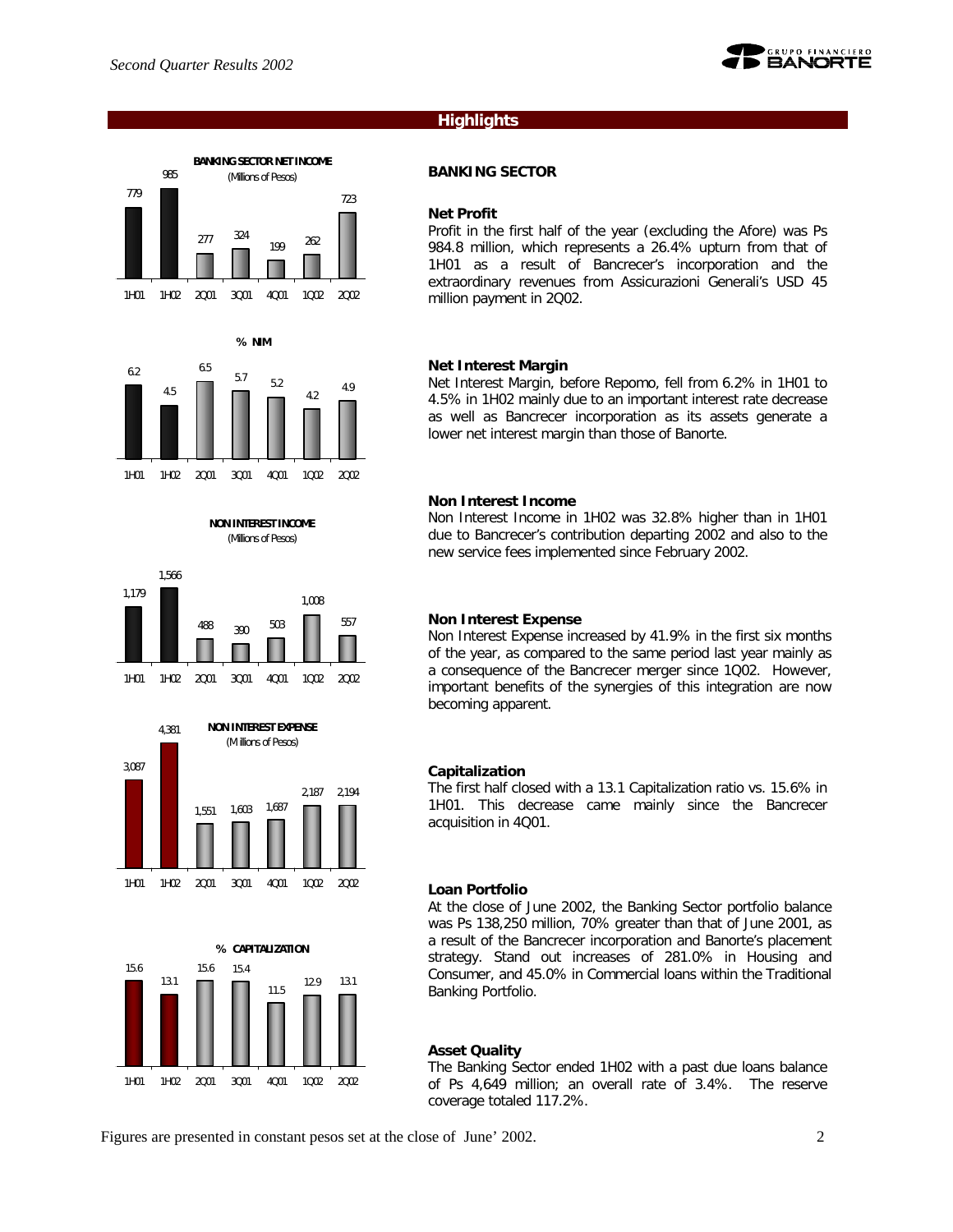

#### **Executive Summary**

#### **GRUPO FINANCIERO BANORTE**

GFNorte and its subsidiaries showed earnings for Ps 769.1 million during the second quarter of the year, 113.9% higher than in the same quarter last year, for an accumulated profit of Ps 1,141.0 million in the fist half, which is 25% higher than last year's accumulated result. The above results rendered an average 23.2% Return on Equity (ROE). Excluding the extraordinary income from Generali, which will be explained later on, the net income for the quarter was 7.4% higher than that of 2Q01 and 16.9% lower when taking the first half of the year vs. 1H01, mainly due to a 780 bp drop in the level of interest rates as an average for these periods, that had a negative impact in the net interest margin. Another negative impact came from the interest volatility at the close of the period.

The Banking Sector represented 94% of GFNorte's overall profit during the second quarter of the year, generating Ps 722.6 million, 161.3% higher than in the same quarter last year and a 24.1% Return on Equity (ROE). This result enabled an accruement of Ps 984.8 million in the first half of the year, 26.4% higher than in the same period last year. Excluding the extraordinary income from Generali, the net income for the quarter was 22.8% higher than that of 2Q01 and 22.7% lower when compared in a six months base vs. 1H01. Other sectors contributed to the overall profit as follow: Brokerage Sector with Ps 53.9 million; Long Term Saving Sector with Ps 75.7 million; and the Auxiliary Organization Sector with Ps 32.8 million.

Assicurazioni Generali confirms its trust in Grupo Financiero Banorte and in Mexico by signing an agreement last June, 27 with Banco Mercantil del Norte (Banorte) and paying to the latter the sum of USD 45 million. The net contribution of this payment (after PTU, related costs and minority interests was Ps 383 million. This payment was made to compensate Banorte's efforts in technology, brand placement and usage of Bancrecer's branch network to sell the products and services of: Seguros Banorte-Generali, Afore Banorte-Generali and Pensiones Banorte-Generali, in which Generali holds a 49% share.

GFNorte's assets under management at the close of June, 2002, which include: deposits, Banking Sector third party and mutual funds, Brokerage House assets under management, and the Afore's assets under management, totaled Ps 315,706 million.

#### **BANKING SECTOR**

Total deposits ended the quarter with a Ps 184.9 billion balance, 5.9% lower than the previous quarter, due to Treasury operations which switched funding from Time Deposits to lower cost short term Loans from Banks. Total Deposits grew by 48.7% vs. 1H01 due to Bancrecer's contribution as well as to the positive results of the promotional efforts carried out during the period.

The Banking Sector's total loan portfolio at the close of June, amounted to Ps 138,250 million. On the other hand, Total loans excluding Fobaproa / IPAB reached Ps 47,365 million, a 3% increase over those of the previous quarter despite the Ps 1.7 billion payment of the Federal Government for loans related to the Debtors Support Programs to Banorte and Bancen. Commercial loans totaled Ps 14,542 million, 5.2% higher than in the previous quarter. Mortgage loans closed June with a Ps 9,211 million balance, a 5.7% increase in the quarter. Car loans reached Ps 2,241 million, a 20.5% growth in the quarter. There have been eight quarters in a row showing growth in Mortgage and Car loans. Banorte's loan success is based on its fixed-rate programs for mortgage and car loans, as well as for credit cards; a proactive attitude and quality service of the entire sales force of the Group.

As to asset quality, by June the Banking Sector closed the period with a past due loan portfolio of Ps 4,649 million, which represents a past due loan ratio of 3.4%. The past due loan coverage reserve closed June, 2002 at 117.2%.

Non Interest Income was negatively affected by the financial markets volatility at the close of the quarter as well as by lower Fobaproa fees. This impacted the Non Interest Income which lowered 44.7% vs. 1Q02. However, Service Fees from traditional banking operations increased 2.9% in the quarter due to a higher volume of transactions from clients.

By June 2002, the Banking Sector's efforts to reduce Non Interest Expense are already showing, as are some of the benefits obtained by the synergies of Bancrecer's integration. One such sign is that the Ps 6.7 million expense-perbranch that Banorte showed in 1H01 dropped 40.4% to Ps 4.0 million in 1H02, after Bancrecer's integration.

The capitalization ratio reached 14.0% for Banorte, considering loan and market risks. Bancentro's ratio was 9.7%. This enable the Group's Banking Sector to reach a combined loan and market risk capitalization ratio of 13.1%.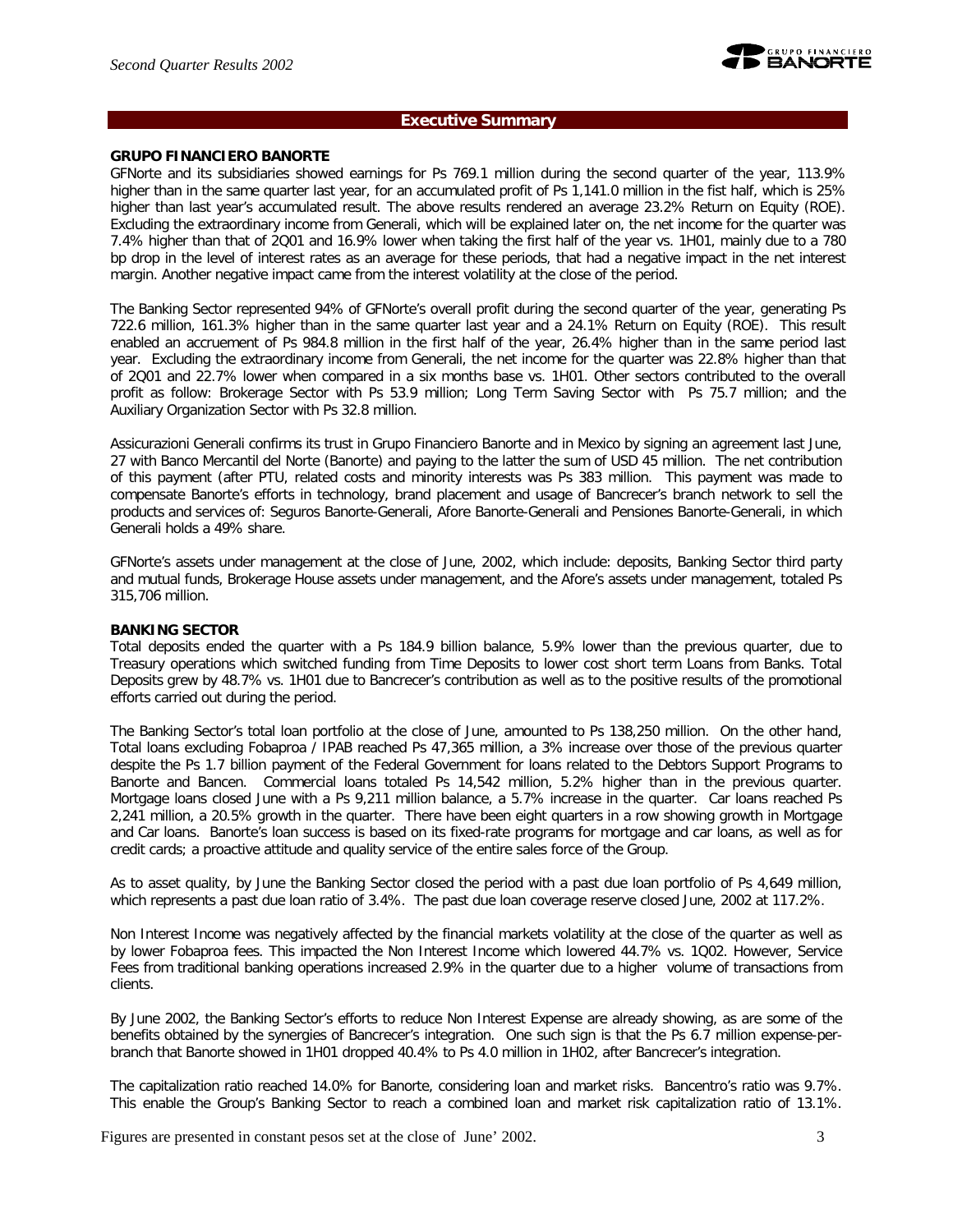

These levels are higher than the minimum established by the authorities and give GFNorte's Banking Sector a sound growth platform.

In June, GFNorte announced a new organization structure to meet the new challenges of growth, competition and integration. Banorte's organizational model was modified to optimize operation efficiency, increase business generating capacity and speed-up the decision-making processes in order to respond efficiently and promptly to the need of the market and especially to those of its clients. In this context, important changes in the organization were made, in an attempt to concentrate strategic command units, business area specialization, differentiation in the support and control areas, as well as a proper division of functions and distribution of responsibilities. The main changes include: the Directorships of Grupo Financiero Banorte, Banco Mercantil de Norte and Banco del Centro are now headed by Othón Ruiz. Newly created Directorships include: the Banking Directorship under Manuel Sescosse, who will be in charge of Commercial, Business, Corporate and Government Banking, as well as the Territorial Directorships that make up the sales force and the Administration and Finance Directorship, under Federico Valenzuela. Sergio García Robles Gil will head the reformed Planning and Control Directorship.

On June 22, Banorte commemorated its 10th anniversary as a private institution. Banorte was privatized in 1992 when Roberto González Barrera, heading an important Group of Mexican Investors, won the bid to purchase this Bank. Today, ten years later, the vigorous transformation of Grupo Financiero Banorte is proof of its philosophy "Think Big" and reaffirms its commitment to clients, employees, shareholders and Mexico.

In June, Fitch, the prestigious rating agency, gave Sólida Administradora de Portafolios S.A. de C.V. a rate of **Above Average (mex)** as administrator of financial assets. This is the highest grade granted in Mexico for this kind of business. Sólida, a subsidiary of Bancen, has participated in loan biddings carried out by the Instituto de Protección al Ahorro Bancario (IPAB), and won around 50% of the portfolio up for bids.

#### **BROKERAGE SECTOR**

The Group's Brokerage Sector (Casa de Bolsa Banorte) earned a Ps 53.9 million profit in the first half of 2002, 293% higher than that of the same period last year, as a result of securities position optimization, increased client portfolio, and relocation of the mutual funds administration, which used to be located in Bancentro. Up until June, the Banorte Brokerage House holds a total portfolio of Ps 112,173 million in assets under management, 30% higher than that of the same period in 2001.

#### **LONG TERM SAVING SECTOR**

In its Long Term Savings Sector, Banorte-Generali AFORE continues to increase the number of affiliates, totaling 2,504,928. Banorte-Generali AFORE still has one of the lowest costs per affiliation in the industry and a 8.9% market share. Assets under management amounted to Ps 16,572 million by June, 2002, 44% higher than in the same period last year. Total assets in the Insurance business rose by 15.1% in this period. On the other hand, the Annuities company showed a substantial 43% increase in assets, as compared to the same period. GFNorte's 1H02 profit derived from the Long Term Saving Sector companies was Ps 75.7 million, 26.2% higher than in the same period last year. This was due mainly to a greater and improved affiliation quality in the Afores company and to increased sales in Bankassurance.

#### **AUXILIARY ORGANIZATION SECTOR**

In the Auxiliary Organization Sector the profit for 1H02 was Ps 32.8 million. The Leasing Company's growth of 27.2% vs. 2Q01 and a reduction from 3.3% to 2.8% in its past due loan ratio are noteworthy. On the other hand, Factor Banorte (Factoring) increased its portfolio by 17% in the same period.

#### **BANCRECER'S INTEGRATION**

The Banorte-Bancrecer integration is in progress and on schedule.

Regarding the Commercial issue in May we started the third stage of the integration process referred as Commercial Integration. Besides, an extensive training program at the Bancrecer branches was carried out with the purpose of training employees to operate and sell Banorte's products. In the second quarter, 67 branches were close down, accumulating 97 branches as of June, leaving a branch network of 1,091 branches operating. In July, 13 more branches will be closed down.

With respect to human resources, as of June, 30 the Banking Sector had 13,313 employees. The redimensioning efforts has been reflected in a 1,974 personnel reduction, which translates in a Ps 25 million monthly savings,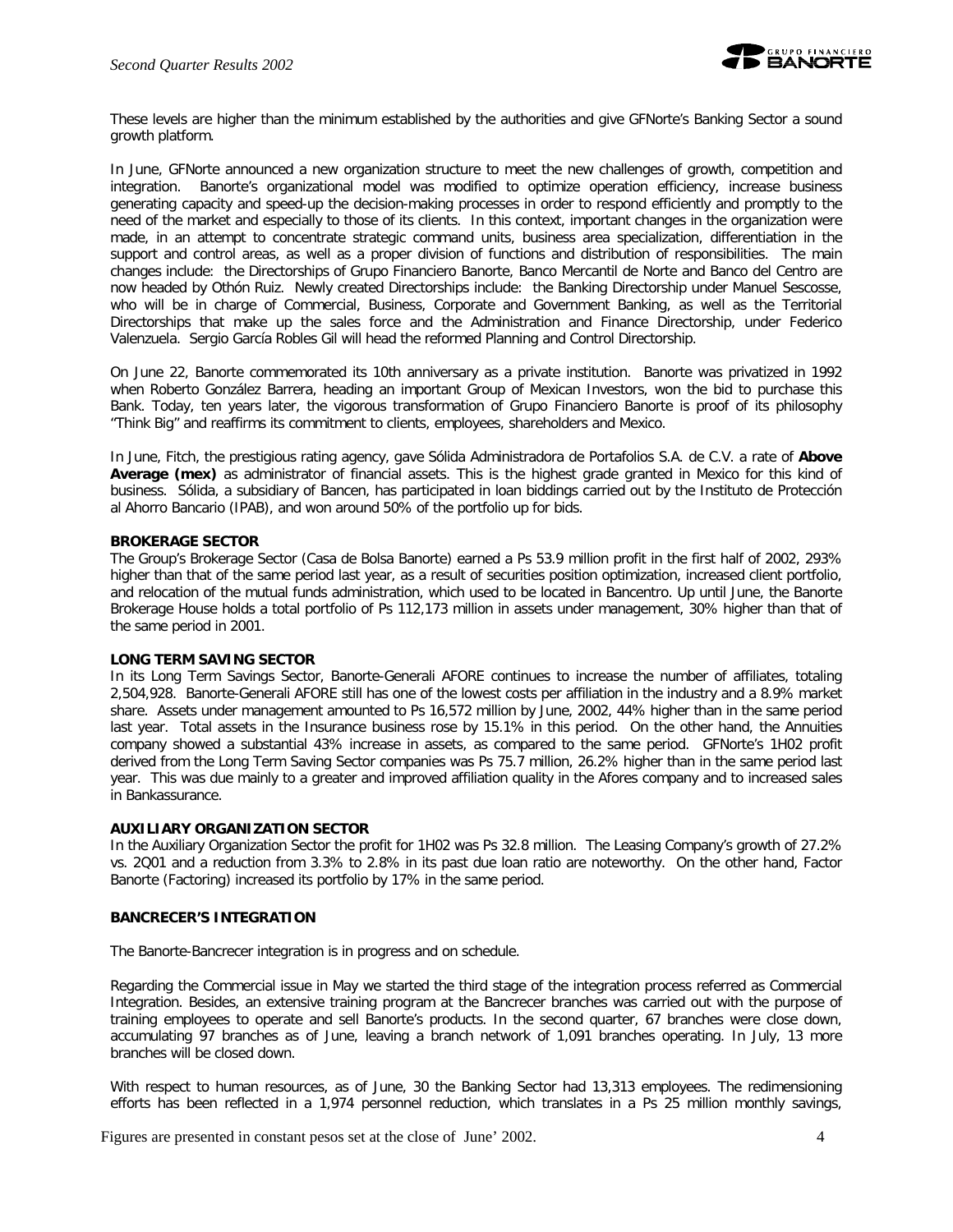

equivalent to 13.6% the Dec'01 payroll. Personnel annualized expense savings reached Ps 540 million. Communication to employees has been reinforced through Banorte's Intranet and Salaries of Bancrecer have been equalized to those of Banorte.

Regarding the technological aspect, the inter-operations project, running since April, has facilitated our clients to make the most frecuent transactions in either of both banks branches indistinctively. Beginning October, both banks services to the public will be fully operating.

In the Marketing area, the rebranding of Bancrecer's branches continues and we estimate to finish it at the end of the third quarter.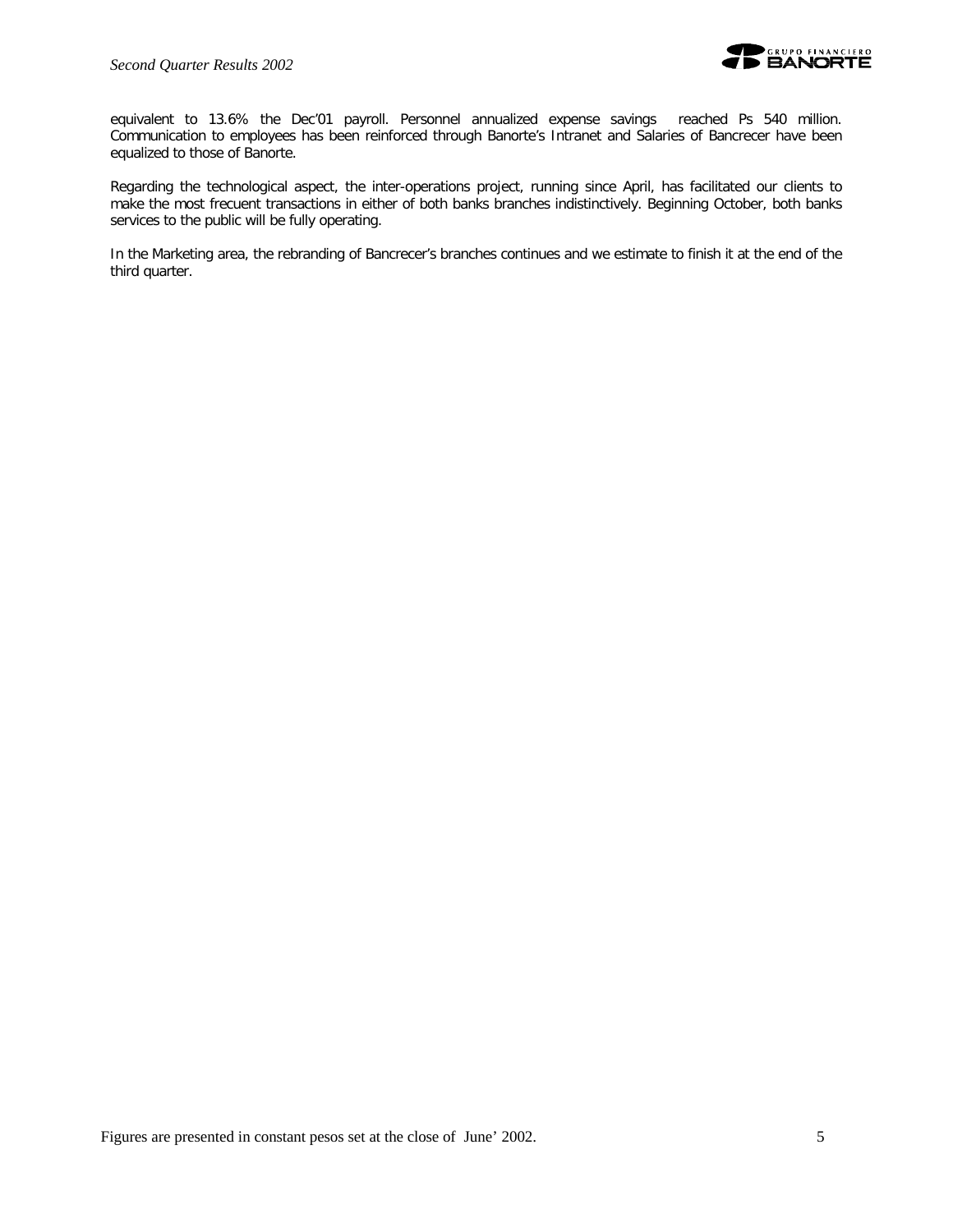

# **Grupo Financiero Banorte**

| <b>Grupo Financiero Banorte Earnings</b>  |       | <b>ACCUMULATE</b> |       |       |         |
|-------------------------------------------|-------|-------------------|-------|-------|---------|
| (Millions of Pesos)                       | 2001  | 1002              | 2002  | 2001  | 2002    |
| G. F. Banorte [holding]                   | 11.8  | (1.8)             | (4.4) | 17.6  | (6.2)   |
| Banco Mercantil del Norte (1)             | 4.9   | 151.9             | 640.9 | 265.7 | 792.7   |
| Banco del Centro                          | 271.6 | 110.3             | 81.7  | 513.4 | 192.0   |
| <b>Banking Sector</b>                     | 276.5 | 262.2             | 722.6 | 779.1 | 984.8   |
|                                           |       |                   |       |       |         |
| <b>Brokerage Sector (Brokerage House)</b> | 0.9   | 23.6              | 30.3  | 13.6  | 53.9    |
|                                           |       |                   |       |       |         |
| Afore                                     | 5.0   | 43.4              | 12.9  | 38.2  | 56.2    |
| Insurance                                 | 27.9  | 27.0              | (2.5) | 8.1   | 24.6    |
| Annuities                                 | 18.7  | 3.0               | (8.1) | 13.6  | (5.1)   |
| <b>Long-Term Saving Sector</b>            | 51.7  | 73.4              | 2.3   | 59.9  | 75.7    |
|                                           |       |                   |       |       |         |
| Leasing                                   | 6.8   | 4.8               | 6.7   | 13.9  | 11.5    |
| Factoring                                 | 7.5   | 5.0               | 7.9   | 20.6  | 12.9    |
| Warehousing                               | 2.5   | 2.1               | 2.4   | 4.6   | 4.5     |
| <b>Bonding</b>                            | 2.0   | 2.6               | 1.3   | 3.4   | 3.9     |
| <b>Auxiliary Organization Sector</b>      | 18.7  | 14.5              | 18.3  | 42.4  | 32.8    |
|                                           |       |                   |       |       |         |
| <b>Total</b>                              | 359.5 | 371.9             | 769.1 | 912.6 | 1,141.0 |

1) 96.11% owned by GFNorte.

| <b>GFNorte Income Statement</b>          | <b>QUARTER</b> | <b>ACCUMULATE</b> |         |         |         |
|------------------------------------------|----------------|-------------------|---------|---------|---------|
| (Millions of Pesos)                      | 2001           | 1002              | 2002    | 2001    | 2002    |
| Net Interest Income (NII)                | 1,873.8        | 1,888.7           | 2,117.9 | 3,584.6 | 4,006.6 |
| + REPOMO-Margin                          | 9.2            | 26.9              | 38.6    | 16.3    | 65.5    |
| $=$ NET Interest Income after Repomo     | 1,883.0        | 1,915.6           | 2,156.5 | 3,601.0 | 4,072.2 |
| - Loan Loss Provisions                   | 452.4          | 163.6             | 189.1   | 636.0   | 352.7   |
| - Loss Sharing Provisions                | 53.6           | 1.9               | 11.5    | 131.4   | 13.4    |
| =Net Interest Income after Provisions    | 1,376.9        | 1,750.1           | 1,955.9 | 2.833.6 | 3.706.0 |
| + Non Interest Income                    | 636.5          | 1,335.6           | 838.3   | 1,567.6 | 2,173.9 |
| = Total Operating Income                 | 2,013.4        | 3,085.7           | 2.794.2 | 4,401.2 | 5,879.9 |
| - Non Interest Expense                   | 1,792.5        | 2,444.9           | 2,460.8 | 3,519.2 | 4,905.7 |
| $=$ Net Operating Income                 | 220.9          | 640.8             | 333.4   | 882.1   | 974.2   |
| Non Operating Income (Expense) Net       | 185.9          | (138.5)           | 203.1   | 255.3   | 64.6    |
| $=$ Pre-tax Income                       | 406.9          | 502.3             | 536.5   | 1,137.3 | 1.038.8 |
| - Income Tax & profit sharing            | 49.1           | 38.0              | 71.5    | 69.3    | 109.6   |
| - Tax on asset                           | 5.3            | 21.3              | 25.5    | 7.3     | 46.8    |
| - Deferred Income Tax & profit sharing   | 60.1           | 74.0              | 12.1    | 170.1   | 86.1    |
| $=$ Net Income before Subsidiaries       | 292.3          | 368.9             | 427.4   | 890.6   | 796.3   |
| + Undistributed Earnings of Subsidiaries | 72.2           | 50.9              | (18.4)  | 70.3    | 32.4    |
| =Net Income-contin. Operation            | 364.5          | 419.8             | 409.0   | 960.9   | 828.7   |
| + Extraordinary Items, net               |                |                   | 398.4   |         | 398.4   |
| - Minoritary Income                      | 4.9            | 47.8              | 38.3    | 48.3    | 86.1    |
| =Total Net Income                        | 359.5          | 371.9             | 769.1   | 912.6   | 1,141.0 |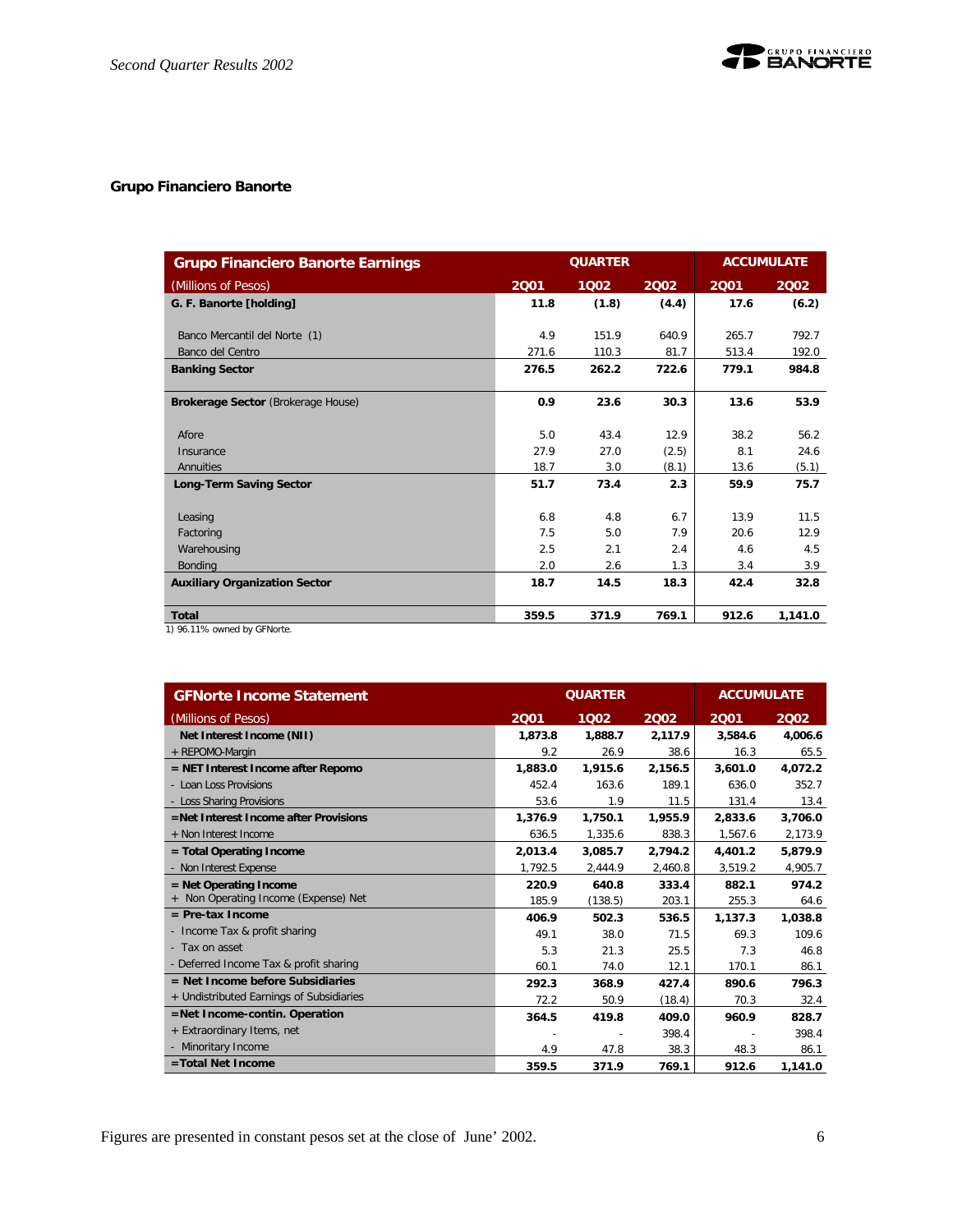| <b>Group's Balance Sheet Highlights</b>        |         |         |         |
|------------------------------------------------|---------|---------|---------|
| (Millions of Pesos)                            | 2001    | 1002    | 2002    |
| Performing loans excluding Fobaproa - IPAB (1) | 28.799  | 43.109  | 44.060  |
| <b>FOBAPROA Loans</b>                          | 49.040  | 91.745  | 90.885  |
| Past Due Loans                                 | 4.410   | 4.698   | 4.699   |
| Total Loans                                    | 82.249  | 139.552 | 139.644 |
| Loan Loss Reserves                             | 4.400   | 5.408   | 5.471   |
| <b>Total Assets</b>                            | 106,233 | 174.191 | 174,209 |
| <b>Deposits</b>                                | 78.225  | 130.109 | 119,318 |
| Equity                                         | 9.891   | 10.595  | 11,295  |
| Assets under Management (2)                    | 213.581 | 314.724 | 315.706 |

1) Excludes Fobaproa-IPAB notes and loans to IPAB that are accounted in the Loans to Government Entities line.

2) Includes Deposits, On behalf of Third Parties Deposits and Mutual Funds of the Banking Sector, Assets under management of the Brokerage Sector and those of the Afore.

| <b>GFNorte Share Data</b>               |       | <b>QUARTER</b> | <b>ACCUMULATE</b>        |       |       |
|-----------------------------------------|-------|----------------|--------------------------|-------|-------|
|                                         | 2001  | 1002           | 2002                     | 2001  | 2002  |
| Net Income per Share (Pesos)            | 0.71  | 0.74           | 1.54                     | 1.81  | 2.28  |
| Dividends per Share (Pesos)             |       |                | $\overline{\phantom{a}}$ |       |       |
| Book Value per Share (1) (Pesos)        | 18.03 | 19.44          | 20.78                    | 18.03 | 20.78 |
| Shares Outstanding (Millions of Shares) | 503.7 | 500.7          | 500.7                    | 503.7 | 500.7 |
| Price (Pesos)                           | 18.99 | 21.41          | 22.94                    | 18.99 | 22.94 |
| P/BV (Times)                            | 1.05  | 1.10           | 1.10                     | 1.05  | 1.10  |
| Market Cap (Millions of Dollars)        | 1.058 | 1.188          | 1.154                    | 1.058 | 1,154 |

1) Excluding Minority holdings.

| <b>Group's Financial Ratios</b>                                 |       | <b>QUARTER</b> | <b>ACCUMULATE</b> |       |        |
|-----------------------------------------------------------------|-------|----------------|-------------------|-------|--------|
|                                                                 | 2001  | 1002           | 2002              | 2001  | 2002   |
| ROA (1)                                                         | 1.3%  | 0.8%           | 1.9%              | 1.7%  | 1.3%   |
| ROE(2)                                                          | 16.1% | 15.5%          | 30.6%             | 21.2% | 23.2%  |
| Efficiency Ratio (3)                                            | 74.1% | 83.8%          | 81.1%             | 72.8% | 82.4%  |
| Efficiency Ratio (w/o Depreciation & contributions to IPAB) (4) | 66.3% | 72.1%          | 68.9%             | 65.0% | 70.5%  |
| Past Due Loans to Total Loans                                   | 5.4%  | 3.4%           | 3.4%              | 5.4%  | 3.4%   |
| Loan Loss Reserves to past Due Loans                            | 99.8% | 115.1%         | 116.4%            | 99.5% | 116.4% |

5) Annualized earnings as a percentage of the average of end of the month assets over the period.

1) Annualized earnings as a percentage of the average of end of the month equity over the period.

2) Non Interest Expense / (Total Operating Income – Repomo Margin + Loan Loss Provisions - Trading Income)

3) (Non Interest Expense – Contributions to IPAB - Depreciation) / (Total Operating Income – Repomo Margin + Loan Loss Provisions-Trading Income)

4) Excludes from the Operating Income Ps 120 millions of extrarodinary earnings.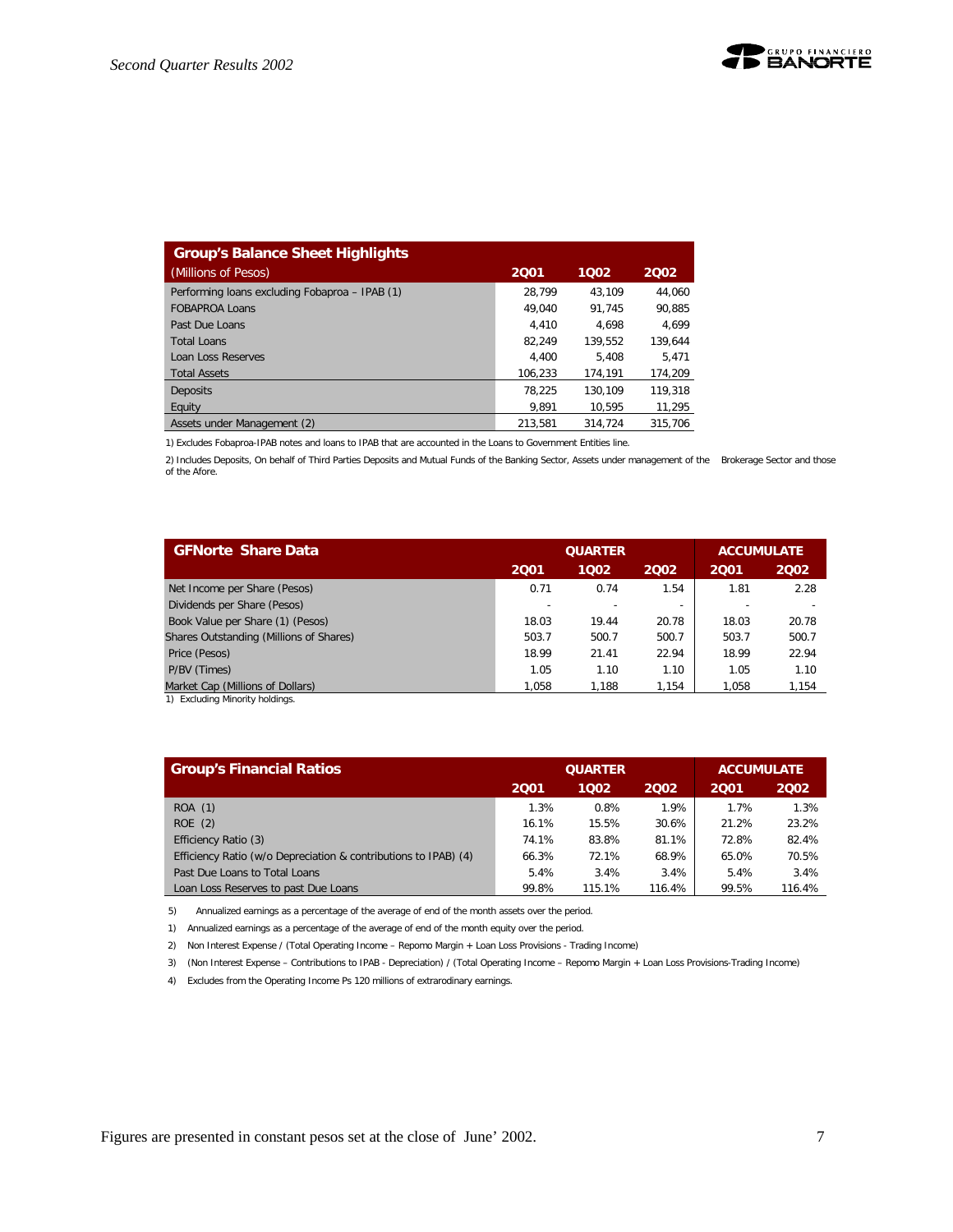#### **Banking Sector**

| <b>Banking Sector's Financial Ratios</b>                       |           | <b>QUARTER</b> |        | <b>ACCUMULATE</b> |        |
|----------------------------------------------------------------|-----------|----------------|--------|-------------------|--------|
|                                                                | 2001      | 1002           | 2002   | 2001              | 2002   |
| Profitability                                                  |           |                |        |                   |        |
| % Net Interest Margin                                          | 6.5%      | 4.2%           | 4.9%   | 6.2%              | 4.5%   |
| ROA (1)                                                        | 1.1%      | 0.6%           | 1.8%   | 1.5%              | 1.2%   |
| ROE(2)                                                         | 14.5%     | 13.1%          | 34.7%  | 21.5%             | 24.1%  |
| Operation                                                      |           |                |        |                   |        |
| Efficiency Ratio (3)                                           | 73.8%     | 86.3%          | 81.7%  | 73.5%             | 83.9%  |
| Efficiency Ratio (w/o Depreciation & contribution to IPAB) (4) | 65.9%     | 74.3%          | 69.4%  | 61.4%             | 77.9%  |
| <b>Assets Quality</b>                                          |           |                |        |                   |        |
| % Past Due Loans w/o Fobaproa                                  | 13.6%     | 10.1%          | 9.8%   | 13.6%             | 9.8%   |
| % Past Due Loans with Fobaproa                                 | 5.4%      | 3.4%           | 3.4%   | 5.4%              | 3.4%   |
| Loan Loss Reserves to past Due Loans                           | 100.0%    | 116.1%         | 117.2% | 100.0%            | 117.2% |
| <b>Quarter Growths</b>                                         |           |                |        |                   |        |
| Loans w/o Fobaproa                                             | (6.6)%    | 23.9%          | 3.1%   | $(21.1)\%$        | 46.8%  |
| Total Loans                                                    | $(4.2)\%$ | 65.1%          | 0.4%   | $(18.0)\%$        | 70.0%  |
| <b>Traditional Deposits</b>                                    | 4.8%      | 68.0%          | (8.3)% | $(18.2)\%$        | 54.0%  |
| <b>Total Deposits</b>                                          | 4.8%      | 55.8%          | (5.9)% | 9.3%              | 48.7%  |
| Capitalization                                                 |           |                |        |                   |        |
| % Tier 1 (5)                                                   | 12.1%     | 10.3%          | 10.6%  | 12.1%             | 10.6%  |
| % Total Capitalization Ratio (5)                               | 15.6%     | 12.9%          | 13.1%  | 15.6%             | 13.1%  |

1) Annualized Net Income as a percentage of the average of end of the month assets over the period.

2) Annualized Net Income as a percentage of the average of end of the month equity over the period.

3) Non Interest Expense / (Total Operating Income – Repomo Margin + Loan Loss Provisions - Trading Income)

4) (Non Interest Expense – Contributions to IPAB - Depreciation) / (Total Operating Income – Repomo Margin + Loan Loss Provisions-Trading Income)

5) The Banking Sector Ratio is included for information purposes. A ratio for each bank is presented in the capitalization section.

6) Excludes from the Operating Income Ps 120 millions of extrarodinary earnings.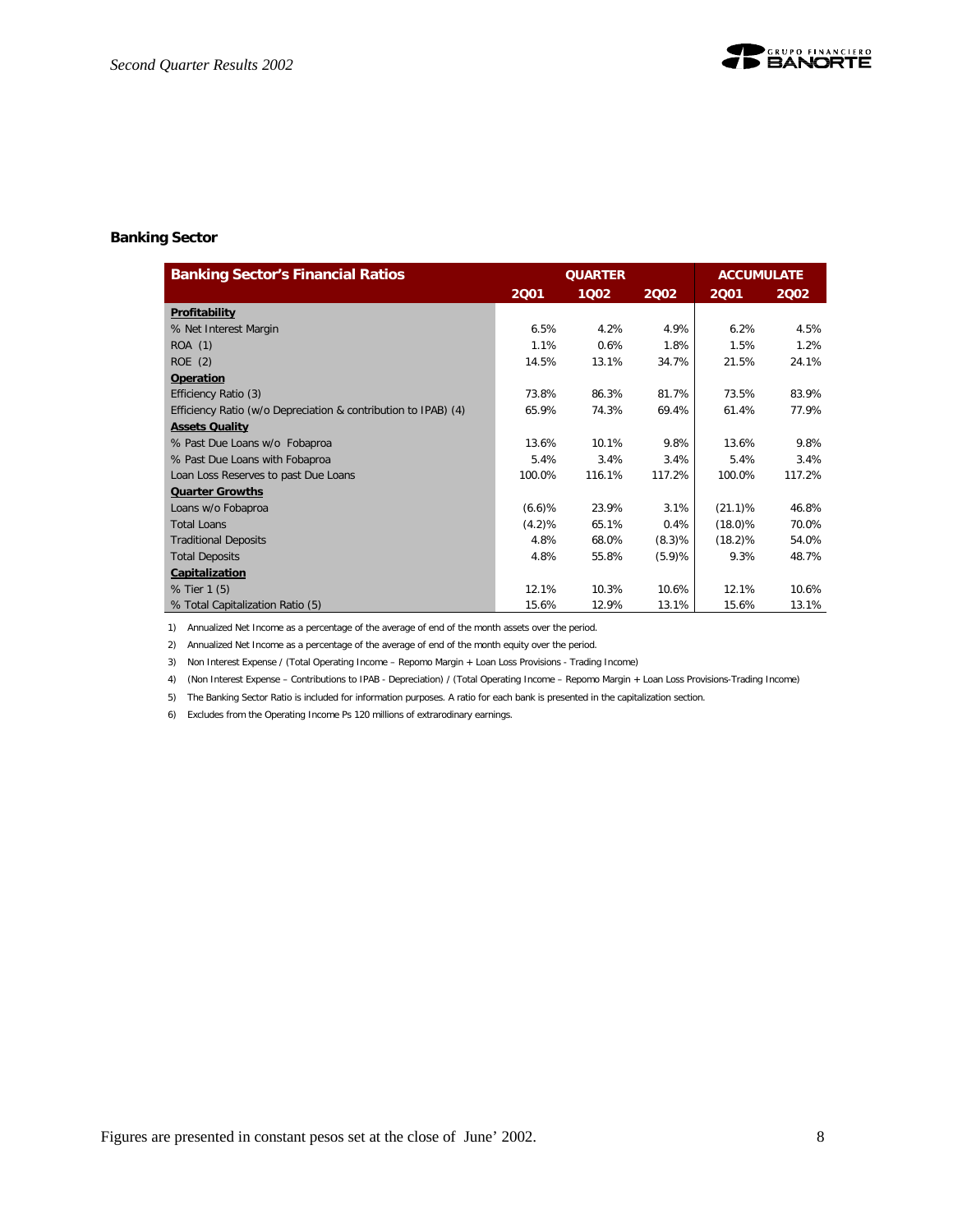

#### **Information by Sectors**

#### **1.- Banking Sector**

| <b>Income Statement</b>                  | <b>QUARTER</b><br><b>ACCUMULATE</b> |         |         |         |         |  |
|------------------------------------------|-------------------------------------|---------|---------|---------|---------|--|
| (Millions of Pesos)                      | 2001                                | 1002    | 2002    | 2001    | 2002    |  |
| Net Interest Income                      | 1.730.8                             | 1.811.9 | 2.036.8 | 3.344.8 | 3,848.7 |  |
| + REPOMO-Margin                          | 18.0                                | 35.2    | 47.2    | 32.0    | 82.4    |  |
| $=$ Net Interest Income after Repomo     | 1,748.8                             | 1.847.2 | 2,084.0 | 3,376.8 | 3.931.2 |  |
| - Loan Loss Provisions                   | 451.3                               | 163.5   | 189.1   | 634.4   | 352.6   |  |
| - Loss Sharing Provisions                | 53.6                                | 1.9     | 11.5    | 131.4   | 13.4    |  |
| $=$ Net Interest Income after Provisions | 1.243.9                             | 1.681.8 | 1.883.3 | 2.611.0 | 3.565.1 |  |
| + Non Interest Income                    | 487.5                               | 1,008.4 | 557.3   | 1,178.8 | 1,565.7 |  |
| $=$ Total Operating Income               | 1.731.4                             | 2.690.2 | 2,440.7 | 3,789.8 | 5,130.8 |  |
| - Non Interest Expense                   | 1,550.9                             | 2,187.0 | 2,193.8 | 3,086.8 | 4,380.8 |  |
| $=$ Net Operating Income                 | 180.6                               | 503.2   | 246.8   | 703.0   | 750.0   |  |
| + Non Operating Income (Expense) Net     | 180.8                               | (138.9) | 204.7   | 251.8   | 65.8    |  |
| $=$ Pre-tax Income                       | 361.4                               | 364.3   | 451.5   | 954.8   | 815.8   |  |
| - Income Tax & profit sharing            | 37.8                                |         | 35.1    | 53.4    | 35.1    |  |
| - Tax on asset                           | 4.0                                 | 21.3    | 25.5    | 5.9     | 46.8    |  |
| - Deferred Income Tax & profit sharing   | 48.6                                | 78.9    | 17.1    | 117.6   | 96.0    |  |
| $=$ Net Income before Subsidiaries       | 271.0                               | 264.0   | 373.8   | 777.8   | 637.8   |  |
| + Undistributed Earnings of Subsidiaries | 10.7                                | 47.7    | (10.9)  | 51.1    | 36.8    |  |
| $=$ Net Income-continuos Operation       | 281.7                               | 311.7   | 362.9   | 828.9   | 674.6   |  |
| + Extraordinary Items, net               |                                     |         | 398.4   |         | 398.4   |  |
| Minoritary Income                        | (0.1)                               |         |         | (0.1)   |         |  |
| =Total Net Income                        | 281.7                               | 311.7   | 761.3   | 829.0   | 1,073.1 |  |

Banking Sector's profits in the second quarter of 2002 (including the Afore by means of the participation method), were Ps 761.3 million; 144.2% higher than in 1Q02 given the extraordinary net revenues for Ps 399 million by Assicurazioni Generali. Profit increased by 16.4%, not counting this concept. Net accumulated profit totaled Ps 1,073.1 million; 29.5% higher than the accumulated profit in 1H01. Net Interest Margin, before Repomo, rose 15.1% in the first half due to the Bancrecer merger and a non-recurrent revenue in 2Q02 derived from the Debtor Support Program for the Agriculture and Livestock Sector. Loan Loss Provisions were 44.4% lower than the accumulated provisions in 1H01, thus closing the first half with a reserve coverage of 117.2%. Accumulated Non Interest Income this year has increased by 32.8%, due both to Bancrecer's contribution and higher Service Fees. Accumulated Non Interest Expense this year rose by 41.9% because of the Bancrecer merger. Considerable improvements in Personnel Expenses were made as 1,974 employees were dismissed and 97 branches were closed down. Other Revenues and Expenses dropped as compared to the same period last year because, as of January 2002, the Group's Brokerage House regained the administration of the Mutual Funds.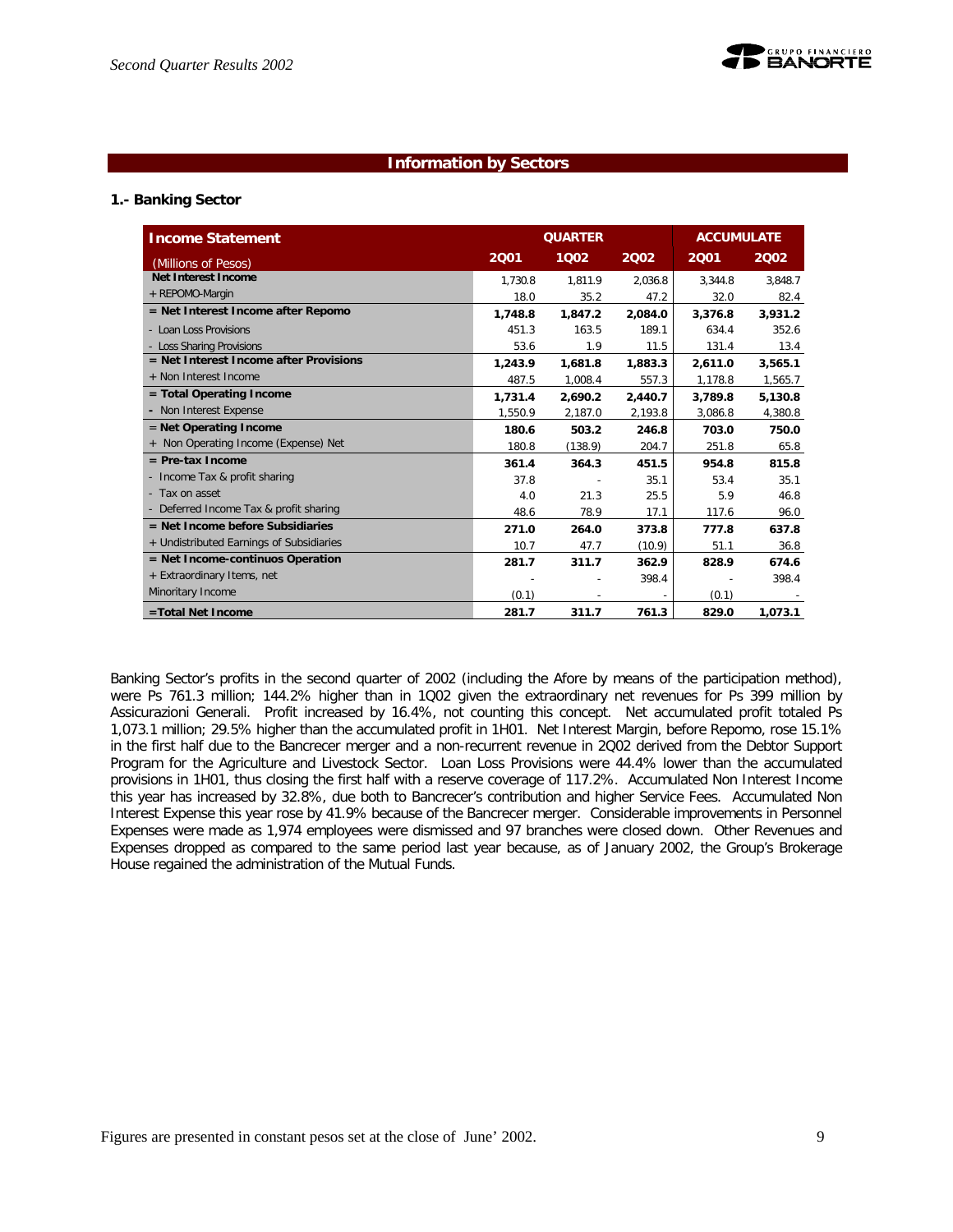#### **Net Interest Income**

| <b>Banking Sector Net Interest Income</b> |           | <b>QUARTER</b> | <b>ACCUMULATE</b> |           |          |
|-------------------------------------------|-----------|----------------|-------------------|-----------|----------|
| (Millions of Pesos)                       | 2001      | 1002           | 2002              | 2001      | 2002     |
| Interest Income                           | 4.672.4   | 5.500.8        | 5.333.6           | 13.428.4  | 10.834.4 |
| <b>Interest Expense</b>                   | 3.009.4   | 3.799.9        | 3.491.9           | 10.217.4  | 7.291.8  |
| Loan Fees                                 | 72.1      | 121.4          | 207.1             | 142.0     | 328.5    |
| Fees Paid                                 | 4.3       | 10.3           | 12.1              | 8.1       | 22.3     |
| Net Interest Income before Repomo         | 1,730.8   | 1.811.9        | 2.036.8           | 3,344.8   | 3,848.7  |
| Average Earning Assets                    | 106.363.0 | 174.348        | 166.034           | 107.441.8 | 170,191  |
| % Net Interest Margin (1)                 | 6.5%      | 4.2%           | 4.9%              | 6.2%      | 4.5%     |

1) Anualized Net Interest Income (NII) to averge total earnings assets for the period.

| Net Interest Income                 | 2001           |               | 1002           |               | 2002           |               |
|-------------------------------------|----------------|---------------|----------------|---------------|----------------|---------------|
| (Millions of Pesos)                 | <b>BANORTE</b> | <b>BANCEN</b> | <b>BANORTE</b> | <b>BANCEN</b> | <b>BANORTE</b> | <b>BANCEN</b> |
| Interest Income- loans & securities | 4.204.7        | 1,455.0       | 3,831.6        | 1,050.4       | 3,476.2        | 1,206.5       |
| Interest Income- repo agreement     | (849.9)        | (137.6)       | 22.1           | 595.2         | 150.7          | 497.3         |
| Foreign exchange Valuation          |                | 0.3           | 1.4            |               | 2.6            |               |
| UDI valuation                       |                |               |                |               |                |               |
| Valorization Inst. Indizados        |                |               |                |               | 0.5            |               |
| Interest Income                     | 3,354.8        | 1,317.7       | 3,855.1        | 1,645.7       | 3,629.9        | 1,703.7       |
| Interest Expenses-dep.& funding     | 2.255.9        | 56.2          | 2.136.7        | 27.1          | 1.831.4        | 8.5           |
| Interest expenses- repo agreement   | 585.9          | 111.5         | 997.9          | 624.3         | 1,006.7        | 630.7         |
| Foreign exchange Valuation          | (2.4)          |               |                | (0.4)         |                | 1.5           |
| <b>UDI</b> valuation                |                |               |                |               |                |               |
| Valorization Inst. Indizados        | 1.1            | 1.2           | 12.7           | 1.6           | 11.9           | 1.2           |
| - Interest Expense                  | 2,840.5        | 168.9         | 3,147.4        | 652.6         | 2,849.9        | 641.9         |
| Loan Fees                           | 71.8           | 0.3           | 121.2          | 0.2           | 206.9          | 0.2           |
| Fees paid                           | 4.3            |               | 8.5            | 1.8           | 9.7            | 2.4           |
| $=$ Net Interest Income             | 581.8          | 1,149.0       | 820.5          | 991.5         | 977.2          | 1,059.6       |

During the quarter, the Net Interest Margin, before Repomo, increased by 12.4% due to several factors, as explained below:

#### **Increase due to:**

- Interest Income for Ps 176 million from a non-recurrent concept as the Federal Government covered the pending payments for its participation in the Debtor's Support Programs for the Agriculture and Livestock Sector, for the period of September 1996 to December 2001. Payments were made out to Banorte and Bancen.
- Loan margin increased by Ps 93.8 million due to greater loan placement in the quarter, mainly consumer loans.
- The Exchange Rate increased from 9.07 to 9.76 pesos per dollar from March to June. The effect was positive though not very significant.
- A 70.6% increase in fees charged for higher loan placement.

#### **Decrease due to:**

• A negative effect of reduced market interest rates, as the average rate for the 28-day Cete fell from 7.35% in 1Q02 to 6.54% in 2Q02.

Banking Sector's accumulated Net Interest Margin, before Repomo, increased by 15.1% in 1H02 as compared to 1H01, because of Bancrecer's contribution to the Sector's results beginning 1Q02. Some other factors also influenced the Net Interest Margin, as explained below: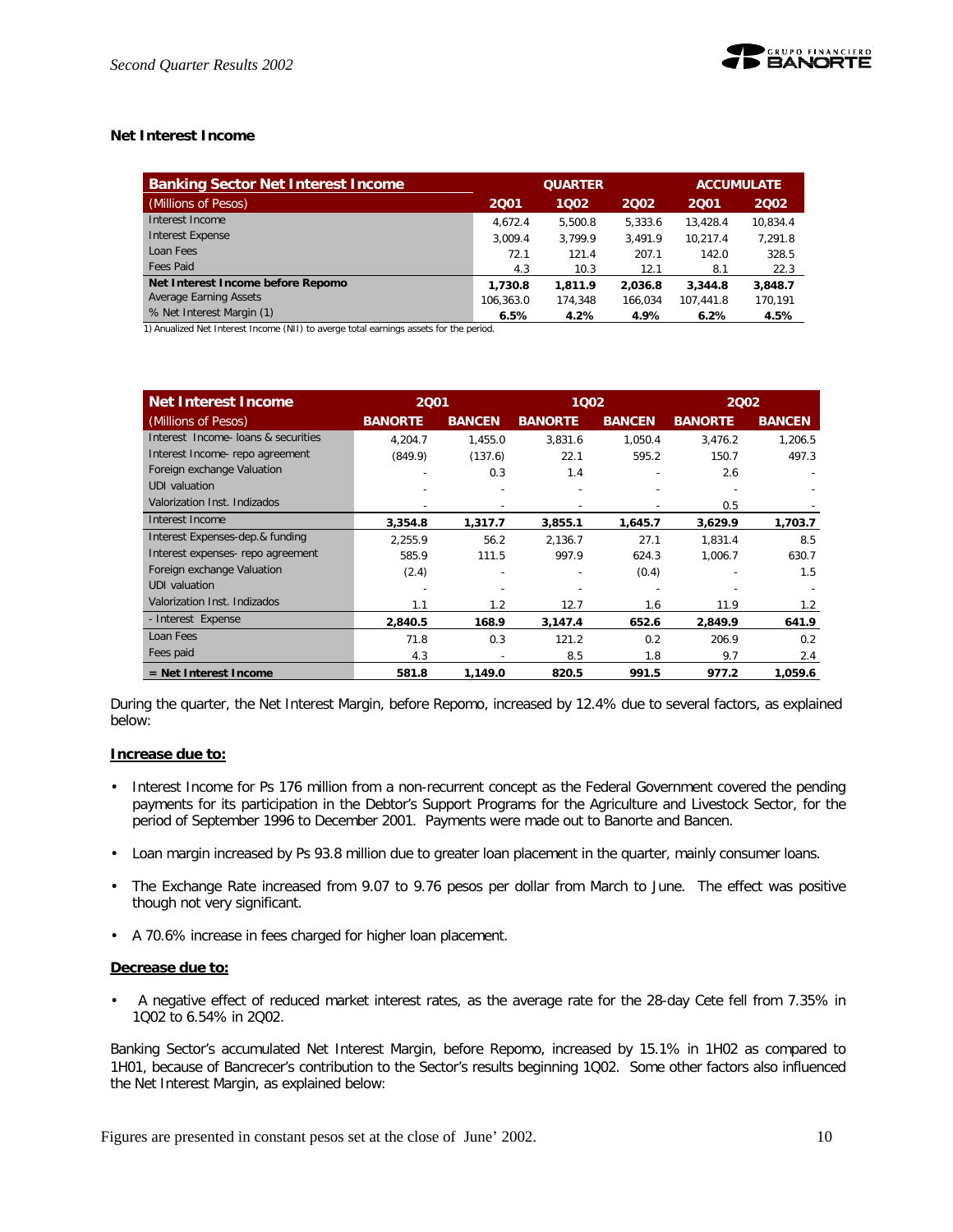

- Reduction in market interest rates. The 6-month average for the 28-day Cete rate fell from 14.71% in 1H01 to 6.95% in 1H02; a negative impact on the net interest margin.
- A 131.3% increase in fees charged as a greater number of loans were placed.
- Increased volume of 115.1% in the consumer, commercial and housing portfolio between June 2001 and June 2002.

The Net Interest Margin fell from 6.2% in 1H01 to 4.5% in 1H02. The reasons include the negative impact of the substantial drop in interest rates as well as the effect of the Bancrecer merger as this institution had a lower NIM due to a greater concentration of IPAB promissory notes in its total Earning Assets.

#### **Non Interest Income**

| <b>Non Interest Income</b>     | <b>QUARTER</b> |         |                          |         | <b>ACCUMULATE</b> |
|--------------------------------|----------------|---------|--------------------------|---------|-------------------|
| (Millions of Pesos)            | 2001           | 1002    | 2002                     | 2001    | 2002              |
| + Fund Transfers               | 11.3           | 38.6    | 48.3                     | 20.8    | 86.9              |
| + Account Management Fees      | 81.4           | 154.4   | 166.7                    | 157.6   | 321.2             |
| + Fiduciary                    | 118.5          | 188.8   | 237.2                    | 366.9   | 426.0             |
| + Credit Card                  | 87.6           | 121.8   | 147.1                    | 170.1   | 268.9             |
| + From Fobaproa                | 85.0           | 133.3   | 61.2                     | 166.3   | 194.5             |
| + Other Fees                   | 75.3           | 248.0   | 173.7                    | 148.6   | 421.7             |
| Fees on purchased services:    | 459.1          | 884.9   | 834.3                    | 1,030.2 | 1,719.2           |
| + Fund Transfers               |                |         | $\overline{\phantom{a}}$ |         |                   |
| + Other Fees                   | 87.5           | 163.8   | 178.7                    | 173.9   | 342.6             |
| <b>Fees Paid:</b>              | 87.5           | 163.8   | 178.8                    | 173.9   | 342.6             |
| $=$ Net Fees                   | 371.6          | 721.1   | 655.5                    | 856.3   | 1,376.6           |
| + Foreign Exchange             | 45.1           | 65.1    | 103.8                    | 101.7   | 168.9             |
| + Securities- Realized gains   | 86.4           | 229.4   | (157.7)                  | 118.5   | 71.6              |
| + Securities- Unrealized gains | (15.7)         | (7.2)   | (44.3)                   | 102.3   | (51.5)            |
| <b>Trading Income</b>          | 115.9          | 287.3   | (98.2)                   | 322.5   | 189.1             |
| $=$ Non Interest Income        | 487.5          | 1,008.4 | 557.3                    | 1,178.8 | 1,565.7           |

The Non Interest Income of the quarter fell by 44.7% with respect to the previous quarter. The causes are described below:

#### **Service Fees**

- Account management Fees rose by 8.0% in the period, mainly because in 1Q02 clients were charged for only 2 months of fees for checks, and the revision of service fee rates. This new fees were included in this account as they were implemented as of February. All three months were included in 2Q02.
- Fees Charged to Fobaproa fell by 54.1% as compared to 1Q02, because some charges expected to be collected in the future, were anticipated in the previous quarter.
- Net fees charged to the IPAB for collecting on the Serfin portfolio totaled Ps 125.5 million as compared to the Ps76.8 million of the previous quarter, which represents an increase of 58.2%. Likewise, the Total Contribution rose by 63.2%, for a total of Ps 119.0 million in 1Q02.

| <b>REVENUES FROM SERFIN PORTFOLIO</b><br>(Millions of Pesos) |       | <b>QUARTER</b> | <b>ACCUMULATE</b> |       |       |
|--------------------------------------------------------------|-------|----------------|-------------------|-------|-------|
|                                                              | 2001  | 1002           | 2002              | 2001  | 2002  |
| Fee Income (Fiduciary)                                       | 161.2 | 134.0          | 197.9             | 533.3 | 330.0 |
| - Fee Expense (Other Fees Paid)                              | 50.3  | 57.0           | 76.4              | 156.7 | 132.7 |
| $=$ Net Fees                                                 | 111.0 | 76.8           | 121.5             | 376.6 | 197.3 |
| - Interest Expense                                           | 22.4  | 2.3            | 0.2               | 58.9  | 2.5   |
| - Other Expenses (Other Accounts)                            | (3.9) | 1.6            | 2.3               | 3.1   | 3.8   |
| $=$ Net Contribution                                         | 92.4  | 72.9           | 119.0             | 314.6 | 191.0 |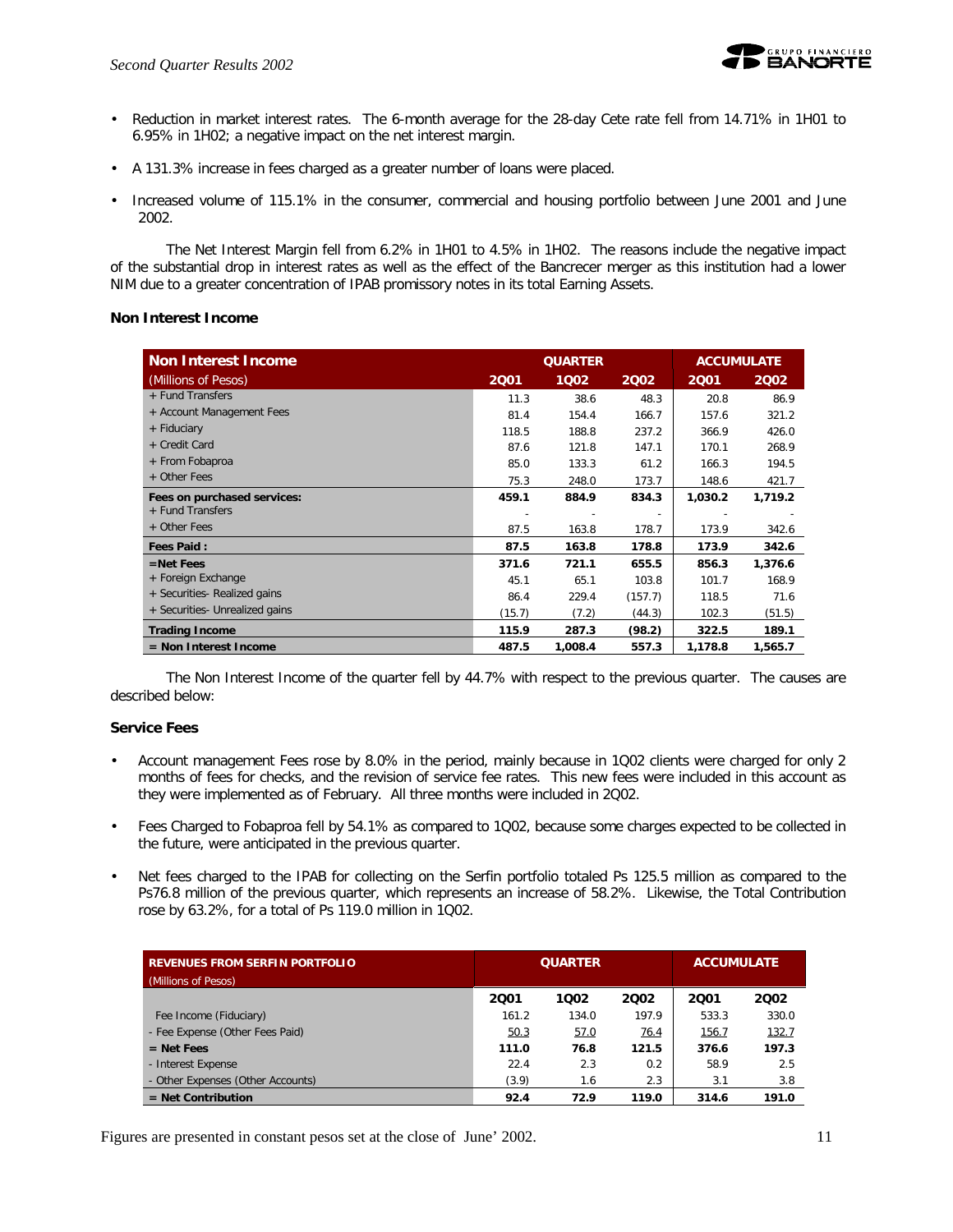

#### **Trading Income**

• Trading Income suffered a negative impact as a result of the increase in interest rates volatility in the quarter, which represented losses for Ps 157.7 million in the Securities Unrealized Gains and Ps 44.3 million in Securities Unrealized Gains.

Accumulated Non Interest Income in the first half rose by 32.8% with respect to the same period last year. Two factors are responsible for the increase: Bancrecer's contribution to this Sector's results departing 1Q02; and new service fees charges for checks made out by clients and a revision of the service charge rates. Fees charged to Fobaproa increased by 17.0% over last year. Serfin showed a 47.6% negative variation due to early collecting last year. Trading Income fell 41.4% with respect to the same period last year due to the negative impact of the increased interest-rate volatility.

#### **Non Interest Expense**

| <b>Non Interest Expense</b>          |                          | <b>QUARTER</b> | <b>ACCUMULATE</b>        |         |         |
|--------------------------------------|--------------------------|----------------|--------------------------|---------|---------|
| (Millions of Pesos)                  | 2001                     | 1002           | 2002                     | 2001    | 2002    |
| Personnel Expenses                   | 674.0                    | 969.6          | 925.6                    | 1.382.6 | 1,895.3 |
| +Professional Fees                   | 73.3                     | 84.4           | 99.6                     | 159.3   | 184.0   |
| +Operation & Administration Expenses | 446.1                    | 569.2          | 545.5                    | 813.0   | 1.114.7 |
| +Rent, Depreciation& Amortization    | 162.6                    | 290.4          | 329.3                    | 334.2   | 619.7   |
| $+$ Tax other than income tax        | 106.7                    | 119.9          | 134.0                    | 213.8   | 253.9   |
| +Contributions to IPAB               | 88.2                     | 153.5          | 159.0                    | 183.9   | 313.4   |
| - Corporate Expense Recoveries       | $\overline{\phantom{a}}$ |                | $\overline{\phantom{a}}$ |         |         |
| $=$ Non Interest Expense             | 1.550.9                  | 2.187.0        | 2.193.8                  | 3.086.8 | 4,380.8 |

Quarterly Non Interest Expense remained similar to that of 1Q02, as greater professional fees were paid for assistance in integrating the technological platform and the depreciation of the Systems Security Reinforcement project. However, there is a steady reduction in operation expenses thanks to the synergy with Bancrecer. The elimination of 455 job positions mainly from the 67 branches closed down in the quarter rendered most of the 4.5% reduction in Personnel Expense and 4.2% in Operation & Administration Expenses. Accumulated Non Interest Expense for the first half increased by 41.9% over 1H01, principally because of the Bancrecer merger in 1Q02. However, the synergies with Bancrecer are apparent when comparing the Non Interest Expense per branch, which dropped from Ps 6.7 million in 1H01 to Ps 4.0 million in 1H02. The Efficiency ratio fell from 86.3% in 1Q02 to 81.7% in 2Q02.

#### **Non Operating Income (Expense) Net**

| <b>Non Operating Income (Expense)</b>  |         | <b>QUARTER</b> |                          |         | <b>ACCUMULAATE</b> |
|----------------------------------------|---------|----------------|--------------------------|---------|--------------------|
| (Millions of Pesos)                    | 2001    | 1002           | 2002                     | 2001    | 2002               |
| +Other Revenues                        | 138.5   | 75.5           | 178.3                    | 235.0   | 253.7              |
| +Foreign Exchange                      |         |                | $\overline{\phantom{a}}$ |         |                    |
| + Recoveries                           | 175.8   | 57.6           | 68.4                     | 283.1   | 126.0              |
| +Repomo-other revenues                 | 64.3    | 0.6            | 1.1                      | 46.4    | 1.7                |
| $=$ Non Operating Income               | 378.7   | 133.7          | 247.8                    | 564.6   | 381.4              |
| -Other Expenses                        | (190.2) | (229.1)        | 30.5                     | (301.2) | (198.6)            |
| -Foreign Exchange                      |         | (1.7)          | (4.6)                    |         | (6.3)              |
| -Repomo-other expenses                 | (7.7)   | (41.8)         | (69.0)                   | (11.6)  | (110.7)            |
| $=$ Non Operating Expense              | (197.9) | (272.6)        | (43.1)                   | (312.8) | (315.7)            |
| $=$ Non Operating Income (Expense) Net | 180.8   | (138.9)        | 204.7                    | 251.8   | 65.8               |

The net result in the quarter for Other Revenues and Expenses was Ps 204.7 million vs. Ps138.9 million negative in 1Q02. This variation was mainly due to the cancellation of the securities mark to market precautionary reserve for Ps 100 million created last quarter for interest rate volatility, and of other provisions and expense reimbursements as well as to increase in Diverse Creditor accounts. Accumulated Other Revenues and Expenses for the first half fell by 73.9% with respect to 1H01, due mainly to a 55.5% drop in Recoveries, a substantial 854.3% increase in the Repomo-Other Expenses, and the transfer of the mutual funds administration to the Brokerage House in January, 2002.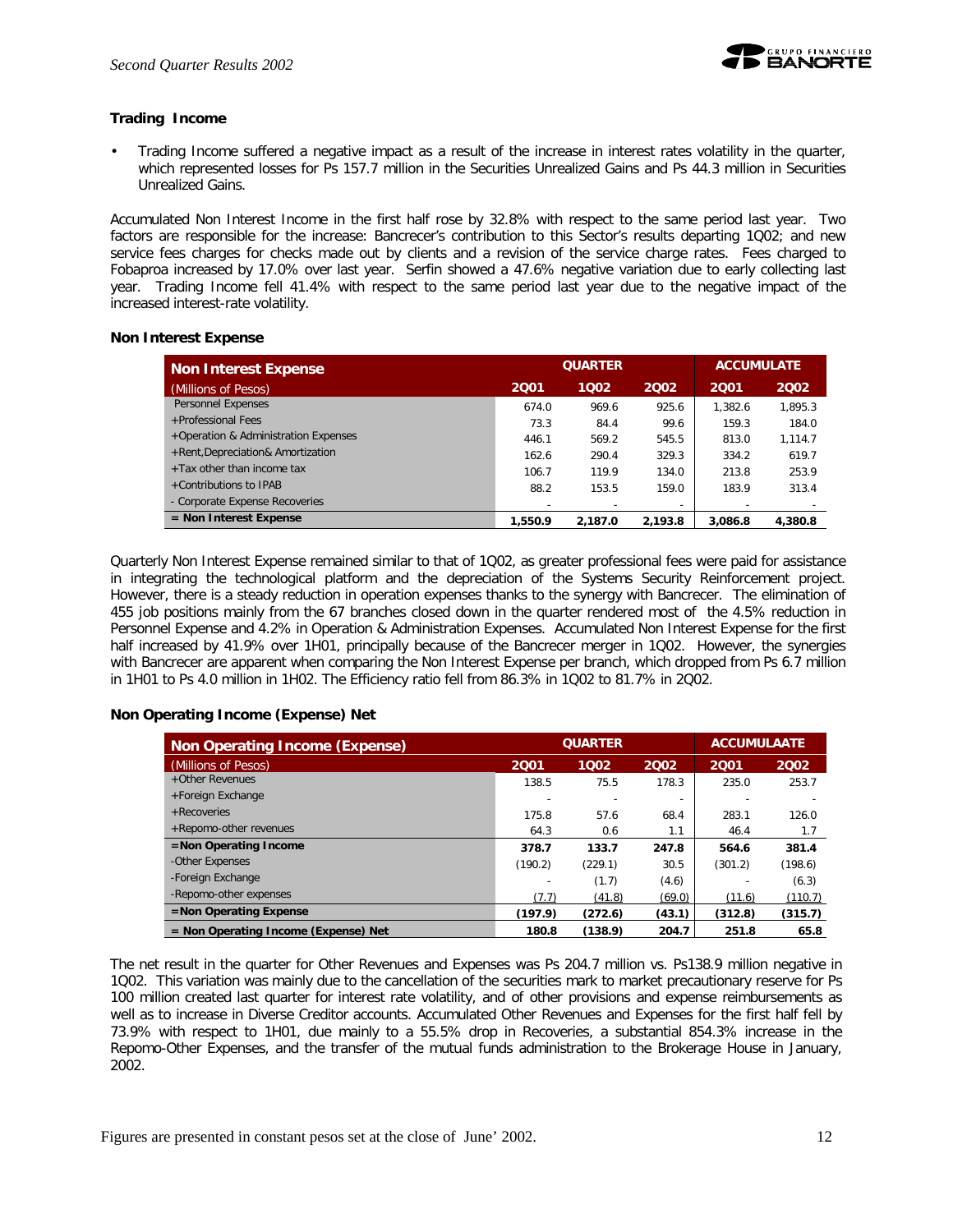

#### **Loan Portfolio**

| <b>Loan Portfolio</b>          | <b>TRADITIONAL</b> |        | <b>RECOVERY</b> |                          | <b>FOBAPROA</b>          |                          | <b>TOTAL</b> |         |
|--------------------------------|--------------------|--------|-----------------|--------------------------|--------------------------|--------------------------|--------------|---------|
|                                | <b>BANKING</b>     |        | <b>BANKING</b>  |                          |                          |                          |              |         |
| (Millions of Pesos)            | 1002               | 2002   | 1002            | 2002                     | 1002                     | 2002                     | 1002         | 2002    |
| Commercial                     | 22,553             | 23,895 | 1,886           | 1,786                    |                          | ٠                        | 24,439       | 25,681  |
| Corporate                      | 8.728              | 9,353  | 97              | 99                       |                          | $\overline{\phantom{0}}$ | 8.825        | 9,452   |
| Commercial                     | 13,592             | 14,259 | 1,787           | 1,686                    |                          | ٠                        | 15,379       | 15,945  |
| Other                          | 233                | 283    | 2               | 2                        | $\overline{\phantom{a}}$ | $\sim$                   | 235          | 285     |
| <b>Financial Entities</b>      | 609                | 1,232  |                 | ٠                        |                          | ٠                        | 609          | 1,232   |
| Consumer                       | 3,225              | 3,817  | 298             | 207                      | ٠                        | ٠                        | 3,523        | 4,024   |
| Credit Card                    | 1,053              | 1,204  | 140             | 89                       |                          | ۰                        | 1,193        | 1,293   |
| Automobile                     | 1,859              | 2,241  | 18              | 18                       |                          | ٠                        | 1,877        | 2,259   |
| Other                          | 313                | 372    | 140             | 100                      |                          | ٠                        | 453          | 472     |
| <b>Mortgages</b>               | 8,711              | 9,211  | 3,815           | 3,687                    | $\blacksquare$           | ۰                        | 12,525       | 12,898  |
| <b>Government Entities</b>     | 4,849              | 3,521  | 10              | 9                        | 35,854                   | 81,655                   | 40,712       | 85,185  |
| <b>Government Entities</b>     | 4,849              | 3,521  | 10              | 9                        |                          | $\overline{\phantom{a}}$ | 4,858        | 3,530   |
| <b>IPAB</b>                    |                    |        |                 | $\overline{\phantom{a}}$ | 35,854                   | 81,655                   | 35,854       | 81,655  |
| Fobaproa                       | ۰                  |        |                 | -                        | 55,891                   | 9,230                    | 55,891       | 9,230   |
| <b>Total</b>                   | 39,947             | 41,676 | 6,008           | 5,689                    | 91,745                   | 90,885                   | 137,701      | 138,250 |
| Total Loans w/o Fobaproa/ IPAB |                    |        |                 |                          |                          |                          | 45,955       | 47,365  |
| Fobraproa / IPAB loans         |                    |        |                 |                          |                          |                          | 91,745       | 90,885  |
| Past Due Loans                 |                    |        |                 |                          |                          |                          | 4,639        | 4,649   |

The quarter closed with a Ps 47,365 million balance in the Total Loan Portfolio without Fobaproa / IPAB, a 3.1% increase compared to the previous quarter. The highlights were a 102.3% growth in loans to Financial Entities because of new loans granted to Group's subsidiaries, 20.4% in Car Loans, and 7.1% Corporate loans due to the new loan granting to triple A companies. Loans to Government Entities decreased by 27.3% because of the Ps 1,711 million Federal Government payment for their Debtors Support Program participation.

Bancrecer's IPAB loans were reclassified for almost Ps 45 billion, which in the previous quarter appeared as Fobaproa as they were grouped incorrectly.

The Past Due Loan Portfolio stayed practically the same as that of 1Q02, with a Ps 4,649 million balance, placing the past due loans ratio at the same 3.4% as in the last quarter.

| <b>LOANS PORTFOLIO</b>       |        |        |            |
|------------------------------|--------|--------|------------|
| (Millions of Pesos)          | 2001   | 2002   | % Growth   |
| Commercial (1)               | 10.028 | 14,542 | 45.0%      |
| <b>Mortgage and Consumer</b> | 3,419  | 13,028 | 281.0%     |
| Mortgage                     | 1,970  | 9.211  | 367.5%     |
| <b>Credit Card</b>           | 530    | 1.204  | 127.3%     |
| Automobile                   | 730    | 2.241  | 207.0%     |
| Other                        | 189    | 372    | 96.3%      |
| Corporate                    | 7.193  | 9,353  | 30.0%      |
| <b>Recovery Banking</b>      | 6,587  | 5,689  | $(13.6)\%$ |

(1) Includes Other loans

Comparing the loan portfolio at the close of 1H01, substantial increases are reflected both because of the Bancrecer merger, as well as loan placements among which Housing and Consumer loans stand out with 281.0% and Commercial Loans with a 45.0% upturn. These increases are the result of the important promotion Banorte has made toward loan placement, and also shows that the Consumer Sector is still very dynamic and there is a greater demand among medium and small companies. The growth in corporate loans was 30.0 % mainly due to new loans granted in 2002, to the drop in this type of portfolio in 2001 which reduced the basis for growth calculations, and to the peso depreciation.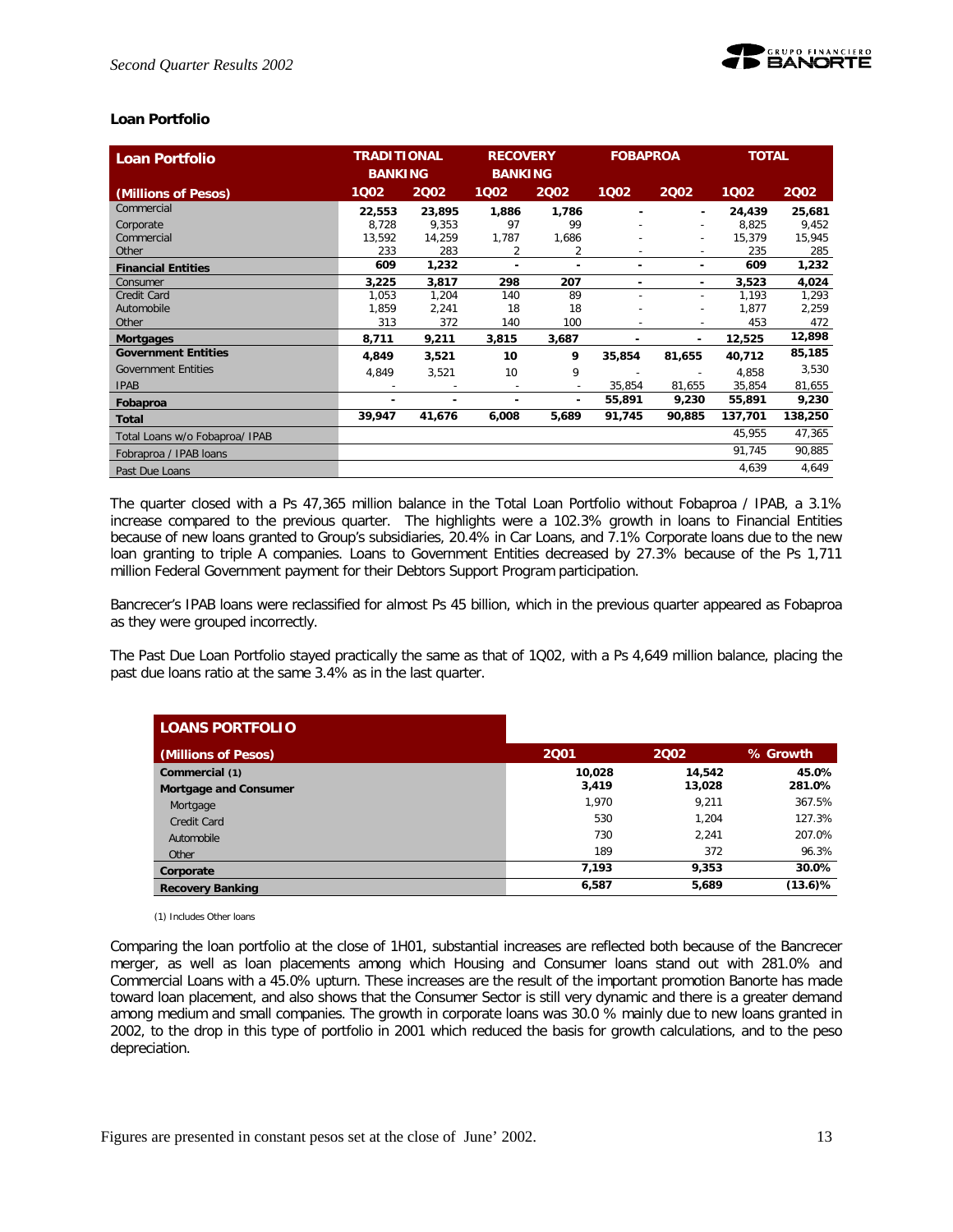

#### **Classified Loans**

|                          | COMMERCIAL (*) |      |                          |        | <b>MORTGAGE</b>          |                          |       | <b>CONSUMER</b> |                |                  | <b>TOTAL</b> |                |
|--------------------------|----------------|------|--------------------------|--------|--------------------------|--------------------------|-------|-----------------|----------------|------------------|--------------|----------------|
| Category                 | Loans.         | ℅    | Reserve,                 | Loans  | ℅                        | Reserve Loans            |       | ℅               | <b>Reserve</b> | Loans            | ℅            | <b>Reserve</b> |
| A                        | 23.548         | 83.3 | 182                      | 6.563  | 50.9                     | 38                       | 3.148 | 77.3            | 16             | 33.259           | 73.5         | 236            |
| B                        | 1.485          | 5.3  | 229                      | 3.695  | 28.6                     | 192                      | 543   | 13.3            | 54             | 5.722            | 12.7         | 475            |
| $\mathsf{C}$             | 1.017          | 3.6  | 329                      | 773    | 6.0                      | 234                      | 96    | 2.3             | 43             | 1.886            | 4.2          | 607            |
| D                        | 68             | 0.2  | 48                       | 1.484  | 11.5                     | 1,038                    | 96    | 2.4             | 70             | 1.647            | 3.6          | 1.157          |
| E                        | 2.016          | 7.1  | 1.996                    |        | $\overline{\phantom{0}}$ | $\overline{\phantom{a}}$ | 188   | 4.6             | 187            | 2.204            | 4.9          | 2.183          |
| Not Classified           | 122            | 0.4  | $\overline{\phantom{a}}$ | 388    | 3.0                      |                          | (2)   | -               |                | 510              | 1.1          |                |
| <b>Total</b><br>Excepted | 28,256         | 100  | 2.785                    | 12.902 | 100                      | 1,503                    | 4.070 | 100.0           | 370            | 45,228<br>94,234 | 100          | 4,658          |

Total 28,256 100 2,785 12,902 100 1,503 4,070 100.0 370 139,462 100 4,658<br>Note : Consolidated with UDIS. With March'02, per application of Report 1449,1460,1480 Y 14 of the CNByV (the National Banking and Securities Commis (\*) Includes Financial Intermediaries, Goverment Entities, Irrevocable Lines of Credit and Signatures Guarantees Granted.

**Loans Loss Reserves (LLR)**

| <b>Loan Loss Reserves</b>               |                | 2002          |              |
|-----------------------------------------|----------------|---------------|--------------|
| (Millions of Pesos)                     | <b>BANORTE</b> | <b>BANCEN</b> | <b>Total</b> |
| PREVIOUS PERIOD END BALANCE             | 4,960          | 426           | 5,386        |
| Provision taken in the period           | 172            |               | 173          |
| UDI trusts transfers                    | 8              | 6             | 13           |
| Charge offs and discounts:              |                |               |              |
| Commercial Portfolio                    | (38)           | (1)           | (39)         |
| Foreclosed assets                       | (1)            |               | (1)          |
| Consumer Portfolio                      | (124)          |               | (124)        |
| Mortgage Portfolio                      | 4              | (5)           |              |
|                                         | (159)          | (5)           | (165)        |
| Cost of debtors support programs        | (33)           | (4)           | (37)         |
| Valuation and Others                    | 77             |               | 79           |
| <b>LOAN LOSS RESERVES AT PERIOD END</b> | 5.025          | 425           | 5,450        |

(\*) It does not include UDI trusts eliminations.

During the quarter, Ps 173 million were provisioned through the Income Statement and Ps 165 million were taken out through Charge offs and discounts related to Collections and restructuring of loans, from which Ps 39 million came from Commercial loans, Ps 1 million from Foreclosed assets and Ps 124 million from Consumer loans. The Loan Loss Reserve balance at the end of 2Q02 was Ps 5,450 million.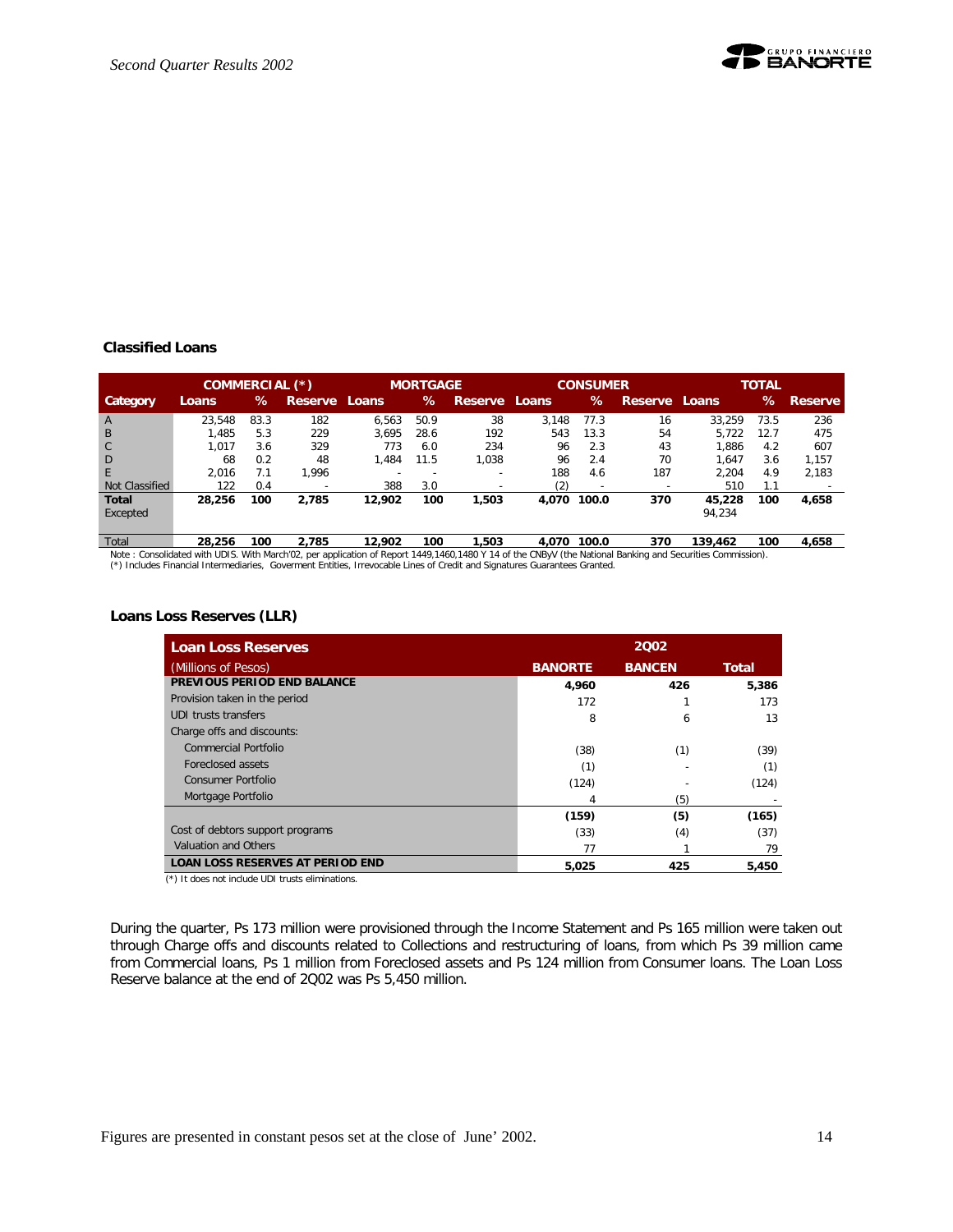

#### **Reserve Coverage**

| <b>Reserve Coverage</b>         |                          |                 |                                   |
|---------------------------------|--------------------------|-----------------|-----------------------------------|
| (Millions of Pesos)             | <b>Past Due</b><br>Loans | <b>Reserves</b> | <b>Reserves/Past</b><br>Due Loans |
| <b>BANORTE</b>                  |                          |                 |                                   |
| Commercial                      | 2,370                    | 2,370           | 100.0%                            |
| <b>Financial Intermediaries</b> |                          |                 |                                   |
| Consumer                        | 274                      | 274             | 100.0%                            |
| Mortgage                        | 1,683                    | 1,683           | 100.0%                            |
| <b>Goverment Entities</b>       | $\overline{\mathcal{L}}$ | 2               | 100.0%                            |
| Surplus                         |                          | 696             |                                   |
| <b>Total Banorte</b>            | 4,329                    | 5,025           | 116.1%                            |
| <b>BANCEN</b>                   |                          |                 |                                   |
| Commercial                      | 186                      | 186             | 100.0%                            |
| <b>Financial Intermediaries</b> | $\overline{a}$           |                 |                                   |
| Consumer                        |                          |                 |                                   |
| Mortgage                        |                          |                 |                                   |
| <b>Goverment Entities</b>       | 134                      | 134             | 100.0%                            |
| Surplus                         |                          | 105             |                                   |
| <b>Total Bancen</b>             | 320                      | 425             | 132.8%                            |
| <b>Total Banking Sector</b>     | 4,649                    | 5,450           | 117.2%                            |

The Reserve Coverage of the Banking Sector at 2Q02 was 117.2%. For Banorte the reserve coverage was 116.1% and 132.8% for Bancen. Both Banks have individual coverages of 100.0% for each type loan portfolio, with surpluses of Ps 696 million in Banorte and Ps 105 million in Bancen.

#### **Deposits**

| <b>Deposits</b>                         |         |         |         |
|-----------------------------------------|---------|---------|---------|
| (Millions of Pesos)                     | 2001    | 1002    | 2002    |
| <b>Demand Deposits</b>                  | 26.340  | 49.279  | 47.274  |
| <b>Time Deposits</b>                    | 49.872  | 79.679  | 70,921  |
| <b>Bonds</b>                            | 1.366   | 1.347   | 1.297   |
| <b>Traditional Deposits</b>             | 77,577  | 130,305 | 119,493 |
| On behalf of Third Parties Deposits (*) | 46.795  | 66.150  | 65.447  |
| <b>Total Deposits</b>                   | 124,372 | 196,455 | 184,940 |

(\*) Accounted in Memorandum Accounts.

Total Deposits closed the quarter at Ps 184,940 million, 5.9% below that of the previous quarter mainly due to Treasury operations to fund assets with lower cost Loans from Banks instead of Time Deposits. Total Deposits increased by 48.7% as compared to 1H01 because of the Bancrecer merger, principally. Demand Deposits represented a 39.6% of the Overall Traditional Deposits at the close of 1H02.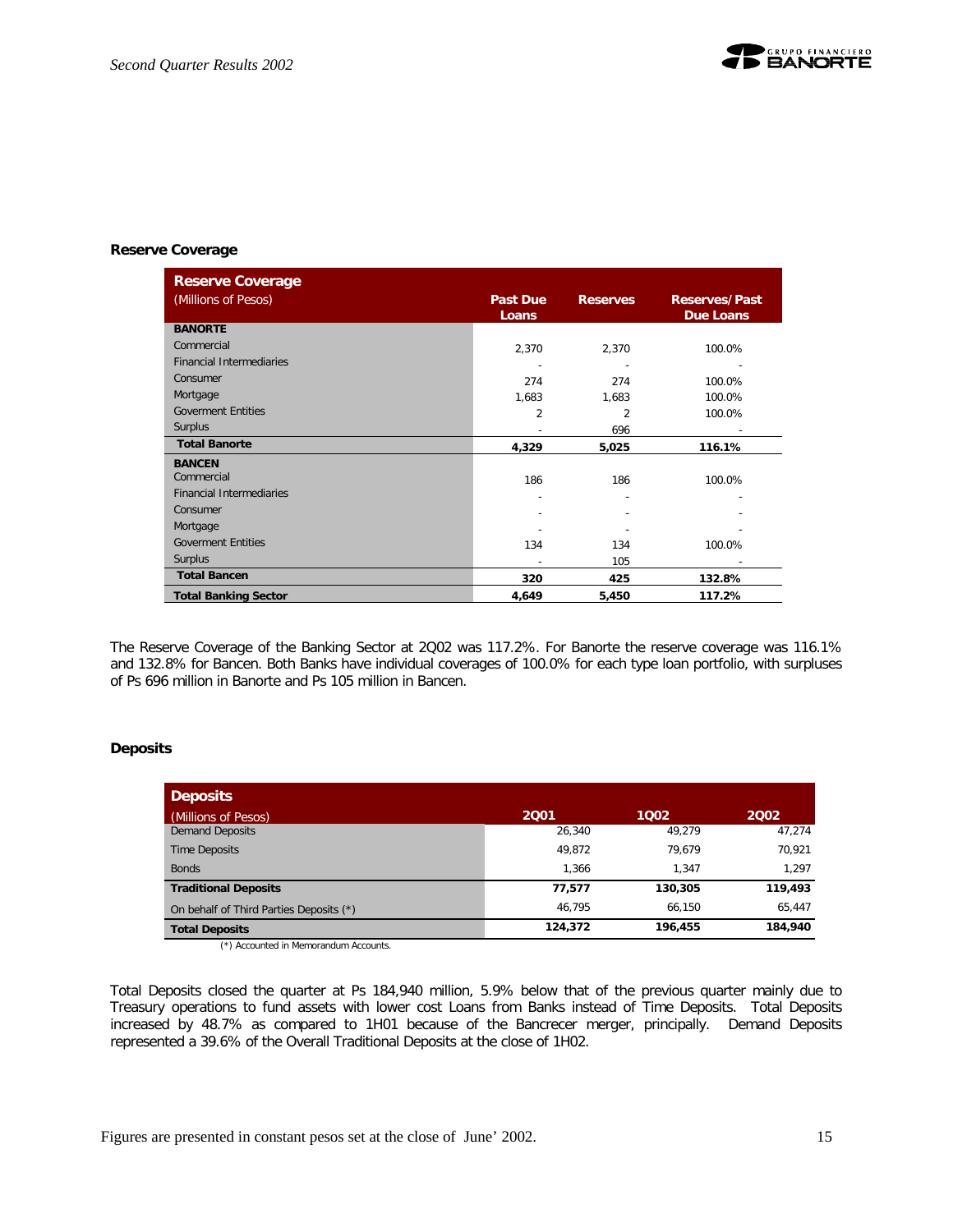

#### **Capitalization**

| <b>Capitalization</b>             |                | <b>RULES OF 2003</b> |                |               |  |  |  |
|-----------------------------------|----------------|----------------------|----------------|---------------|--|--|--|
| (Millions of Pesos)               | 1002           |                      | 2002           |               |  |  |  |
|                                   | <b>BANORTE</b> | <b>BANCEN</b>        | <b>BANORTE</b> | <b>BANCEN</b> |  |  |  |
| <b>Basic Capital</b>              | 6.155          | 1.559                | 6.742          | 1.642         |  |  |  |
| Supplemental Capital              | 1.966          |                      | 1.983          | 2             |  |  |  |
| <b>Net Capital</b>                | 8.120          | 1.559                | 8.726          | 1.644         |  |  |  |
| Credit risk assets                | 55,250         | 7.712                | 55.667         | 7.907         |  |  |  |
| Net Capital/ Credit Risk Assets   | 14.7%          | 20.2%                | 15.7%          | 20.8%         |  |  |  |
| Total risk assets (1)             | 58,928         | 15,263               | 62,485         | 16,968        |  |  |  |
| Tier 1                            | 10.3%          | 10.2%                | 10.8%          | 9.7%          |  |  |  |
| Tier 2                            | 3.3%           | $0.0\%$              | 3.2%           | $0.0\%$       |  |  |  |
| <b>Total Capitalization Ratio</b> | 13.6%          | 10.2%                | 14.0%          | 9.7%          |  |  |  |

(1) Includes Market Risks. Without inter-company eliminations

Note.- The disclosure of capital and credit risk assets is included in the Notes to Banking Sector Financial Statements section.

At the close of 2Q02, Banorte presented a credit risk capitalization ratio of 15.7%, and 14.0% considering also market risks, with 10.8% of Tier 1 and 3.2% of Tier 2. Bancen, on the other hand, closed with a 20.8% ratio with respect to the credit risk assets, and with 9.7% including market risks. Its Tier 1 ratio was 9.7% and zero as for Tier 2.The Net Capital of both banks increased basically for profits generated in the quarter.

#### **US Dollar Assets and Liabilities**

| <b>US Dollar Assets and Liabilities</b> | 1002           |               | 2002           |               |
|-----------------------------------------|----------------|---------------|----------------|---------------|
| (Millions of Dollars)                   | <b>BANORTE</b> | <b>BANCEN</b> | <b>BANORTE</b> | <b>BANCEN</b> |
| Liabilities                             |                |               |                |               |
| <b>Retail Deposits</b>                  | 1,198.0        |               | 1,126.9        |               |
| Market Issues                           | 246.1          |               | 231.5          |               |
| Loans from Banks                        | 173.9          |               | 108.9          |               |
| Intergroup Funding                      |                |               |                |               |
| Development Banks                       | 104.8          | 29.2          | 97.3           | 28.3          |
| <b>Cross Currency Swaps</b>             | 125.2          |               | 125.2          |               |
| Deferred payments                       | 24.4           |               |                |               |
| Loan Loss Reserves                      | 131.0          | 1.8           | 140.0          | 1.8           |
| Foreign Exchange Derivatives            | 56.3           |               | 117.8          |               |
| Other liabilities                       | 8.4            |               | 9.2            |               |
| <b>Total Liabilities</b>                | 2,068.1        | 30.9          | 1,956.9        | 30.1          |
| <b>Assets</b>                           |                |               |                |               |
| Cash                                    | 26.4           |               | 25.9           |               |
| Deposits on Foreign Banks               | 315.9          | 28.1          | 268.5          | 26.9          |
| <b>Intergroup Deposits</b>              |                |               |                |               |
| <b>USCP</b>                             | 124.5          |               | 133.3          |               |
| <b>Remittances Securitization Trust</b> | 13.1           |               | 13.2           |               |
| Investment portfolio                    | 185.5          |               | 145.3          |               |
| Loan portfolio                          | 803.3          | 1.8           | 750.2          | 1.8           |
| Fobaproa - IPAB Notes(1)                | 500.7          |               | 495.8          |               |
| Foreign Exchange Derivatives            | 73.8           |               | 97.6           |               |
| Other assets                            | 24.9           | 1.1           | 27.1           | 1.4           |
| <b>Total Assets</b>                     | 2.068.1        | 30.9          | 1,956.9        | 30.1          |

(1) The balance is net of Fobaproa checking accounts.

(2) Se realizó una corrección en el 4T01 por USD 43.8 millones, ya que faltó netear la chequera Fobapra en el Pagaré, por lo que se afectan los conceptos marcados con esta nota.

The total balance in dollars of both banks dropped by 4.9% in the quarter due mainly to a 6.6% drop in the Loan Portfolio and a 21.7% reduction in the Investment Portfolio. The closing balance was USD 1,987 million. The items with the greatest liability variation were Retail Deposits, with a 5.9% decrease, and loans from Banks, which fell 37.4%.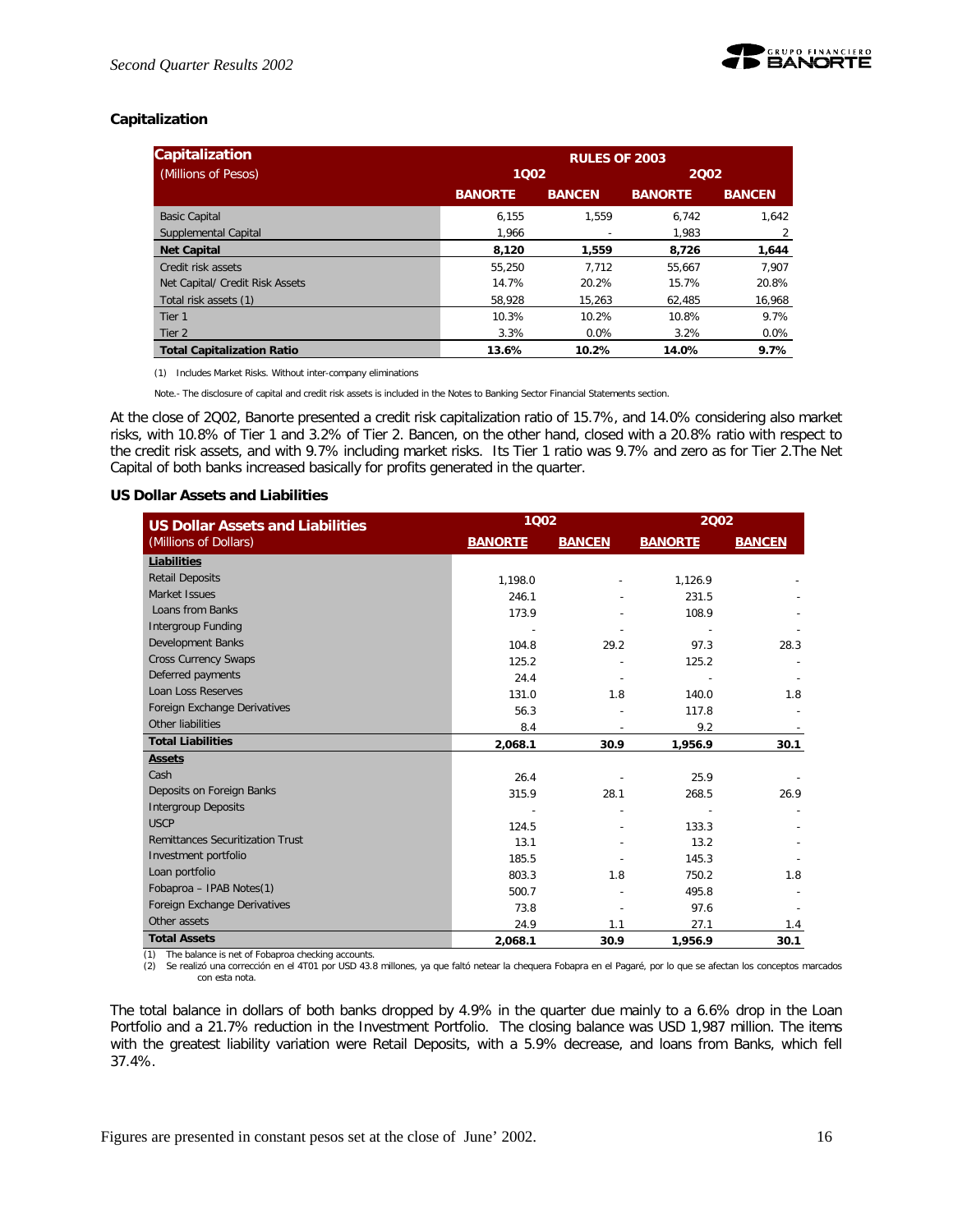

#### **Recovery Banking**

| <b>Recovery Banking Income Statement</b> |             |                          |
|------------------------------------------|-------------|--------------------------|
| (Millones de Pesos)                      | <b>1H01</b> | 1H <sub>02</sub>         |
| Net Interest Income                      | 20          | 8                        |
| +REPOMO-margin                           |             |                          |
| =Net Interest Income After REPOMO        | 20          | 8                        |
| - Loan Loss Provisions                   |             | 25                       |
| $=$ Net Interest Income After Provisions | 20          | (17)                     |
| + Fiduciary                              | 377         | 197                      |
| + Fobaproa Fees (1)                      | 166         | 195                      |
| + Other Fees                             |             | 133                      |
| Non Interest Income                      | 543         | 525                      |
| = Total Operating Income                 | 563         | 508                      |
| Non Interest Expense                     | 237         | 294                      |
| $=$ Net Operating Income                 | 326         | 214                      |
| - Other Revenues and Expenses            |             |                          |
| $=$ Pre-tax Income                       | 326         | 214                      |
| - Income Tax & Profit Sharing            |             | 44                       |
| - Tax on Asset                           |             |                          |
| - Deferred Income Tax & Profit Sharing   |             | $\overline{\phantom{a}}$ |
| $=$ Net Income before Subsidiaries       | 326         | 170                      |
| + Undistributed Earnings of Subsidiaries |             | 78                       |
| = Net Income-continuos Operation         | 326         | 248                      |
| + Extraordinary Items, net               |             |                          |
| - Minoritary Income                      |             |                          |
| $=$ Total Net Income                     | 326         | 248                      |

(1) Net Figures.

The following table shows the amounts of assets managed by the Recovery Bank and the concepts where these assets are found, as well as the items where the income from each portfolio are registered

| <b>Assets Under</b><br><b>Management</b> | 2002   | <b>ACCOUNTING IN THE BALANCE</b><br><b>SHEET</b> | <b>ACCOUNTING IN THE INCOME</b><br><b>STATEMENT</b> |
|------------------------------------------|--------|--------------------------------------------------|-----------------------------------------------------|
| (Millions of Pesos)                      |        |                                                  |                                                     |
| Fobaproa-IPAB: Portfolios                |        |                                                  |                                                     |
| Banking Sector (1)                       | 19.680 | Out of balance trusts                            | Fees from FOBAPROA                                  |
| Serfin                                   | 13.748 | Serfin Trust                                     | Fiduciary (3)                                       |
| Repossesed assets                        | 11.510 | Out of balance trusts                            | Fobaproa fees and Fiduciary                         |
|                                          | 44.938 |                                                  |                                                     |
| Loans purchased to IPAB(2):              | 11.196 | Sólida Administradora de Portafolios             | Undistributed Earnings from Subsidiaries            |
| <b>Banking Sector Portfolio:</b>         |        |                                                  |                                                     |
| Banking Sector (1)                       | 5.549  | Banorte's Portfolio                              | Net Interest Income                                 |
| Repossesed assets                        | 1.228  | Banorte's Repossesed assets                      | Other Revenues and Expenses                         |
|                                          | 6,777  |                                                  |                                                     |
| Total                                    | 62.911 |                                                  |                                                     |

(1) Includes the loan portfolios sold to Fobaproa by Bancen and Banpaís.

(2) Includes 5 packages.

(3)Departing 3Q01 this trust is consolidated and affects the following accounts: Interest Expenses, Fiduciary, Other Fees Paid, and Operation & Administration Expenses.

This section is intended to dimension the Recovery Banking business contribution to the Banking Sector. Recovery Banking has contributed substantially in the last years to the Banking Sector's earnings. However, it is important to mention that this contribution tends to be smaller as the Traditional GFNorte Banking Business is strengthened.

A breakdown of the Recovery Banking contribution to the earnings of said Sector is given below.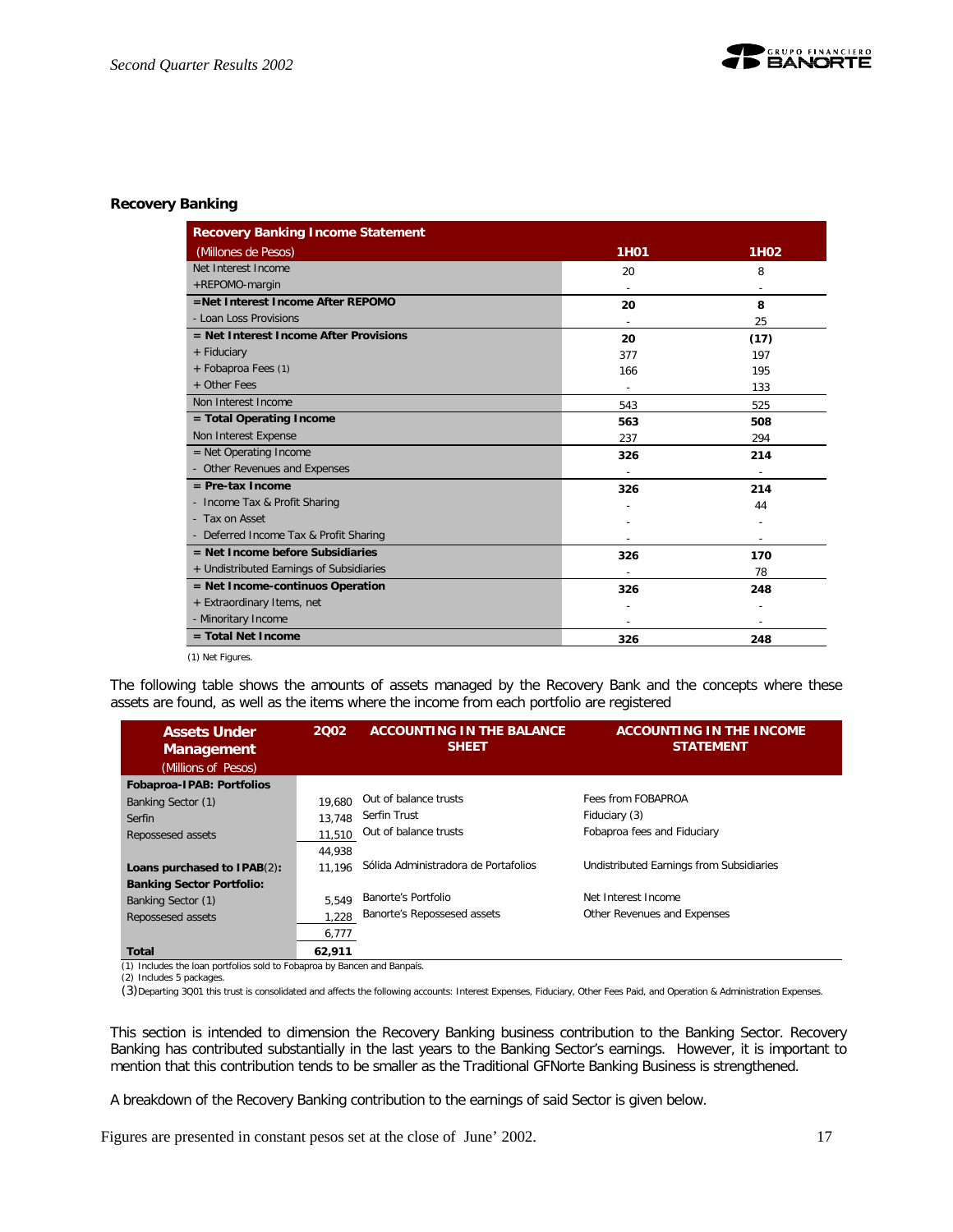

The basis to calculate these figures were the assets managed by Recovery Banking which consist of: the loan portfolios ceded to Fobaproa by Bancen and Banpaís before being sold, the purchase of collecting rights of the Serfin Portfolio, and the portfolios bought to the IPAB. Additionally, it administrates own portfolio which, given its characteristics, have been transferred to be collected through the Recovery Banking.

Following are the Recovery Banking earnings as a percentage of the overall earnings of the Banking Sector:

| <b>Recovery Banking Contribution</b>  |       | <b>ACCUMULATED</b> |  |  |
|---------------------------------------|-------|--------------------|--|--|
| (Millions of Pesos)                   | 1H01  | 1H <sub>02</sub>   |  |  |
| <b>Traditional Banking Net Income</b> | 503   | 427                |  |  |
| Recovery Bank Net Income              | 326   | 248                |  |  |
| Banking Sector Net Income(*)          | 829   | $675^{(1)}$        |  |  |
| $=$ % of Contribution                 | 39.3% | 36.7%              |  |  |
|                                       |       |                    |  |  |

 (\*) Sector Banca al 100.0% (1) Excludes Ps 398 millions of extraordinary income from Generali

The Recovery Banking contributed with Ps 248 million to the 1H02 profits of the Banking Sector, equivalent to a 36.7% participation, which is a lower proportion when comparing to the 39.3% of 1H01, due to an important growth of the Traditional Banking business.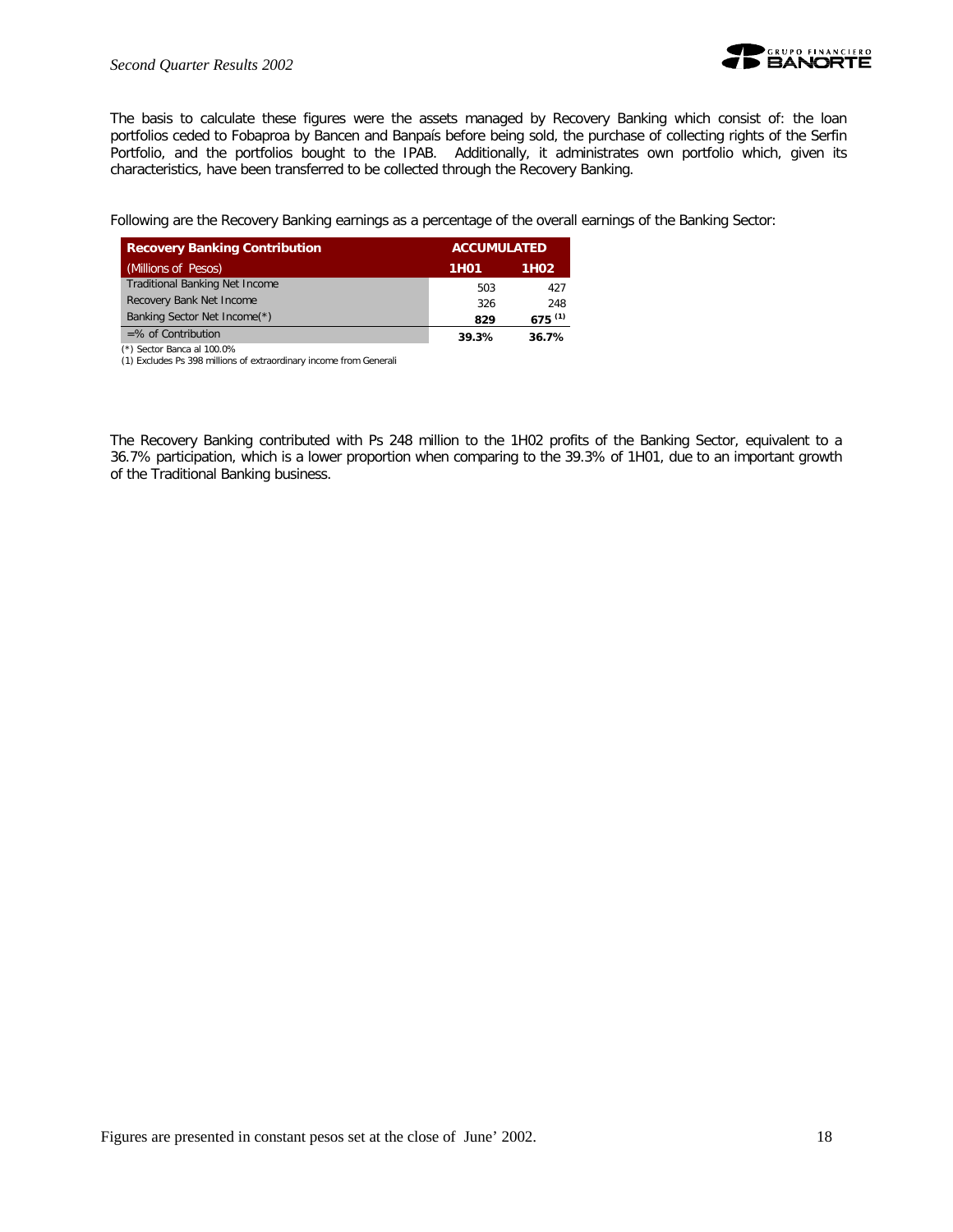#### **2.- Brokerage Sector**

| <b>Brokerage Sector</b> |          | <b>QUARTER</b><br><b>ACCUMULATE</b> |           |          |           |
|-------------------------|----------|-------------------------------------|-----------|----------|-----------|
| (Millions of Pesos)     | 2001     | 1002                                | 2001      | 2002     |           |
| <b>Brokerage House</b>  |          |                                     |           |          |           |
| Net Income              | 0.9      | 23.6                                | 30.3      | 13.6     | 53.9      |
| Equity                  | 227.6    | 266.8                               | 295.3     | 227.6    | 295.3     |
| <b>Total Assets</b>     | 340.2    | 390.9                               | 451.4     | 340.2    | 451.4     |
| Assets under Management | 86.294.5 | 106.618.1                           | 112.173.4 | 86.294.5 | 112.173.4 |
| ROE %                   | 1.8%     | 36.1%                               | 41.4%     | 14.7%    | 38.9%     |

The **Brokerage Sector** showed a Ps 30.3 million profit in 2Q02, 28.4% higher that the previous quarter. The accumulated profits in 1H02 totaled Ps 53.9 million, a substantial 296% higher than in 1H01. The revenues created by the 30% growth in the assets under management and the income from the administration of the mutual funds since 1Q02 account for the above.

The stock brokerage income revenues in the second quarter amounted to Ps 20.8 million, 3.4% higher than the Ps 20.1 million obtained in the first quarter. Thus, the accumulated revenues in the first half are Ps 41.0 million, which is practically the same as those in the same period last year despite the fall in Stock transactions in this year's second quarter.

It is important to point out that a strict control of the Company's expenses is still in effect. The result is that expenditures were 7.0% lower than those in the first half of 2001, which contributed to the profits of 1H02.

#### **3.-Long Term Savings Sector**

| <b>Long Term Savings Sector</b>   |          | <b>QUARTER</b> | <b>ACCUMULATE</b> |          |          |
|-----------------------------------|----------|----------------|-------------------|----------|----------|
| (Millions of pesos)               | 2001     | 1002           | 2002              | 2001     | 2002     |
| Afore                             |          |                |                   |          |          |
| Net Income                        | 9.8      | 85.0           | 25.2              | 74.9     | 110.2    |
| Equity                            | 1,124.4  | 1,216.3        | 1,236.6           | 1,124.4  | 1,236.6  |
| <b>Total Assets</b>               | 1,323.5  | 1,446.5        | 1,486.5           | 1,323.5  | 1,486.5  |
| Assets under Management (SIEFORE) | 11,481.6 | 15,724.3       | 16,572.0          | 11,481.6 | 16,572.0 |
| ROE %                             | 3.5%     | 28.7%          | 8.2%              | 13.5%    | 18.2%    |
| <b>Insurance</b>                  |          |                |                   |          |          |
| Net Income                        | 54.8     | 53.0           | (4.8)             | 15.9     | 48.2     |
| Equity                            | 142.9    | 194.0          | 189.0             | 142.9    | 189.0    |
| <b>Total Assets</b>               | 1,505.2  | 1,692.7        | 1,732.6           | 1,505.2  | 1,732.6  |
| <b>Technical Reserves</b>         | 1.190.7  | 1,361.3        | 1,393.8           | 1,190.7  | 1,393.8  |
| Premium sold                      | 215.2    | 335.5          | 280.6             | 478.0    | 616.1    |
| ROE %                             | 204.4%   | 124.4%         | (9.7)             | 30.7%    | 52.1%    |
| <b>Annuities</b>                  |          |                |                   |          |          |
| Net Income                        | 36.7     | 6.0            | (15.9)            | 26.7     | (10.0)   |
| Equity                            | 136.7    | 128.9          | 112.8             | 136.7    | 112.8    |
| <b>Total Assets</b>               | 2,943.0  | 3,916.0        | 4,208.1           | 2,943.0  | 4,208.1  |
| <b>Technical Reserves</b>         | 2,794.1  | 3,774.5        | 4,083.0           | 2,794.1  | 4,083.0  |
| ROE %                             | 119.1%   | 18.1%          | (51.4)%           | 48.5%    | (15.6)%  |

The *Afore* showed a Net Profit in the quarter of Ps 25.2 million (51% for Bancen), 70.4% less than in 1Q02. However, the accumulated Net Profit rose by 47.1% vs. 1H01, mainly as a result of a considerable increase of 44.3% in Assets under Management by SIEFORE, derived from promotional efforts. At the close of 2Q02, there were a total of 2,504,928 affiliates –representing a 8.9% market share. The variation in profit with respect to the previous quarter is due to the business' cyclic nature as the employer contributions are made every two months, so there are two contributions in the 1<sup>st</sup> and 3<sup>rd</sup> quarters whereas in the 2<sup>nd</sup> and 4<sup>th</sup> there is only one contribution made.

The **Insurance Company** lost Ps 4.8 million (51% for GFNorte) in the quarter because the volatility of interest rates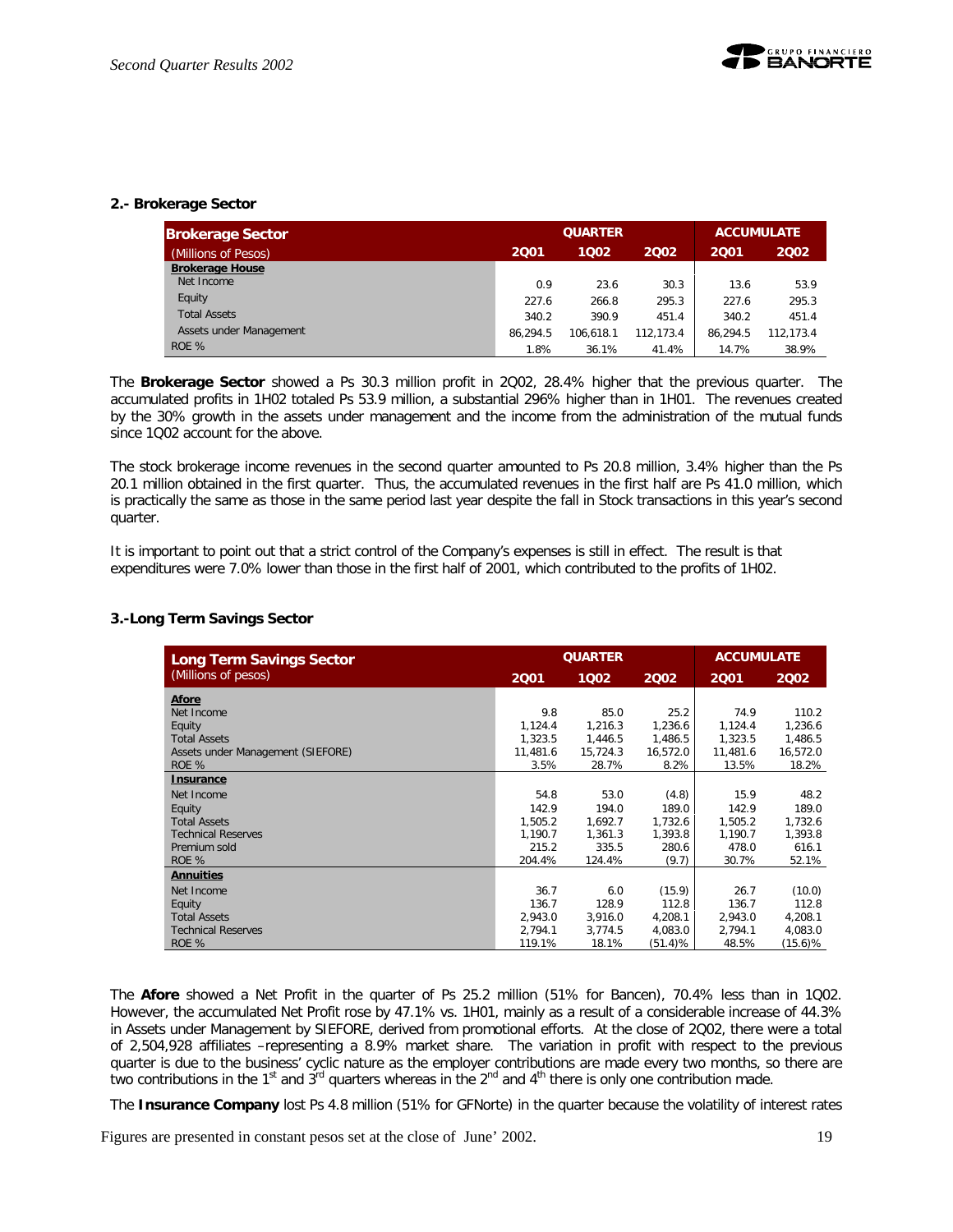

had a negative mark to market impact on the fixed income securities portfolio and, in a lower degree, to a moderate life and car insurance claims increase. The accumulated 1H02 profits were Ps 48.2 million, 203% greater than in 1H01. The premiums issued rose by 28.9% vs. last year.

**Annuities** showed a Ps 15.9 million loss in the quarter (51% for GFNorte). This variation is accounted for by the important negative impact of the mark to market caused by the volatility of interest rates on its fixed income securities portfolio. The company, at present, ranks 5<sup>th</sup> in the industry with a 9.8% market share in premiums sold.

| <b>Auxiliary Organizations Sector</b> |                  | <b>QUARTER</b>   |                  |                  | <b>ACCUMULAATE</b> |  |
|---------------------------------------|------------------|------------------|------------------|------------------|--------------------|--|
| (Millones de pesos)                   | 2001             | 1002             | 2002             | 2001             | 2002               |  |
| Leasing                               |                  |                  |                  |                  |                    |  |
| Net Income                            | 6.8              | 4.8              | 6.7              | 13.9             | 11.5               |  |
| Equity                                | 136.7            | 133.9            | 140.8            | 136.7            | 140.8              |  |
| Loan Portfolio(*)                     | 627.7            | 793.7            | 798.7            | 627.7            | 798.7              |  |
| Past Due Loans                        | 18.5             | 22.4             | 22.1             | 18.5             | 22.1               |  |
| Loan Loss Reserves                    | 9.0              | 13.1             | 12.7             | 9.0              | 12.7               |  |
| <b>Total Assets</b>                   | 632.0            | 798.6            | 805.3            | 632.0            | 805.3              |  |
| ROE %                                 | 20.1%            | 14.4%            | 19.5%            | 21.2%            | 11.5%              |  |
| Factoring                             |                  |                  |                  |                  |                    |  |
| Net Income                            | 7.5              | 5.0              | 7.9              | 20.6             | 12.9               |  |
| Equity                                | 177.3            | 140.5            | 148.4            | 177.3            | 148.4              |  |
| Loan Portfolio                        | 1,672.8          | 1,777.0          | 1,957.4          | 1,672.8          | 1,957.4            |  |
| Past Due Loans                        | 9.6              | 35.8             | 27.8             | 9.6              | 27.8               |  |
| Loan Loss Reserves                    | 9.2              | 8.7              | 8.6              | 9.2              | 8.6                |  |
| ROE %<br><b>Total Assets</b>          | 1,678.8<br>16.6% | 1,794.8<br>14.5% | 1,957.6<br>21.6% | 1,678.8<br>22.7% | 1,957.6<br>18.1%   |  |
| Warehousing                           |                  |                  |                  |                  |                    |  |
| Net Income                            | 2.5              | 2.1              | 2.4              | 4.6              | 4.5                |  |
| Equity                                | 56.8             | 63.3             | 65.6             | 56.8             | 65.6               |  |
| Inventories $(**)$                    | 165.2            | 241.1            | 478.8            | 165.2            | 478.8              |  |
| <b>Total Assets</b>                   | 235.2            | 303.2            | 537.3            | 235.2            | 537.3              |  |
| ROE %                                 | 17.7%            | 13.4%            | 14.7%            | 16.6%            | 14.1%              |  |
| <b>Bonding</b>                        |                  |                  |                  |                  |                    |  |
| Net Income                            | 2.0              | 2.6              | 1.3              | 3.4              | 3.9                |  |
| Equity                                | 68.6             | 75.2             | 76.3             | 68.6             | 76.3               |  |
| <b>Total Assets</b>                   |                  |                  |                  |                  |                    |  |
| ROE %                                 | 141.6            | 153.5            | 160.9            | 141.6            | 160.9              |  |
|                                       | 11.5%            | 14.1%            | 7.1%             | 10.0%            | 10.5%              |  |

**New Accounting Principles : Warehousing, Leasing & Factoring= Circular 1490**

(\*) Departing 2Q00 it includes operating lease. (\*\*) Accounted in Other Assets, Deferred charges and Intangibles account.

The **Leasing** company reported quarterly profits equal to Ps 6.7 million, 39.6%& greater than in 1Q03, due to greater placement of fixed-rate loans and increased fees. The Accumulated Net Profit for 1H02 was Ps 11.5 million, 17.3% lower than in 1H01 as a result of lower intermediation margins derived from lower interest rates levels. The Total loan portfolio grew by 27.2% vs. June 2001 as a result of loan placement efforts. The past due loan ratio held fast at 2.8% at the close of 2Q02. The reserve coverage closed the first half at 58%. The company currently ranks  $7<sup>th</sup>$  among the 29 leasing companies in the sector.

**Factoring** generated a quarterly profit of Ps 7.9 million, 58.0% higher than in 1Q02, and accumulated a Ps 12.9 million profit in the first half, 37.4% lower than in 1H01. The Loan Portfolio grew by 17.1% vs. 1H01 as a result of loan placement efforts. The past due loans closed with a balance of Ps 27.8 million, 22.4% lower than in 1Q02. The company at present ranks  $1<sup>st</sup>$  among the 11 factoring companies.

**Warehousing** showed a net profit of Ps 2.4 million during 2Q02, 14.3% higher than in the previous quarter. The accumulated 1H02 profit was Ps 4.5 million, very similar to that of 1H01. This profit was attained by commercializing inventory and direct domestic warehousing services, which has made up for the reduction in fiscal deposit services, still under the effect of the economic slowdown. The level of inventories in the quarter increased by 98% as compared to 1Q02.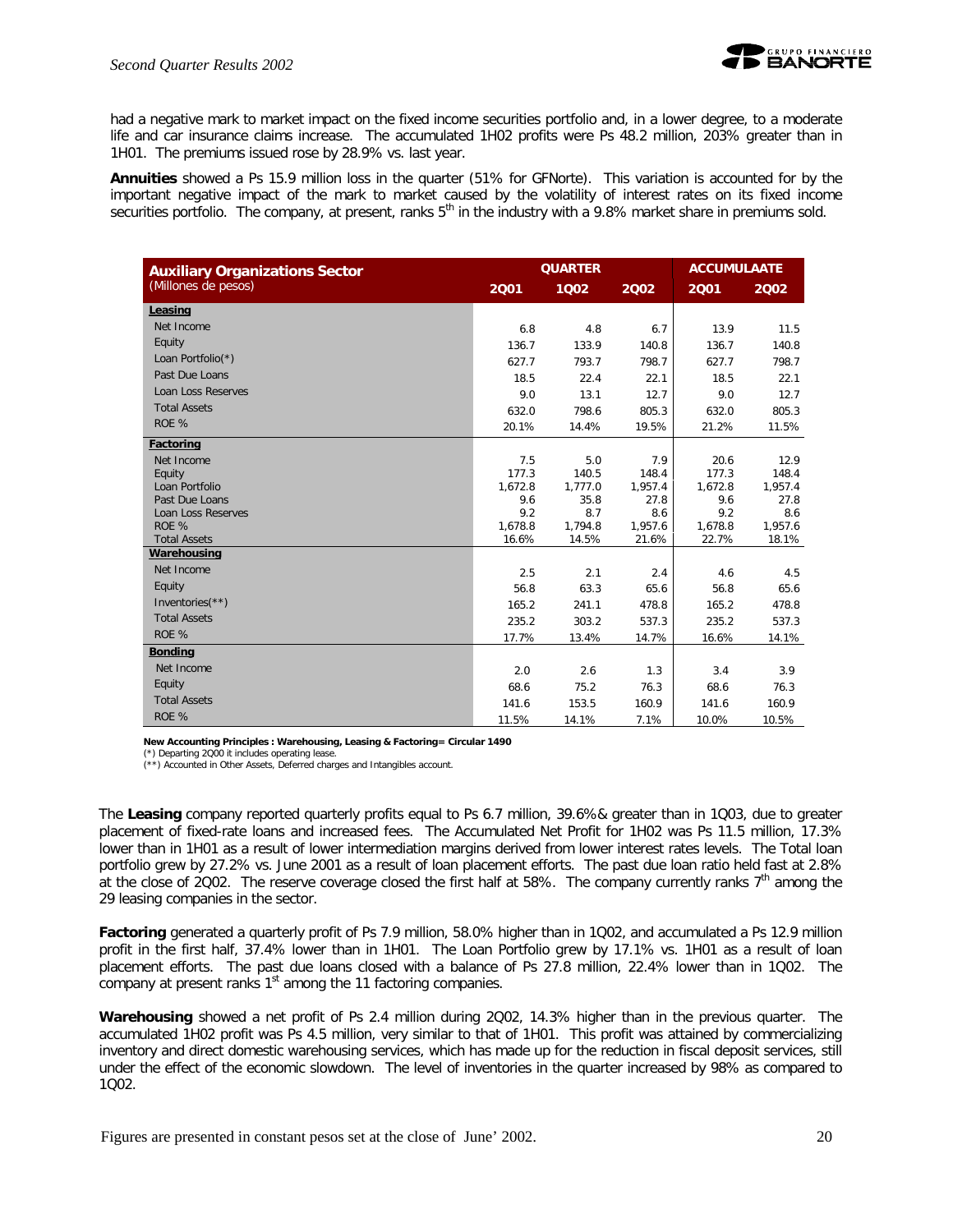

**Bonding** generated a Ps 1.3 million quarterly net profit, 50.0% lower than in the previous quarter as the Reserve requirements increased. Accumulated net profits for the year amounted Ps 3.9 million, 14.7% higher than in 1H01, despite the smaller number of construction projects due to market contraction. This profit improvement was the result of fewer claims, promotional efforts among smaller clientele, and stringent expense control.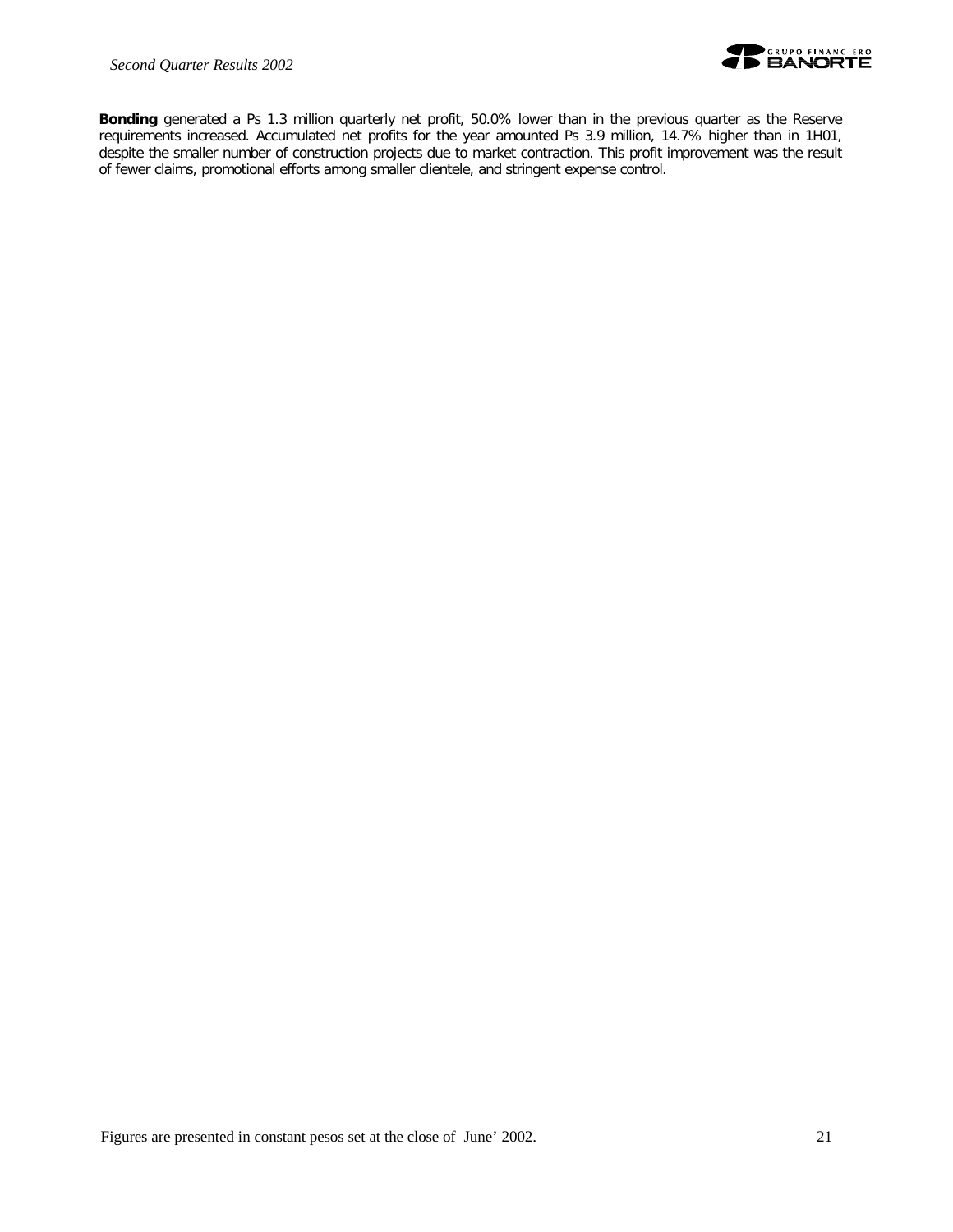

# ANNEXES

- 1. MACROECONOMIC ENVIRONMENT
- 2. GRUPO FINANCIERO GENERAL INFORMATION
- 3. ACCOUNTING CHANGES AND REGULATIONS
- 4. FINANCIAL STATEMENTS
- 5. NOTES TO BANKING SECTOR FINANCIAL **STATEMENTS**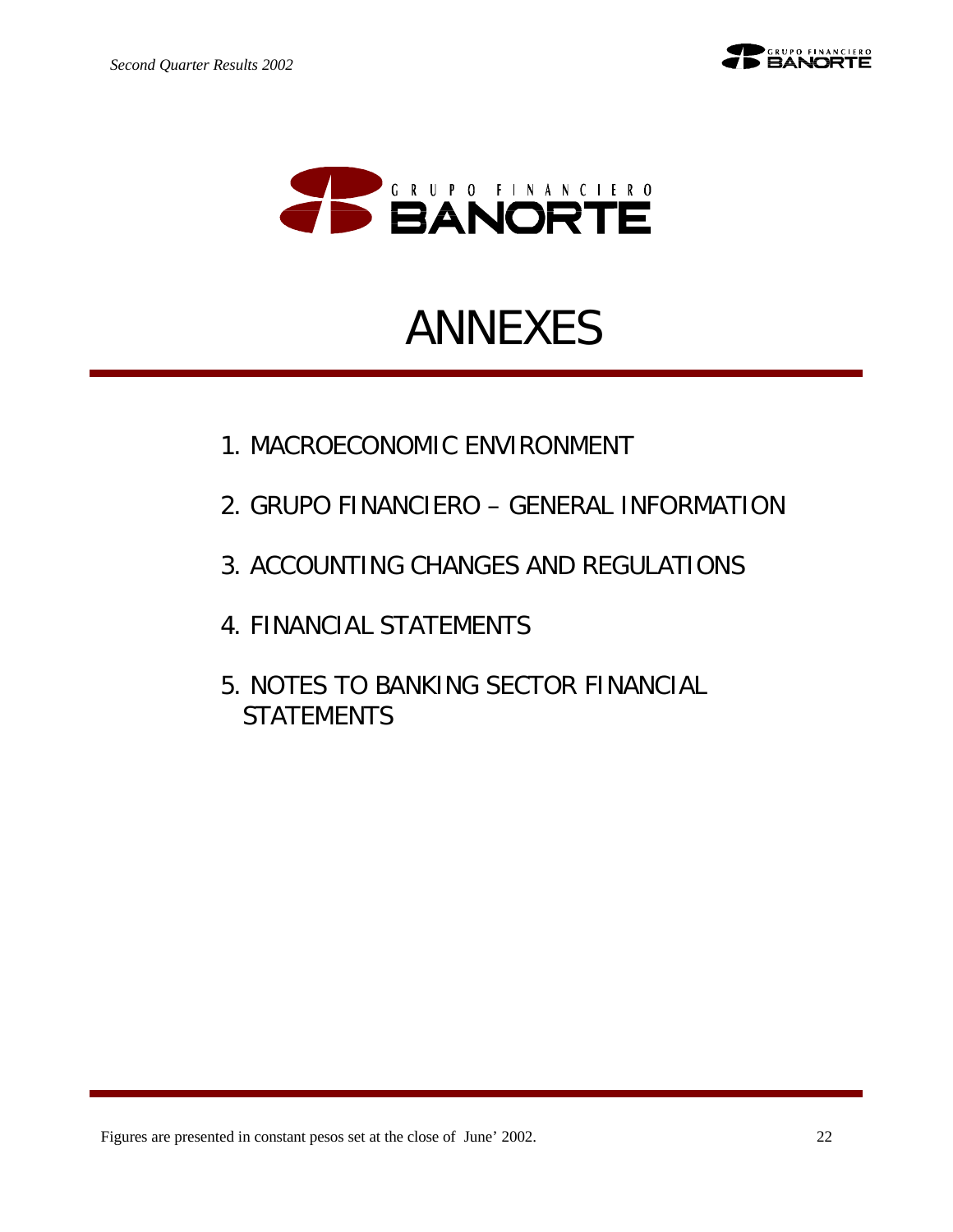

#### **ANNEX 1. Macroeconomic Environment**

The instability of the international markets in the second quarter of the year affected the Mexican financial market dynamics. However, given a flexible exchange rate, sound monetary and fiscal policies, strong macroeconomic bases, and the recovery of the U.S., the Mexican economy continues on the path to reactivation and has withstood the external shocks without any major trouble.

The uneasiness in the U.S. market caused by the corporate scandals affected the Stock Markets of our main trade partner. Nasdaq fell by 20.7%, whereas the Dow Jones dropped 11.6% in the second quarter of the year. The Mexican Stock Market also experienced a drop of 12.2%, given its close relationship with the U.S. stock markets.

As a result of the financial turbulence in Brazil and the U.S. dollar's depreciation vs. the Euro, in the second quarter the peso suffered a 9.7% devaluation with respect to the dollar, reaching an exchange rate of over 10 pesos/dollar in June. Consequently, interest rates rose an average of 7.16% in June (primary bid on 28-day Cete). This increase followed the substantial decreases in March and April, when the average bidding rate for the 28-day Cete was 7.24% and 5.95%, respectively.

The accumulated inflation for the first half of the year was 2.63%; whereas in June the twelve-month rate was 4.94%. Although the annual inflation is over the official goal of 4.5% for 2002, the principal increases are due to significantly higher prices of agricultural products. By June, the exchange rate depreciation had no effect on price dynamics.

Industrial production fell 0.92% en first five months of the year as compared to the same period in 2001. However, the first annual increases showed up in April (8%) and May (0.9%), and are a sign that the economy is going through a moderate expansion phase. (The figure for April is a comparative percentage with respect to April 2001 and as such, it should be viewed with reserve because Holy Week last year fell in April and there were fewer working days. According to non-seasonal figures, the annual increase in that month was 1.9%).

Sales have evolved favorably in the first five months of the year with an average annual growth of 4.2%, so increased consumer spending may be expected in the second quarter. Note that in the first quarter consumer spending showed an annual decrease of 1.5%, the only one in the recessive period, which proves that despite employment deceleration, the increase in actual salaries (product of salary raises and low inflation) has contributed to curbing buying power deterioration.

As the U.S. economy recovers, conditions in the foreign sector have improved. After an annual 7.5% decrease in exports in the first two months of the year, there was a slight annual upturn of 0.13% in the following period. Although exports have shown a monthly upward trend, there was another setback of 1.03% in May, as compared to the same month last year. On the other hand, imports fell in the third and fourth months by 2.12%, and 1.48% in May; a consequence of the slow reactivation of exports (for which materials are imported) and the domestic market.

Although 2002 shows clear signs of recovery, it has been a moderate come back in the second quarter of the year. However, economic activity should be more vigorous toward the second half of the year.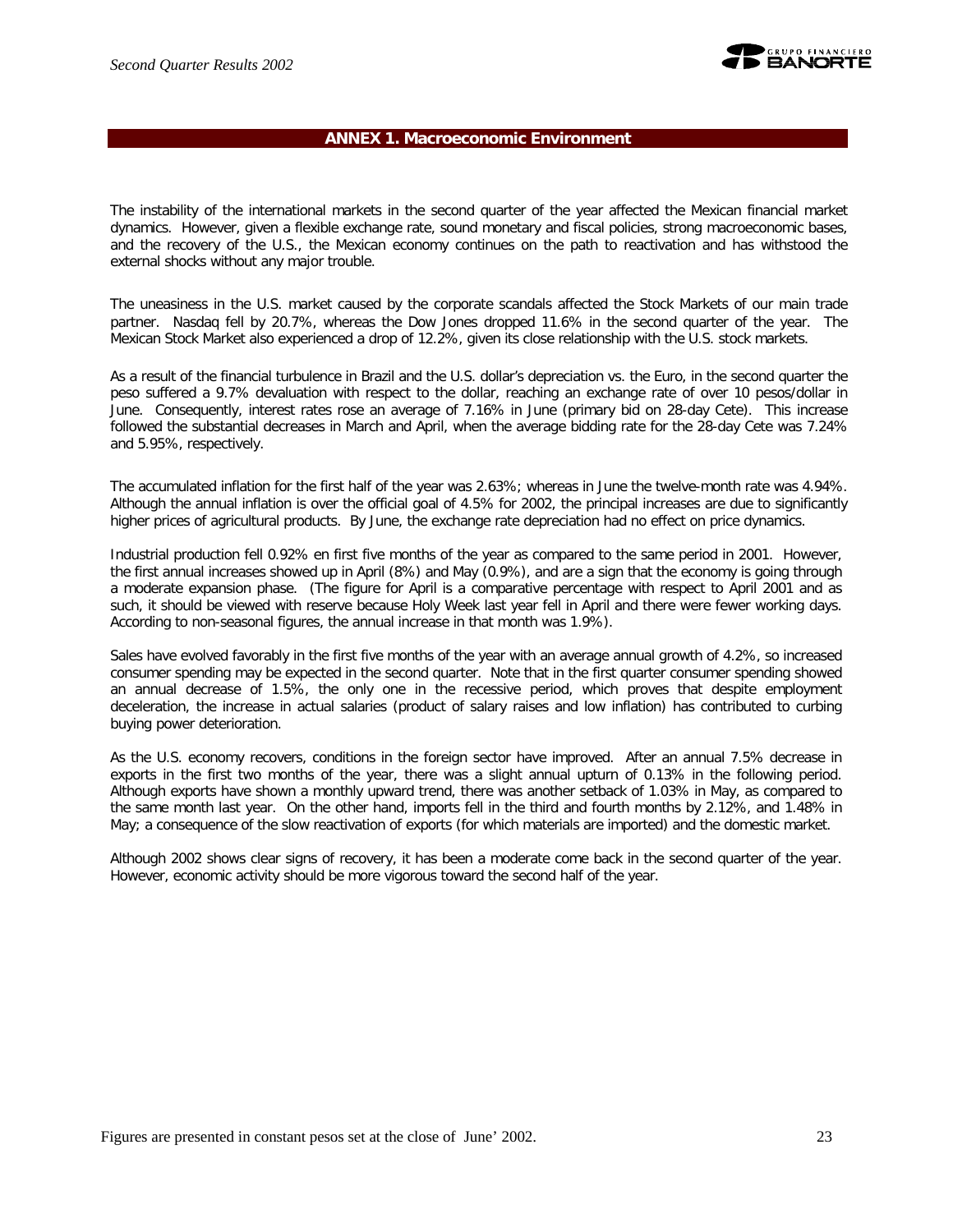

### **ANNEX 2 .-Grupo Financiero- General Information**

### **GFNorte Ownership in Subsidiaries**

|                               | 2002   |
|-------------------------------|--------|
| Banco Mercantil del Norte (1) | 96.11% |
| Banco del Centro              | 99 99% |
| <b>Brokerage House</b>        | 99 99% |
| Pension Funds Afore (2)       | 51.00% |
| Insurance                     | 51.00% |
| Annuities                     | 51.00% |
| Leasing                       | 99 99% |
| Factoring                     | 99.99% |
| Warehousing                   | 99 99% |
| <b>Bonding</b>                | 99.99% |

(1) As a result of merging Banpaís in February, 2000.

(2) Subsidiary of Banco del Centro.

### **Holding Company Capital Structure**

| <b>Number of Shares</b>          | <b>SERIE O</b><br>As of June 30, 2002 |
|----------------------------------|---------------------------------------|
| Number of shares issued          | 504.586.887                           |
| - Shares held on Treasury        | 3.894.663                             |
| $=$ Number of shares outstanding | 500,692,224                           |

# **Banorte Ratings**

| <b>Firm</b>      | <b>Calificated</b><br><b>Entity</b> | <b>Opinion</b>        | Category                       | Date      |
|------------------|-------------------------------------|-----------------------|--------------------------------|-----------|
| Moody's Investor | Banorte                             | <b>POSITIVE</b>       | Outlook                        |           |
|                  |                                     | Baa2                  | LT Foreign Currency Deposits   |           |
|                  |                                     | $D+$                  | Modest Bank Financial Strength | Feb. 2002 |
|                  |                                     | $P-2$                 | ST Foreign Currency Deposits   |           |
| Standard & Poors | Banorte                             | <b>NEGATIVE</b>       | Outlook                        |           |
|                  |                                     | <b>BB</b>             | LT Foreign Issuer Credit       |           |
|                  |                                     | <b>BB</b>             | LT Local Issuer Credit         | Oct 2001  |
|                  |                                     | B                     | ST Foreign Issuer Credit       |           |
|                  |                                     | B                     | ST Local Issuer Credit         |           |
| Fitch            | Banorte                             | <b>STABLE</b>         | Outlook                        |           |
|                  |                                     | BBB-                  | Foreign Currency LT Debt       | January   |
|                  |                                     | BBB-                  | Local Currency LT Debt         | 2002      |
|                  |                                     | F <sub>3</sub>        | Foreign Currency ST Debt       |           |
|                  |                                     | F <sub>3</sub>        | Local Currency ST Debt         |           |
|                  |                                     | C/D                   | Individual-Foreign Currency    |           |
| Fitch            | Sólida                              | Average High<br>(mex) | Financial Assets Administrator | June 2002 |

#### **No. of Employees & Distribution Network**

| <b>EMPLOYEES</b>            | 2001   | 1002   | 2002   |
|-----------------------------|--------|--------|--------|
| <b>Banking Sector</b>       | 8,552  | 13,327 | 12,522 |
| Other Sectors               | 2,444  | 2,919  | 2,812  |
| <b>Total Group</b>          | 10.996 | 16,246 | 15,334 |
| <b>DISTRIBUTION NETWORK</b> |        |        |        |
| Branches $(*)$              | 458    | 1.158  | 1.091  |
| <b>ATM</b>                  | 1.519  | 2.591  | 2.527  |

(\*) Includes banking modules and excludes 1 branch located in Cayman Island.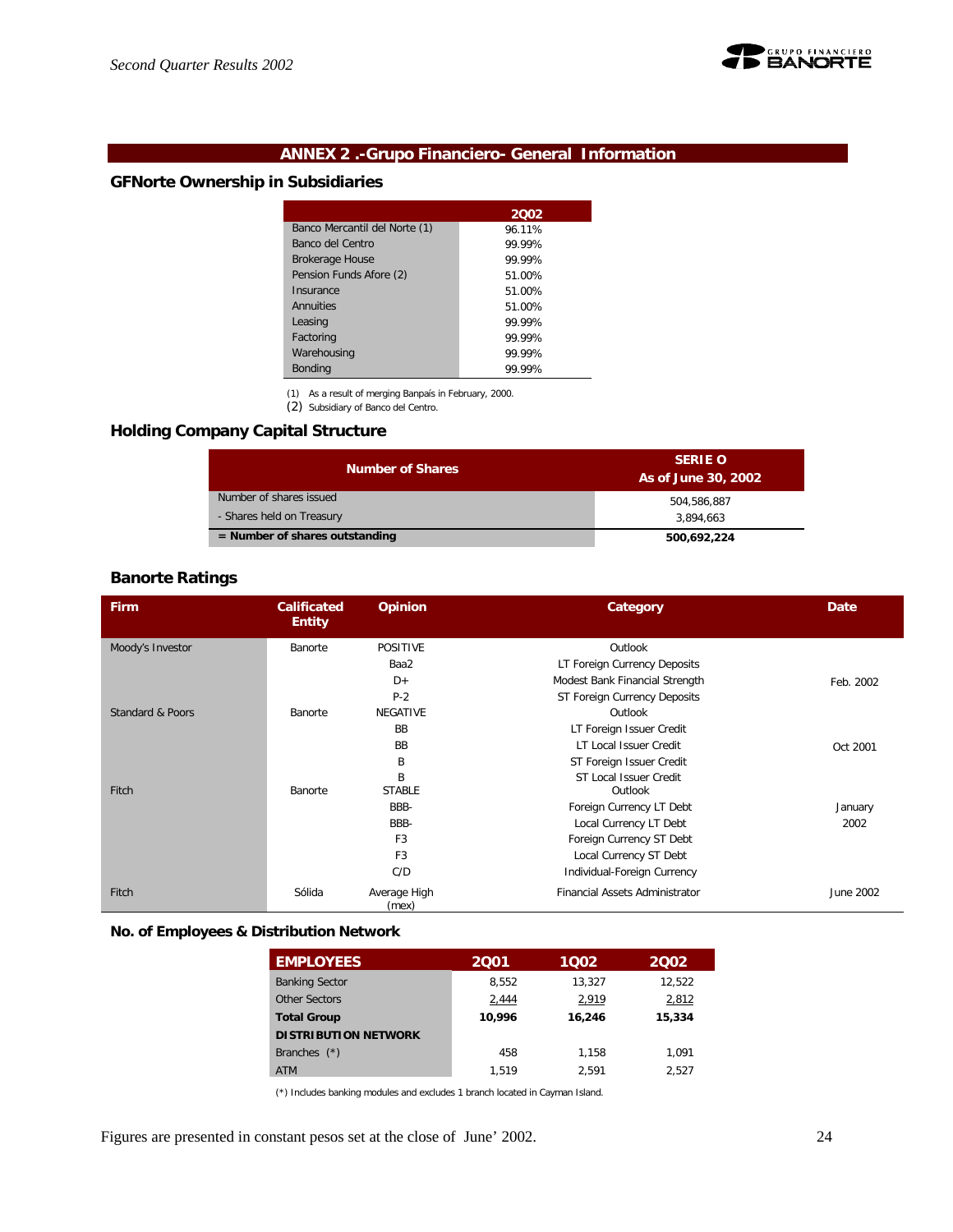

#### **ANNEX 3 .-Accounting Changes and Regulations**

#### **Clarification of the terms and particular characteristics of the Bancrecer-Banorte Merger Process of the 1Q02 report.**

Figures of the Deferred Tax section in Annex 3 –Accounting and Regulatory Changes – of the 1Q02 quarterly report were wrongly referred as expressed in pesos. Those numbers are in **thousands of pesos**.

The historical information of Bancrecer was not reconstructed because the situation of that institution in the past does not represent the reality of business when it was acquired.

#### **Reforms in the rules to calculate capital requirements of Banking Institutions**

On May 14, 2002 the Official Journal of the Federation published a number of reforms to calculate the capital requirements of the Banking Institutions. These changes shall go into effect as of the end of May 2002. Relevant changes are related to the classification and treatment of: Transactions with related parties, Housing Loans, Integration of Net Capital (Reserves and Non-Authorized Operations) and Information Disclosure.

#### **Terms and Particular Features of the Merger Process.**

The Secretaría de Hacienda y Crédito Público authorized the Banorte – Bancrecer merger, in which the latter is the merging company and Banorte is the merged company. The merging party thereby changed its name to "Banco Mercantil del Norte, S.A., Institución de Banca Múltiple, Grupo Financiero Banorte".

This merger is a reorganization or transaction between companies under common control, pursuant to the Generally Accepted Accounting Principles of the United States of America, which were complementarily applied in accordance with the Accounting Criteria for Financial Institutions referred to in Circulars 1448 and 1488, issued by the National Banking and Securities Commission.

Up to February 28, 2002, both Institutions issued separate financial statements. As of March 2002, a single financial statement is drawn up for the merged entity.

For this purpose, Banorte's book balances of assets, liabilities and stockholders' equity were transferred to Bancrecer, thereby proceeding to eliminate the inter-company operations between both Institutions.

There were no changes made to the accounting policies applicable to Financial Institutions as a result of the reorganization in question.

The following table summarizes the merger process, indicating the effect on financial statements as well as detailing the inter-company transactions that were eliminated.

|                         | Banorte<br>(before<br>consolidation | Bancrecer | Total   | Intercompany<br>Operations | Intercompany<br>Operations | Balance of the<br>Merged entity |
|-------------------------|-------------------------------------|-----------|---------|----------------------------|----------------------------|---------------------------------|
| Millions of pesos       |                                     |           |         | Debit                      | Credit                     |                                 |
|                         |                                     |           |         |                            |                            |                                 |
| ASSETS                  | 106,528                             | 69,681    | 176,209 |                            | 12,107                     | 164,102                         |
|                         |                                     |           |         |                            |                            |                                 |
| LIABILITIES             | 99,839                              | 67,838    | 167,677 | 10,264                     |                            | 157,413                         |
|                         |                                     |           |         |                            |                            |                                 |
| STOCKHOLDER'S<br>EQUITY | 6,689                               | 1,843     | 8,532   | 1,843                      |                            | 6,689                           |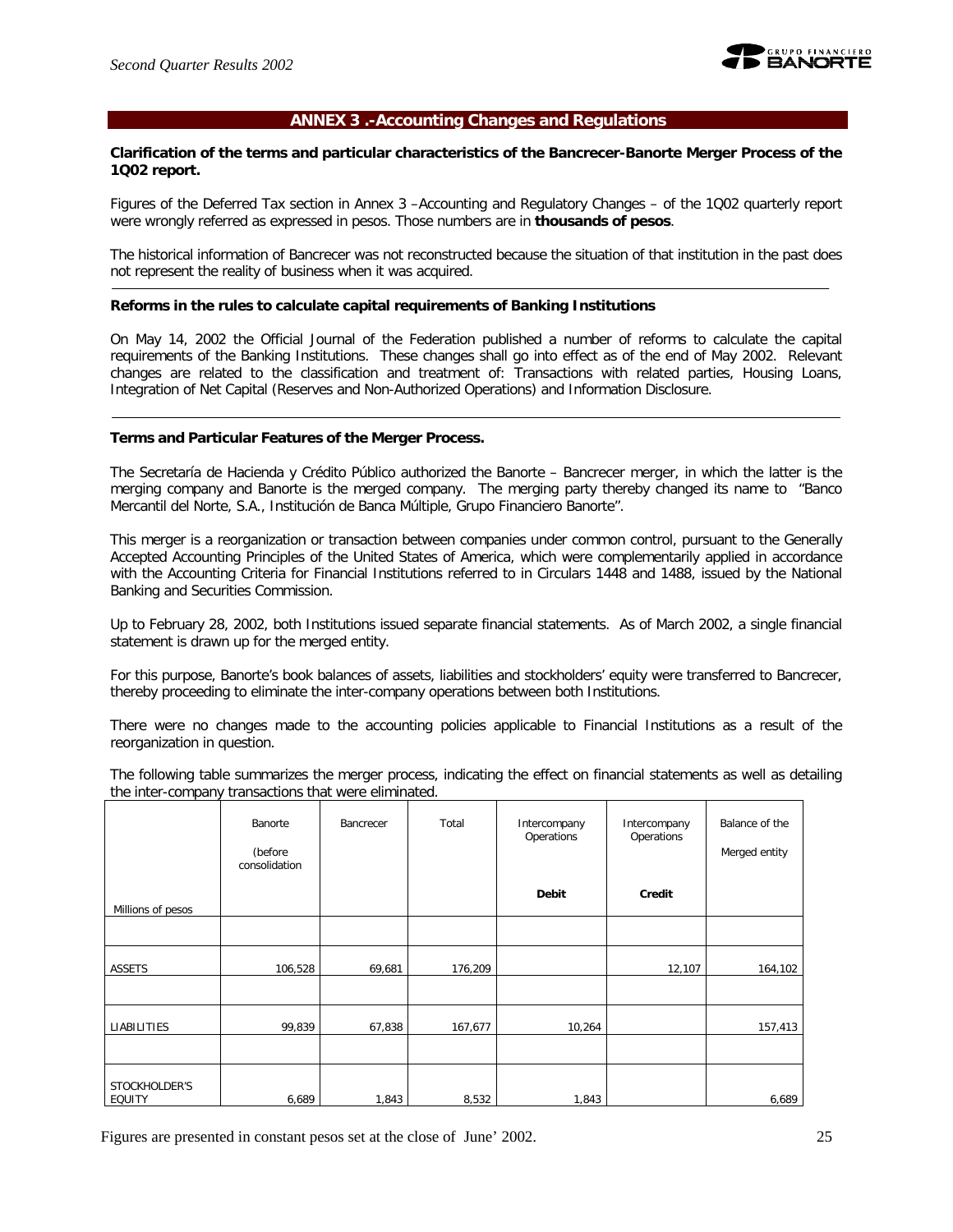

As the above table shows, the remaining stockholders' equity is that of Banorte, as it is the Holder of Bancrecer shares. The stockholders' equity of the latter Institution is eliminated against Permanent Investment in shares that Banorte kept in its assets.

The stockholders' equity of the merged company totals Ps 2,273,482,963.00 (Two billion, two hundred seventy-three million, four hundred eighty two thousand, nine hundred and sixty three Mexican pesos 00/100) represented by 22,734,829,630 ordinary nominative shares of the "O" series, for a nominal value of Ps 0.10 (ten cents Mexican Currency).

Bancrecer, S.A., as a result of the merger, cancelled the shares it had deposited in the Company Treasury which had not been paid.

The nominal value of each stockholders' equity representative shares was modified from Ps 100.00 (one hundred Mexican pesos 00/100) to Ps 0.10 (ten cents Mexican Currency).

| <b>Interbank Eliminations in Balance lines</b>                                                                   |              |        |  |
|------------------------------------------------------------------------------------------------------------------|--------------|--------|--|
| (Millions of Pesos)                                                                                              | <b>Debit</b> | Credit |  |
| Stockholder's Equity<br><b>Investments in Subsidiaries</b>                                                       | 1,843        | 1,843  |  |
| Interbank loans<br>Cash and due from banks                                                                       | 10,201       | 10,201 |  |
| Deferred Taxes (Liabilities)                                                                                     | 63           |        |  |
| Deferred Taxes (Assets)                                                                                          |              | 63     |  |
| (The last registers were reclassifications only, in accordance to CNBV and accounting criteria for presentation) |              |        |  |

#### **Interbank Eliminations in Income lines**

| <b>Interest Income - Expense</b><br>(Millions of Pesos) | <b>Debit</b> | Credit |
|---------------------------------------------------------|--------------|--------|
| Interest Income.- Loans & Securities                    | 39.1         |        |
| Interest Expense. - Deposits & funding                  |              | 39.1   |
| Interest Income.- Repo agreements                       | 0.7          |        |
| Interest Expense.- Repo agreements                      |              | 0.7    |
| Earnings of Subsidiaries                                | 84.6         |        |
| Net Interest Income before Repomo                       |              | 645.4  |
| REPOMO – margin                                         | 11.1         |        |
| Loan Loss Provisions                                    | 11.6         |        |
| Non Interest Income                                     |              | 283.8  |
| Non Interest Expense                                    | 789.0        |        |
| Non Operating Income (Expense)                          | 22.9         |        |
| Tax on Asset                                            | 11.8         |        |
| Deferred Income Tax & Profit Sharing                    |              | 1.3    |
| Earnings of Subsidiaries                                |              | 0.5    |

For comparability purposes, Bancrecer's quarterly figures appear consolidated in the corresponding accounts of Banorte's (merged) earnings statements. Therefore, to avoid duplicating figures, the profit that, by means of the participation method Banorte had registered as subsidiaries profit, is eliminated.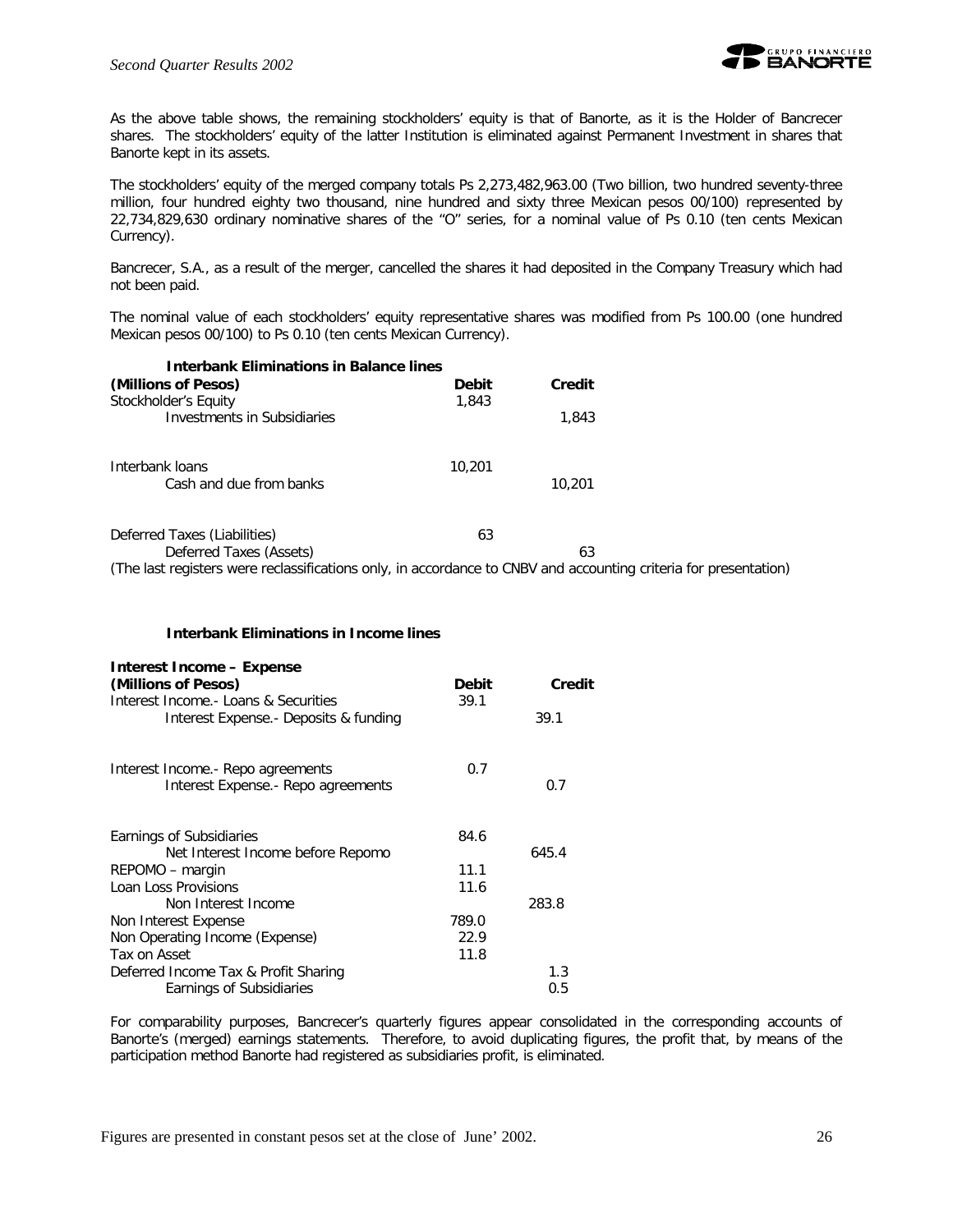

#### **Reserves for Integration Expenses.-**

In Official Document number 60-II-105587, dated December 11, 2001, the National Banking and Securities Commission authorized the creation in December 2001 of a Reserve for Integration Expenses against Capital Reserves for a total of Ps 678.1 million. Said provision contemplates the following concepts:

#### **1. Reorganization**

#### **1.1 Restructuring Cost**

The amount to cover the Bancrecer personnel severance pay to those laid off because of the organizational restructuring, product of the integration.

#### **1.2 Outplacement Program**

Fees to pay to specialized external advisors that will help the dismissed personnel to take on new productive activities on their own or to find new jobs.

#### **1.3 Acquittance on loans made out to personnel laid off**

Pursuant to internal policies, the Bank will grant an acquittance on the loans granted to the personnel subject to dismissal, 30% on commercial loans and 20% on mortgage loans.

#### **2. Integration**

#### **2.1 Operative Integration**

The necessary expenses to integrate all the branches into a single operative framework.

#### **2.2 Re-branding**

The necessary expenses to re-brand Bancrecer's branches, these expenses such concepts as indoor and outdoor painting, carpeting, sign make-over, and project coordination. Also included are the expenses needed to uniform signage and image inside the branches.

#### **2.3 Amortization of Installation Expenses due to branch shutdowns**

Installation expenses incurred at the Bancrecer branches that will soon close down according to Banorte's strategic plan.

#### **3. After Retirement obligations (medical service)**

The actuarial study of medical service benefits up to January 1, 2000, showed accumulated debts for retirement benefits for a total of Ps 132.3 million. Banorte does not have the corresponding detailed actuarial calculation; therefore, a conservative adjustment of Ps 80.7 million has been included.

The present actuarial calculation shows a need for Ps 49.8 million, which was reclassified as Obligations After Withdrawal. The surplus was canceled against Commercial Loans.

The amounts of each concept are:

(Millions of pesos)

|                                                   | Inicial<br>Balance | June 2002<br>changes | June, 2002<br>Balance    |
|---------------------------------------------------|--------------------|----------------------|--------------------------|
| 1. Reorganization                                 | 368.1              | (229.2)              | 138.9                    |
| 2. Integration                                    | 229.3              | (37.4)               | 191.9                    |
| 3. After Retirement obligations (medical service) | 80.7               | (80.7)               | $\overline{\phantom{a}}$ |
| Total                                             | 678.1              | (347.3)              | 330.7                    |

If these reserve had not been constituted by December 2002, the movements in the present business year associated with the Banorte-Bancrecer integration would have been in assets as a goodwill for the same amount as said reserves, as per Bulletin B-8 of the Generally Accepted Accounting Principles, paragraph 22, "Acquisition and sales of subsidiaries."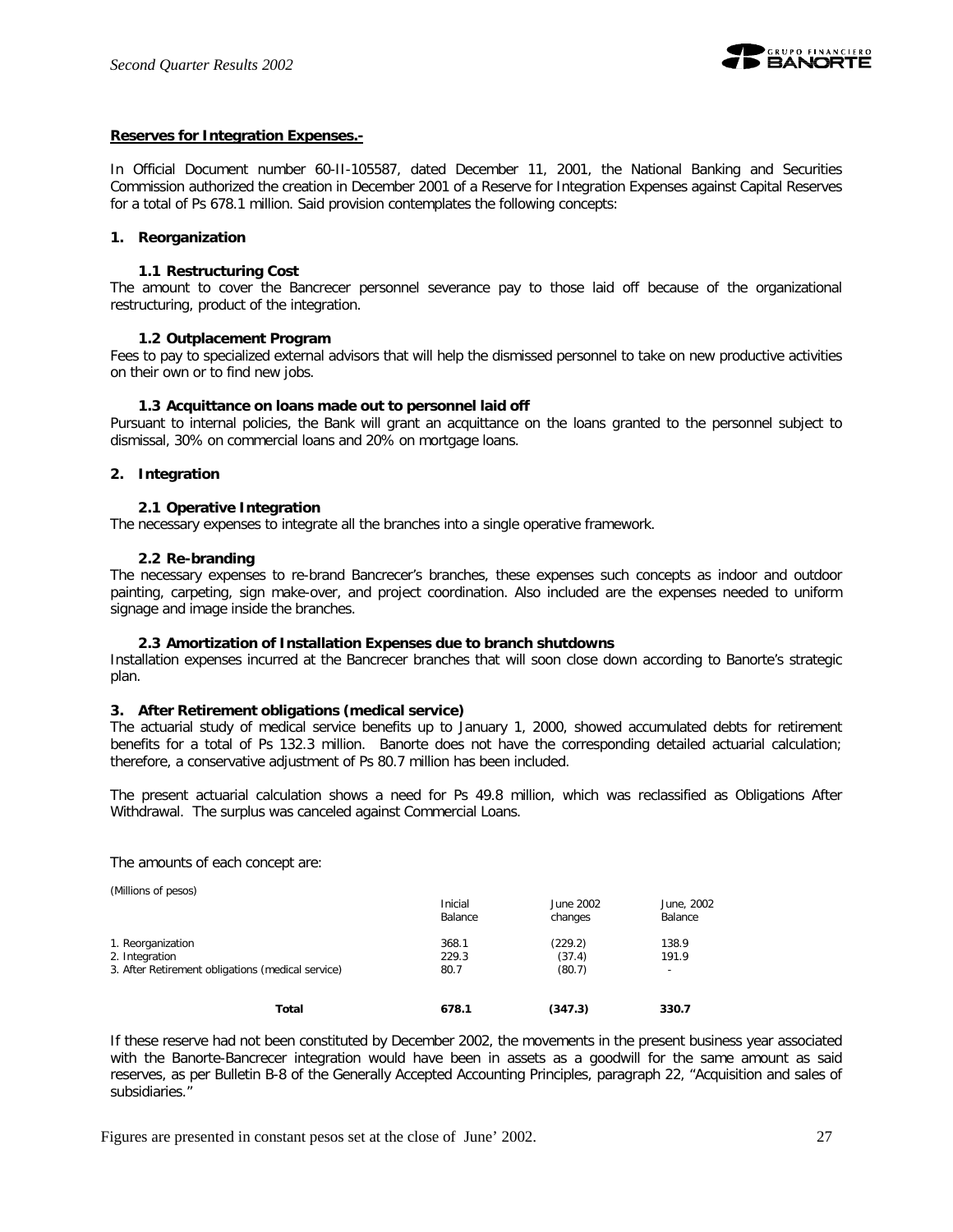

#### **Deferred Taxes.-**

Taxes are calculated on the fiscal income of the year, applying the fiscal regulation currently in effect. However, due to the temporary differences in acknowledging income and expense for accounting and fiscal purposes, as well as the differences in the book and fiscal balance accounts, Banorte (already merged) has acknowledged a deferred tax in its favor for Ps 835,769, that is made up as follows:

|                                                                      | 2002               |                |               |  |  |
|----------------------------------------------------------------------|--------------------|----------------|---------------|--|--|
|                                                                      | Temporary          |                | Deferred      |  |  |
| (Pesos)                                                              |                    |                |               |  |  |
| CONCEPT                                                              | <b>Differences</b> | <b>ISR</b>     | PTU           |  |  |
| Loan Loss Provisions (not deducted)                                  | Ps 3,162,772       | Ps 1,106,970   | 23,107<br>Ps  |  |  |
| Tax loss carryforwards                                               | 10,326             | 3,614          |               |  |  |
| Deficit from retirement obligations                                  | 601,449            | 210,507        | 60,145        |  |  |
| Tax on assets                                                        |                    |                |               |  |  |
| Excess of fiscal on account value<br>of foreclosed assets            | 171,050            | 59,868         |               |  |  |
| <b>Total Assets</b>                                                  | Ps 3,945,597       | Ps 1,380,959   | 83.252<br>Ps  |  |  |
|                                                                      |                    | 2002           |               |  |  |
|                                                                      | Temporary          |                | Deferred      |  |  |
| CONCEPT                                                              | <b>Differences</b> | <b>ISR</b>     | PTU           |  |  |
| Excess of fiscal over account value<br>of fixed assets and expenses, | 171,050            | 59,868         |               |  |  |
| Intangible and Others<br>Accrued interest and inflationary           | Ps 1,560,845       | 546,296        | 42,320        |  |  |
| effect on special CETES                                              |                    |                |               |  |  |
| Value market results                                                 |                    |                |               |  |  |
| UDI trusts payable income tax                                        |                    | 39,826         |               |  |  |
|                                                                      |                    |                |               |  |  |
| <b>Total Liabilities</b>                                             | Ps 1,560,845       | 586.122<br>Ps. | 42.320<br>Ps  |  |  |
| <b>Accumulated Net Effect</b>                                        | Ps 2.384.752       | Ps 794.837     | 40.932<br>Ps. |  |  |
| <b>DEFERRED TAX</b>                                                  |                    |                | Ps 835.769    |  |  |

As a result of the modifications to the Income Tax Law (ISR), published on January 1, 2002, the ISR rate (35%) will be reduced annually as of 2003 until the nominal rate of 32% is reached in 2005. Consequently, this gradual reduction in Income Tax, in turn, will reduce the assets from deferred taxes in the same years, thereby affecting the year's earnings.

Pursuant to paragraph 28 of Bulletin D-4 of the Generally Accepted Accounting Principles, issued by the Mexican Institute of Public Accountants, the administration has made financial and fiscal projections based on conservative economic condition scenarios. They will enable recovery of the deferred asset tax with future fiscal profit within the normal course of operations of Banorte (already merged). Additionally, as mentioned in item (b) of the aforementioned paragraph, the right to deferred tax generated by Bancrecer's fiscal loss, which totals Ps 1,596,350, will be considered when there is a greater likelihood of having sufficient future taxable profits, as contemplated in the paragraph cited above.

In regard to the updated fiscal accounts balance related to the Stockholder's Equity, based on Bulletin D-4 paragraph 75, it is convenient to highlight that the deferred tax movements of the current year were not created against Capital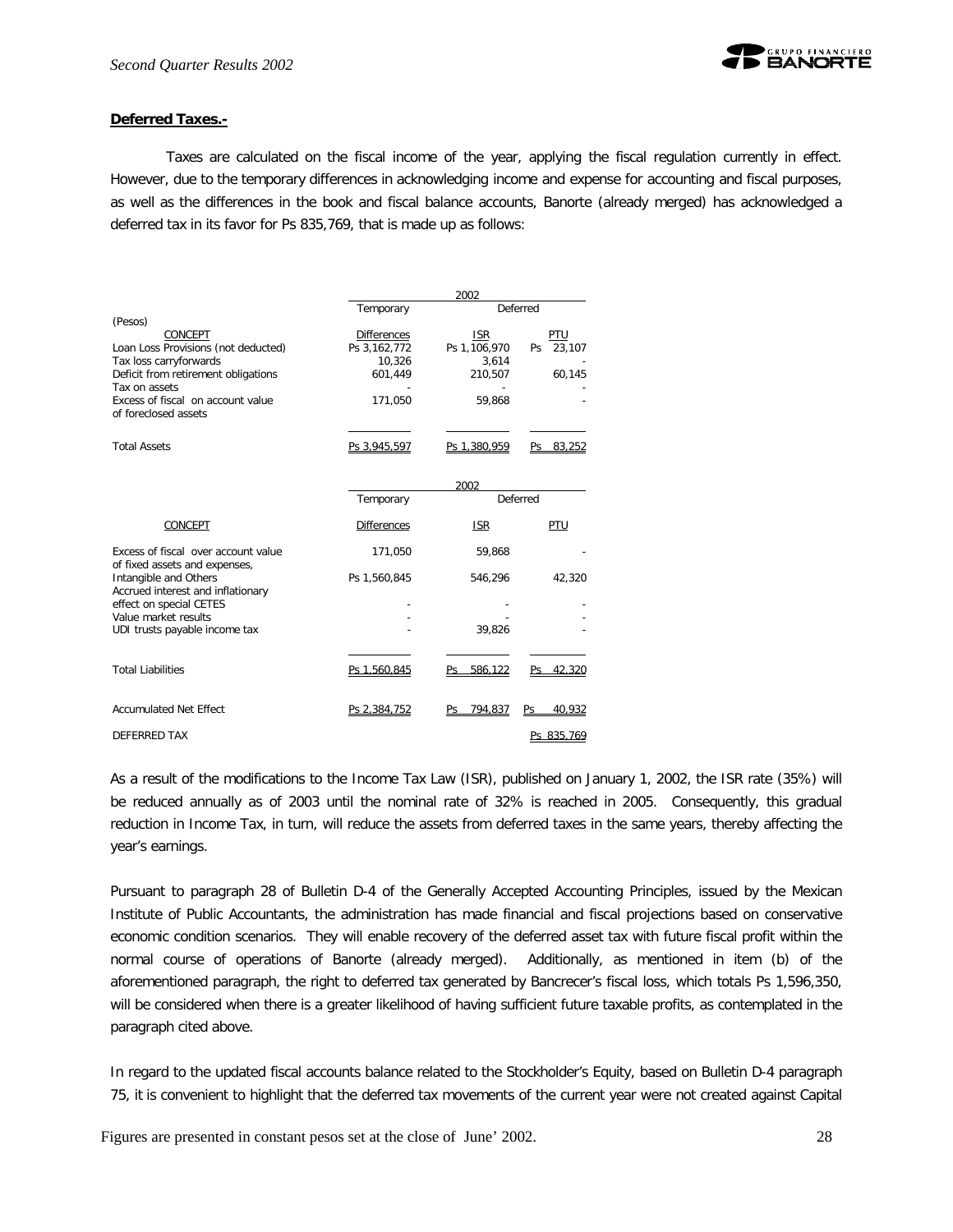

accounts, and that fiscal accounts (Net Income and Updated Capital Contributions) were calculated according to the current fiscal regulations.

#### **Goodwill.-**

As per Bulletin B-8 of the Generally Accepted Accounting Principles, paragraph 22 "Acquisition and sales of subsidiaries," an Asset Goodwill was created for the amount of Ps 69.6 million, which mostly consists of:

- Interests shown in assets derived from the Agriculture, Livestock and Fishing Support Programs that were not acknowledged by the Federal Government, and
- Integration-associated expenses not covered by the Integration Reserve, as the latter is insufficient according to the new estimate of Ps 19.9 million.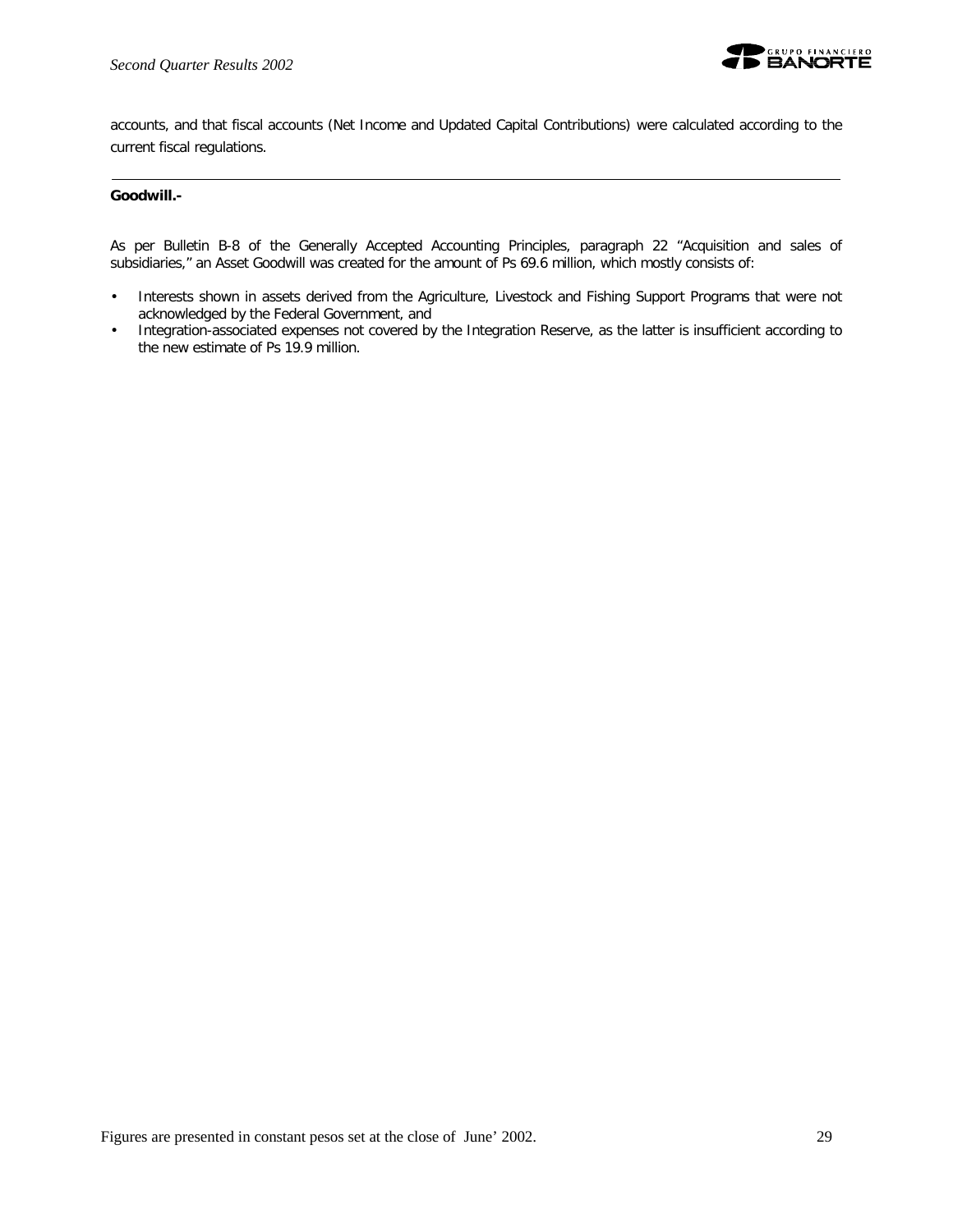

|                                                                        |                          |       |                                |                | <b>ANNEX 4.- Financial Statements</b>                 |                          |        |      |      |             |
|------------------------------------------------------------------------|--------------------------|-------|--------------------------------|----------------|-------------------------------------------------------|--------------------------|--------|------|------|-------------|
|                                                                        |                          |       |                                |                | <b>HOLDING</b> - Income Statement (Millions of Pesos) |                          |        |      |      |             |
|                                                                        | 1001                     | 2001  | 3Q01                           | 4Q01           | <b>ACUM</b>                                           | 1002                     | 2002   | 3Q02 | 4002 | <b>ACUM</b> |
| Income from Subsidiaries and                                           | 557                      | 357   | 370                            | 246            | 1.529                                                 | 377                      | 776    |      |      | 1,153       |
| <b>Interest Expense</b>                                                |                          |       |                                |                |                                                       |                          |        |      |      |             |
| Trading Income                                                         |                          |       |                                |                |                                                       |                          |        |      |      |             |
| Fees & Tarifs                                                          |                          |       |                                |                |                                                       |                          |        |      |      |             |
| <b>REPOMO</b>                                                          | (3)                      | (3)   | (3)                            | (4)            | (15)                                                  | (2)                      | (3)    |      |      | (5)         |
| <b>Total Operating Income</b>                                          | 553                      | 353   | 366                            | 242            | 1,515                                                 | 374                      | 773    |      |      | 1,147       |
| Operation & Administrative expenses                                    | $\overline{\phantom{a}}$ |       | 1                              | 1              | 2                                                     | $\overline{\phantom{a}}$ |        |      |      |             |
| <b>Operating Income</b>                                                | 553                      | 353   | 366                            | 241            | 1.513                                                 | 374                      | 773    |      |      | 1,147       |
| Non Operating Income                                                   |                          | 8     | 10                             | 17             | 35                                                    |                          | 1      |      |      | 1           |
| Non Operating Expense                                                  |                          |       |                                |                |                                                       |                          |        |      |      |             |
| <b>Non Operating Income</b>                                            | $\blacksquare$           | 8     | 10                             | 17             | 35                                                    | $\blacksquare$           | 1      |      |      |             |
| <b>Pre-tax Income</b>                                                  | 553                      | 361   | 375                            | 258            | 1.548                                                 | 374                      | 773    |      |      | 1,148       |
| Income Tax & Profit Sharing                                            |                          |       |                                |                |                                                       | 3                        | 3      |      |      | 6           |
| Tax on Assets                                                          |                          | 1     | 24                             | $\overline{2}$ | 27                                                    |                          |        |      |      |             |
| Deferred Inc. Tax and Profit sharing                                   |                          |       | (20)                           |                | (20)                                                  | (1)                      |        |      |      |             |
|                                                                        |                          | 1     | 4                              | $\overline{2}$ | 8                                                     | $\overline{a}$           | 4      |      |      | 6           |
| Net income from Continuos                                              | 553                      | 360   | 371                            | 256            | 1,540                                                 | 372                      | 769    |      |      | 1,141       |
| Extraordinary Items, net                                               |                          |       |                                |                |                                                       |                          |        |      |      |             |
| <b>Total Net Income</b>                                                | 553                      | 360   | 371                            | 256            | 1,540                                                 | 372                      | 769    |      |      | 1,141       |
|                                                                        |                          |       | <b>HOLDING - BALANCE SHEET</b> |                | (Millions of Pesos)                                   |                          |        |      |      |             |
| <b>ASSETS</b>                                                          |                          | 1001  | 2001                           | 3Q01           | 4Q01                                                  | 1002                     |        | 2002 | 3Q02 | 4Q02        |
| Cash and due from Banks                                                |                          | 207   | 430                            | 307            | 149                                                   | 160                      |        | 156  |      |             |
| <b>Financial Instruments:</b>                                          |                          |       |                                |                |                                                       |                          |        |      |      |             |
| Sundry debtors and other assets, net                                   |                          | 46    | 2                              |                | 35                                                    | 44                       |        | 49   |      |             |
| Real Estate, Furniture & Equipment, net<br>Investments in subsidiaries |                          |       |                                |                |                                                       |                          |        |      |      |             |
| Deferred taxes                                                         |                          | 8.191 | 8,650                          | 8.920<br>1     | 9.117                                                 | 9,553                    | 10,223 |      |      |             |
|                                                                        |                          |       |                                |                |                                                       |                          |        |      |      |             |

| THVESHMENTS IN SUDSIGIBLIES            | 8,191                                                     | 8,00U    | 8,92U          | 9, I I I | Y,ɔɔɔ   | 10,223  |      |      |
|----------------------------------------|-----------------------------------------------------------|----------|----------------|----------|---------|---------|------|------|
| Deferred taxes                         |                                                           |          |                |          |         |         |      |      |
| Goodwill                               |                                                           |          |                |          |         |         |      |      |
| Other Assets, Deferred charges, intang |                                                           |          |                |          |         |         |      |      |
| <b>TOTAL ASSETS</b>                    | 8,446                                                     | 9,083    | 9,228          | 9,301    | 9,759   | 10,429  |      |      |
| <b>LIABILITIES</b>                     |                                                           |          |                |          |         |         |      |      |
| Due to banks and correspondents        |                                                           |          |                |          |         |         |      |      |
| Income Tax & Profit Sharing            |                                                           |          | 5              | 6        | 8       | 8       |      |      |
| Other Payable accounts                 | 5                                                         |          | 11             |          |         |         |      |      |
| Other payable accounts                 | 5                                                         |          | 16             | 6        | 8       | 9       |      |      |
| Deferred taxes                         |                                                           |          | $\blacksquare$ | 12       | 15      | 17      |      |      |
| <b>TOTAL LIABILITIES</b>               | 5                                                         |          | 16             | 19       | 24      | 26      |      |      |
| STOCKHOLDER 'S EQUITY                  |                                                           |          |                |          |         |         |      |      |
| Paid-in Capital                        | 4,933                                                     | 4,974    | 4,950          | 4,961    | 4,963   | 4,962   |      |      |
| Share subscription premiums            | 1,360                                                     | 1,436    | 1,414          |          | 1,444   | 1,449   |      |      |
| Subordinated Convertible Debentures    |                                                           |          |                | 1,439    |         |         |      |      |
| <b>Subscribed Capital</b>              | 6,294                                                     | 6,409    | 6,364          | 6,399    | 6,407   | 6,411   |      |      |
| <b>Capital Reserves</b>                | 790                                                       | 988      | 906            | 951      | 961     | 1,036   |      |      |
| <b>Retained Earnings</b>               | 8,324                                                     | 8,235    | 8,236          | 8,236    | 9,776   | 9,700   |      |      |
| Surplus (Deficit) from securities      |                                                           |          |                |          |         |         |      |      |
| Results of foreign operations exchange |                                                           |          |                |          |         |         |      |      |
| Excess (Insuf.) in capital restatement | (5,069)                                                   | (5,070)  | (5,072)        | (5,076)  | (5,076) | (5,076) |      |      |
| Non Mon assets results Fixed Assets    |                                                           |          |                |          |         |         |      |      |
| Non Mon assets results Investm         | (2, 450)                                                  | (2, 393) | (2,505)        | (2,768)  | (2,704) | (2,808) |      |      |
| Adjustment in the employees pension    |                                                           |          |                |          |         |         |      |      |
| Accumulated Deferred tax effect        |                                                           |          |                |          |         |         |      |      |
| Net Income                             | 553                                                       | 913      | 1,284          | 1,540    | 372     | 1,141   |      |      |
| <b>Earned Capital</b>                  | 2,147                                                     | 2,673    | 2,848          | 2,883    | 3,328   | 3,993   |      |      |
| Total Stockholder 's Equity            | 8,441                                                     | 9,082    | 9,212          | 9,282    | 9,735   | 10,404  |      |      |
| TOTAL LIABILITIES & STOCKHOLDER 'S     | 8,446                                                     | 9,083    | 9,228          | 9,301    | 9,759   | 10,429  |      |      |
|                                        | <b>MEMORANDUM ACCOUNTS OF HOLDING</b> (Millions of Pesos) |          |                |          |         |         |      |      |
|                                        | 1001                                                      | 2001     | 3Q01           | 4Q01     | 1002    | 2002    | 3Q02 | 4Q02 |
| Client securities held in custody      | 2,906                                                     | 2.867    | 2,848          | 2,985    | 2,953   | 3,463   |      |      |
| Other trust account items              | 14,566                                                    | 14,371   | 115            | 114      | 113     | 111     |      |      |
|                                        | 17,472                                                    | 17,238   | 2,963          | 3,099    | 3,066   | 3,574   |      |      |
|                                        |                                                           |          |                |          |         |         |      |      |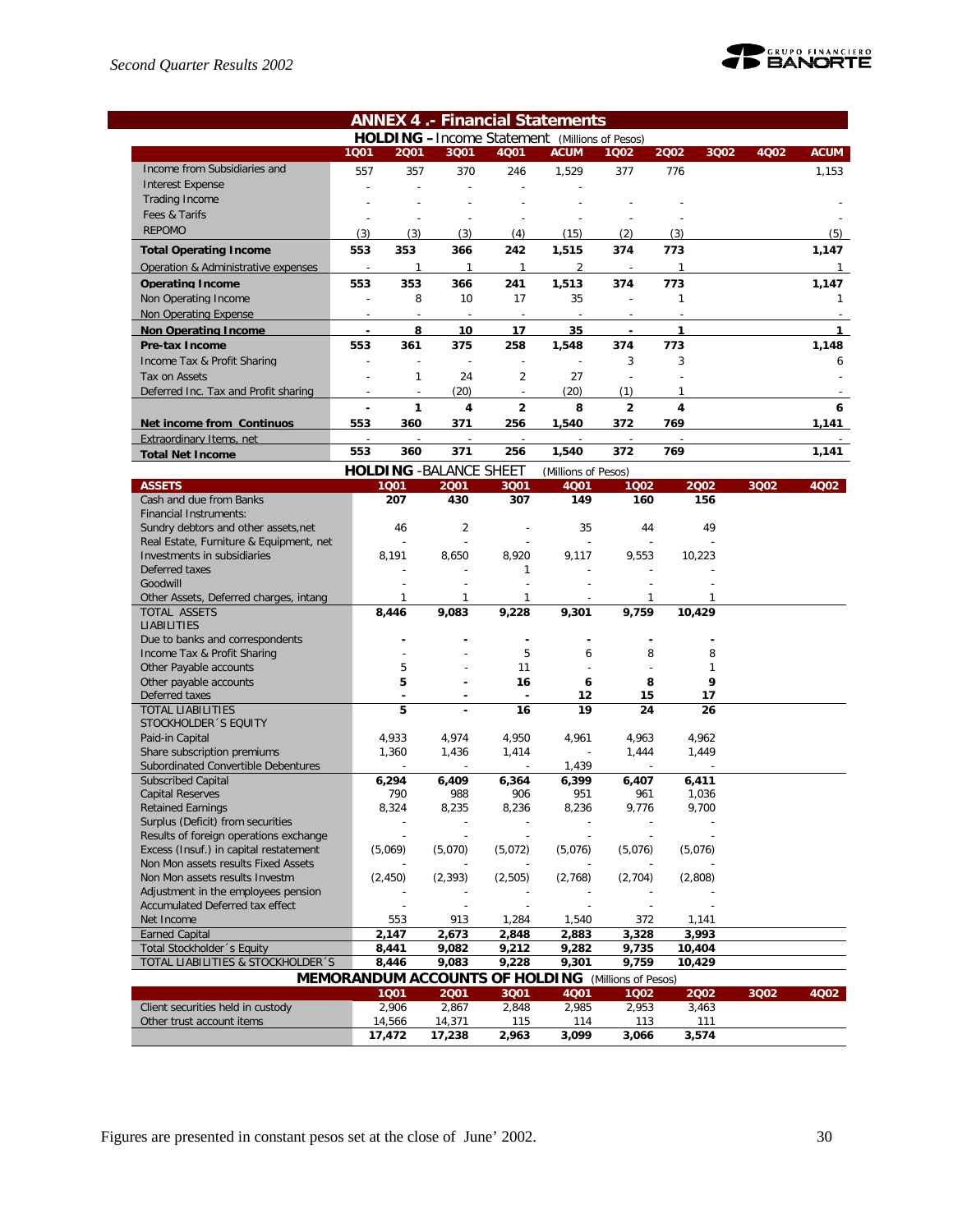

# **GRUPO FINANCIERO BANORTE–CONSOLIDATED INCOME STATEMENT** *(Millions of Pesos)*

| <b>NET INTEREST INCOME</b>           | 1Q01           | 2001  | 3Q01                     | <b>4Q01</b>              | <b>ACUM</b>              | 1002                     | 2002           | 3Q02 | 4Q02 | <b>ACUM</b> |
|--------------------------------------|----------------|-------|--------------------------|--------------------------|--------------------------|--------------------------|----------------|------|------|-------------|
| Interest Income                      | 8,796          | 4,817 | 4,800                    | 4,370                    | 22,782                   | 5,600                    | 5,427          |      |      | 11,027      |
| <b>Interest Expense</b>              | 7,151          | 3,011 | 3,309                    | 3,063                    | 16,534                   | 3,823                    | 3,504          |      |      | 7,327       |
| Loan Fees                            | 70             | 72    | 92                       | 105                      | 340                      | 121                      | 207            |      |      | 328         |
| <b>Fees Paid</b>                     | 4              | 4     | 6                        | 10                       | 24                       | 10                       | 12             |      |      | 22          |
| Net Interest Income (NII)            | 1,711          | 1,874 | 1,577                    | 1,402                    | 6,564                    | 1,889                    | 2,118          |      |      | 4,007       |
| Repomo-Margin                        | 7              | 9     | 20                       | 20                       | 57                       | 27                       | 39             |      |      | 66          |
| <b>NII after Repomo</b>              | 1,718          | 1,883 | 1,597                    | 1,423                    | 6,621                    | 1,916                    | 2,157          |      |      | 4,072       |
| Loan Loss Provisions                 | 184            | 452   | 171                      | 194                      | 1,001                    | 164                      | 189            |      |      | 353         |
| <b>Loss Sharing Provisions</b>       | 78             | 54    | 25                       | 17                       | 174                      | 2                        | 12             |      |      | 13          |
| <b>NII after Provisions</b>          | 1,457          | 1,377 | 1,400                    | 1,212                    | 5,446                    | 1,750                    | 1,956          |      |      | 3.706       |
| <b>Fund transfers</b>                | 10             | 11    | 14                       | 16                       | 51                       | 39                       | 48             |      |      | 87          |
| Account management                   | 76             | 81    | 78                       | 61                       | 297                      | 154                      | 167            |      |      | 321         |
| Fiduciary                            | 248            | 119   | 433                      | 200                      | 1,001                    | 189                      | 237            |      |      | 426         |
| Credit Card                          | 83             | 88    | 86                       | 96                       | 352                      | 122                      | 147            |      |      | 269         |
| Fees from FOBAPROA                   | 81             | 85    | 64                       | 43                       | 273                      | 133                      | 61             |      |      | 195         |
| Other fees                           | 291            | 239   | 361                      | 397                      | 1,288                    | 562                      | 441            |      |      | 1,002       |
| Fees on services,                    | 789            | 623   | 1,037                    | 813                      | 3,261                    | 1,198                    | 1,101          |      |      | 2,300       |
| Fund transfers                       | ÷,             | ÷,    | ÷                        |                          |                          | $\overline{\phantom{a}}$ |                |      |      |             |
| Other fees                           | 83             | 79    | 323                      | 172                      | 657                      | 171                      | 184            |      |      | 355         |
| Fees paid,                           | 83             | 79    | 323                      | 172                      | 657                      | 171                      | 184            |      |      | 355         |
| Foreign exchange                     | 57             | 45    | 47                       | 49                       | 198                      | 65                       | 104            |      |      | 169         |
| Securities -Realized gains           | 53             | 62    | (16)                     | $\overline{2}$           | 101                      | 247                      | (136)          |      |      | 111         |
| Securities- Unrealized gains         | 115            | (14)  | (102)                    | 39                       | 38                       | (4)                      | (47)           |      |      | (51)        |
| <b>Market-related Income</b>         | 225            | 93    | (70)                     | 90                       | 338                      | 308                      | (79)           |      |      | 229         |
| <b>Total Non Interest Income</b>     | 931            | 636   | 644                      | 731                      | 2,942                    | 1,336                    | 838            |      |      | 2,174       |
| <b>Total Operating Income</b>        | 2,388          | 2,013 | 2,044                    | 1,943                    | 8,388                    | 3,086                    | 2,794          |      |      | 5,880       |
| Personnel                            | 769            | 756   | 775                      | 715                      | 3,016                    | 1,058                    | 1,013          |      |      | 2,071       |
| <b>Professional Fees</b>             | 88             | 74    | 88                       | 93                       | 343                      | 86                       | 101            |      |      | 187         |
| Operation & Administrative expenses  | 464            | 575   | 535                      | 616                      | 2,191                    | 695                      | 683            |      |      | 1,378       |
| Rents, depreciation and amortization | 200            | 189   | 221                      | 222                      | 831                      | 329                      | 368            |      |      | 697         |
| Taxes, other than income tax         | 110            | 109   | 106                      | 202                      | 527                      | 123                      | 136            |      |      | 259         |
| Contributions to IPAB                | 96             | 88    | 90                       | 92                       | 366                      | 154                      | 160            |      |      | 313         |
| Corporate expenses Recoveries        |                |       |                          |                          |                          |                          |                |      |      |             |
| <b>Non-Interest Expense</b>          | 1.727          | 1,792 | 1,816                    | 1,939                    | 7,274                    | 2,445                    | 2,461          |      |      | 4,906       |
| <b>Operating Income</b>              | 661            | 221   | 229                      | 4                        | 1,114                    | 641                      | 333            |      |      | 974         |
| <b>Other Revenues</b>                | 160            | 325   | 270                      | 399                      | 1,154                    | 251                      | 464            |      |      | 715         |
| Foreign exchange                     |                | ÷,    | $\overline{\phantom{a}}$ | $\overline{\phantom{a}}$ | $\overline{\phantom{a}}$ | $\overline{\phantom{a}}$ |                |      |      |             |
| Recoveries                           | 109            | 177   | 87                       | 151                      | 524                      | 59                       | 69             |      |      | 128         |
| Repomo-other revenues                | (17)           | 73    | 52                       | (42)                     | 66                       | $\mathbf{1}$             | $\overline{2}$ |      |      | 3           |
| <b>Non Operating Income</b>          | 251            | 575   | 410                      | 508                      | 1,743                    | 311                      | 535            |      |      | 846         |
| Other Expense                        | (178)          | (381) | (152)                    | (169)                    | (879)                    | (404)                    | (256)          |      |      | (660)       |
| Foreign exchange                     |                |       |                          |                          |                          | (2)                      | (5)            |      |      | (6)         |
| Repomo-other Expenses                | (4)            | (8)   | (14)                     | (28)                     | (54)                     | (44)                     | (72)           |      |      | (115)       |
| <b>Non Operating Expense</b>         | (182)          | (389) | (166)                    | (197)                    | (933)                    | (449)                    | (332)          |      |      | (781)       |
| Non Operating Income (Expense), net  | 69             | 186   | 244                      | 311                      | 810                      | (139)                    | 203            |      |      | 65          |
| Pre-tax Income                       | 730            | 407   | 473                      | 314                      | 1,925                    | 502                      | 537            |      |      | 1,039       |
| Income Tax                           | 4              | 9     | 31                       | 51                       | 94                       | 36                       | 33             |      |      | 69          |
| Profit sharing                       | 17             | 40    | (33)                     | (21)                     | 3                        | $\overline{2}$           | 38             |      |      | 40          |
| Tax on Assets                        | $\overline{2}$ | 5     | 27                       | 7                        | 41                       | 21                       | 25             |      |      | 47          |
| Deferred Inc. Tax and Profit sharing | 110            | 60    | 32                       | (1)                      | 201                      | 74                       | 12             |      |      | 86          |
|                                      | 132            | 115   | 57                       | 36                       | 339                      | 133                      | 109            |      |      | 243         |
| Net Income before subsidiaries       | 598            | 292   | 416                      | 279                      | 1,585                    | 369                      | 427            |      |      | 796         |
| Subsidiaries 'net income             | (2)            | 72    | (4)                      | (6)                      | 61                       | 51                       | (18)           |      |      | 32          |
| Net Income from continuos operations | 596            | 364   | 412                      | 273                      | 1,646                    | 420                      | 409            |      |      | 829         |
| Extraodinary items, net              |                |       |                          |                          |                          |                          | 398            |      |      | 398         |
| Minority Interest                    | 43             | 5     | 41                       | 17                       | 106                      | 48                       | 38             |      |      | 86          |
| <b>TOTAL NET INCOME</b>              | 553            | 360   | 371                      | 256                      | 1,540                    | 372                      | 769            |      |      | 1,141       |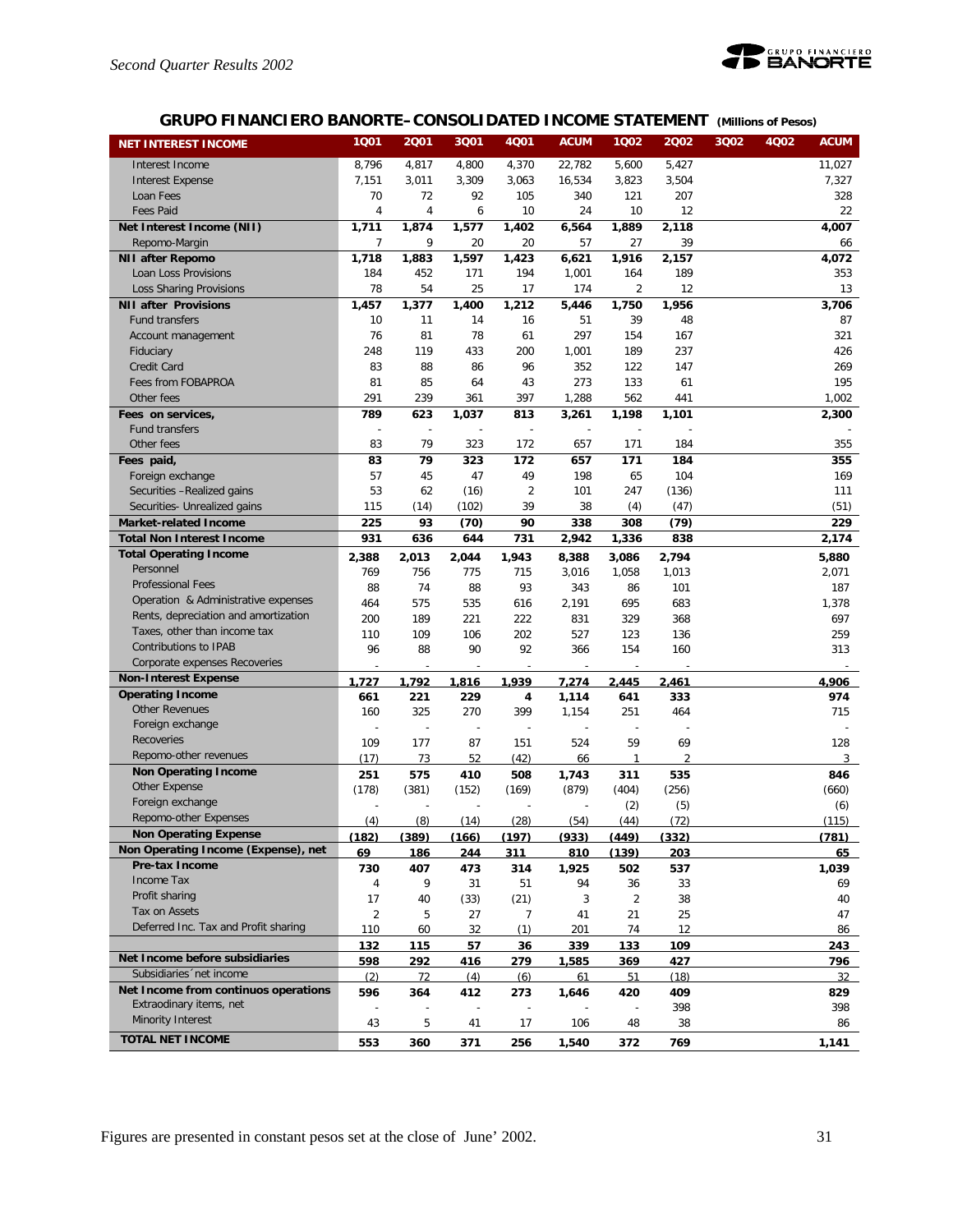

| <b>ASSETS</b>                           | 1001    | 2001                     | 3001           | 4001    | 1002    | 2002           | 3Q02 | 4Q02 |
|-----------------------------------------|---------|--------------------------|----------------|---------|---------|----------------|------|------|
| <b>Cash and due from Banks</b>          | 8,230   | 8,138                    | 8,992          | 7,862   | 16,984  | 17,283         |      |      |
| Negotiable Instruments                  | 6,590   | 6,307                    | 2,116          | 2,454   | 3,712   | 3,202          |      |      |
| Securities held for sale                | 1,864   | 1,662                    | 1,291          | 1,081   | 929     | 1,038          |      |      |
| Securities held to maturity             | 1,334   | 1,387                    | 1,436          | 3,111   | 3,906   | 4,025          |      |      |
| <b>Financial Instruments:</b>           | 9,787   | 9,356                    | 4,843          | 6,646   | 8,547   | 8,265          |      |      |
| Repurchase agreements, net              | 177     | 218                      | 123            | 162     | 148     | 140            |      |      |
| Operations with collateral              |         |                          |                |         |         |                |      |      |
| Futures receivable, net                 |         | $\overline{a}$           |                |         |         |                |      |      |
| Options and derivatives, net            | 5       | 51                       | 8              | 16      | 26      |                |      |      |
| <b>Repos &amp; Derivatives:</b>         | 182     | 269                      | 130            | 177     | 174     | 140            |      |      |
| Commercial                              | 21,122  | 19,155                   | 20,108         | 23,689  | 24,249  | 25,529         |      |      |
| <b>Financial Intermediaries</b>         | 68      | 61                       | 116            | 91      | 71      | 58             |      |      |
| Consumer                                | 1,321   | 1,455                    | 1,747          | 2,423   | 3,240   | 3,860          |      |      |
| Mortgage                                | 4,274   | 4,348                    | 4,501          | 4,806   | 10,684  | 11,081         |      |      |
| <b>Goverment Entities</b>               | 41,236  | 40,860                   | 40,293         | 39,993  | 40,717  | 85,187         |      |      |
| Fobaproa                                | 12,637  | 11,959                   | 12,167         | 10,090  | 55,893  | 9,230          |      |      |
| Fiduciary collection rights             | $\sim$  | $\overline{\phantom{a}}$ | $\sim$         | $\sim$  | $\sim$  |                |      |      |
| <b>Performing Loans</b>                 | 80,657  | 77,839                   | 78,933         | 81,093  | 134,854 | 134,945        |      |      |
| Commercial                              | 1,849   | 2,206                    | 2,494          | 2,552   | 2,494   | 2,597          |      |      |
| <b>Financial Intermediaries</b>         |         |                          |                |         |         |                |      |      |
| Consumer                                | 661     | 328                      | 320            | 333     | 363     | 284            |      |      |
| Mortgage                                | 1,987   | 1,876                    | 1,796          | 1,742   | 1,841   | 1,817          |      |      |
| <b>Goverment Entities</b>               |         |                          |                |         |         | $\overline{2}$ |      |      |
| <b>Past Due Loans</b>                   | 4,496   | 4,410                    | 4,610          | 4,627   | 4,698   | 4,699          |      |      |
| <b>Total Loans</b>                      | 85,153  | 82,249                   | 83,543         | 85,720  | 139,552 | 139,644        |      |      |
| Preventive Ioan loss reserves           | 4,506   | 4,400                    | 4,604          | 4,602   | 5,408   | 5,471          |      |      |
| <b>Net Loan Portfolio</b>               | 80,647  | 77,849                   | 78,939         | 81,118  | 134,144 | 134,173        |      |      |
| Credit Assets Portfolio                 |         |                          | 2,467          | 2,615   | 2,419   | 2,273          |      |      |
| Sundry debtors and other assets, net    | 2,414   | 2,520                    | 1,162          | 1,297   | 1,749   | 1,639          |      |      |
| Foreclosed assets, net                  | 1,531   | 1,571                    | 1,531          | 1,389   | 1,355   | 1,297          |      |      |
| Real Estate, Furniture & Equipment, net | 3,466   | 3,414                    | 3,578          | 3,711   | 5,630   | 5,570          |      |      |
| Investments in subsidiaries             | 978     | 1,003                    | 1,017          | 1,014   | 1,154   | 1,279          |      |      |
| Deferred taxes                          | 647     | 672                      | 689            | 728     | 582     | 592            |      |      |
| Goodwill                                |         | $\overline{\phantom{a}}$ | $\overline{a}$ |         |         |                |      |      |
| Deferred charges & Intangibles          | 1,611   | 1,440                    | 1,402          | 1,390   | 1,454   | 1,698          |      |      |
| UDIS Mortgage loans reserve coverage    | ÷,      | $\sim$                   | $\sim$         |         |         |                |      |      |
| <b>Other Assets</b>                     | 10,647  | 10,621                   | 11,846         | 12,145  | 14,343  | 14,348         |      |      |
| <b>TOTAL ASSETS</b>                     | 109,494 | 106,233                  | 104,750        | 107,949 | 174,191 | 174,209        |      |      |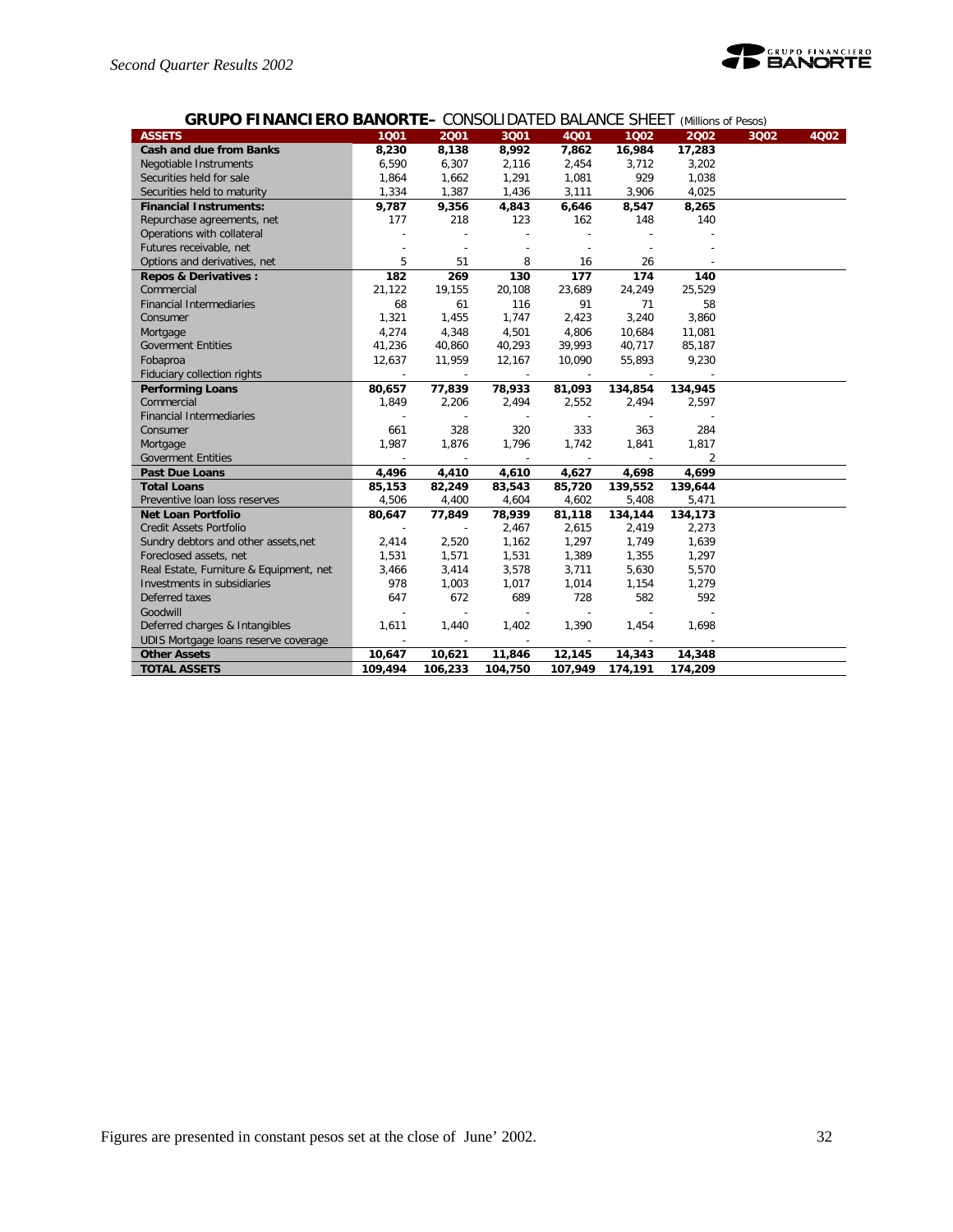

| <b>GRUPO FINANCIERO BANORTE - CONSOLIDATED BALANCE SHEET</b> |          |          |         |         | (Millions of Pesos) |         |      |      |
|--------------------------------------------------------------|----------|----------|---------|---------|---------------------|---------|------|------|
| <b>LIABILITIES</b>                                           | 1001     | 2001     | 3Q01    | 4001    | 1002                | 2002    | 3002 | 4Q02 |
| <b>Demand Deposits</b>                                       | 25,720   | 26,311   | 26,781  | 30,212  | 49,242              | 47,255  |      |      |
| <b>Time Deposits</b>                                         | 46,740   | 50,548   | 45,227  | 45,831  | 79,519              | 70,766  |      |      |
| <b>Bonds</b>                                                 | 1,419    | 1,366    | 1,385   | 1,333   | 1,347               | 1,297   |      |      |
| <b>Deposits</b>                                              | 73,879   | 78,225   | 73,393  | 77,376  | 130,109             | 119,318 |      |      |
| Demand                                                       | 4,438    | 8        | 21      | 2,573   | 1,449               | 11,652  |      |      |
| Short term                                                   | 9,356    | 4,346    | 7,775   | 5,054   | 13,921              | 14,571  |      |      |
| Long term                                                    | 10,141   | 10,039   | 9,736   | 8,921   | 12,701              | 12,355  |      |      |
| Due to banks and correspondents                              | 23,935   | 14,393   | 17,532  | 16,548  | 28,071              | 38,577  |      |      |
| Repurchase agreements, net                                   | 53       | 107      | 134     | 109     | 67                  | 161     |      |      |
| Operations with collateral                                   |          |          |         |         |                     |         |      |      |
| Futures receivable, net                                      |          |          |         |         |                     |         |      |      |
| Options and derivatives, net                                 | 21       | 2        | 41      | 10      |                     | 82      |      |      |
| <b>Repos &amp; Derivatives:</b>                              | 74       | 108      | 175     | 119     | 67                  | 244     |      |      |
| Income Tax & Profit Sharing                                  | 297      | 112      | 108     | 30      | 43                  | 140     |      |      |
| Other Payable accounts                                       | 1,953    | 2,029    | 2,034   | 2,358   | 3,850               | 3,256   |      |      |
| Other payable accounts                                       | 2,251    | 2,141    | 2,142   | 2,388   | 3,893               | 3,396   |      |      |
| Subordinated non Convertible Debenture                       |          | 1,367    | 1,395   | 1,368   | 1,395               | 1,367   |      |      |
| <b>Deferred Taxes</b>                                        |          |          |         |         |                     |         |      |      |
| Deferred credits                                             | 110      | 108      | 56      | 53      | 61                  | 12      |      |      |
| <b>TOTAL LIABILITIES</b>                                     | 100,248  | 96,342   | 94,693  | 97,852  | 163,596             | 162,914 |      |      |
| <b>STOCKHOLDER 'S EQUITY</b>                                 |          |          |         |         |                     |         |      |      |
| Paid-in Capital                                              | 4,933    | 4,974    | 4,950   | 4,961   | 4,963               | 4,962   |      |      |
| Share subscription premiums                                  | 1,360    | 1,436    | 1,414   | 1,439   | 1,444               | 1,449   |      |      |
| Subordinated Convertible Debentures                          | $\sim$   | $\sim$   | $\sim$  | $\sim$  | $\sim$              | $\sim$  |      |      |
| <b>Subscribed Capital</b>                                    | 6,294    | 6,409    | 6,364   | 6,399   | 6,407               | 6,411   |      |      |
| <b>Capital Reserves</b>                                      | 790      | 988      | 906     | 951     | 961                 | 1,036   |      |      |
| <b>Retained Earnings</b>                                     | 8,324    | 8,235    | 8,236   | 8,236   | 9,776               | 9,700   |      |      |
| Surplus (Deficit) from securities                            |          |          |         |         |                     |         |      |      |
| Results of foreign operations exchange                       |          |          |         |         |                     |         |      |      |
| Excess (Insuf.) in capital restatement                       | (5,069)  | (5,070)  | (5,072) | (5,076) | (5,076)             | (5,076) |      |      |
| Non Mon assets results Fixed Assets                          |          |          |         |         |                     |         |      |      |
| Non Mon assets results Investm                               | (2, 450) | (2, 393) | (2,505) | (2,768) | (2,704)             | (2,808) |      |      |
| Adjustment in the employees pension                          |          |          |         |         |                     |         |      |      |
| Accumulated Deferred tax effect                              |          |          |         |         |                     |         |      |      |
| Net Income                                                   | 553      | 913      | 1,284   | 1,540   | 372                 | 1,141   |      |      |
| <b>Earned Capital</b>                                        | 2,147    | 2,673    | 2,848   | 2,883   | 3,328               | 3,993   |      |      |
| <b>Minority Holdings</b>                                     | 804      | 809      | 845     | 814     | 860                 | 892     |      |      |
| <b>Total Stockholder</b> 's Equity                           | 9,245    | 9,891    | 10,057  | 10,096  | 10,595              | 11,295  |      |      |
| <b>TOTAL LIABILITIES &amp;</b>                               | 109,494  | 106,233  | 104,750 | 107,949 | 174,191             | 174,209 |      |      |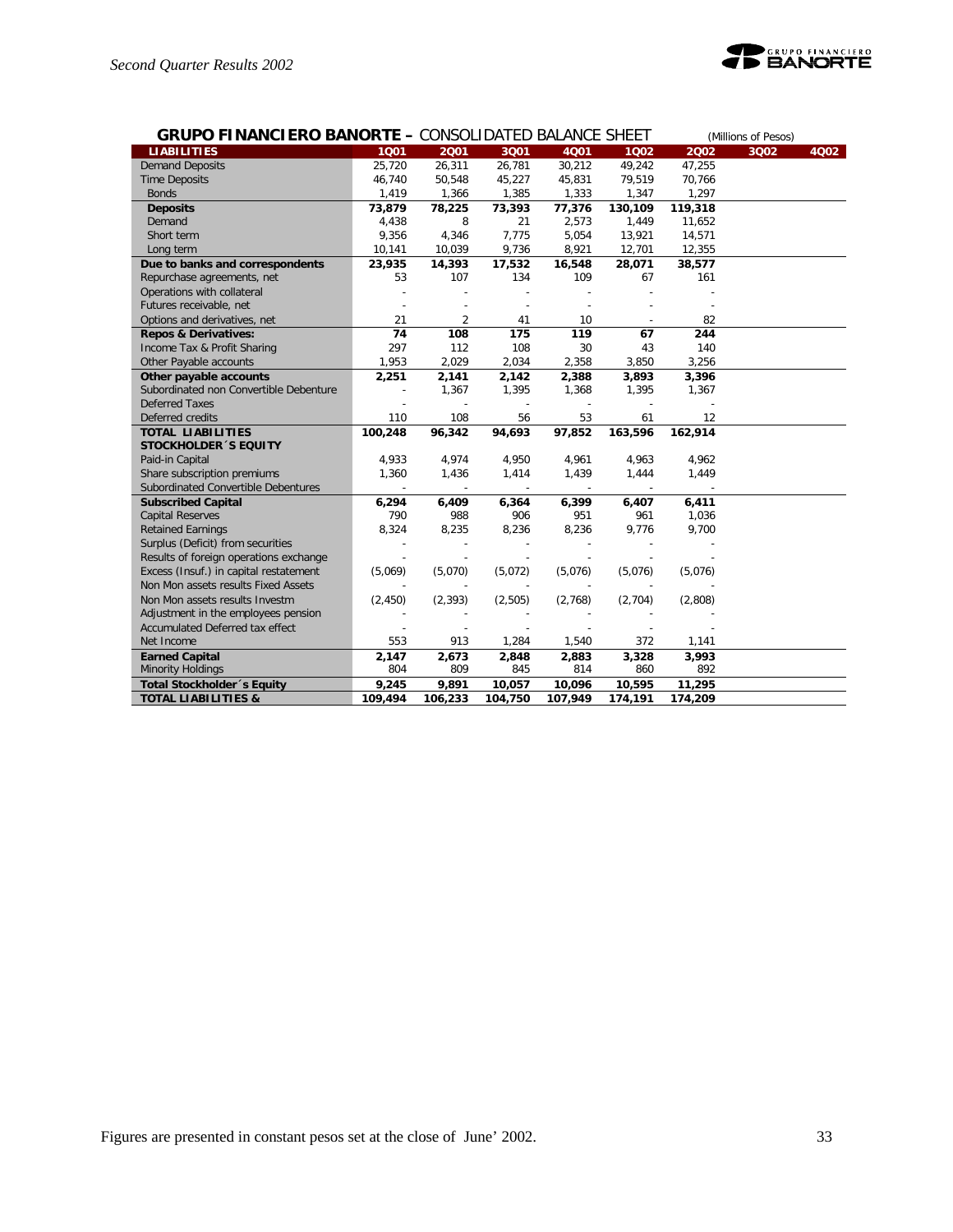

# **MEMORANDUM ACCOUNTS OF GRUPO FINANCIERO BANORTE CONSOLIDATED**

| (Millions of Pesos)                                   | 1001            | 2001            | 3001           | 4Q01             | 1002          | 2002           | 3Q02 | 4Q02 |
|-------------------------------------------------------|-----------------|-----------------|----------------|------------------|---------------|----------------|------|------|
| ONBEHALF OF THIRD PARTY                               |                 |                 |                |                  |               |                |      |      |
| Customers' banks                                      | 3               | $\overline{2}$  | 3              | 3                | 4             | 3              |      |      |
|                                                       |                 |                 |                |                  |               |                |      |      |
| Dividends receivable from customers                   |                 |                 |                |                  |               |                |      |      |
| Interest receivable from customers                    |                 |                 |                |                  |               |                |      |      |
| Liquidation of customer transactions                  | 7,952           | 9,921           | 12,055         | 14,612           | 17,358        | 17,425         |      |      |
| Customer loans                                        |                 |                 |                |                  |               |                |      |      |
| Liquidation with foreign currencies of                |                 |                 |                |                  |               |                |      |      |
| Margin accounts in futures operations                 |                 |                 |                |                  |               |                |      |      |
| Other current accounts                                |                 |                 |                |                  |               |                |      |      |
| <b>CUSTOMERS CURRENT ACCOUNT</b>                      | 7,955           | 9,923           | 12,058         | 14,615           | 17,362        | 17,427         |      |      |
| Client securities held in custody                     | 72,941          | 84,937          | 88,513         | 96,979           | 105,353       | 110,941        |      |      |
| Securities and documents received in                  |                 |                 | 1              | 24               |               |                |      |      |
| Client securities abroad                              |                 |                 |                |                  |               |                |      |      |
| <b>CLIENT SECURITIES</b>                              | 72,941          | 84,937          | 88,515         | 97,003           | 105,353       | 110,942        |      |      |
| Repurchase operations for customers                   | 20,455          | 21,310          | 22,329         | 26,161           | 25,166        | 25,125         |      |      |
| Clients securities loans                              |                 |                 |                |                  |               |                |      |      |
| Purchase of Futures & forward contracts               |                 |                 |                |                  |               |                |      |      |
| Sale of futures and forward contracts                 |                 |                 | $\overline{a}$ |                  |               |                |      |      |
| Purchasing operations (option price)                  | 356             | 42              | 87             | 37               | 46            | 26             |      |      |
| Sales operations (option price)                       |                 |                 |                |                  |               |                |      |      |
| Purchase of derivative packages                       |                 |                 |                |                  |               |                |      |      |
| Sale of derivative packages                           |                 |                 |                |                  |               |                |      |      |
|                                                       |                 |                 |                |                  |               |                |      |      |
| Administration trusts                                 | 1,109           | 852             | 1,045          | 1,011            | 1,063         | 1,054          |      |      |
| TRANSACTIONS ON BEHALF CLIENT                         | 21,920          | 22,204          | 23,462         | 27,210           | 26,274        | 26,205         |      |      |
| TOTAL ON BEHALF OF THIRD PARTY                        | 102,816         | 117,064         | 124,035        | 138,828          | 148,989       | 154,574        |      |      |
| Signature guarantees granted                          | 3               | 3               | 3              | 3                | 14            |                |      |      |
| Issuing of irrevocable letters of credit              | 1,201           | 1,046           | 808            | 532              | 676           | 934            |      |      |
| Property in trust and guardianship                    | 39,460          | 36,722          | 36,398         | 40,751           | 78,467        | 73,918         |      |      |
| Assets held in custody or in administration           | 82,007          | 83,957          | 79,300         | 81,380           | 122,266       | 114.715        |      |      |
| Amounts committed to operations with                  | 4,043           | 4,188           | 4,337          | 4,839            | 52,752        | 52,000         |      |      |
| In Transit drafts                                     |                 |                 |                |                  |               |                |      |      |
| Certificates of Deposit in circulation                | 161             | 116             | 97             | 94               | 84            | 83             |      |      |
| Secured Credit Cards from the company                 |                 |                 |                |                  |               |                |      |      |
| Securities given to the company in custody            | 24              | 21              | 46             | 110              | 85            | 120            |      |      |
| Government securities in custody of the               | 28              | 36              | 44             | 88               |               | 81             |      |      |
| Securities given to the company on                    |                 |                 |                |                  |               |                |      |      |
| Securities outside the country                        |                 |                 |                |                  |               |                |      |      |
| Liquidations with foreign currencies abroad           |                 |                 |                |                  |               |                |      |      |
| Debits to the contingency fund                        |                 |                 |                |                  |               |                |      |      |
| Other contingent obligations                          | 17,064          | 17,234          | 10,473         | 10,501           | 13,661        | 17,989         |      |      |
| Banking transactions on behalf of third-              | 85,433          | 101,420         | 61,509         | 105,691          | 108,901       | 140,760        |      |      |
| Investments in funds for the retirem.saving           | 2,348           | 2,368           | 2,351          | 2,359            | 2,369         | 2,382          |      |      |
| Integration of the credit portfolio                   |                 |                 |                |                  |               |                |      |      |
| Amounts contracted in derivative                      | 2,741           | 2,481           | 2,720          | 3,364            | 4,076         | 3,078          |      |      |
| Other trust account items                             | 260,824         | 261,175         | 182,926        | 182,682          | 343,890       | 344,777        |      |      |
| OWN ACCOUNT OPERATIONS                                | 495,340         | 510,766         | 381,012        | 432,395          | 727,240       | 750,838        |      |      |
| Repurchase agreements                                 |                 |                 |                |                  |               |                |      |      |
| Securities to be received                             | 111,683         | 136,762         | 148,182        | 148,174          | 175,389       | 174,423        |      |      |
| (Less) Securities to be delivered                     | (111,526)       | (136, 558)      | (148, 294)     | (148, 018)       | (175, 346)    | (174, 561)     |      |      |
| <b>REPURCHASE TRANSACTIONS-</b>                       | 157             | 204             | (112)          | 156              | 42            |                |      |      |
| Securities to be received                             |                 | 96,607          | 107,458        |                  | 115,795       | (138)          |      |      |
|                                                       | 61,313          |                 |                | 94,630           |               | 127,484        |      |      |
| (Less) securities to be delivered                     | (61, 345)       | (96, 700)       | (107, 357)     | (94, 734)        | (115, 757)    | (127, 367)     |      |      |
| REPURCHASE TRANSACTIONS- SOLD<br>TOTAL ON OWN ACCOUNT | (32)<br>495,464 | (92)<br>510,878 | 101<br>381,001 | (104)<br>432,447 | 38<br>727,321 | 117<br>750,817 |      |      |
|                                                       |                 |                 |                |                  |               |                |      |      |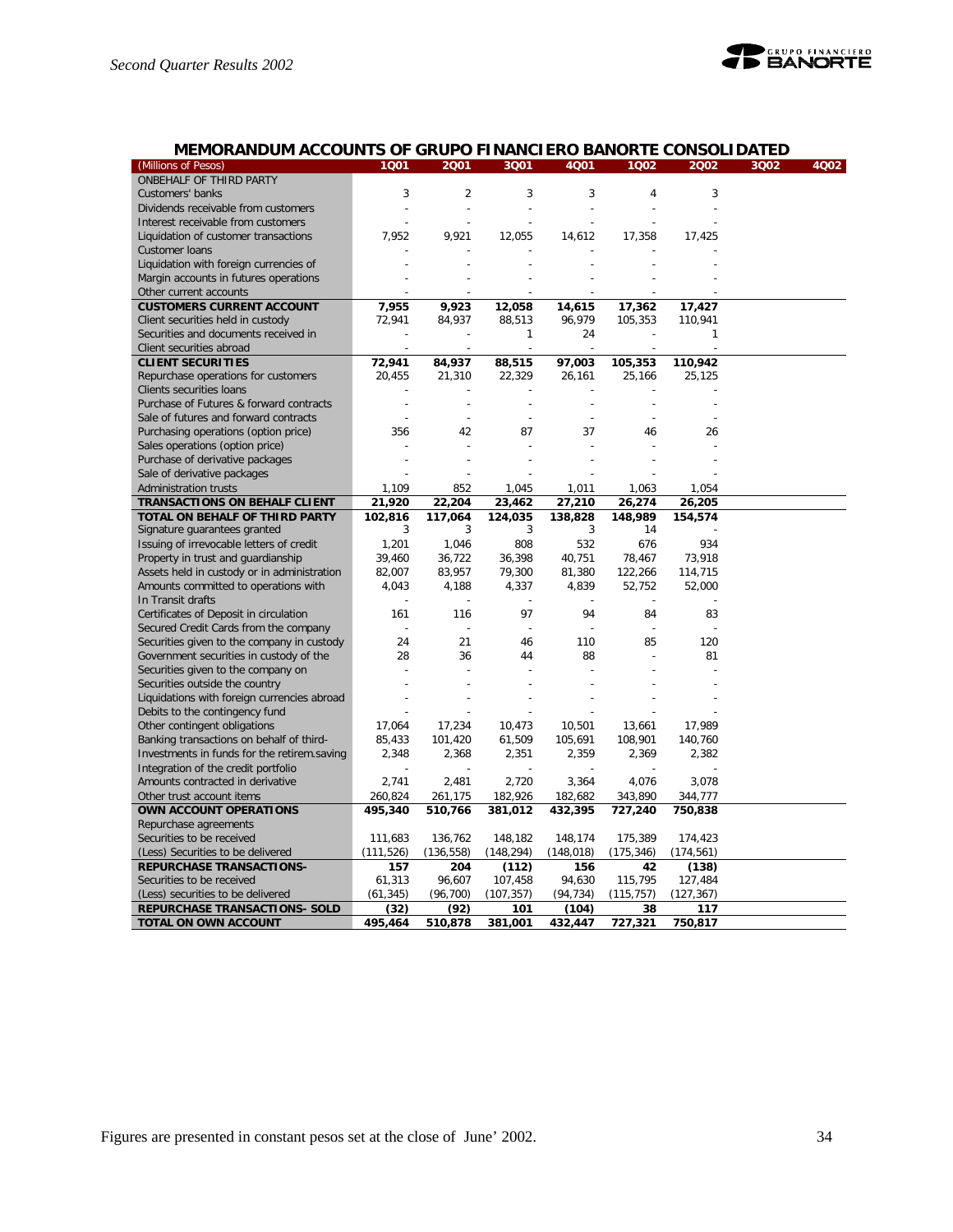

### **GRUPO FINANCIERO BANORTE CONSOLIDATED STATEMENT OF CASH FLOW**

JANUARY 1, 2002 –MARCH 31,2002

 *(Millions of Pesos)*

| <b>CASH FLOW FROM OPERATING ACTIVITIES:</b>                                                                                          |                        |
|--------------------------------------------------------------------------------------------------------------------------------------|------------------------|
| <b>Net Income</b>                                                                                                                    | 1,141.0                |
| Adjustments to Reconcile Net Income to Net Cash by Operating Activities                                                              |                        |
| Mark to Market Valuation Results                                                                                                     | 52.0                   |
| Provisions for loan losses                                                                                                           | 366.2                  |
| Depreciation and amortization                                                                                                        | 371.3                  |
| <b>Defferred Taxes</b>                                                                                                               | 86.1                   |
| Provisions for Obligations                                                                                                           | 1.223.2                |
| Minoritary Interest<br>Undistribuated Earnings of Subsidiaries                                                                       | (86.1)                 |
|                                                                                                                                      | 2.012.5                |
| <b>Cash Flows From Investing Activities:</b>                                                                                         |                        |
| <b>Banks Deposits</b>                                                                                                                | 41,944.8               |
| Decrease (Increase) loan portfolio                                                                                                   | (53, 424.6)            |
| Decrease (Increase) credit assets portfolio                                                                                          | 342.6                  |
| Decrease (Increase) treasury operations<br>Decrease (Increase) financial instruments                                                 | (1,671.1)              |
|                                                                                                                                      | 161.5                  |
| Loans from banks and other entities<br>Net Resources provided by operations                                                          | 22,029.8<br>9,383.0    |
| <b>Financial Activities:</b><br>Subordinated Debentures Interest<br>Payment of Subordinated Debentures Interest<br>Issuance of stock | 55.0<br>(55.2)<br>21.0 |
| Net Resources provided by Investing activities                                                                                       | 20.1                   |
| <b>CASH FLOW FROM FINANCING ACTIVITIES:</b>                                                                                          |                        |
| Proceeds from issuance of common stock                                                                                               | (2, 185.1)             |
| Decrease (Increase) Deferred charges or credits                                                                                      | (535.9)                |
| Decrease (Increase) Deferred taxes                                                                                                   | 50.0                   |
| Decrease (Increase) Foreclosed assets                                                                                                | 92.0                   |
| Decrease (Increase) in accounts receivable and payable                                                                               | (557.0)                |
| Net Cash provided by financing activities                                                                                            | (3, 136.1)             |
| Decrease (increase) in cash and due from banks                                                                                       | 9,421.2                |
| Cash and due from banks at the beginning of the year                                                                                 | 7,861.6                |
| Cash and due from banks at the end of the year                                                                                       | 17,282.8               |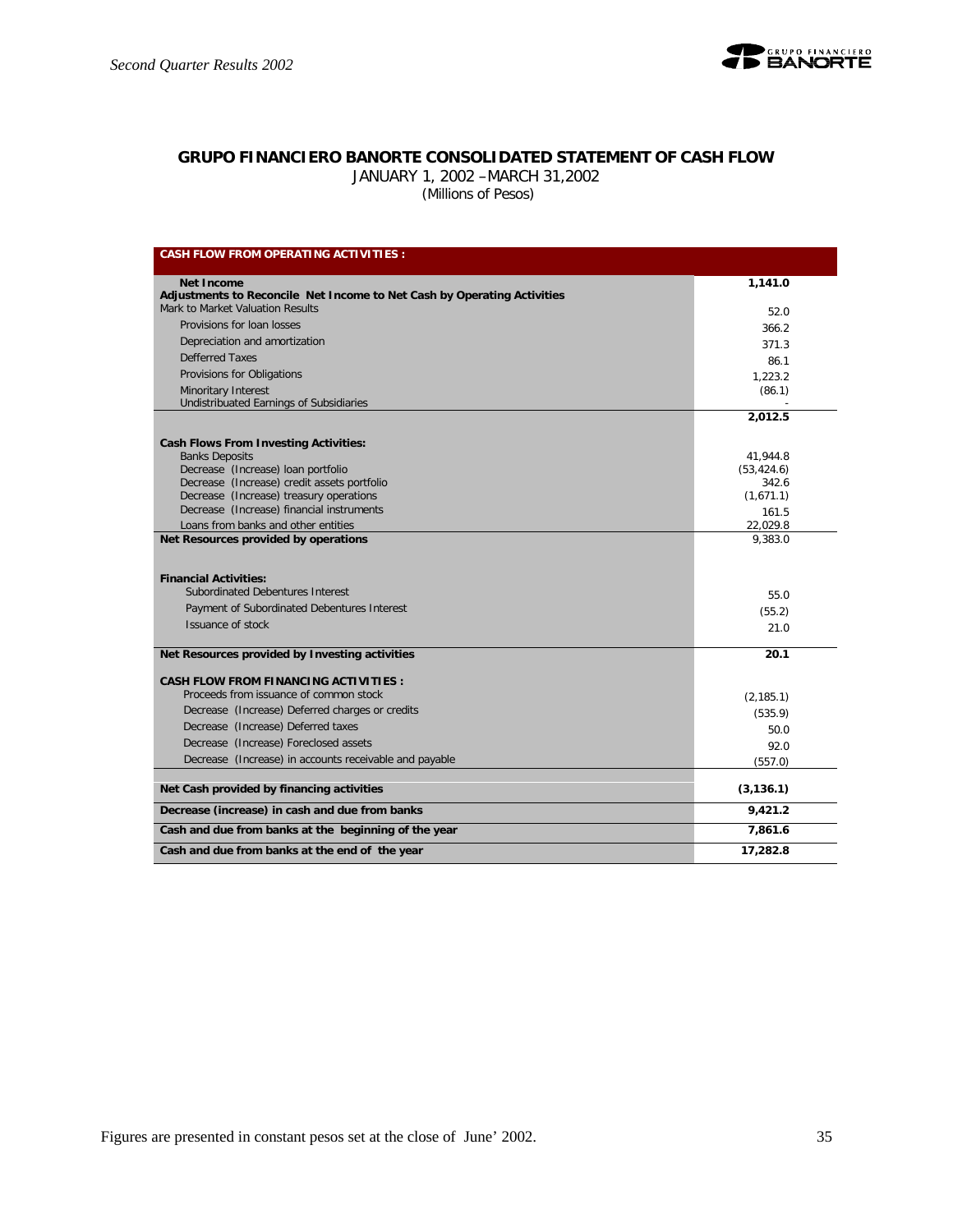### **GRUPO FINANCIERO BANORTE CONSOLIDATED STATEMENTS OF CHANGES IN STOCKHOLDERS´ EQUITY JANUARY 1, 2002- MARCH 31, 2002-.** (Millions of Pesos)

|                                      |               | <b>CONTRIBUATED CAPITAL</b> |                   |  |  |  |  |  |  |  |
|--------------------------------------|---------------|-----------------------------|-------------------|--|--|--|--|--|--|--|
|                                      | Fixed Paid-in | Paid-in Capital             | & oth. Securities |  |  |  |  |  |  |  |
|                                      | Capital       | Premium                     |                   |  |  |  |  |  |  |  |
| Balance as of December 31,2001       | 2,966.1       | 1,994.2                     | 1,438.7           |  |  |  |  |  |  |  |
| <b>Stock Changes</b>                 |               |                             |                   |  |  |  |  |  |  |  |
| Issuance of stock                    |               | 2.0                         | 10.0              |  |  |  |  |  |  |  |
| <b>Profits Capitalization</b>        |               |                             |                   |  |  |  |  |  |  |  |
| <b>Total</b>                         |               | 2.0                         | 10.0              |  |  |  |  |  |  |  |
| <b>Total Income</b><br>Total Income: |               |                             |                   |  |  |  |  |  |  |  |
| Net Income                           |               |                             |                   |  |  |  |  |  |  |  |
| Results of assets holdings           |               |                             |                   |  |  |  |  |  |  |  |
| Minority Interest                    |               |                             |                   |  |  |  |  |  |  |  |
| <b>Total</b>                         |               | -                           |                   |  |  |  |  |  |  |  |
| Balance as of March 31,2002          | 2.966.1       | 1,996.3                     | 1,448.5           |  |  |  |  |  |  |  |

|                                | <b>EARNED CAPITAL</b>              |                      |                                               |                                                       |                                     |                                        |                                                             |  |  |  |
|--------------------------------|------------------------------------|----------------------|-----------------------------------------------|-------------------------------------------------------|-------------------------------------|----------------------------------------|-------------------------------------------------------------|--|--|--|
|                                | Capital<br>Reserve<br><sub>S</sub> | Retained<br>earnings | Excess if<br>Insuf.<br>Capital<br>Restatement | Non Monetary<br><b>Assets Results</b><br>(Investment) | <b>Net</b><br>Income<br>of the year | <b>Minorit</b><br>ary<br>Intere<br>ot. | <b>Total</b><br><b>Stockholder</b><br>s <sup>2</sup> Equity |  |  |  |
| Balance as of December 31,2001 | 950.9                              | 8,235.3              | (5,075.3)                                     | (2,767.7)                                             | 1.540.1                             | 814.2                                  | 10,096.1                                                    |  |  |  |
| <b>Stock Changes</b>           |                                    |                      |                                               |                                                       |                                     |                                        |                                                             |  |  |  |
| Issuance of stock              | 9.1                                |                      |                                               |                                                       |                                     |                                        | 21.0                                                        |  |  |  |
| <b>Profits Capitalization</b>  | $\overline{\phantom{a}}$           | 1,540.1              |                                               |                                                       | (1,540.1)                           |                                        |                                                             |  |  |  |
| <b>Total</b>                   | 75.6                               | (75.6)               |                                               |                                                       |                                     |                                        |                                                             |  |  |  |
|                                | 84.7                               | 1,464.5              |                                               | $\overline{\phantom{a}}$                              | (1,540.1)                           |                                        | 21.0                                                        |  |  |  |
| <b>Total Income</b>            |                                    |                      |                                               |                                                       |                                     |                                        |                                                             |  |  |  |
| Total Income:                  |                                    |                      |                                               |                                                       |                                     |                                        |                                                             |  |  |  |
| Net Income                     |                                    |                      |                                               |                                                       |                                     |                                        |                                                             |  |  |  |
| Results of assets holdings     |                                    |                      |                                               |                                                       | 1,141.0                             |                                        | 1,141.0                                                     |  |  |  |
| Minority Interest              | $\overline{\phantom{a}}$           |                      |                                               | (40.5)                                                |                                     |                                        | (40.5)                                                      |  |  |  |
| <b>Total</b>                   |                                    |                      |                                               |                                                       |                                     | 77.7                                   | 77.7                                                        |  |  |  |
|                                |                                    |                      |                                               | (40.5)                                                | 1,141.0                             | 77.7                                   | 1,178.2                                                     |  |  |  |
| Balance as of March 31,2002    |                                    |                      |                                               |                                                       |                                     |                                        |                                                             |  |  |  |
|                                | 1,035.6                            | 9,699.8              | (5,075.7)                                     | (2,808.2)                                             | 1,141.0                             | 891.8                                  | 11,295.3                                                    |  |  |  |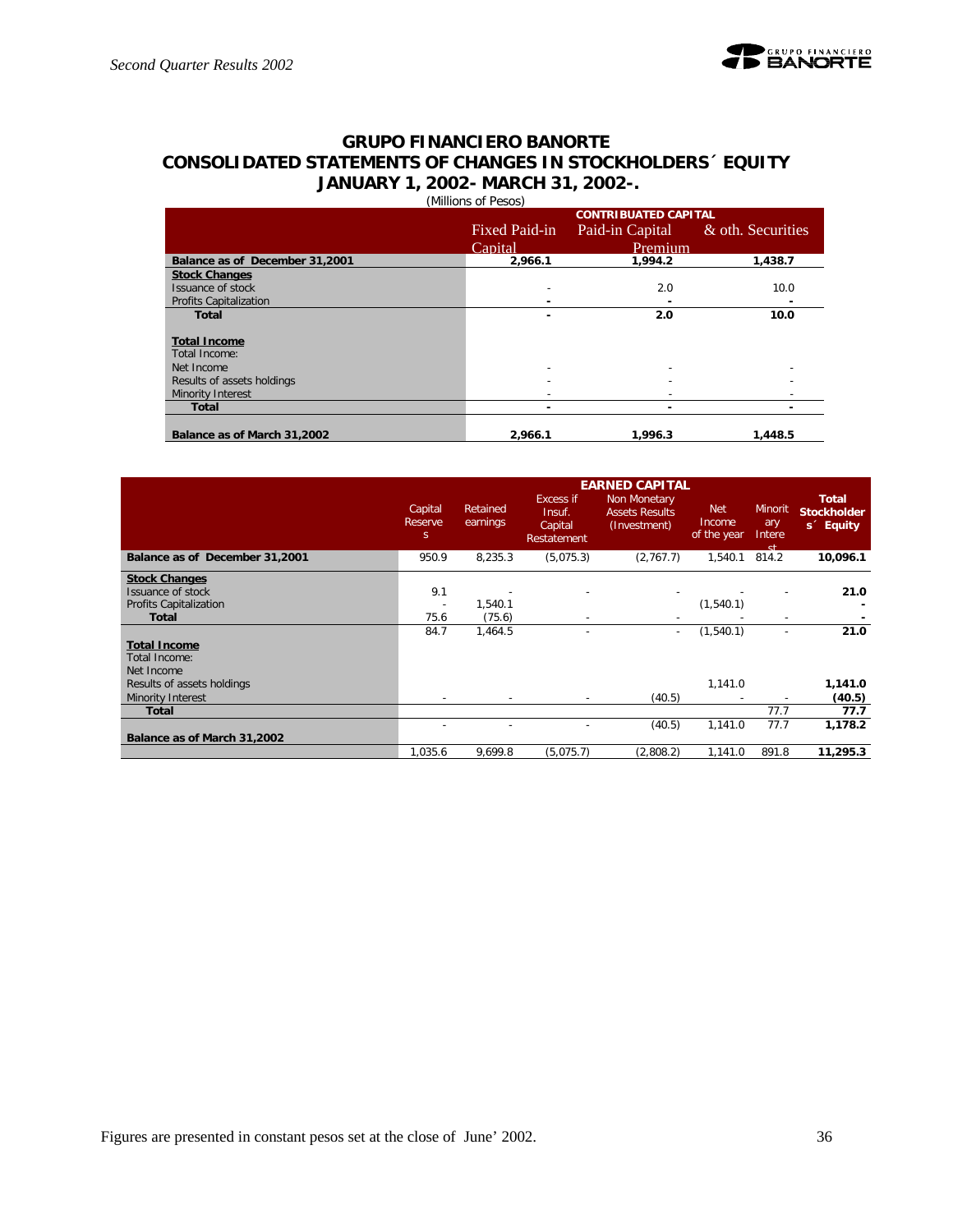

# **BANKING SECTOR-** INCOME STATEMENT (\*) *(Millions of Pesos)*

| <b>NET INTEREST INCOME</b>                            | 1Q01                     | 2001           | 3Q01                     | <b>4Q01</b>              | <b>ACUM</b>   | 1002                     | 2002       | 3Q02 | 4Q02 | <b>ACUM</b> |
|-------------------------------------------------------|--------------------------|----------------|--------------------------|--------------------------|---------------|--------------------------|------------|------|------|-------------|
| Interest Income                                       | 8,756                    | 4,672          | 4,695                    | 4,258                    | 22,381        | 5,501                    | 5,334      |      |      | 10.834      |
| <b>Interest Expense</b>                               | 7,208                    | 3,009          | 3,309                    | 3,043                    | 16,570        | 3,800                    | 3,492      |      |      | 7,292       |
| Loan Fees                                             | 70                       | 72             | 92                       | 105                      | 340           | 121                      | 207        |      |      | 328         |
| <b>Fees Paid</b>                                      | 4                        | $\overline{4}$ | 6                        | 10                       | 24            | 10                       | 12         |      |      | 22          |
| Net Interest Income (NII)                             | 1,614                    | 1,731          | 1,473                    | 1,310                    | 6.128         | 1,812                    | 2,037      |      |      | 3,849       |
| Repomo-Margin                                         | 14                       | 18             | 27                       | 38                       | 98            | 35                       | 47         |      |      | 82          |
| <b>NII after Repomo</b>                               | 1,628                    | 1,749          | 1,500                    | 1,349                    | 6,225         | 1,847                    | 2,084      |      |      | 3,931       |
| Loan Loss Provisions                                  | 183                      | 451            | 166                      | 194                      | 994           | 163                      | 189        |      |      | 353         |
| Loss Sharing Provisions                               | 78                       | 54             | 25                       | 17                       | 174           | 2                        | 12         |      |      | 13          |
| <b>NII after Provisions</b>                           | 1,367                    | 1,244          | 1,309                    | 1,138                    | 5.058         | 1,682                    | 1,883      |      |      | 3,565       |
| <b>Fund transfers</b>                                 | 10                       | 11             | 14                       | 16                       | 51            | 39                       | 48         |      |      | 87          |
| Account management                                    | 76                       | 81             | 78                       | 61                       | 297           | 154                      | 167        |      |      | 321         |
| Fiduciary                                             | 248                      | 119            | 433                      | 200                      | 1,001         | 189                      | 237        |      |      | 426         |
| Credit Card                                           | 83                       | 88             | 86                       | 96                       | 352           | 122                      | 147        |      |      | 269         |
| Fees from FOBAPROA                                    | 81                       | 85             | 64                       | 43                       | 273           | 133                      | 61         |      |      | 195         |
| Other fees                                            | 73                       | 75             | 112                      | 194                      | 455           | 248                      | 174        |      |      | 422         |
| Fees on services,                                     | 571                      | 459            | 788                      | 610                      | 2,429         | 885                      | 834        |      |      | 1,719       |
| Fund transfers                                        | $\overline{a}$           | J.             | $\overline{a}$           |                          |               | L,                       |            |      |      |             |
| Other fees                                            | 86                       | 87             | 325                      | 177                      | 676           | 164                      | 179        |      |      | 343         |
| Fees paid,                                            | 86                       | 87             | 325                      | 177                      | 676           | 164                      | 179        |      |      | 343         |
| Foreign exchange                                      | 57                       | 45             | 47                       | 49                       | 198           | 65                       | 104        |      |      | 169         |
| Securities -Realized gains                            | 32                       | 86             | (24)                     | (20)                     | 74            | 229                      | (158)      |      |      | 72          |
| Securities- Unrealized gains                          | 118                      | (16)           | (97)                     | 40                       | 46            | (7)                      | (44)       |      |      | (51)        |
| <b>Market-related Income</b>                          | 207                      | 116            | (73)                     | 69                       | 318           | 287                      | (98)       |      |      | 189         |
| <b>Total Non Interest Income</b>                      | 691                      | 488            | 390                      | 502                      | 2,072         | 1,008                    | 557        |      |      | 1,566       |
| <b>Total Operating Income</b>                         | 2,058                    | 1,731          | 1,699                    | 1.641                    | 7,130         | 2,690                    | 2,441      |      |      | 5,131       |
| Personnel                                             | 709                      | 674            | 701                      | 634                      | 2,718         | 970                      | 926        |      |      | 1,895       |
| <b>Professional Fees</b>                              | 86                       | 73             | 87                       | 92                       | 337           | 84                       | 100        |      |      | 184         |
| Operation & Administrative expenses                   | 367                      | 446            | 429                      | 492                      | 1,734         | 569                      | 545        |      |      | 1,115       |
| Rents, depreciation and amortization                  | 172                      | 163            | 193                      | 179                      | 706           | 290                      | 329        |      |      | 620         |
| Taxes, other than income tax                          | 107                      | 107            | 103                      | 198                      | 516           | 120                      | 134        |      |      | 254         |
| Contributions to IPAB                                 | 96                       | 88             | 90                       | 92                       | 366           | 154                      | 160        |      |      | 313         |
| Corporate expenses Recoveries                         |                          |                |                          |                          |               |                          |            |      |      |             |
| <b>Non-Interest Expense</b>                           | 1,536                    | 1,551          | 1,603                    | 1,687                    | 6,377         | 2,187                    | 2,194      |      |      | 4,381       |
| <b>Operating Income</b>                               | 522                      | 181            | 96                       | (46)                     | 753           | 503                      | 247        |      |      | 750         |
| <b>Other Revenues</b>                                 | 96                       | 139            | 119                      | 199                      | 553           | 75                       | 178        |      |      | 254         |
| Foreign exchange                                      |                          |                | $\overline{\phantom{a}}$ |                          |               |                          |            |      |      |             |
| Recoveries                                            | 107                      | 176            | 87                       | 151                      | 520           | 58                       | 68         |      |      | 126         |
| Repomo-other revenues                                 | (18)                     | 64             | 42                       | (61)                     | 28            | 1                        | 1          |      |      | 2           |
| <b>Non Operating Income</b>                           | 186                      | 379            | 249                      | 289                      | 1,102         | 134                      | 248        |      |      | 381         |
| Other Expense                                         | (111)                    | (190)          | (3)                      | 34                       | (270)         | (229)                    | 30         |      |      | (199)       |
| Foreign exchange                                      | $\overline{\phantom{a}}$ |                |                          |                          |               | (2)                      | (5)        |      |      | (6)         |
| Repomo-other Expenses                                 | (4)                      | (8)            | (14)                     | (28)                     | (54)          | (42)                     | (69)       |      |      | (111)       |
| <b>Non Operating Expense</b>                          | (115)                    | (198)          | (18)                     | 6                        | (324)         | (273)                    | (43)       |      |      | (316)       |
| Non Operating Income (Expense), net<br>Pre-tax Income | 71<br>593                | 181<br>361     | 231<br>327               | 295                      | 778<br>1,531  | (139)                    | 205<br>451 |      |      | 66          |
| Income Tax                                            |                          |                | 30                       | 249<br>(30)              |               | 364                      |            |      |      | 816         |
| Profit sharing                                        | 16                       | 38             | (33)                     | (19)                     | 1             | $\overline{\phantom{a}}$ | 35         |      |      | 35          |
|                                                       |                          |                | 3                        |                          | 14            | 21                       | 25         |      |      | 47          |
| Tax on Assets<br>Deferred Inc. Tax and Profit sharing | 2<br>69                  | 49             | $\mathbf{1}$             | b<br>77                  | 195           | 79                       |            |      |      | 96          |
|                                                       |                          |                |                          |                          |               |                          | 17         |      |      |             |
| Net Income before subsidiaries                        | 87<br>507                | 90<br>271      | $\overline{\phantom{a}}$ | 32<br>216                | 210           | 100                      | 78<br>374  |      |      | 178<br>638  |
| Subsidiaries 'net income                              | 40                       | 11             | 327<br>39                |                          | 1,321<br>91   | 264<br>48                | (11)       |      |      | 37          |
| Net Income from continuos operations                  | 547                      | 282            | 366                      | 217                      | 1,412         | 312                      | 363        |      |      | 675         |
| Extraodinary items, net                               |                          |                |                          |                          |               |                          | 398        |      |      | 398         |
| Minority Interest                                     | $\overline{\phantom{a}}$ | $\overline{a}$ | $\overline{\phantom{a}}$ | $\overline{\phantom{a}}$ | $\frac{1}{2}$ | ÷                        |            |      |      |             |
| <b>TOTAL NET INCOME</b>                               | 547                      | 282            | 366                      | 217                      | 1,412         | 312                      | 761        |      |      | 1,073       |
|                                                       |                          |                |                          |                          |               |                          |            |      |      |             |

**(\*)Afore is included in the Subsidiaries' net income.**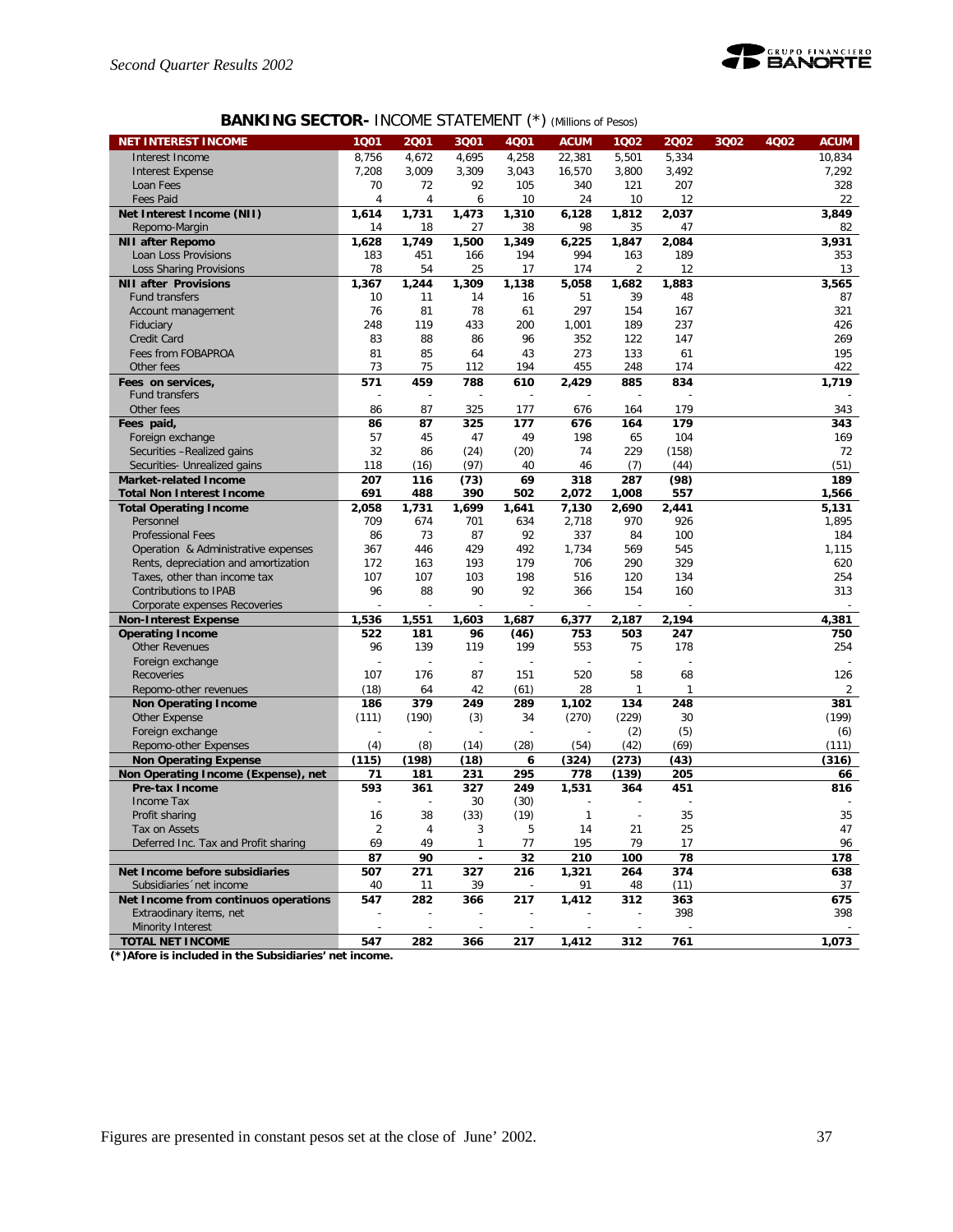

| <b>BANKING SECTOR - BALANCE SHEET</b> (*) (Millions of Pesos) |  |
|---------------------------------------------------------------|--|
|---------------------------------------------------------------|--|

| <b>ASSETS</b>                           | 1001                     | 2001                     | 3Q01                     | 4001                     | 1002                     | 2002    | 3Q02 | 4Q02 |
|-----------------------------------------|--------------------------|--------------------------|--------------------------|--------------------------|--------------------------|---------|------|------|
| <b>Cash and due from Banks</b>          | 7,828                    | 7,830                    | 8,594                    | 7,472                    | 16,558                   | 16,973  |      |      |
| Negotiable Instruments                  | 6,494                    | 5,095                    | 1,978                    | 2,203                    | 3,567                    | 2,999   |      |      |
| Securities held for sale                | 1,864                    | 1,662                    | 1,291                    | 1,081                    | 929                      | 1,038   |      |      |
| Securities held to maturity             | 1,334                    | 1,387                    | 1,436                    | 3,111                    | 3,906                    | 4,025   |      |      |
| <b>Financial Instruments:</b>           | 9,691                    | 8,144                    | 4,704                    | 6,395                    | 8,402                    | 8,062   |      |      |
| Repurchase agreements, net              | 136                      | 159                      | 73                       | 143                      | 106                      | 97      |      |      |
| Operations with collateral              |                          |                          | $\sim$                   |                          |                          |         |      |      |
| Futures receivable, net                 |                          | $\overline{\phantom{a}}$ | ÷,                       |                          |                          |         |      |      |
| Options and derivatives, net            | 5                        | 51                       | $\overline{\phantom{a}}$ | 16                       | 26                       |         |      |      |
| <b>Repos &amp; Derivatives:</b>         | 141                      | 210                      | 73                       | 158                      | 132                      | 97      |      |      |
| Commercial                              | 19,105                   | 17,054                   | 17,815                   | 20,999                   | 21,996                   | 23,125  |      |      |
| <b>Financial Intermediaries</b>         | 1,824                    | 1,293                    | 610                      | 604                      | 609                      | 1,232   |      |      |
| Consumer                                | 1,313                    | 1,430                    | 1,695                    | 2,349                    | 3,170                    | 3,749   |      |      |
| Mortgage                                | 4,274                    | 4,348                    | 4,501                    | 4,806                    | 10,684                   | 11,081  |      |      |
| <b>Goverment Entities</b>               | 41,213                   | 40,837                   | 40,289                   | 39,990                   | 40,714                   | 85,183  |      |      |
| Fobaproa                                | 12,637                   | 11,959                   | 12,167                   | 10,090                   | 55,893                   | 9,230   |      |      |
| Fiduciary collection rights             |                          |                          |                          |                          |                          |         |      |      |
| <b>Performing Loans</b>                 | 80,366                   | 76,921                   | 77,077                   | 78,838                   | 133,066                  | 133,601 |      |      |
| Commercial                              | 1,831                    | 2,188                    | 2,464                    | 2,514                    | 2,445                    | 2,556   |      |      |
| <b>Financial Intermediaries</b>         | $\overline{a}$           | $\overline{\phantom{a}}$ |                          | $\sim$                   |                          |         |      |      |
| Consumer                                | 651                      | 318                      | 320                      | 324                      | 353                      | 275     |      |      |
| Mortgage                                | 1.987                    | 1.876                    | 1,796                    | 1,742                    | 1,841                    | 1,817   |      |      |
| <b>Goverment Entities</b>               | $\overline{\phantom{a}}$ | $\sim$                   | $\sim$                   | $\overline{\phantom{a}}$ | $\overline{\phantom{a}}$ | 2       |      |      |
| Past Due Loans                          | 4,468                    | 4,382                    | 4,581                    | 4,579                    | 4,639                    | 4,649   |      |      |
| <b>Total Loans</b>                      | 84,834                   | 81,303                   | 81,658                   | 83,418                   | 137,705                  | 138,250 |      |      |
| Preventive Ioan loss reserves           | 4,488                    | 4,382                    | 4,581                    | 4,580                    | 5,386                    | 5,450   |      |      |
| <b>Net Loan Portfolio</b>               | 80,346                   | 76,921                   | 77,077                   | 78,838                   | 132,319                  | 132,800 |      |      |
| Credit Assets Portfolio                 | $\sim$                   | $\overline{\phantom{a}}$ | 2,467                    | 2,615                    | 2,419                    | 2,273   |      |      |
| Sundry debtors and other assets, net    | 1,601                    | 1,907                    | 1,080                    | 1,137                    | 1,609                    | 1,463   |      |      |
| Foreclosed assets, net                  | 1,522                    | 1,563                    | 1,524                    | 1,381                    | 1,348                    | 1,290   |      |      |
| Real Estate, Furniture & Equipment, net | 3,286                    | 3,226                    | 3,377                    | 3,450                    | 5,388                    | 5,311   |      |      |
| Investments in subsidiaries             | 1,005                    | 973                      | 1,021                    | 990                      | 1,050                    | 1,050   |      |      |
| Deferred taxes                          | 804                      | 838                      | 903                      | 909                      | 760                      | 732     |      |      |
| Deferred charges & Intangibles          | 741                      | 599                      | 571                      | 662                      | 640                      | 677     |      |      |
| UDIS Mortgage loans reserve coverage    | $\overline{\phantom{a}}$ | $\overline{\phantom{a}}$ | $\sim$                   | $\overline{\phantom{a}}$ | $\overline{\phantom{a}}$ |         |      |      |
| <b>Other Assets</b>                     | 8,959                    | 9,105                    | 10,942                   | 11,145                   | 13,214                   | 12,795  |      |      |
| <b>TOTAL ASSETS</b>                     | 106,965                  | 102,210                  | 101,390                  | 104,008                  | 170,625                  | 170,726 |      |      |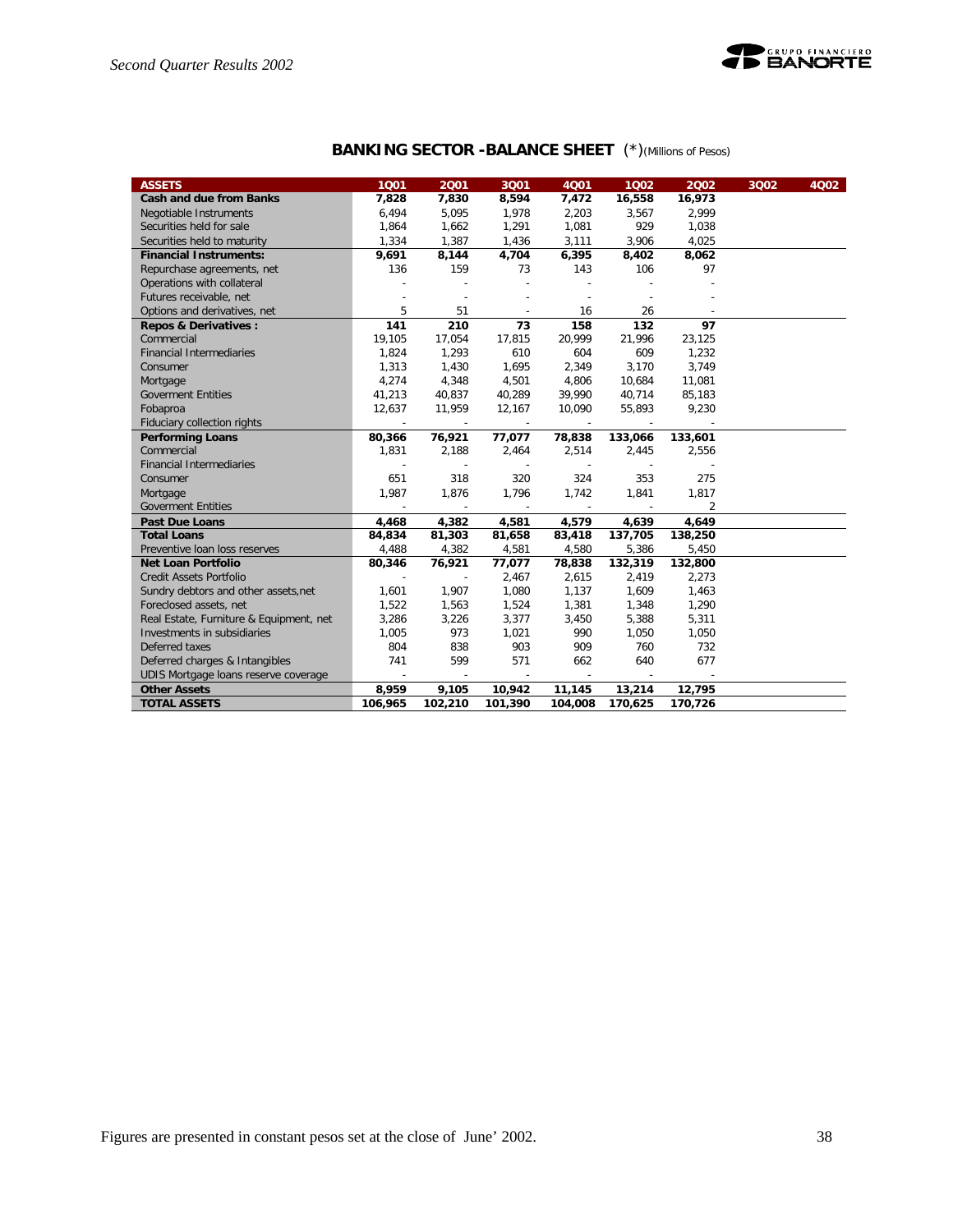

| <b>BANKING SECTOR-BALANCE SHEET</b><br>$(*)$ (Millions of Pesos) |         |                          |                          |          |                          |                          |      |      |
|------------------------------------------------------------------|---------|--------------------------|--------------------------|----------|--------------------------|--------------------------|------|------|
| <b>LIABILITIES</b>                                               | 1001    | 2001                     | 3Q01                     | 4001     | 1002                     | 2002                     | 3Q02 | 4Q02 |
| <b>Demand Deposits</b>                                           | 25,744  | 26,340                   | 26,813                   | 30,240   | 49,279                   | 47,274                   |      |      |
| <b>Time Deposits</b>                                             | 46,859  | 49,872                   | 45,534                   | 45,980   | 79,679                   | 70,921                   |      |      |
| <b>Bonds</b>                                                     | 1,419   | 1,366                    | 1,385                    | 1,333    | 1,347                    | 1,297                    |      |      |
| <b>Deposits</b>                                                  | 74,021  | 77,577                   | 73,732                   | 77,553   | 130,305                  | 119,493                  |      |      |
| Demand                                                           | 4,438   | 8                        | 21                       | 2,573    | 1,449                    | 11,652                   |      |      |
| Short term                                                       | 8,478   | 3,172                    | 6,107                    | 3,001    | 12,307                   | 13,170                   |      |      |
| Long term                                                        | 9,981   | 9,788                    | 9,592                    | 8,658    | 12,404                   | 12,079                   |      |      |
| Due to banks and correspondents                                  | 22,897  | 12,967                   | 15,720                   | 14,232   | 26,161                   | 36,901                   |      |      |
| Repurchase agreements, net                                       | 19      | 56                       | 90                       | 95       | 34                       | 123                      |      |      |
| Operations with collateral                                       |         |                          |                          |          |                          |                          |      |      |
| Futures receivable, net                                          |         |                          |                          |          |                          |                          |      |      |
| Options and derivatives, net                                     | 18      | $\overline{2}$           | 31                       | 10       |                          | 82                       |      |      |
| <b>Repos &amp; Derivatives:</b>                                  | 37      | 58                       | 122                      | 105      | 34                       | 205                      |      |      |
| Income Tax & Profit Sharing                                      | 271     | 88                       | 85                       | 5        | 10                       | 95                       |      |      |
| Other Payable accounts                                           | 1,865   | 1,934                    | 1,914                    | 2,079    | 3,677                    | 3,020                    |      |      |
| Other payable accounts                                           | 2,136   | 2,022                    | 1,999                    | 2,084    | 3,687                    | 3,115                    |      |      |
| Subordinated non Convertible Debenture                           |         | 1,367                    | 1,395                    | 1,368    | 1,395                    | 1,367                    |      |      |
| <b>Deferred Taxes</b>                                            |         |                          |                          |          |                          |                          |      |      |
| Deferred credits                                                 | 125     | 120                      | 65                       | 71       | 71                       | 17                       |      |      |
| <b>TOTAL LIABILITIES</b>                                         | 99,215  | 94,111                   | 93,032                   | 95,412   | 161,653                  | 161,098                  |      |      |
| STOCKHOLDER 'S EQUITY                                            |         |                          |                          |          |                          |                          |      |      |
| Paid-in Capital                                                  | 5,103   | 5,103                    | 5,103                    | 5,280    | 5,280                    | 5,280                    |      |      |
| Share subscription premiums                                      | 581     | 581                      | 581                      | 917      | 917                      | 917                      |      |      |
| Subordinated Convertible Debentures                              |         | $\overline{\phantom{a}}$ | $\overline{\phantom{a}}$ | $\sim$   | $\overline{\phantom{a}}$ | $\overline{\phantom{a}}$ |      |      |
| <b>Subscribed Capital</b>                                        | 5,684   | 5,684                    | 5,684                    | 6,197    | 6,197                    | 6,197                    |      |      |
| <b>Capital Reserves</b>                                          | 2,299   | 2,375                    | 2,375                    | 2,375    | 2,375                    | 2,375                    |      |      |
| <b>Retained Earnings</b>                                         | 2,276   | 2,200                    | 2,200                    | 1,758    | 3,169                    | 2,581                    |      |      |
| Surplus (Deficit) from securities                                | (527)   | (428)                    | (538)                    | (571)    | (543)                    | (40)                     |      |      |
| Results of foreign operations exchange                           |         |                          |                          |          |                          |                          |      |      |
| Excess (Insuf.) in capital restatement                           | (2,206) | (2,209)                  | (2, 210)                 | (2, 214) | (2, 214)                 | (2, 214)                 |      |      |
| Non Mon assets results Fixed Assets                              |         |                          |                          |          |                          |                          |      |      |
| Non Mon assets results Investm                                   | (65)    | (94)                     | (91)                     | (103)    | (65)                     | (86)                     |      |      |
| Adjustment in the employees pension                              |         |                          |                          |          |                          |                          |      |      |
| Accumulated Deferred tax effect                                  | (259)   | (259)                    | (259)                    | (259)    | (259)                    | (259)                    |      |      |
| Net Income                                                       | 547     | 829                      | 1,195                    | 1,412    | 312                      | 1,073                    |      |      |
| <b>Earned Capital</b>                                            | 2,065   | 2,414                    | 2,674                    | 2,398    | 2,775                    | 3,431                    |      |      |
| <b>Minority Holdings</b>                                         |         |                          |                          |          |                          |                          |      |      |
| Total Stockholder 's Equity                                      | 7,749   | 8,099                    | 8,358                    | 8,596    | 8,973                    | 9,629                    |      |      |
| <b>TOTAL LIABILITIES &amp;</b>                                   | 106,965 | 102,210                  | 101,390                  | 104,008  | 170,625                  | 170,726                  |      |      |

# **MEMORANDUM ACCOUNTS OF BANKING SECTOR** *(Millions of Pesos)*

|                                             | 1001      | 2001       | 3Q01      | 4001       | 1002      | 2002       | 3002 | 4002 |
|---------------------------------------------|-----------|------------|-----------|------------|-----------|------------|------|------|
| Signature quarantees granted                | 3         | 3          | 3         | 3          | 14        |            |      |      |
| Other contingent obligations                | 10,258    | 10,191     | 10.473    | 10,501     | 13,661    | 17.989     |      |      |
| Irrevocable lines of credit                 | 1.201     | 1.046      | 808       | 532        | 676       | 934        |      |      |
| Assets held in trust and mandate            | 39,640    | 36,722     | 36,398    | 40,751     | 78,467    | 73,918     |      |      |
| Assets held in custody or in administration | 77.451    | 79.420     | 74,582    | 76,101     | 117.540   | 109,301    |      |      |
| Investment banking transactions for third   | 85,433    | 101,420    | 61,509    | 105,691    | 108,901   | 140,760    |      |      |
| Engaged amounts in fobaproa operations      | 4,043     | 4,188      | 4,337     | 4.839      | 52,752    | 52,000     |      |      |
| Investment of retirement saving funds       | 2,348     | 2,368      | 2,351     | 2,359      | 2,369     | 2,382      |      |      |
| Integration of loan portfolio               |           |            |           |            |           |            |      |      |
| Received amounts in derivative instruments  | 2.741     | 2,481      | 2.720     | 3,364      | 4,076     | 3.078      |      |      |
| Fobaproa trusts                             |           |            |           |            |           |            |      |      |
| Securities to be received                   | 91,228    | 115,452    | 125,853   | 122,012    | 150,223   | 149,298    |      |      |
| (Less) payable for reversal                 | (91,092)  | (115, 293) | (125,943) | (121, 870) | (150,188) | (149, 421) |      |      |
| Receivables for reversal                    | 41.454    | 75.342     | 85,107    | 68.496     | 91,157    | 102,338    |      |      |
| (Less) securities to be delivered           | (41, 473) | (75, 398)  | (85, 034) | (68, 591)  | (91, 120) | (102, 241) |      |      |
| Other control accounts                      | 243,478   | 243,834    | 173,723   | 170,754    | 332,326   | 333,586    |      |      |
|                                             | 466.534   | 481,775    | 366,886   | 414,944    | 710,854   | 733,923    |      |      |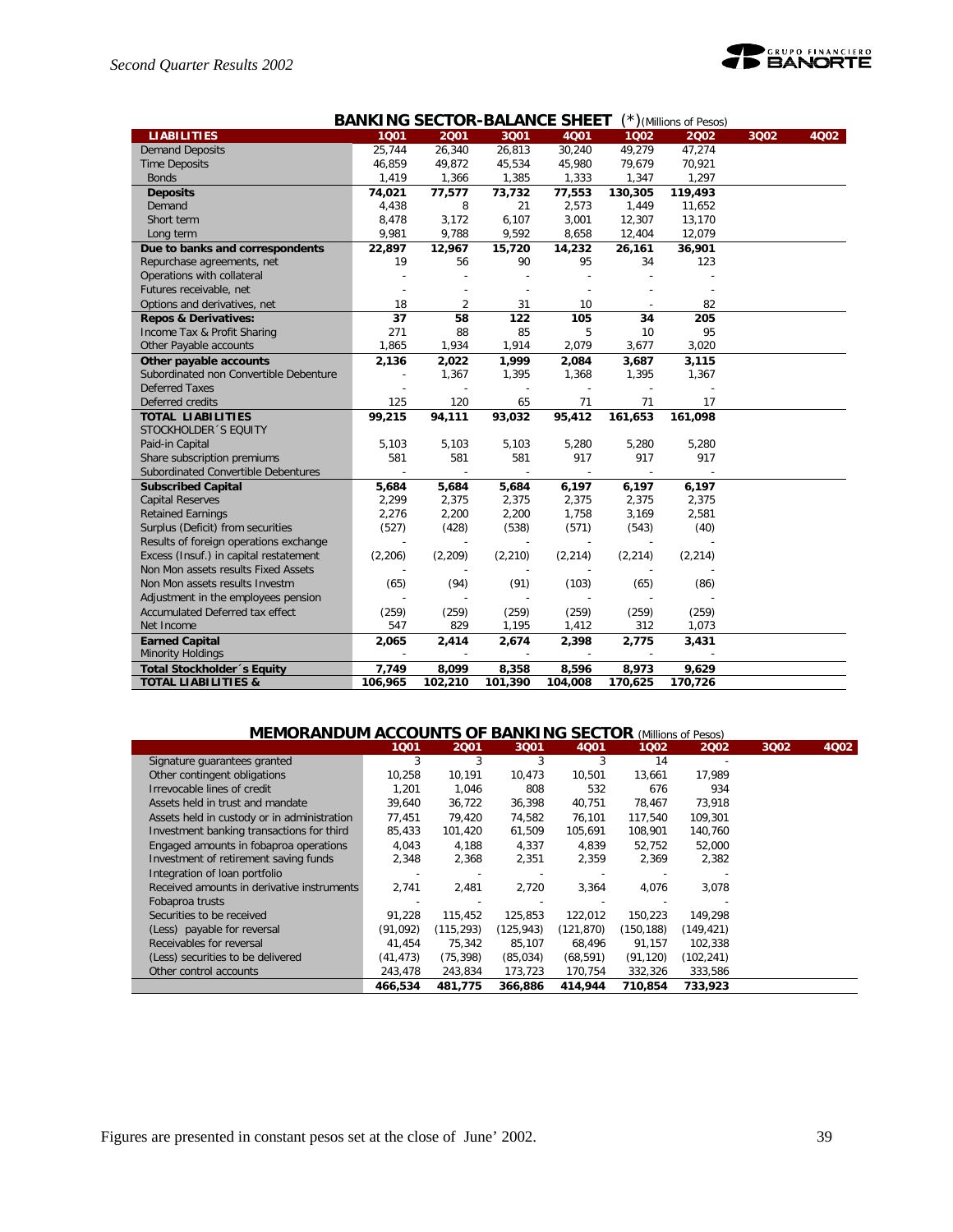# **BANCO MERCANTIL DEL NORTE-** INCOME STATEMENT (\*) *(Millions of Pesos)*

| NET INTEREST INCOME                          | 1001           | 2001                     | 3Q01           | 4Q01                     | <b>ACUM</b>              | 1Q02                     | 2002   | 3Q02 | 4Q02 | <b>ACUM</b> |
|----------------------------------------------|----------------|--------------------------|----------------|--------------------------|--------------------------|--------------------------|--------|------|------|-------------|
| Interest Income                              | 7,048          | 4,336                    | 4,023          | 3.412                    | 18.818                   | 4,851                    | 4,654  |      |      | 9,505       |
| <b>Interest Expense</b>                      | 5,494          | 2.862                    | 2,609          | 2.256                    | 13,222                   | 3,167                    | 2,877  |      |      | 6,044       |
| Loan Fees                                    | 70             | 72                       | 92             | 105                      | 339                      | 121                      | 207    |      |      | 328         |
| <b>Fees Paid</b>                             | 4              | $\overline{4}$           | 6              | 9                        | 22                       | 8                        | 10     |      |      | 18          |
| Net Interest Income (NII)                    | 1.619          | 1,541                    | 1,500          | 1,252                    | 5,913                    | 1,797                    | 1,974  |      |      | 3,771       |
| Repomo-Margin                                | 19             | 21                       | 21             | 36                       | 97                       | 25                       | 41     |      |      | 66          |
| <b>NII after Repomo</b>                      | 1,639          | 1,562                    | 1,521          | 1,288                    | 6,010                    | 1,822                    | 2,015  |      |      | 3,837       |
| Loan Loss Provisions                         | 152            | 443                      | 170            | 175                      | 940                      | 151                      | 183    |      |      | 333         |
| Loss Sharing Provisions                      | 78             | 54                       | 25             | 17                       | 174                      | $\overline{2}$           | 12     |      |      | 13          |
| <b>NII after Provisions</b>                  | 1,409          | 1,065                    | 1,326          | 1,096                    | 4,896                    | 1.670                    | 1,821  |      |      | 3,491       |
| <b>Fund transfers</b>                        | 10             | 11                       | 14             | 16                       | 51                       | 39                       | 48     |      |      | 87          |
| Account management                           | 76             | 81                       | 78             | 61                       | 297                      | 154                      | 167    |      |      | 321         |
| Fiduciary                                    | 19             | 20                       | 17             | 16                       | 71                       | 52                       | 35     |      |      | 87          |
| Credit Card                                  | 83             | 88                       | 86             | 96                       | 352                      | 122                      | 147    |      |      | 269         |
| Fees from FOBAPROA                           | 76             | 82                       | 62             | 38                       | 258                      | 130                      | 60     |      |      | 190         |
| Other fees                                   | 73             | 75                       | 71             | 135                      | 355                      | 204                      | 152    |      |      | 356         |
| Fees on services,                            | 337            | 358                      | 329            | 361                      | 1,384                    | 702                      | 609    |      |      | 1,311       |
| Fund transfers                               | ÷              | $\overline{a}$           | $\overline{a}$ |                          |                          |                          |        |      |      |             |
| Other fees                                   | 75             | 74                       | 75             | 79                       | 303                      | 107                      | 102    |      |      | 209         |
| Fees paid,                                   | 75             | 74                       | 75             | 79                       | 303                      | 107                      | 102    |      |      | 209         |
| Foreign exchange                             | 57             | 45                       | 47             | 49                       | 198                      | 65                       | 104    |      |      | 169         |
| Securities - Realized gains                  | 13             | 79                       | (2)            | 27                       | 117                      | 123                      |        |      |      | 123         |
| Securities- Unrealized gains                 | 67             | (46)                     | (23)           | 22                       | 20                       | 5                        | (33)   |      |      | (28)        |
| <b>Market-related Income</b>                 | 137            | 78                       | 22             | 98                       | 335                      | 194                      | 70     |      |      | 264         |
| <b>Total Non Interest Income</b>             | 398            | 361                      | 276            | 381                      | 1,416                    | 788                      | 577    |      |      | 1,365       |
| <b>Total Operating Income</b>                | 1,808          | 1,426                    | 1,601          | 1.477                    | 6,312                    | 2,458                    | 2,398  |      |      | 4,856       |
| Personnel                                    | 709            | 674                      | 701            | 634                      | 2,718                    | 970                      | 926    |      |      | 1,895       |
| <b>Professional Fees</b>                     | 73             | 66                       | 79             | 84                       | 302                      | 77                       | 100    |      |      | 171         |
| Operation & Administrative expenses          | 364            | 445                      | 422            | 484                      | 1,714                    | 566                      | 553    |      |      | 1,119       |
| Rents, depreciation and amortization         | 172            | 163                      | 191            | 179                      | 704                      | 290                      | 329    |      |      | 620         |
| Taxes, other than income tax                 | 98             | 103                      | 99             | 194                      | 494                      | 116                      | 130    |      |      | 245         |
| Contributions to IPAB                        | 94             | 86                       | 93             | 85                       | 358                      | 151                      | 157    |      |      | 308         |
| Corporate expenses Recoveries                | (32)           | (11)                     | $\overline{a}$ | $\overline{a}$           | (42)                     | (15)                     | (26)   |      |      | (41)        |
| <b>Non-Interest Expense</b>                  | 1,477          | 1,526                    | 1,584          | 1,660                    | 6,247                    | 2,154                    | 2,163  |      |      | 4,317       |
| Operating Income                             | 330            | (100)                    | 17             | (183)                    | 65                       | 304                      | 235    |      |      | 539         |
| <b>Other Revenues</b>                        | 42             | 69                       | 49             | 138                      | 299                      | 53                       | 151    |      |      | 203         |
| Foreign exchange                             | $\overline{a}$ |                          | ÷,             | $\overline{\phantom{a}}$ |                          | $\overline{\phantom{a}}$ |        |      |      |             |
| Recoveries                                   | 107            | 175                      | 84             | 150                      | 516                      | 57                       | 68     |      |      | 124         |
| Repomo-other revenues                        | (18)           | 64                       | 42             | (61)                     | 28                       | $\mathbf{1}$             | 1      |      |      | 2           |
| <b>Non Operating Income</b>                  | 131            | 309                      | 176            | 227                      | 843                      | 110                      | 220    |      |      | 329         |
| Other Expense                                | (111)          | (116)                    | (76)           | 34                       | (269)                    | (153)                    | (44)   |      |      | (198)       |
| Foreign exchange                             | ÷              |                          | $\overline{a}$ | $\overline{\phantom{a}}$ | $\overline{a}$           | (2)                      | (5)    |      |      | (6)         |
| Repomo-other Expenses                        | ÷              | $\overline{\phantom{a}}$ | ÷              | $\overline{\phantom{a}}$ | $\overline{\phantom{a}}$ | (17)                     | (41)   |      |      | (59)        |
| <b>Non Operating Expense</b>                 | (111)          | (117)                    | (76)           | 34                       | (269)                    | (172)                    | (91)   |      |      | (263)       |
| Non Operating Income (Expense), net          | 20             | 192                      | 100            | 261                      | 574                      | (62)                     | 129    |      |      | 67          |
| Pre-tax Income                               | 351            | 92                       | 117            | 78                       | 638                      | 242                      | 364    |      |      | 606         |
| Income tax                                   |                | ÷,                       | 18             | (18)                     |                          |                          |        |      |      |             |
| Profit sharing                               | 16             | 38                       | (33)           | (19)                     | $\mathbf{1}$             | $\overline{a}$           | 35     |      |      | 35          |
| Tax on Assets                                | 2              |                          | 3              | b                        | 14                       | 21                       | 25     |      |      | 47          |
| Deferred Inc. Tax and Profit sharing         | 69             | 49                       | $\mathbf{1}$   | 17                       | 135                      | 67                       | 8      |      |      | 75          |
|                                              | 87             | 90                       | (11)           | (16)                     | 150                      | 89                       | 69     |      |      | 157         |
| Net income before subsidiaries               | 264            | $\overline{2}$           | 128            | 94                       | 488                      | 153                      | 295    |      |      | 448         |
| Subsidiaries 'net income                     | 8              | 3                        | 3              | (16)                     | (3)                      | 5                        | (27)   |      |      | (22)        |
| Net Income from continuos operations         | 272            | 5                        | 131            | 78                       | 486                      | 158                      | 268    |      |      | 426         |
| Extraodinary items, net<br>Minority Interest |                |                          |                |                          |                          |                          | 398    |      |      | 398         |
|                                              |                |                          |                |                          |                          |                          | $\sim$ |      |      |             |
| <b>TOTAL NET INCOME</b>                      | 272            | 5                        | 131            | 78                       | 486                      | 158                      | 667    |      |      | 825         |

(\*) Consoldiate Subsidiaries.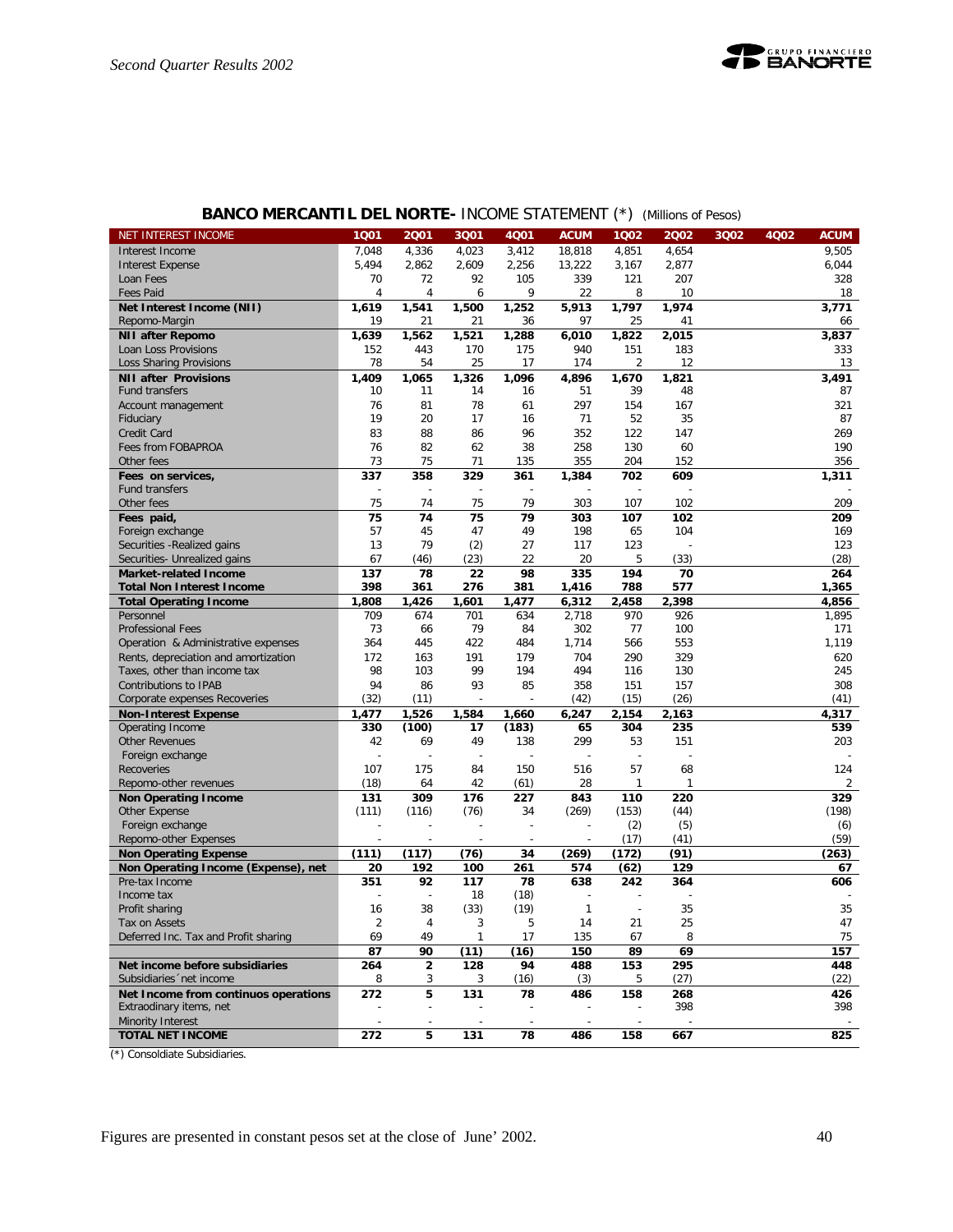

# **BANCO MERCANTIL DEL NORTE-BALANCE SHEET** (\*) *(Millions of Pesos)*

| <b>ASSETS</b>                           | 1001                     | 2001                     | 3Q01                     | 4Q01                     | 1002                     | 2002    | 3Q02 | 4002 |
|-----------------------------------------|--------------------------|--------------------------|--------------------------|--------------------------|--------------------------|---------|------|------|
| <b>Cash and due from Banks</b>          | 7,067                    | 6,817                    | 8,333                    | 8,328                    | 16,044                   | 16,860  |      |      |
| Negotiable Instruments                  | 7,524                    | 6,204                    | 1,978                    | 2,202                    | 3,304                    | 3,914   |      |      |
| Securities held for sale                | 1,697                    | 1,501                    | 1,138                    | 962                      | 929                      | 1,038   |      |      |
| Securities held to maturity             | 1,038                    | 1,083                    | 1,128                    | 2,801                    | 3,595                    | 3,712   |      |      |
| <b>Financial Instruments:</b>           | 10,260                   | 8,788                    | 4,244                    | 5,965                    | 7,827                    | 8,664   |      |      |
| Repurchase agreements, net              | 93                       | 73                       | 33                       | 76                       | 54                       | 64      |      |      |
| Operations with collateral              |                          |                          |                          |                          |                          |         |      |      |
| Futures receivable, net                 |                          |                          |                          |                          |                          |         |      |      |
| Options and derivatives, net            | 5                        | 51                       |                          | 16                       | 26                       |         |      |      |
| <b>Repos &amp; Derivatives:</b>         | 98                       | 124                      | 33                       | 92                       | 79                       | 64      |      |      |
| Commercial                              | 18,783                   | 16,736                   | 17,806                   | 20,676                   | 21,734                   | 22,827  |      |      |
| <b>Financial Intermediaries</b>         | 1,824                    | 1,293                    | 1,008                    | 1,459                    | 713                      | 1,232   |      |      |
| Consumer                                | 1,313                    | 1,430                    | 1,695                    | 2,349                    | 3,170                    | 3,749   |      |      |
| Mortgage                                | 3,940                    | 4,015                    | 4,168                    | 4,491                    | 10,388                   | 10,797  |      |      |
| <b>Goverment Entities</b>               | 41,201                   | 40,821                   | 40,262                   | 39,953                   | 40,673                   | 85,174  |      |      |
| Fobaproa                                | 12,730                   | 12,085                   | 12,316                   | 10,345                   | 56,154                   | 9,508   |      |      |
| Fiduciary collection rights             | $\sim$                   | $\sim$                   | $\sim$                   | $\sim$                   | $\sim$                   |         |      |      |
| <b>Performing Loans</b>                 | 79,792                   | 76,381                   | 77,254                   | 79,273                   | 132,833                  | 133,287 |      |      |
| Commercial                              | 1,776                    | 2,133                    | 2,235                    | 2,311                    | 2,257                    | 2,370   |      |      |
| <b>Financial Intermediaries</b>         |                          |                          | $\overline{\phantom{a}}$ |                          |                          |         |      |      |
| Consumer                                | 651                      | 318                      | 320                      | 324                      | 353                      | 274     |      |      |
| Mortgage                                | 1,836                    | 1,740                    | 1,671                    | 1,616                    | 1,702                    | 1,683   |      |      |
| <b>Goverment Entities</b>               |                          |                          |                          |                          |                          | 2       |      |      |
| <b>Past Due Loans</b>                   | 4.263                    | 4,191                    | 4,226                    | 4,251                    | 4,312                    | 4,329   |      |      |
| <b>Total Loans</b>                      | 84,055                   | 80,572                   | 81,480                   | 83,524                   | 137,145                  | 137,616 |      |      |
| Preventive Ioan loss reserves           | 4,059                    | 3,956                    | 4,168                    | 4,162                    | 4,960                    | 5,025   |      |      |
| <b>Net Loan Portfolio</b>               | 79,996                   | 76,615                   | 77,312                   | 79,361                   | 132,185                  | 132,591 |      |      |
| <b>Credit Assets Portfolio</b>          |                          | $\overline{\phantom{a}}$ | $\overline{\phantom{a}}$ | $\overline{\phantom{a}}$ | $\overline{\phantom{a}}$ |         |      |      |
| Sundry debtors and other assets, net    | 795                      | 1,016                    | 995                      | 1,055                    | 1,533                    | 1,368   |      |      |
| Foreclosed assets, net                  | 1,434                    | 1,476                    | 1,424                    | 1,368                    | 1,329                    | 1,271   |      |      |
| Real Estate, Furniture & Equipment, net | 3,284                    | 3,224                    | 3,377                    | 3,450                    | 5,388                    | 5,311   |      |      |
| Investments in subsidiaries             | 434                      | 399                      | 407                      | 396                      | 417                      | 406     |      |      |
| Deferred taxes                          | 804                      | 838                      | 903                      | 984                      | 847                      | 827     |      |      |
| Deferred charges & Intangibles          | 739                      | 596                      | 564                      | 657                      | 635                      | 674     |      |      |
| UDIS Mortgage loans reserve coverage    | $\overline{\phantom{a}}$ | $\overline{\phantom{a}}$ | $\sim$                   | $\sim$                   | $\overline{\phantom{a}}$ |         |      |      |
| <b>Other Assets</b>                     | 7,490                    | 7,549                    | 7,669                    | 7,910                    | 10,150                   | 9,858   |      |      |
| <b>TOTAL ASSETS</b>                     | 104,910                  | 99,894                   | 97,591                   | 101,657                  | 166,285                  | 168,038 |      |      |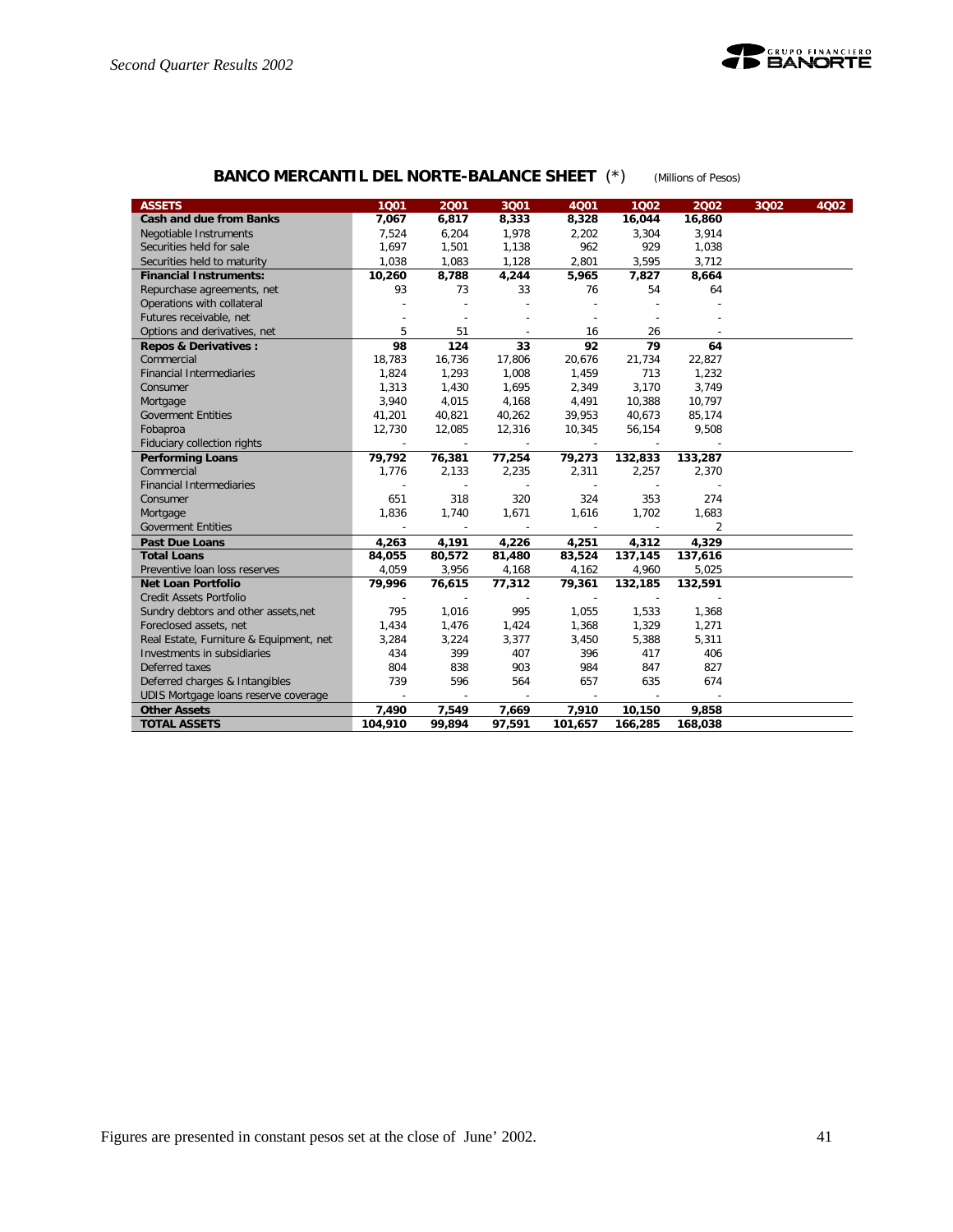### *Second Quarter Results 2002*



| <b>BANCO MERCANTIL DEL NORTE-BALANCE SHEET</b><br>(Millions of Pesos) |          |          |                          |                          |          |          |      |      |  |
|-----------------------------------------------------------------------|----------|----------|--------------------------|--------------------------|----------|----------|------|------|--|
| <b>LIABILITIES</b>                                                    | 1001     | 2001     | 3001                     | 4001                     | 1002     | 2002     | 3Q02 | 4002 |  |
| <b>Demand Deposits</b>                                                | 25,744   | 26,340   | 26,844                   | 30,288                   | 49,299   | 47,294   |      |      |  |
| <b>Time Deposits</b>                                                  | 46,859   | 49,872   | 45,534                   | 45,980                   | 78,394   | 70,921   |      |      |  |
| <b>Bonds</b>                                                          | 1,419    | 1,366    | 1,385                    | 1,333                    | 1,347    | 1,297    |      |      |  |
| <b>Deposits</b>                                                       | 74,021   | 77,577   | 73,763                   | 77,601                   | 129,040  | 119,512  |      |      |  |
| Demand                                                                | 4,438    | 81       | 21                       | 2,573                    | 943      | 11,652   |      |      |  |
| Short term                                                            | 8,478    | 3,172    | 4,914                    | 3,001                    | 12,307   | 13,170   |      |      |  |
| Long term                                                             | 9,651    | 9,487    | 9,252                    | 8,350                    | 12,120   | 11,770   |      |      |  |
| Due to banks and correspondents                                       | 22,567   | 12,740   | 14,187                   | 13,923                   | 25,370   | 36,592   |      |      |  |
| Repurchase agreements, net                                            | 10       | 52       | 20                       | 53                       | 34       | 40       |      |      |  |
| Operations with collateral                                            |          |          |                          |                          |          |          |      |      |  |
| Futures receivable, net                                               |          |          |                          |                          |          |          |      |      |  |
| Options and derivatives, net                                          | 18       | 2        | 31                       | 10                       |          | 82       |      |      |  |
| <b>Repos &amp; Derivatives:</b>                                       | 27       | 53       | 52                       | 63                       | 34       | 122      |      |      |  |
| Income Tax & Profit Sharing                                           | 255      | 73       | 58                       | 5                        | 10       | 95       |      |      |  |
| Other Payable accounts                                                | 1,849    | 1,837    | 1,889                    | 2,065                    | 3,587    | 2,989    |      |      |  |
| Other payable accounts                                                | 2,104    | 1,910    | 1,947                    | 2,070                    | 3,597    | 3,084    |      |      |  |
| Subordinated non Convertible Debenture                                |          | 1,367    | 1,395                    | 1,368                    | 1,395    | 1,367    |      |      |  |
| <b>Deferred Taxes</b>                                                 |          |          |                          |                          |          |          |      |      |  |
| Deferred credits                                                      | 125      | 119      | 64                       | 70                       | 71       | 17       |      |      |  |
| <b>TOTAL LIABILITIES</b>                                              | 98,844   | 93,766   | 91,407                   | 95,095                   | 159,506  | 160,694  |      |      |  |
| STOCKHOLDER 'S EQUITY                                                 |          |          |                          |                          |          |          |      |      |  |
| Paid-in Capital                                                       | 4,096    | 4,096    | 4,097                    | 4,274                    | 4,274    | 4,274    |      |      |  |
| Share subscription premiums                                           | 581      | 581      | 581                      | 917                      | 917      | 917      |      |      |  |
| Subordinated Convertible Debentures                                   |          |          |                          |                          |          |          |      |      |  |
| <b>Subscribed Capital</b>                                             | 4,678    | 4,678    | 4,678                    | 5,191                    | 5,191    | 5,191    |      |      |  |
| <b>Capital Reserves</b>                                               | 2,141    | 2,217    | 2,218                    | 2,217                    | 2,217    | 2,217    |      |      |  |
| <b>Retained Earnings</b>                                              | 2,021    | 1,945    | 1,945                    | 1,750                    | 2,236    | 1,648    |      |      |  |
| Surplus (Deficit) from securities                                     | (501)    | (418)    | (497)                    | (548)                    | (530)    | (27)     |      |      |  |
| Results of foreign operations exchange                                |          |          |                          |                          |          |          |      |      |  |
| Excess (Insuf.) in capital restatement                                | (2, 216) | (2, 217) | (2, 217)                 | (2, 214)                 | (2, 216) | (2, 214) |      |      |  |
| Non Mon assets results Fixed Assets                                   |          |          |                          |                          |          |          |      |      |  |
| Non Mon assets results Investm                                        | (71)     | (98)     | (92)                     | (62)                     | (20)     | (38)     |      |      |  |
| Adjustment in the employees pension                                   |          |          |                          |                          |          |          |      |      |  |
| Accumulated Deferred tax effect                                       | (259)    | (259)    | (259)                    | (259)                    | (259)    | (259)    |      |      |  |
| Net Income                                                            | 272      | 277      | 408                      | 486                      | 158      | 825      |      |      |  |
| <b>Earned Capital</b>                                                 | 1,388    | 1,449    | 1,506                    | 1,371                    | 1,587    | 2,153    |      |      |  |
| <b>Minority Holdings</b>                                              |          |          | $\overline{\phantom{a}}$ | $\overline{\phantom{a}}$ |          |          |      |      |  |
| Total Stockholder 's Equity                                           | 6,066    | 6,127    | 6,184                    | 6,563                    | 6,778    | 7,344    |      |      |  |
|                                                                       | 104,910  | 99,894   | 97,591                   | 101,657                  | 166,285  | 168,038  |      |      |  |

(\*) Consoldiate Subsidiaries.

# **MEMORANDUM ACCOUNTS OF BANORTE**

| (Millions of Pesos)                    | 1001      | 2001      | 3Q01      | 4Q01      | 1002      | 2002      | 3Q02 | 4Q02 |
|----------------------------------------|-----------|-----------|-----------|-----------|-----------|-----------|------|------|
| Signature quarantees granted           | 3         | 3         | 3         | 3         |           |           |      |      |
| Other contingent obligations           | 8,425     | 8,351     | 8,739     | 8,766     | 8,519     | 15,418    |      |      |
| Irrevocable lines of credit            | 1.201     | 1.046     | 808       | 532       | 673       | 934       |      |      |
| Assets held in trust and mandate       | 20,323    | 18,704    | 18,484    | 18,197    | 17,654    | 51,362    |      |      |
| Assets held in custody or in           | 76.429    | 78,321    | 74,582    | 76,101    | 77,243    | 108,109   |      |      |
| Investment banking transactions for    | 85.433    | 101.420   | 61,509    | 105,691   | 106,542   | 140,760   |      |      |
| Engaged amounts in fobaproa operations | 3,949     | 4,061     | 4,188     | 4,585     | 5,584     | 51,725    |      |      |
| Investment of retirement saving funds  | 2,348     | 2,368     | 2,351     | 2,359     | 2,369     | 2.382     |      |      |
| Integration of loan portfolio          |           |           |           |           |           |           |      |      |
| Received amounts in derivative         | 2,741     | 2,481     | 2,720     | 3,364     | 4,076     | 3,078     |      |      |
| Fobaproa trusts                        |           |           |           |           |           |           |      |      |
| Securities to be received              | 47,540    | 46.100    | 50.825    | 45,998    | 46,581    | 61,271    |      |      |
| (Less) payable for reversal            | (47, 446) | (46, 027) | (50, 845) | (45, 922) | (46, 545) | (61, 311) |      |      |
| Receivables for reversal               | 21,793    | 46,692    | 48,763    | 44,914    | 45,271    | 61,326    |      |      |
| (Less) securities to be delivered      | (21, 803) | (46, 744) | (48, 729) | (44, 967) | (45, 294) | (61, 262) |      |      |
| Other control accounts                 | 197,284   | 200,814   | 130,812   | 128,460   | 128,700   | 292,218   |      |      |
|                                        | 398,222   | 417,592   | 304,208   | 348,081   | 351,371   | 666,011   |      |      |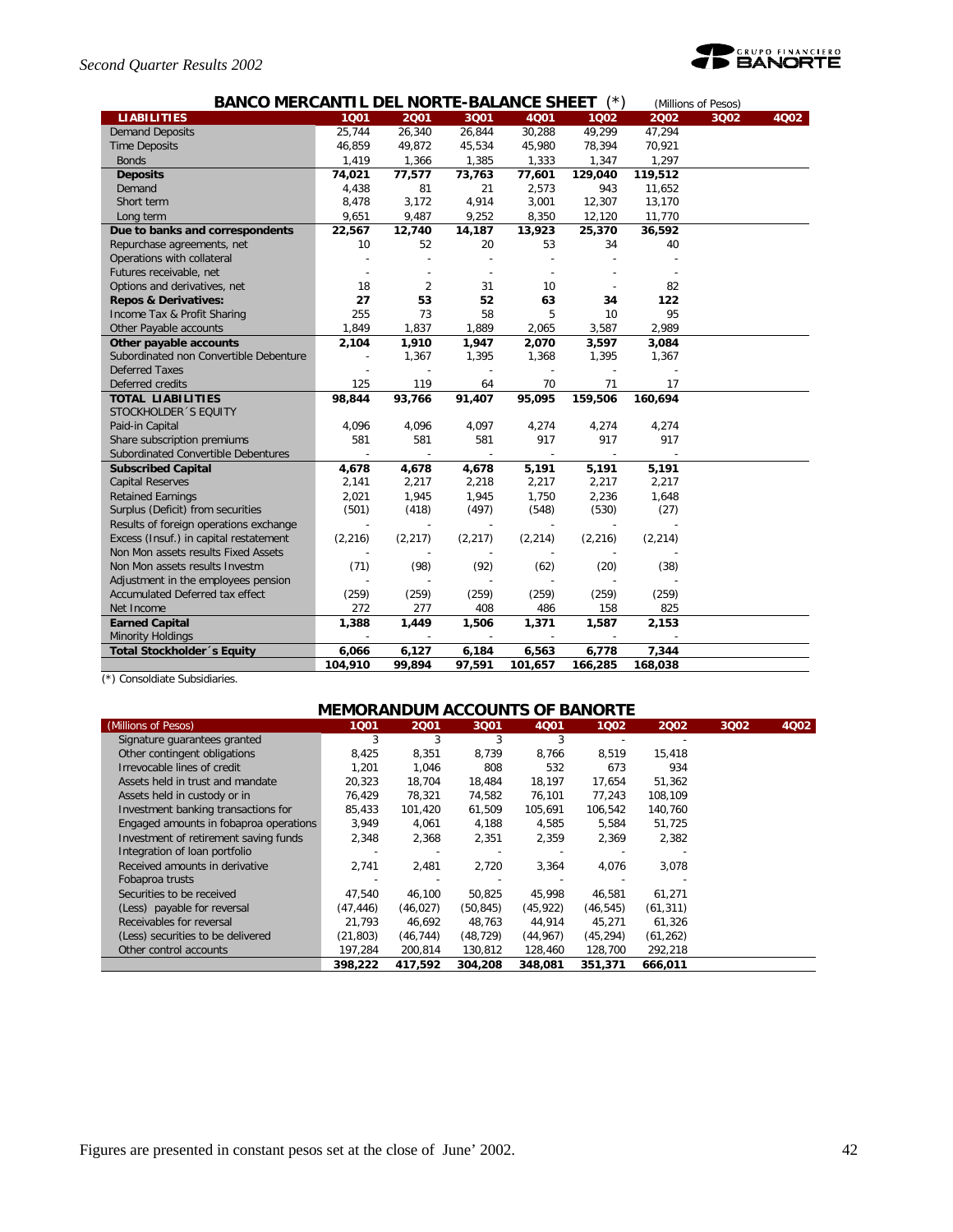

|                                      |                          | וישש (ייט                | vv. 1          | ……∪∪           | <b>JIMILIVILIVI</b> |                |                | $J$ ( <i>IVIIIIIUI</i> IS ULTESUS) |                |
|--------------------------------------|--------------------------|--------------------------|----------------|----------------|---------------------|----------------|----------------|------------------------------------|----------------|
| NET INTEREST INCOME                  | 1001                     | 2001                     | 3Q01           | 4Q01           | <b>ACUM</b>         | 1Q02           | 2002           | 3Q02<br>4Q02                       | <b>ACUM</b>    |
| Interest Income                      | 2,385                    | 1,351                    | 1,824          | 1,771          | 7,331               | 1,673          | 1,737          |                                    | 3.410          |
| <b>Interest Expense</b>              | 2,379                    | 1,150                    | 1,842          | 1,701          | 7,073               | 1,649          | 1,666          |                                    | 3,315          |
| Loan Fees                            |                          |                          |                |                | 1                   |                |                |                                    |                |
| <b>Fees Paid</b>                     | $\overline{\phantom{a}}$ |                          |                | 1              | $\mathbf{1}$        | $\overline{2}$ | $\overline{2}$ |                                    | 4              |
| Net Interest Income (NII)            | 6                        | 202                      | (18)           | 69             | 258                 | 23             | 69             |                                    | 92             |
| Repomo-Margin                        | (6)                      | (4)                      | 5              | (9)            | (14)                | 6              | $\overline{2}$ |                                    | 8              |
|                                      |                          |                          |                |                |                     |                |                |                                    |                |
| <b>NII after Repomo</b>              | (1)                      | 197                      | (13)           | 60             | 244                 | 29             | 71             |                                    | 100            |
| Loan Loss Provisions                 | 32                       | 8                        | (4)            | 18             | 54                  | 13             | 7              |                                    | 20             |
| Loss Sharing Provisions              |                          | $\overline{\phantom{a}}$ |                | $\overline{a}$ |                     | $\sim$         |                |                                    |                |
| <b>NII after Provisions</b>          | (32)                     | 189                      | (9)            | 42             | 190                 | 16             | 64             |                                    | 80             |
| <b>Fund transfers</b>                |                          |                          |                | $\overline{a}$ |                     |                |                |                                    |                |
| Account management                   |                          |                          |                |                |                     |                |                |                                    |                |
| Fiduciary                            | 229                      | 99                       | 417            | 185            | 930                 | 137            | 202            |                                    | 339            |
| Credit Card                          |                          |                          |                | Ĩ.             |                     |                |                |                                    |                |
| Fees from FOBAPROA                   | 5                        | 3                        | 2              | 5              | 15                  | 3              | $\mathbf 1$    |                                    | 4              |
| Other fees                           | 189                      | 131                      | 257            | 205            | 782                 | 263            | 179            |                                    | 442            |
|                                      |                          | 232                      |                | 395            |                     |                |                |                                    | 785            |
| Fees on services,                    | 423                      |                          | 676            |                | 1,726               | 403            | 383            |                                    |                |
| Fund transfers                       | ł,                       | $\overline{a}$           |                |                |                     |                |                |                                    |                |
| Other fees                           | 18                       | 18                       | 257            | 103            | 396                 | 63             | 81             |                                    | 145            |
| Fees paid,                           | 18                       | 18                       | 257            | 103            | 396                 | 63             | 81             |                                    | 145            |
| Foreign exchange                     | $\overline{\phantom{a}}$ |                          |                |                |                     |                |                |                                    |                |
| Securities - Realized gains          | 19                       | 8                        | (22)           | (48)           | (42)                | 106            | (157)          |                                    | (51)           |
| Securities- Unrealized gains         | 51                       | 30                       | (74)           | 18             | 25                  | (12)           | (11)           |                                    | (23)           |
| <b>Market-related Income</b>         | 70                       | 38                       | (96)           | (29)           | (17)                | 94             | (168)          |                                    | (75)           |
| <b>Total Non Interest Income</b>     | 475                      | 253                      | 323            | 263            | 1,314               | 433            | 133            |                                    | 566            |
| <b>Total Operating Income</b>        | 443                      | 442                      | 315            | 304            | 1,504               | 449            | 197            |                                    | 646            |
| Personnel                            | $\overline{2}$           | 3                        | 2              | 1              |                     |                | 1              |                                    | 2              |
|                                      |                          |                          |                |                | 7                   | 1              |                |                                    |                |
| <b>Professional Fees</b>             | 14                       | 8                        | 9              | 8              | 38                  | 9              | 6              |                                    | 15             |
| Operation & Administrative expenses  | 111                      | 118                      | 98             | 96             | 423                 | 110            | 110            |                                    | 220            |
| Rents, depreciation and amortization | 20                       | 18                       | 19             | 32             | 88                  | 26             | 26             |                                    | 53             |
| Taxes, other than income tax         | 11                       | 5                        | 5              | 6              | 27                  | 5              | 5              |                                    | 10             |
| <b>Contributions to IPAB</b>         | $\mathbf{1}$             | $\overline{2}$           | (3)            | 7              | $\overline{7}$      | 3              | 2              |                                    | 5              |
| Corporate expenses Recoveries        |                          |                          |                |                |                     |                |                |                                    |                |
| <b>Non-Interest Expense</b>          | 158                      | 153                      | 130            | 150            | 591                 | 153            | 151            |                                    | 304            |
| <b>Operating Income</b>              | 284                      | 289                      | 185            | 154            | 913                 | 295            | 46             |                                    | 342            |
| <b>Other Revenues</b>                | 55                       | 69                       | 70             | 61             | 255                 | 23             | 27             |                                    | 50             |
| Foreign exchange                     |                          |                          |                |                |                     |                |                |                                    |                |
| Recoveries                           |                          | $\mathbf{1}$             | 3              | 1              | 5                   | 1              | $\mathbf{1}$   |                                    | $\overline{2}$ |
|                                      |                          |                          |                |                |                     |                |                |                                    |                |
| Repomo-other revenues                | $\overline{\phantom{a}}$ | $\overline{a}$           | $\overline{a}$ |                |                     | $\overline{a}$ |                |                                    |                |
| <b>Non Operating Income</b>          | 55                       | 70                       | 73             | 62             | 259                 | 24             | 28             |                                    | 52             |
| Other Expense                        | $\overline{a}$           | (74)                     | 73             | $\overline{a}$ | (2)                 | (76)           | 75             |                                    | (1)            |
| Foreign exchange                     | Ĩ.                       |                          |                |                |                     |                |                |                                    |                |
| Repomo-other Expenses                | (4)                      | (8)                      | (14)           | (28)           | (54)                | (24)           | (28)           |                                    | (52)           |
| <b>Non Operating Expense</b>         | (4)                      | (81)                     | 58             | (28)           | (55)                | (100)          | 47             |                                    | (53)           |
| Non Operating Income (Expense), net  | 51                       | (11)                     | 131            | 34             | 204                 | (77)           | 76             |                                    | (1)            |
| Pre-tax Income                       | 335                      | 278                      | 316            | 188            | 1,117               | 219            | 122            |                                    | 341            |
| Income tax                           |                          |                          | 11             | 66             | 77                  | 25             | 15             |                                    | 40             |
| Profit sharing                       |                          |                          | $\overline{a}$ |                |                     |                |                |                                    |                |
|                                      |                          |                          |                |                |                     |                |                |                                    |                |
| lax on Assets                        |                          |                          |                |                |                     |                |                |                                    |                |
| Deferred Inc. Tax and Profit sharing | 40                       | 18                       | 38             | (14)           | 82                  | 12             | 9              |                                    | 20             |
|                                      | 40                       | 18                       | 49             | 52             | 160                 | 36             | 24             |                                    | 61             |
| Net income before subsidiaries       | 295                      | 260                      | 267            | 136            | 957                 | 182            | 97             |                                    | 280            |
| Subsidiaries 'net income             | 12                       | 22                       | 3              | 18             | 56                  | 13             | 10             |                                    | 23             |
| Net Income from continuos operations | 307                      | 281                      | 271            | 154            | 1,013               | 195            | 107            |                                    | 302            |
| Extraodinary items, net              |                          |                          |                |                |                     |                |                |                                    |                |
| Minority Interest                    | 32                       | 5                        | 35             | 15             | 87                  | 42             | 12             |                                    | 54             |
| <b>TOTAL NET INCOME</b>              | 275                      | 277                      | 235            | 139            | 926                 | 154            | 95             |                                    | 248            |
|                                      |                          |                          |                |                |                     |                |                |                                    |                |

## **BANCO DEL CENTRO (Bancen)-** INCOME STATEMENT (\*)*(Millions of Pesos)*

(\*) Consolidate Afore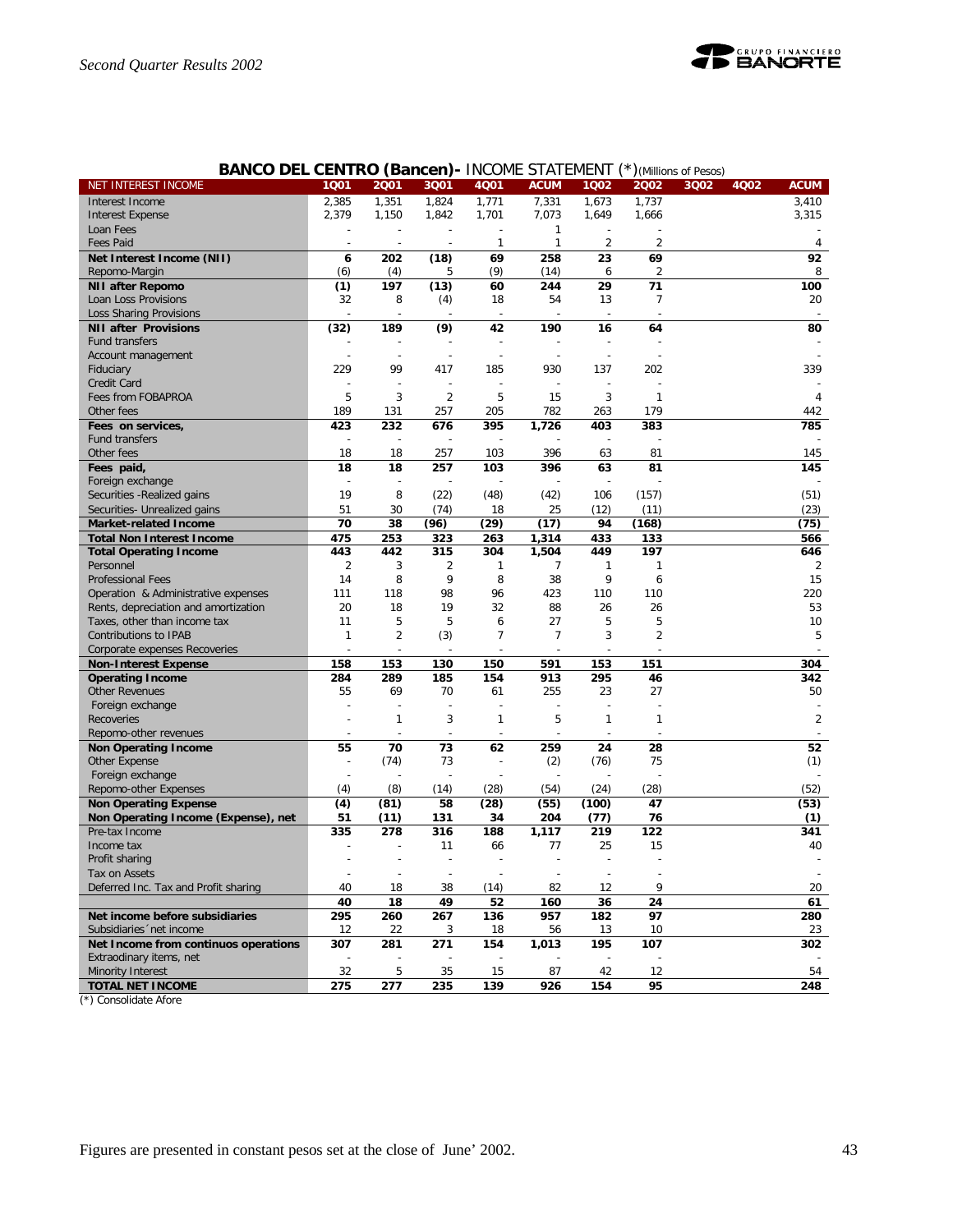

# **BANCO DEL CENTRO (Bancen)-BALANCE SHEET** *(Millions of Pesos)*

| <b>ASSETS</b>                           | 1001           | 2001           | 3001           | 4001                     | 1002           | 2002  | 3Q02 | 4Q02 |
|-----------------------------------------|----------------|----------------|----------------|--------------------------|----------------|-------|------|------|
| <b>Cash and due from Banks</b>          | 1,577          | 1,392          | 1,516          | 1,558                    | 1,312          | 1,784 |      |      |
| Negotiable Instruments                  | 1              |                |                | 1                        | 263            | 278   |      |      |
| Securities held for sale                | 166            | 160            | 153            | 119                      |                |       |      |      |
| Securities held to maturity             | 295            | 304            | 308            | 310                      | 312            | 313   |      |      |
| <b>Financial Instruments:</b>           | 462            | 464            | 461            | 430                      | 575            | 590   |      |      |
| Repurchase agreements, net              | 43             | 86             | 40             | 66                       | 52             | 33    |      |      |
| Operations with collateral              |                |                |                |                          |                |       |      |      |
| Futures receivable, net                 |                |                |                |                          |                |       |      |      |
| Options and derivatives, net            |                |                | $\overline{a}$ |                          |                |       |      |      |
| <b>Repos &amp; Derivatives:</b>         | 43             | 86             | 40             | 66                       | 52             | 33    |      |      |
| Commercial                              | 322            | 318            | 9              | 323                      | 262            | 298   |      |      |
| <b>Financial Intermediaries</b>         |                |                |                | $\overline{\phantom{a}}$ |                |       |      |      |
| Consumer                                |                |                |                |                          |                |       |      |      |
| Mortgage                                | 334            | 333            | 333            | 315                      | 295            | 284   |      |      |
| <b>Goverment Entities</b>               | 12             | 17             | 28             | 37                       | 41             | 9     |      |      |
| Fobaproa                                |                |                |                |                          |                |       |      |      |
| Fiduciary collection rights             | $\overline{a}$ | $\overline{a}$ | $\sim$         | $\overline{a}$           | $\overline{a}$ |       |      |      |
| <b>Performing Loans</b>                 | 668            | 667            | 370            | 675                      | 598            | 592   |      |      |
| Commercial                              | 55             | 55             | 229            | 202                      | 188            | 186   |      |      |
| <b>Financial Intermediaries</b>         |                |                |                |                          |                |       |      |      |
| Consumer                                |                |                |                |                          |                |       |      |      |
| Mortgage                                | 150            | 136            | 125            | 126                      |                |       |      |      |
| <b>Goverment Entities</b>               | $\overline{a}$ | $\sim$         | $\overline{a}$ | $\overline{a}$           | 138            | 134   |      |      |
| <b>Past Due Loans</b>                   | 205            | 191            | 355            | 329                      | 327            | 320   |      |      |
| <b>Total Loans</b>                      | 873            | 858            | 724            | 1,004                    | 925            | 912   |      |      |
| Preventive Ioan loss reserves           | 429            | 426            | 413            | 418                      | 426            | 425   |      |      |
| <b>Net Loan Portfolio</b>               | 444            | 432            | 312            | 586                      | 499            | 487   |      |      |
| <b>Credit Assets Portfolio</b>          |                | $\overline{a}$ | 2,467          | 2,615                    | 2,419          | 2,273 |      |      |
| Sundry debtors and other assets, net    | 815            | 911            | 130            | 148                      | 100            | 147   |      |      |
| Foreclosed assets, net                  | 88             | 87             | 100            | 13                       | 19             | 19    |      |      |
| Real Estate, Furniture & Equipment, net | 28             | 27             | 31             | 50                       | 55             | 56    |      |      |
| Investments in subsidiaries             | 355            | 366            | 371            | 390                      | 474            | 620   |      |      |
| Deferred taxes                          |                |                |                |                          |                |       |      |      |
| Deferred charges & Intangibles          | 624            | 610            | 600            | 518                      | 488            | 467   |      |      |
| UDIS Mortgage loans reserve coverage    |                |                |                |                          |                |       |      |      |
| <b>Other Assets</b>                     | 1,910          | 2,000          | 3,699          | 3,735                    | 3,555          | 3,581 |      |      |
| <b>TOTAL ASSETS</b>                     | 4,436          | 4,374          | 6,027          | 6,375                    | 5,994          | 6,475 |      |      |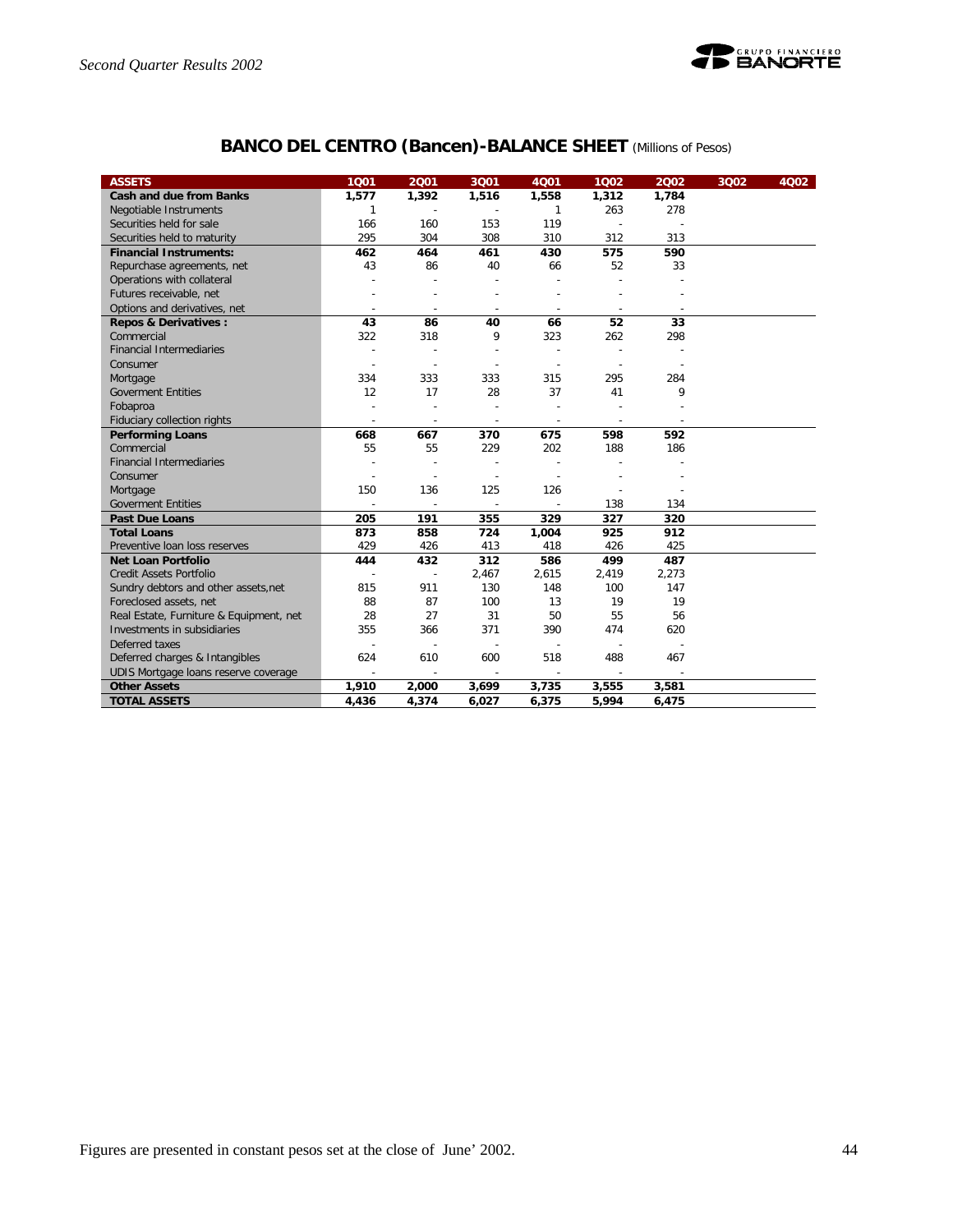

# **BANCO DEL CENTRO (Bancen)-BALANCE SHEET** *(Millions of Pesos)*

| <b>LIABILITIES</b>                     | 1001           | 2001  | 3001                     | 4001           | 1002           | 2002  | 3Q02 | 4002 |
|----------------------------------------|----------------|-------|--------------------------|----------------|----------------|-------|------|------|
| <b>Demand Deposits</b>                 | 94             | 126   | 149                      | 255            | 261            | 278   |      |      |
| <b>Time Deposits</b>                   | 1,030          | 1,109 |                          | $\overline{a}$ | 1,285          | 1,193 |      |      |
| <b>Bonds</b>                           | $\overline{a}$ |       | ÷                        | $\sim$         | $\sim$         |       |      |      |
| <b>Deposits</b>                        | 1,124          | 1,235 | 149                      | 255            | 1,546          | 1,471 |      |      |
| Demand                                 | 531            |       | 831                      | 1,152          | 861            | 1,345 |      |      |
| Short term                             |                |       | 1,193                    | 1,449          | ÷,             |       |      |      |
| Long term                              | 330            | 301   | 738                      | 541            | 388            | 309   |      |      |
| Due to banks and correspondents        | 860            | 301   | 2,762                    | 3,143          | 1,250          | 1,654 |      |      |
| Repurchase agreements, net             | 10             | 5     | 70                       | 42             |                | 83    |      |      |
| Operations with collateral             |                |       | $\overline{a}$           |                |                |       |      |      |
| Futures receivable, net                |                |       |                          |                |                |       |      |      |
| Options and derivatives, net           |                |       | ÷,                       |                |                |       |      |      |
| <b>Repos &amp; Derivatives:</b>        | 10             | 5     | 70                       | 42             | ٠              | 83    |      |      |
| Income Tax & Profit Sharing            | 15             | 15    | 27                       |                |                |       |      |      |
| Other Payable accounts                 | 36             | 121   | 50                       | 103            | 156            | 149   |      |      |
| Other payable accounts                 | 52             | 137   | 77                       | 103            | 156            | 149   |      |      |
| Subordinated non Convertible Debenture |                |       | $\overline{\phantom{a}}$ |                |                |       |      |      |
| <b>Deferred Taxes</b>                  | 158            | 174   | 210                      | 240            | 250            | 227   |      |      |
| Deferred credits                       |                |       |                          | 1              |                |       |      |      |
| <b>TOTAL LIABILITIES</b>               | 2,204          | 1,852 | 3,268                    | 3,783          | 3,203          | 3,585 |      |      |
| STOCKHOLDER 'S EQUITY                  |                |       |                          |                |                |       |      |      |
| Paid-in Capital                        | 1,006          | 1,006 | 1,006                    | 1,006          | 1,006          | 1,006 |      |      |
| Share subscription premiums            |                |       |                          |                |                |       |      |      |
| Subordinated Convertible Debentures    |                |       | $\overline{\phantom{a}}$ |                |                |       |      |      |
| <b>Subscribed Capital</b>              | 1,006          | 1,006 | 1,006                    | 1,006          | 1,006          | 1,006 |      |      |
| <b>Capital Reserves</b>                | 158            | 158   | 158                      | 158            | 158            | 158   |      |      |
| <b>Retained Earnings</b>               | 255            | 255   | 255                      | 8              | 934            | 934   |      |      |
| Surplus (Deficit) from securities      | (26)           | (11)  | (41)                     | (24)           | (13)           | (13)  |      |      |
| Results of foreign operations exchange |                |       | ÷                        |                | $\sim$         |       |      |      |
| Excess (Insuf.) in capital restatement | 9              | 8     | $\overline{7}$           |                | $\overline{2}$ |       |      |      |
| Non Mon assets results Fixed Assets    |                |       | $\overline{a}$           |                |                |       |      |      |
| Non Mon assets results Investm         | 6              | 3     | $\overline{2}$           | (41)           | (45)           | (48)  |      |      |
| Adjustment in the employees pension    |                |       | $\overline{a}$           |                |                |       |      |      |
| Accumulated Deferred tax effect        |                |       |                          |                |                |       |      |      |
| Net Income                             | 275            | 552   | 787                      | 926            | 154            | 248   |      |      |
| <b>Earned Capital</b>                  | 677            | 965   | 1,168                    | 1,027          | 1,188          | 1,278 |      |      |
| <b>Minority Holdings</b>               | 548            | 551   | 585                      | 559            | 596            | 606   |      |      |
| Total Stockholder 's Equity            | 2,232          | 2,522 | 2,759                    | 2,592          | 2,791          | 2,891 |      |      |
|                                        | 4.436          | 4,374 | 6,027                    | 6,375          | 5,994          | 6.475 |      |      |

(\*) Consolidate Afore

#### **MEMORANDUM ACCOUNTS OF BANCEN**

|                                        | 1001      | 2001      | 3001      | 4001      | 1002      | 2002      | 3002 | 4Q02 |
|----------------------------------------|-----------|-----------|-----------|-----------|-----------|-----------|------|------|
| Signature quarantees granted           |           |           |           |           |           |           |      |      |
| Other contingent obligations           | 1,833     | 1.840     | 1.734     | 1,736     | 1,717     | 2,571     |      |      |
| Irrevocable lines of credit            |           |           |           |           |           |           |      |      |
| Assets held in trust and mandate       | 19,138    | 18,018    | 17,914    | 22,554    | 22,153    | 22,556    |      |      |
| Assets held in custody or in           | 1,022     | 1,099     |           |           | 1,282     | 1,192     |      |      |
| Investment banking transactions for    |           |           |           |           |           |           |      |      |
| Engaged amounts in fobaproa operations | 94        | 127       | 149       | 255       | 261       | 276       |      |      |
| Investment of retirement saving funds  |           |           |           |           |           |           |      |      |
| Integration of loan portfolio          |           |           |           |           |           |           |      |      |
| Received amounts in derivative         |           |           |           |           |           |           |      |      |
| Fobaproa trusts                        |           |           |           |           |           |           |      |      |
| Securities to be received              | 43.689    | 69.352    | 75.028    | 76.014    | 86,884    | 88.027    |      |      |
| (Less) payable for reversal            | (43, 646) | (69, 266) | (75,098)  | (75, 948) | (86, 875) | (88, 110) |      |      |
| Receivables for reversal               | 19.661    | 28,649    | 36,345    | 23,582    | 29,118    | 41,013    |      |      |
| (Less) securities to be delivered      | (19,670)  | (28, 654) | (36, 305) | (23, 623) | (29, 075) | (40,980)  |      |      |
| Other control accounts                 | 46,194    | 43,019    | 42,911    | 42,294    | 41,909    | 41,367    |      |      |
|                                        | 68,313    | 64.184    | 62,679    | 66.863    | 67,375    | 67,912    |      |      |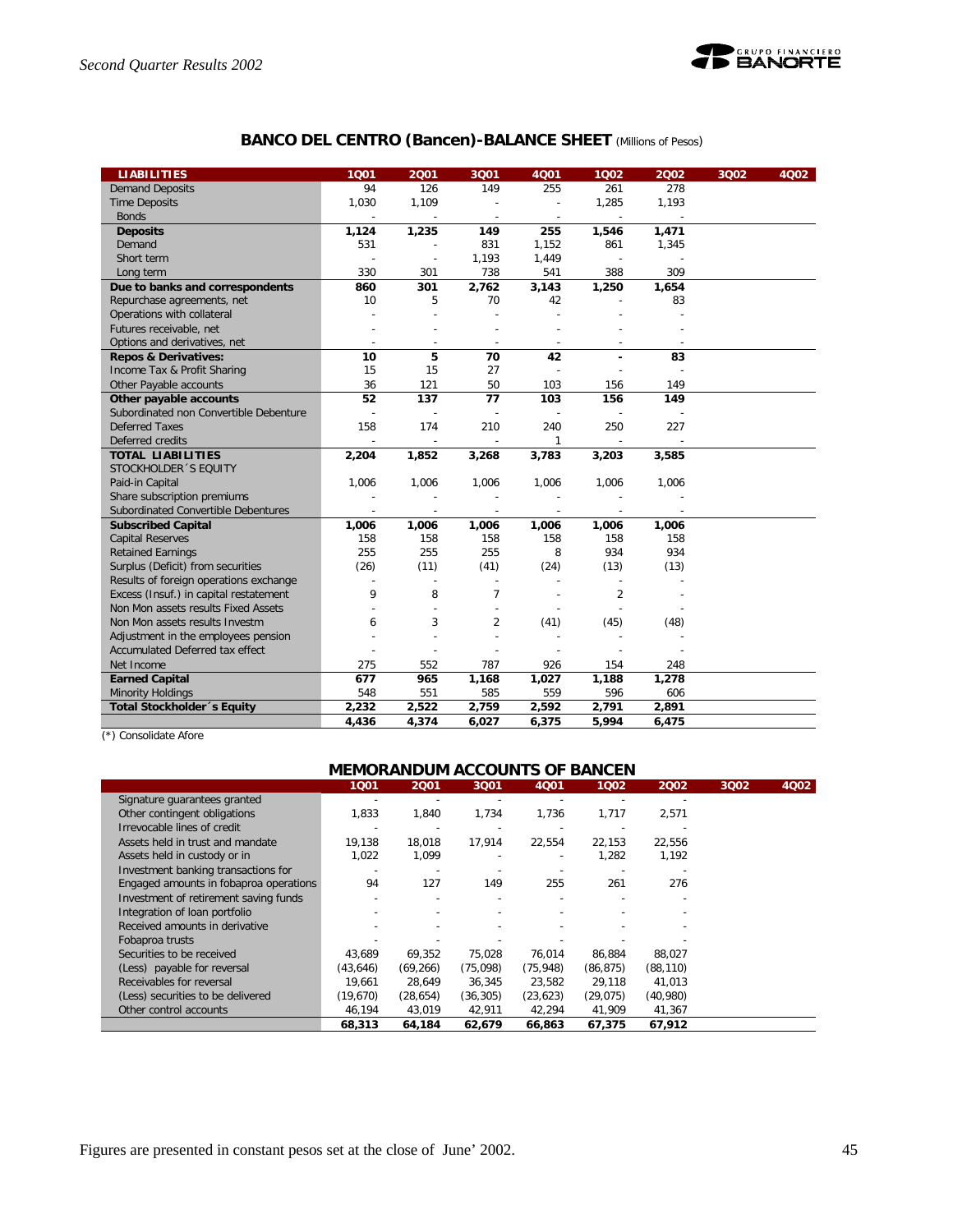

# **Annex 5. Notes to Banking Sector Financial Statements**

# **Financial Instruments and Valuation Effects 2Q02**

#### *(Millions of Pesos)*

*BANORTE*

|                                    | <b>BOOK</b>  | <b>MARKET</b> | <b>UNREALIZED GAIN</b> |
|------------------------------------|--------------|---------------|------------------------|
| <b>NEGOTIABLE INSTRUMENTS</b>      | <b>VALUE</b> | <b>VALUE</b>  | (LOSS)                 |
| <b>Goverment Securities</b>        | 654.5        | 646.0         | (8.5)                  |
| <b>Banking Securities</b>          | 1,847.3      | 1,879.8       | 32.5                   |
| Private                            | 60.3         | 60.8          | 0.5                    |
| <b>Commercial Paper</b>            | 1,327.3      | 1,327.0       | (0.2)                  |
| <b>Total</b>                       | 3,889.3      | 3,913.6       | 24.3                   |
| SECURITIES HELD FOR SALE           |              |               |                        |
| <b>Goverment Securities</b>        |              |               |                        |
| <b>Stock</b>                       | 284.8        | 280.4         | (4.3)                  |
| Eurobonds                          | 1,377.4      | 758.0         | (619.4)                |
| <b>Total</b>                       | 1,662.2      | 1,038.4       | (623.8)                |
| <b>SECURITIES HELD TO MATURITY</b> |              |               |                        |
| <b>Special Cetes</b>               | 3,081.0      | 3,081.0       |                        |
| <b>Trust Bonds</b>                 | 41.0         | 41.0          |                        |
| <b>Fiduciary Rights</b>            | 23.5         | 23.5          |                        |
| <b>Bonds</b>                       | 285.4        | 285.4         |                        |
| <b>Others</b>                      | 150.3        | 150.3         |                        |
| <b>US Clearing Master Trust</b>    | 131.0        | 131.0         |                        |
| <b>Total</b>                       | 3,712.1      | 3,712.1       |                        |
| <b>TOTAL</b>                       | 9,263.6      | 8,664.1       | (599.5)                |

#### *BANCEN*

|                                 | <b>BOOK</b>  | <b>MARKET</b> | <b>UNREALIZED GAIN</b> |
|---------------------------------|--------------|---------------|------------------------|
| <b>NEGOTIABLE INSTRUMENTS</b>   | <b>VALUE</b> | <b>VALUE</b>  | (LOSS)                 |
| <b>Goverment Securities</b>     |              |               |                        |
| <b>Banking Securities</b>       | 50.5         | 50.4          | (0.1)                  |
| Private                         | 250.9        | 227.5         | (23.5)                 |
| <b>Commercial Paper</b>         |              |               |                        |
| Total                           | 301.5        | 277.9         | (23.6)                 |
| SECURITIES HELD FOR SALE        |              |               |                        |
| <b>Goverment Securities</b>     |              |               |                        |
| <b>Stock</b>                    |              |               |                        |
| Eurobonds                       |              |               |                        |
| Total                           |              | ۰             |                        |
| SECURITIES HELD TO MATURITY     |              |               |                        |
| <b>Special Cetes</b>            | 312.5        | 312.5         |                        |
| <b>Trust Bonds</b>              |              |               |                        |
| <b>Fiduciary Rights</b>         |              |               |                        |
| <b>US Clearing Master Trust</b> |              |               |                        |
| Total                           | 312.5        | 312.5         |                        |
| <b>TOTAL</b>                    | 614.0        | 590.4         | (23.6)                 |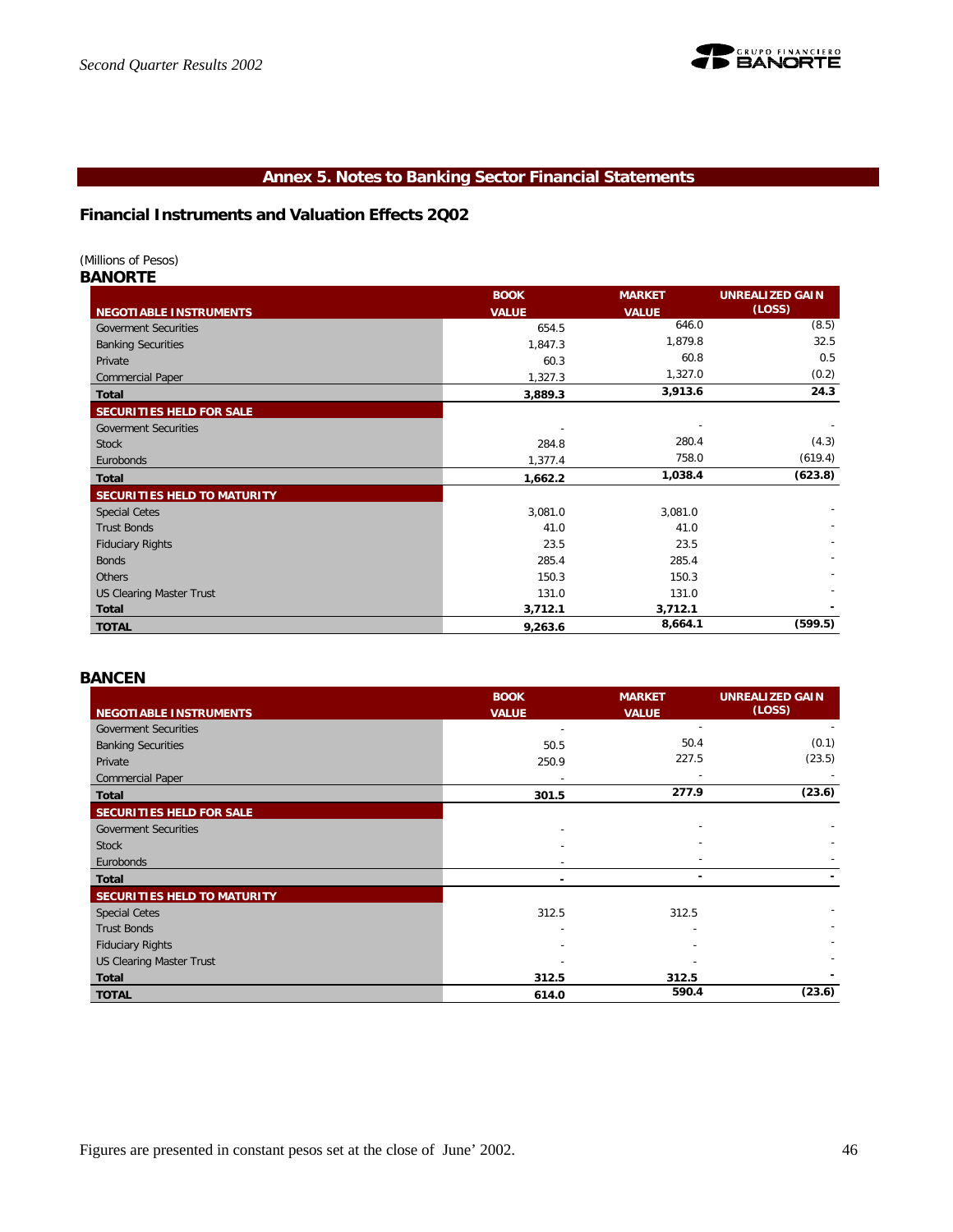

## *BANKING SECTOR*

|                                    | <b>BOOK</b>  | <b>MARKET</b> | <b>UNREALIZED GAIN</b> |
|------------------------------------|--------------|---------------|------------------------|
| <b>NEGOTIABLE INSTRUMENTS</b>      | <b>VALUE</b> | <b>VALUE</b>  | (LOSS)                 |
| <b>Goverment Securities</b>        | 654.5        | 646.0         | (8.5)                  |
| <b>Banking Securities</b>          | 705.0        | 737.4         | 32.4                   |
| Private                            | 311.2        | 288.3         | (22.9)                 |
| <b>Commercial Paper</b>            | 1,327.3      | 1,327.0       | (0.2)                  |
| <b>Total</b>                       | 2,997.9      | 2,998.7       | 0.8                    |
| SECURITIES HELD FOR SALE           |              |               |                        |
| <b>Goverment Securities</b>        |              |               |                        |
| <b>Stock</b>                       | 284.8        | 280.4         | (4.3)                  |
| Eurobonds                          | 1,377.4      | 758.0         | (619.4)                |
| <b>Total</b>                       | 1,662.2      | 1,038.4       | (623.8)                |
| <b>SECURITIES HELD TO MATURITY</b> |              |               |                        |
| <b>Special Cetes</b>               | 3,393.5      | 3,393.5       |                        |
| <b>Trust Bonds</b>                 | 41.0         | 41.0          |                        |
| <b>Fiduciary Rights</b>            | 23.5         | 23.5          |                        |
| <b>Bonds</b>                       | 285.4        | 285.4         |                        |
| Others                             | 150.3        | 150.3         |                        |
| <b>US Clearing Master Trust</b>    | 131.0        | 131.0         |                        |
| <b>Total</b>                       | 4,024.7      | 4,024.7       |                        |
| <b>TOTAL</b>                       | 8,684.8      | 8,061.8       | 623.0                  |

# **Repurchase Agreement Operations 2Q02**

*(Millions of Pesos)*

# *BANORTE*

| <b>REPURCHASE AGREEMENT DEBTORS</b>   | <b>MARKET VALUE</b><br>(1) | <b>ASSET BALANCE</b>     |
|---------------------------------------|----------------------------|--------------------------|
| <b>Goverment Securities</b>           | 51.836.9                   | (40.8)                   |
| <b>Banking Securities</b>             | 9,434.6                    | 1.3                      |
| Total                                 | 61.271.5                   | (39.5)                   |
| <b>REPURCHASE AGREEMENT CREDITORS</b> | <b>MARKET VALUE</b><br>(2) | <b>LIABILITY BALANCE</b> |
| <b>Goverment Securities</b>           | 51.827.1                   | (63.5)                   |
|                                       |                            |                          |
| <b>Banking Securities</b>             | 9.434.6                    | (0.5)                    |
| Total                                 | 61,261.7                   | (64.0)                   |

1) RECEIVABLES ON REPURCHASE AGREEMENT 2) PAYABLES ON REPURCHASE AGREEMENT

## *BANCEN*

| <b>REPURCHASE AGREEMENT DEBTORS</b>                                                 | <b>MARKET VALUE</b><br>(1) | <b>ASSET BALANCE</b>     |
|-------------------------------------------------------------------------------------|----------------------------|--------------------------|
| <b>Goverment Securities</b>                                                         | 68.297.7                   | (82.6)                   |
| <b>Banking Securities</b>                                                           | 19,729.2                   | (0.5)                    |
| Total                                                                               | 88.026.8                   | (83.1)                   |
| <b>REPURCHASE AGREEMENT CREDITORS</b>                                               | <b>MARKET VALUE</b><br>(2) | <b>LIABILITY BALANCE</b> |
| <b>Goverment Securities</b>                                                         | 40.979.2                   | (33.1)                   |
| <b>Banking Securities</b>                                                           | 0.3                        |                          |
| Total                                                                               | 40.979.5                   | (33.1)                   |
| RECEIVABLES ON REPURCHASE AGREEMENT<br>1)<br>PAYABLES ON REPURCHASE AGREEMENT<br>2) |                            |                          |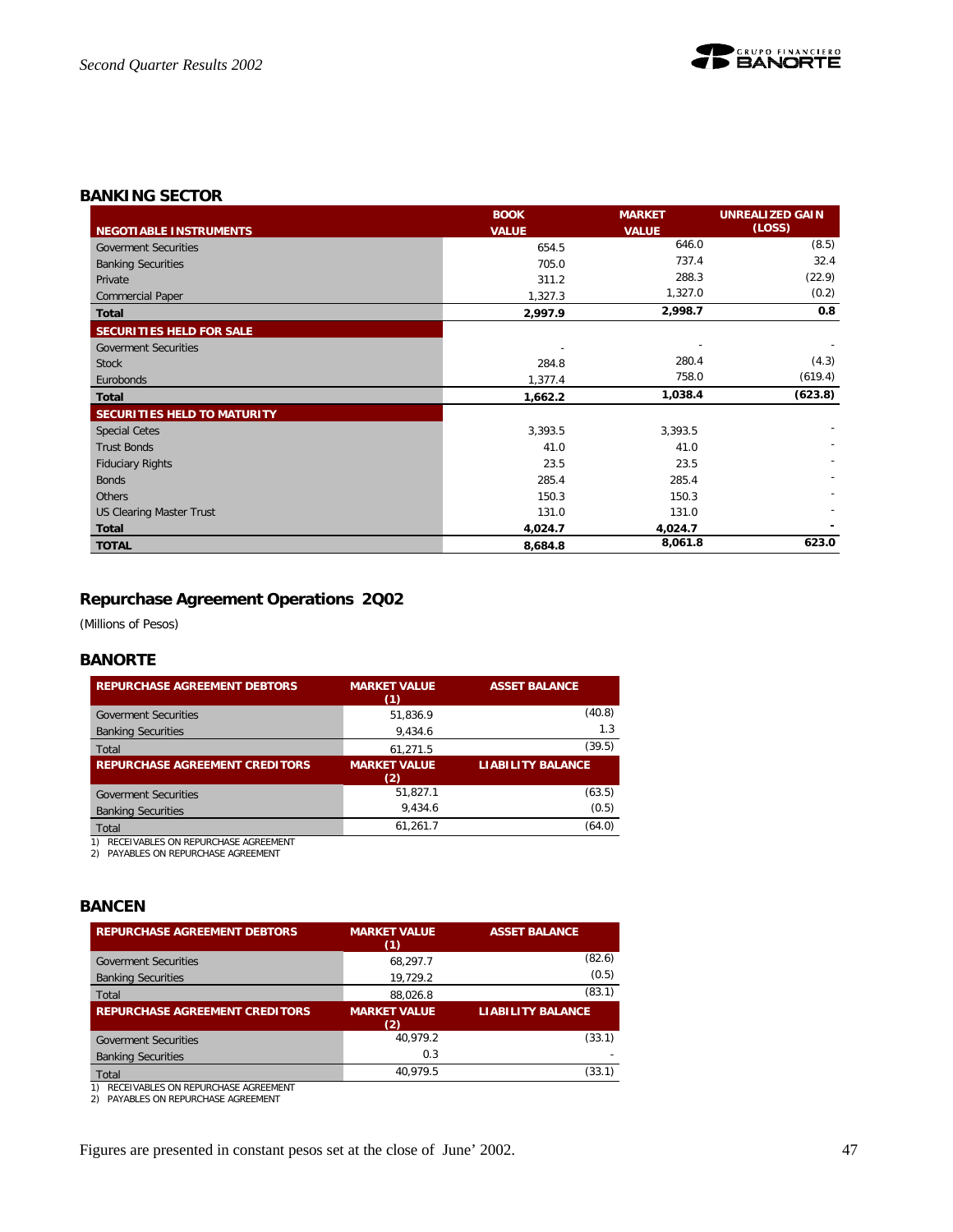

# *BANKING SECTOR*

| <b>REPURCHASE AGREEMENT DEBTORS</b>                                                 | <b>MARKET VALUE</b><br>(1) | <b>ASSET BALANCE</b>     |
|-------------------------------------------------------------------------------------|----------------------------|--------------------------|
| <b>Goverment Securities</b>                                                         | 120.134.6                  | (123.4)                  |
| <b>Banking Securities</b>                                                           | 29.163.8                   | 0.8                      |
| Total                                                                               | 149.298.3                  | (122.6)                  |
| <b>REPURCHASE AGREEMENT CREDITORS</b>                                               | <b>MARKET VALUE</b><br>(2) | <b>LIABILITY BALANCE</b> |
| <b>Goverment Securities</b>                                                         | 92.806.3                   | (96.6)                   |
| <b>Banking Securities</b>                                                           | 9.434.8                    | (0.5)                    |
| Total                                                                               | 102.241.2                  | (97.1)                   |
| RECEIVABLES ON REPURCHASE AGREEMENT<br>1)<br>PAYABLES ON REPURCHASE AGREEMENT<br>2) |                            |                          |

#### **Derivate Financial Instruments 2Q02**

*(Millions of Pesos)*

#### *BANORTE*

| <b>NEGOTIABLE INSTRUMENTS</b><br><b>FOREIGN CURRENCY FUTURES</b> | <b>BUY</b>               | <b>SELL</b>              | <b>NET</b>               |
|------------------------------------------------------------------|--------------------------|--------------------------|--------------------------|
| Market Value                                                     |                          |                          |                          |
| <b>Agreed Price</b>                                              | $\overline{\phantom{a}}$ |                          | $\overline{\phantom{0}}$ |
| Total                                                            | $\overline{\phantom{a}}$ | $\overline{\phantom{0}}$ |                          |
| <b>FOREIGN CURRENCY FORWARDS</b>                                 |                          |                          |                          |
| Market Value                                                     | 974.0                    | (1, 176.0)               | (202.0)                  |
| <b>Agreed Price</b>                                              | (971.6)                  | 1,172.7                  | 201.1                    |
| Total                                                            | 2.3                      | (3.3)                    | (1.0)                    |
| DEBTOR BALANCE NOTE                                              |                          |                          |                          |

#### **COVERAGE INSTRUMENTS SWAPS FLOW PAYABLE FLOW RECEIVABLE NET FLOWS** Cross Currency (1,253.0) 1,175.5 (77.6)<br>Interest Rate (1,253.0) 8.3 (3.8) 11terest Rate (12.1) 8.3 (3.8)<br>
Total (1.265.1) 1,183.8 (81.3) Total (1,265.1) 1,183.8 (81.3)

| Total                           | ا .دס∠, ا              | .                     | ,                |
|---------------------------------|------------------------|-----------------------|------------------|
| <b>FOREIGN CURRENCY OPTIONS</b> | <b>OPENING PREMIUM</b> | <b>VALUED PREMIUM</b> | <b>VALUATION</b> |
| <b>Foreign Currency Options</b> | (0.3)                  |                       | (0.2)            |
| Total                           | (0.3)                  |                       | (0.2)            |
| <b>BALANCE NOTE</b>             |                        |                       | 82.5             |

# **Non-governmental Financial Instruments above by 5% of Net Capital 2Q02**

*(Millions of Pesos)*

BANORTE and BANCEN don't have Nongovernmental Financial Instruments above by 5% of Net Capital.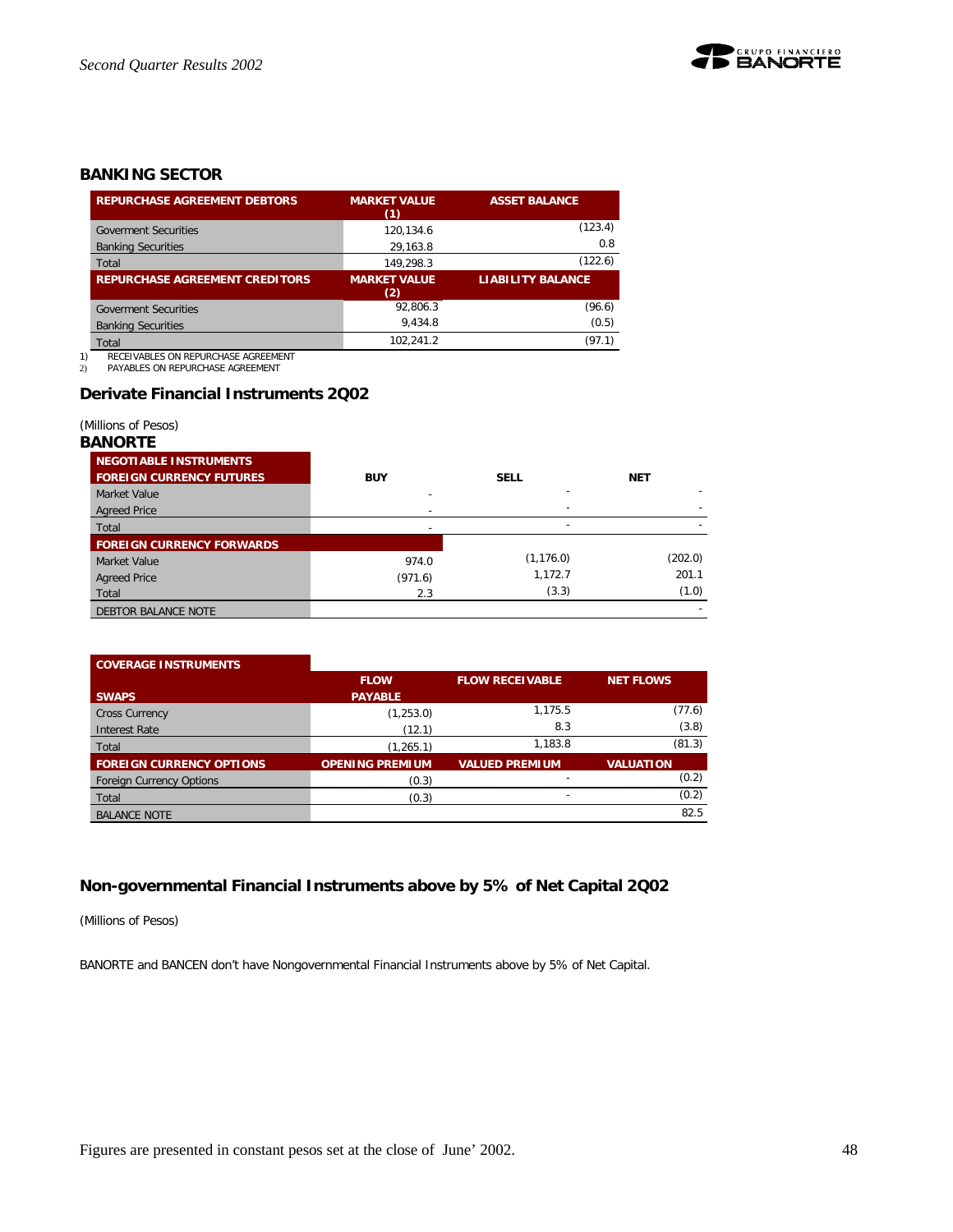

# **Loan Portfolio**

| (Million of Pesos)              |                          | <b>LOCAL CURRENCY</b> |         |        | <b>FOREIGN CURRENCY</b> |                          |        | <b>TOTAL</b> |         |
|---------------------------------|--------------------------|-----------------------|---------|--------|-------------------------|--------------------------|--------|--------------|---------|
|                                 | 2001                     | 1002                  | 2002    | 2001   | 1002                    | 2002                     | 2001   | 1002         | 2002    |
| <b>Performing Loans</b>         |                          |                       |         |        |                         |                          |        |              |         |
| Commercial                      | 12,588                   | 17,182                | 17,327  | 4,466  | 7,003                   | 5,798                    | 17,054 | 21,996       | 23,125  |
| <b>Financial Intermediaries</b> | 727                      | 365                   | 744     | 566    | 244                     | 488                      | 1,293  | 609          | 1,232   |
| Consumer                        | 1,429                    | 3,536                 | 3,745   | 1      | 1                       | 4                        | 1,430  | 3,170        | 3,749   |
| Mortgages                       | 4,348                    | 16,278                | 11,081  |        |                         | $\overline{\phantom{a}}$ | 4,348  | 10,684       | 11,081  |
| <b>Goverment Entities</b>       | 40,824                   | 41,903                | 85,176  | 14     | 10                      | 7                        | 40,837 | 40,714       | 85,183  |
| Fobaproa                        | 6158                     | 98,226                | 4,293   | 5,801  | 4,574                   | 4,937                    | 11,959 | 55,893       | 9,230   |
| <b>Total</b>                    | 66,073                   | 177,491               | 122,366 | 10,848 | 11,832                  | 11,234                   | 76,921 | 133,066      | 133,601 |
| <b>Past Due Loans</b>           |                          |                       |         |        |                         |                          |        |              |         |
| Commercial                      | 1,197                    | 1,370                 | 1,359   | 991    | 1,086                   | 1,197                    | 2,514  | 2,445        | 2,556   |
| <b>Financial Intermediaries</b> | $\overline{\phantom{a}}$ |                       |         |        |                         |                          |        |              |         |
| Consumer                        | 318                      | 361                   | 274     |        |                         |                          | 324    | 353          | 275     |
| Mortgages                       | 1,876                    | 1,940                 | 1,817   |        |                         | $\overline{\phantom{a}}$ | 1,742  | 1,841        | 1,817   |
| <b>Goverment Entities</b>       |                          |                       |         |        |                         |                          |        |              | 2       |
| <b>Total</b>                    | 3,391                    | 3,672                 | 3,450   | 991    | 1,086                   | 1,199                    | 4,579  | 4,639        | 4,649   |
| <b>Total Propietary Loans</b>   | 69.464                   | 181,162               | 125.817 | 11,839 | 12,919                  | 12,433                   | 83,418 | 137,705      | 138,250 |
| % Past Due Loans                |                          |                       |         |        |                         |                          |        |              | 3.4%    |

(\*) Includes valued UDIS

(1)Excludes Fobaproa-IPAB notes and loan to IPAB that are accounted in the Loans to Government Entities line.

(2) Includes Fobaproa promissory notes and loans to IPAB registered in Government Entities. Note: There is no scheme for Mortgage Earnings.

### **Cost and Balances of FINAPE, FOPIME, Mortgage UDIS and Mortgage FOVI loan portfolios as of 2Q02**

|                     |               | <b>BANORTE</b>   | <b>BANCEN</b>            |                  | <b>TOTAL</b>  |                  |
|---------------------|---------------|------------------|--------------------------|------------------|---------------|------------------|
| (Millions of Pesos) | <b>PERIOD</b> | <b>BALANCE</b>   | <b>PERIOD</b>            | <b>BALANCE</b>   | <b>PERIOD</b> | <b>BALANCE</b>   |
|                     | <b>COST</b>   | <b>LOAN</b>      | <b>COST</b>              | <b>LOAN</b>      | <b>COST</b>   | <b>LOAN</b>      |
|                     |               | <b>PORTFOLIO</b> |                          | <b>PORTFOLIO</b> |               | <b>PORTFOLIO</b> |
| <b>FINAPE</b>       | 0.9           | 2.6              | 0.1                      | 3.2              | 0.9           | 5.8              |
| <b>FOPYME</b>       | 2.4           | 4.9              | $\overline{\phantom{0}}$ | 0.1              | 2.5           | 5.0              |
| Mortgage UDIS       | 15.7          | 56.2             | 3.6                      | 27.6             | 19.4          | 83.8             |
| Mortgage tipo FOVI  | 11.5          | 30.7             | 2.2                      | 9.7              | 13.8          | 40.3             |
|                     | 30.6          | 94.3             | 6.0                      | 40.6             | 36.5          | 134.9            |

The quarter ending with a balance of Ps 134.9 million pesos in debtors support programs with a cost of the period of Ps61.1 million. The 99% of this portfolio are concentrated in Banorte.

# **Past Due Loans Variations as of 2Q02**

| <b>BALANCE DEC'01</b> | ıΝ  | OUT | <b>BALANCE MAR'01</b> |
|-----------------------|-----|-----|-----------------------|
| 4,578                 | 195 | 124 | 4.649                 |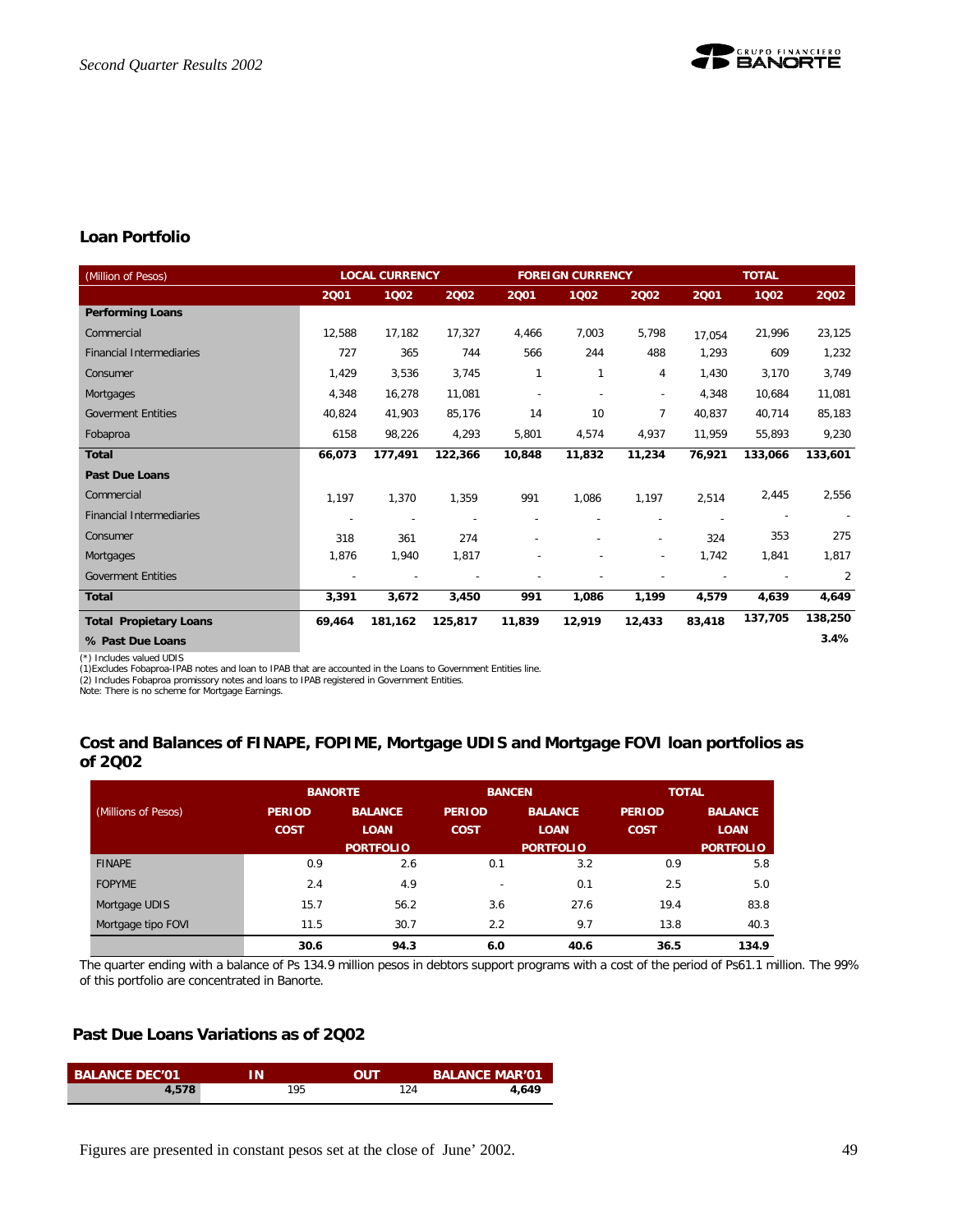

# **Troubled Portfolio 2Q02**

The National Banking and Securities Commission (CNByV) accepted the Proposal of the Bankers Association of Mexico (ABM), to consider as a Troubled Portfolio the D and E risk grades of the portfolio classification. The following table shows the troubled portfolio.

| (Millions of Pesos)              | <b>TOTAL</b> |
|----------------------------------|--------------|
| <b>Troubled Portfolio</b>        | 3.851        |
| <b>Total Loans</b>               | 138,250      |
| Troubled Portfolio / Total Loans | 2.8%         |

#### **Fobaproa-IPAB**

| (Millions of Pesos)           | LOS(1)<br><b>SHARING</b> | <b>REMAINING CONTINGENCIES</b><br>INCENTIVE(1)<br><b>SCHEME</b> |
|-------------------------------|--------------------------|-----------------------------------------------------------------|
| Gross Fobaproa notes balance  | 10.057                   | 6,132(2)                                                        |
| - Cash recoveries             | 2.557                    | 1,583(2)                                                        |
| - Repossesed assets           |                          |                                                                 |
| $=$ Balance net of recoveries | 7.680                    | 4.549                                                           |
| Contingency before reserves   | 2.039                    | 343                                                             |
| - Reserves                    | 2,039                    | 343                                                             |
| $=$ Remaining contingencies   |                          |                                                                 |

1) Includes only cash recoveries.

2) Included in Loss Sharing program.

Banorte provisioned Ps 11.5 million through the Income Statement during the quarter to keep 100% provisioned on the FOBAPROA-IPAB Loss Sharing program and Incentive Scheme. Cash recoveries in the Loss Sharing program represented 25.0% of Banorte's Gross FOBAPROA-IPAB notes balance.

#### **Fobaproa - IPAB Notes Integration 2Q02**

| (Millions of Pesos)        |                                                                  |                                                 | <b>BANORTE</b> |                               |                                 | <b>BANPAIS</b>                  |                            | <b>BANKING</b><br><b>SECTOR</b> |
|----------------------------|------------------------------------------------------------------|-------------------------------------------------|----------------|-------------------------------|---------------------------------|---------------------------------|----------------------------|---------------------------------|
|                            | <b>LOSS</b><br><b>SHARING</b><br><b>LOCAL</b><br><b>CURRENCY</b> | <b>LOSS</b><br><b>SHARING</b><br><b>DOLLARS</b> | <b>RISK</b>    | <b>WITHOUT ICENTIVE SCHEN</b> | <b>LOCAL</b><br><b>CURRENCY</b> | <b>LOCAL</b><br><b>CURRENCY</b> | <b>DOLLARS</b>             | <b>TOTAL</b>                    |
| Gross Balance              | 10.058                                                           | 161                                             | 1.274          | (1)                           | $\overline{\phantom{a}}$        |                                 | 5,259                      | 16.748                          |
| - Checking account balance | 2,303                                                            | 254                                             | 151            | (1)                           | 278                             | 1,920                           | 229                        | 5,137                           |
| - Reserves                 | 2,039                                                            |                                                 |                | 343                           | $\overline{\phantom{a}}$        |                                 | $\sim$                     | 2,382                           |
| $=$ Net Balance            | 5,716                                                            | (94)                                            | 1,123          | (343)                         | (278)                           | (1,920)                         | 5,030                      | 9,229                           |
| Interest Rate              | CETES 91-1.35                                                    | $LIBOR + 5$                                     | CETES 91       | N.A.                          | N.A.                            | N.A.                            | <b>CPT</b><br>$DOL + 0.17$ |                                 |
| Maturity                   | 2005                                                             | 2006                                            | 2006           | 2005/2006                     | N.A.                            | N.A.                            | 2007                       |                                 |
| Remaining Contingencies    | $-0-$                                                            |                                                 | -0- No existe  | $-0-$                         | No existe                       | No existe                       | No existe                  |                                 |

1) The figures of Ps 6,028 & Ps 1,494 are included in Loss Sharing.

2) Is included in Government Entities, has a rate of TIIE 28+0.86 and it's maturity is in 2010.

3) Interest rate of TIIE 28 days +0.40 and maturity in 2009, with a single capital payment at maturity.

N.A.- Not Applicable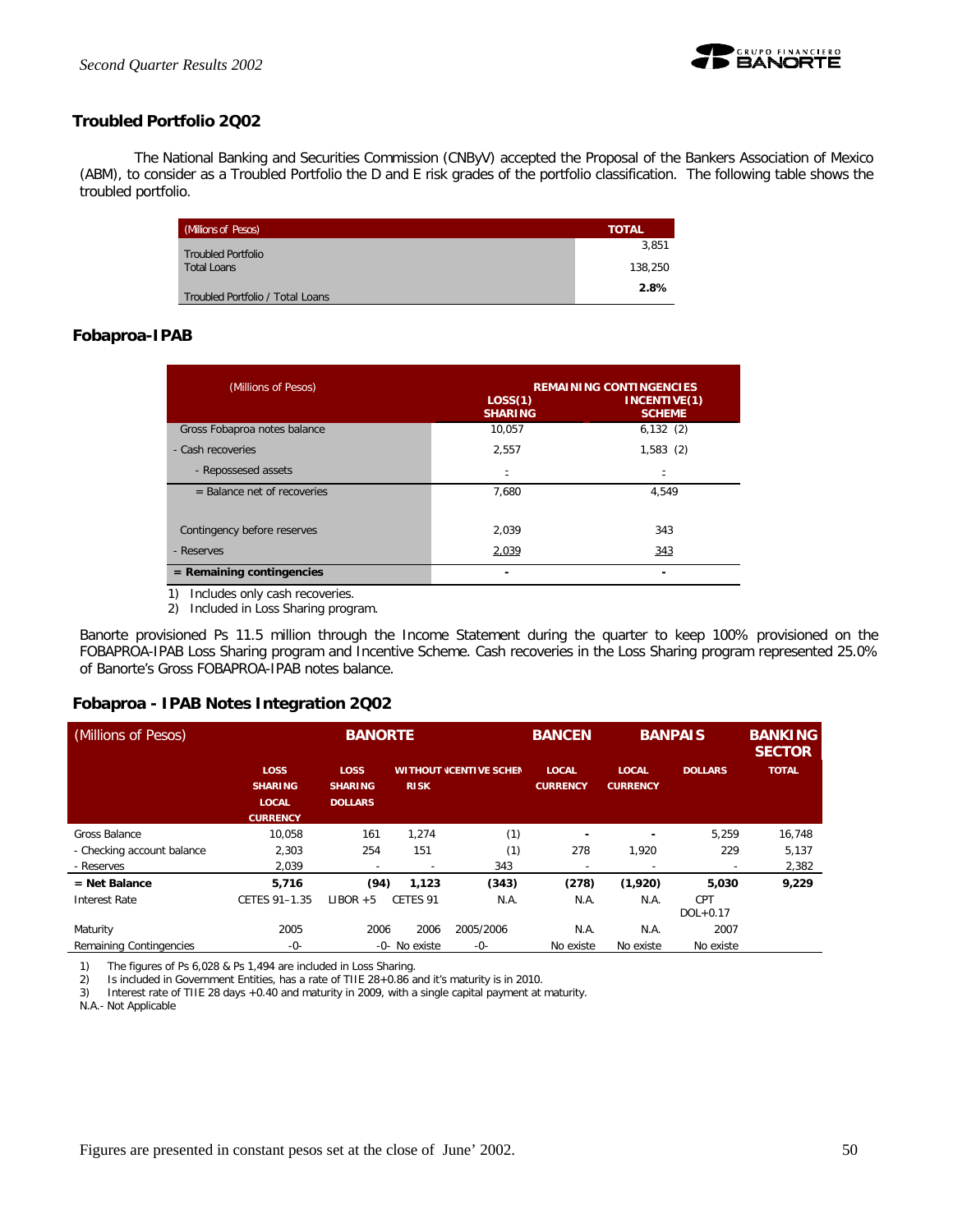#### *Second Quarter Results 2002* **ORIGIN OF THE NOTES**



The source of the Fobaproa-IPAB notes is different as each was given for different objectives, according to the following list:

| <b>FOBAPROA NOTES</b> | YEAR      | ORIGIN                    |
|-----------------------|-----------|---------------------------|
| <b>BANORTE</b>        |           |                           |
| LOSS SHARING          | 1995-1996 | Sale of Loans to Fobaproa |
| WITHOUT RISK          | 1996      | Sale of Loans to Fobaproa |
| <b>BANPAIS</b>        | 1996-1997 | Reorganization            |
| SIMPLE<br>CREDIT      | 2000      | Reorganization            |
| <b>BANCRECER</b>      | 1999      | Reorganization            |

# **SIGNIFICANCE IN BANORTE BALANCE**

|                | 1997  | 998   | 1999      | 2000      | 2001  | 2002  |
|----------------|-------|-------|-----------|-----------|-------|-------|
| % Total Loans  | 70.9% | 64.6% | 63.5%     | 58.7%     | 55.5% | 65.7% |
| % Total Assets | 60.6% | 53.5% | 7%<br>43. | 7%<br>46. | 44.5% | 53.2% |

#### **Deferred Taxes 2Q02**

| (Millions of Pesos)                                                                             |            |            |            |
|-------------------------------------------------------------------------------------------------|------------|------------|------------|
| <b>ASSETS</b>                                                                                   | <b>ISR</b> | <b>PTU</b> | <b>NET</b> |
| Allowance for loan losses (not deducted)                                                        | 347.2      |            | 347.2      |
| Tax loss carryforwards                                                                          | 63.7       |            | 63.7       |
| Deficit from retirement obligations                                                             | 208.3      | 59.5       | 267.8      |
| Obligations FOBAPROA, Net                                                                       | 711.5      |            | 711.5      |
| Others                                                                                          |            |            |            |
| <b>Total Assets</b>                                                                             | 1,330.7    | 59.5       | 1,390.2    |
| <b>LIABILITIES</b>                                                                              |            |            |            |
| Accrued interest and inflationary component of Fixed Assets,<br>Foreclosed, Intangible & Others | (619.1)    | (39.2)     | (658.3)    |
| <b>Total liabilities</b>                                                                        | (619.1)    | (39.2)     | (658.3)    |
| Assets (Liabilities) Accumulated Net                                                            | 711.6      | 20.3       | 731.9      |

### **Long term debt as of 2Q02**

| <b>TYPE OF DEBT</b>                                | <b>CURRE</b><br><b>NCY</b> | <b>DATE</b><br><b>OF</b><br><b>ISSUE</b> | <b>AMOUNT</b><br>(Millons Ps o<br>DIS) | <b>ORIGINAL</b><br><b>AMOUNT</b><br>(Millons Ps,<br>DIs o UDIS) | <b>TERM</b> | <b>INTEREST</b><br><b>RATE</b> | <b>MATURITY</b> | <b>INTEREST</b><br><b>PAYMENT</b> |
|----------------------------------------------------|----------------------------|------------------------------------------|----------------------------------------|-----------------------------------------------------------------|-------------|--------------------------------|-----------------|-----------------------------------|
| <b>BANORTE</b>                                     |                            |                                          |                                        |                                                                 |             |                                |                 |                                   |
| Bank Bonds - Banorte 1-00                          | Ps                         | 23-Mar-00                                | 1,000                                  | 1,000                                                           | 3 years     | 15.59%                         | 1- May-03       | $E/189$ days                      |
| Bank Bonds - Banorte 2-00                          | Ps                         | 27-Jul-00                                | 250                                    | 250                                                             | 3 years     | 16.00%                         | 4-Sep-03        | $E/189$ days                      |
| CD's-Banorte U01001                                | <b>UDIS</b>                | 11-Ene-01                                | 90                                     | 90                                                              | 10 years    | 8.13%                          | 30-Dic-10       | $E/182$ days                      |
| CD's -Banorte U01002                               | Ps                         | 29-May-01                                | 20                                     | 20                                                              | 3 years     | TIIE-0.25%                     | 25-May-04       | $E/28$ days                       |
| Non Convertible Subordinate Bonds-<br>Obanorte 01U | <b>UDIS</b>                | 21-Jun-01                                | 436                                    | 436                                                             | 8 years     | 8.00%                          | 21-Jun-09       | $E/182$ days                      |
| CD's -Banorte M7001                                | Ps                         | 30-Sep-97                                | 16                                     | 16                                                              | 7 years     | 17.65%                         | 21-Sep-04       | $E/182$ days                      |
| <b>CD's Serie 1999-1</b>                           | DIs                        | 15-Jul-99                                | 167.8                                  | 200                                                             | 7 years     | $Libor+1.15%$                  | 15-Jul-06       | Monthly                           |
| CD's 1999-2A                                       | Dis                        | 15-Jul-99                                | 42.4                                   | 75                                                              | 5 years     | 8.94%                          | 15-Jul-04       | Monthly                           |
| CD's Serie 1999-2B                                 | DIs                        | 15-Jul-99                                | 21.3                                   | 25                                                              | 7 years     | 9.49%                          | 15-Jul-06       | Monthly                           |
| Cedes Bancrecer 00265                              | Ps                         | 5-Oct-00                                 | 500                                    | 500                                                             | 2 years     | TIIE-0.30%                     | 3-Oct-02        | $E/28$ days                       |

BANCEN. does not present balance as of March 31, 2002.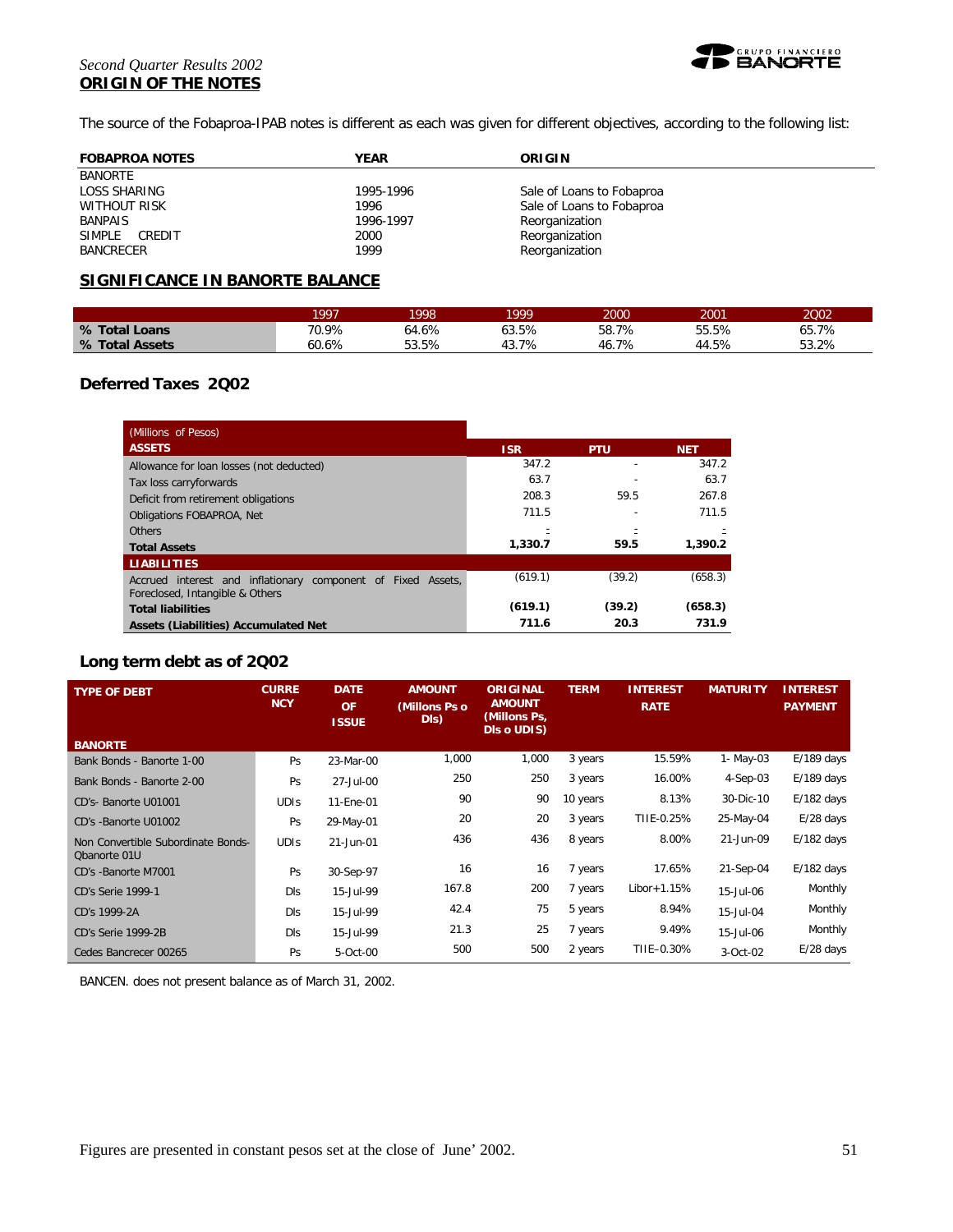

# **Bank and Other entities loans as of 2Q02**

| (Millions of Pesos)                                     | <b>LOCAL</b><br><b>CURRENCY</b> | <b>INTERE</b><br><b>ST RATE</b> | <b>TERM</b><br>(DAYS)    | <b>FOREIGN</b><br><b>CURRENCY</b> | <b>INTEREST</b><br><b>RATE</b> | <b>TERM</b><br>(DAYS)    | <b>TOTAL</b> |
|---------------------------------------------------------|---------------------------------|---------------------------------|--------------------------|-----------------------------------|--------------------------------|--------------------------|--------------|
| LOANS FROM LOCAL BANKS (*)                              |                                 |                                 |                          | 875.3                             | 8.0                            | 730.8                    | 875.3        |
| <b>LOANS FROM LOCAL BANKS</b>                           |                                 |                                 | $\overline{\phantom{a}}$ |                                   |                                |                          |              |
| LOANS FROM FOREIGN BANK CONCERTED FROM<br>THE COUNTRY   |                                 |                                 | $\overline{\phantom{a}}$ |                                   |                                |                          |              |
| LOANS FROM FOREIGN BANK CONCERTED FROM<br><b>CAYMAN</b> |                                 |                                 |                          | 209.5                             | 3.2                            | 233.0                    | 209.5        |
| <b>SECURITIZATION</b>                                   |                                 | ٠                               | $\overline{\phantom{a}}$ | 2,305.3                           | 4.7                            | 709.7                    | 2,305.3      |
| LOANS FROM DEVELOPING BANKS                             |                                 |                                 | $\overline{\phantom{a}}$ | 1,080.3                           | N.D.                           | N.D.                     | 1,080.3      |
| <b>LOANS FROM PUBLIC FUNDS</b>                          |                                 |                                 | $\overline{\phantom{a}}$ | 178.8                             | N.D.                           | N.D.                     | 178.8        |
| <b>CALL &amp; LOANS FROM BANKS</b>                      | 23,743.2                        | 7.8                             | 4.2                      |                                   |                                | $\overline{\phantom{a}}$ | 23,743.2     |
| LOANS FROM DEVELOPING BANKS                             | 628.3                           | N.D.                            | N.D.                     |                                   |                                |                          | 628.3        |
| <b>LOANS FROM PUBLIC FUNDS</b>                          | 2,825.9                         | N.D.                            | N.D.                     |                                   |                                | $\overline{\phantom{a}}$ | 2,825.9      |
| LOANS FROM FIDUCIARY FUNDS                              | 4,957.3                         | N.D.                            | N.D.                     |                                   |                                | ÷                        | 4,957.3      |
| PROVISIONS FOR INTEREST                                 | 97.1                            | N.D.                            | N.D.                     |                                   |                                | $\overline{\phantom{a}}$ | 97.1         |
|                                                         | 32,251.8                        |                                 |                          | 4,649.2                           |                                |                          | 36,901.0     |

(\*) Includes "Banco Nacional de Comercio Exterior".

(\*\*) In UDIS.

# **Trading Income 2Q02**

*(Millones de Pesos)*

| <b>VALUATION EFFECTS</b>                       | <b>NET</b> |
|------------------------------------------------|------------|
| Negotiable Instruments                         | (47.6)     |
| Repurchase                                     | (10.9)     |
| <b>Futures</b>                                 |            |
| Foreign Currency Forwards                      | 7.1        |
| Options                                        | (0.2)      |
| Inflation Adjustment                           |            |
| <b>Total</b>                                   | (51.6)     |
| <b>RESULTS FROM BUYING AND SELLING</b>         |            |
| Negotiable Instruments                         | 51.8       |
| Securities Held for Sell                       | 16.7       |
| <b>Inflation Adjustment</b>                    |            |
| <b>Total of Buying and Selling Instruments</b> | 68.5       |
| <b>FX Spot</b>                                 | 167.7      |
| <b>FX Forwards</b>                             | (0.6)      |
| <b>FX Futures</b>                              |            |
| <b>FX Futures TIIE</b>                         |            |
| <b>Forwards</b>                                | 0.5        |
| <b>Total of Foreign Exchange</b>               | 167.6      |
| Inflation Adjustment                           | 4.6        |
| <b>Total of Buying and Selling</b>             | 240.7      |
| <b>TOTAL TRADING INCOME</b>                    | 189.1      |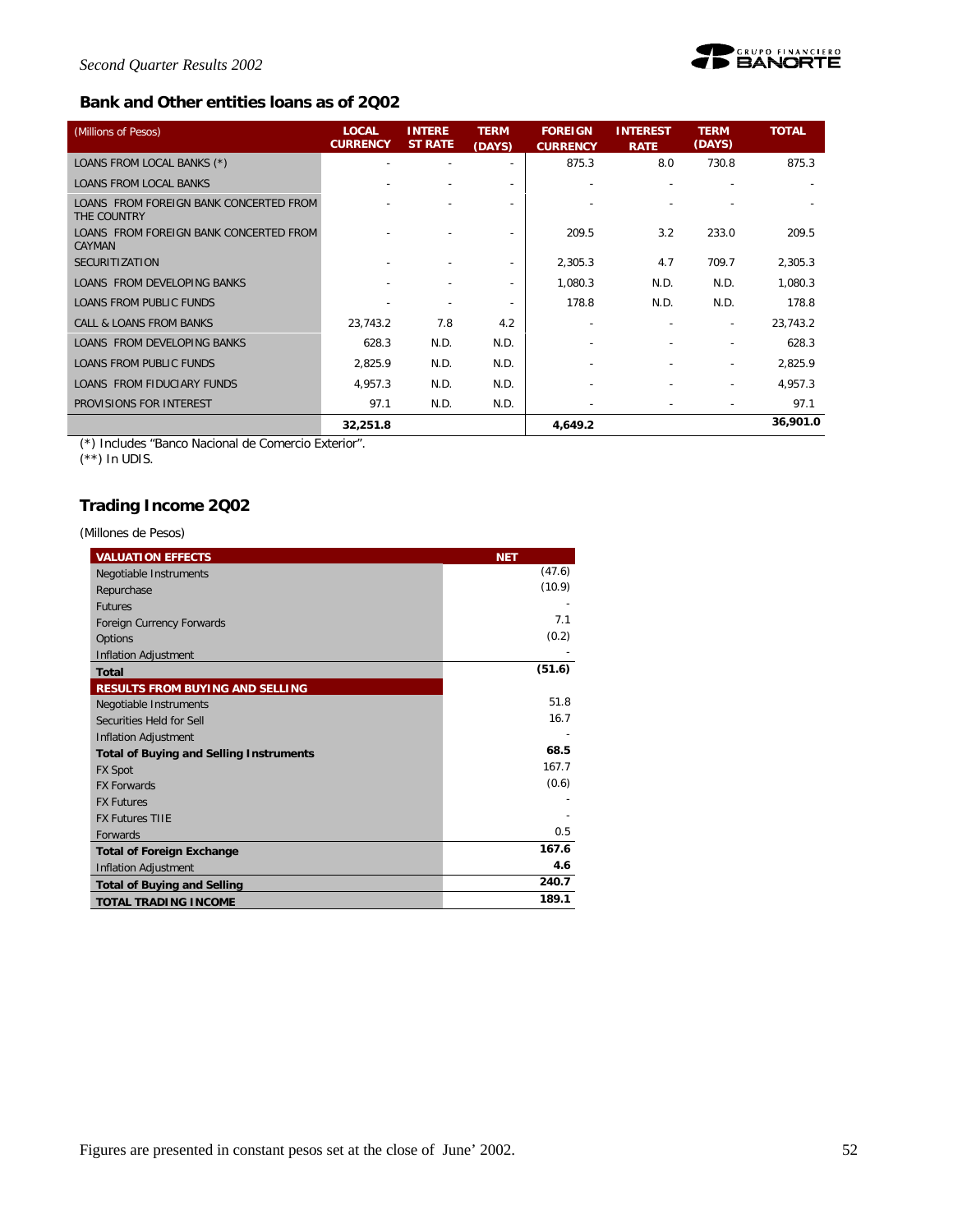

# **Capitalization**

| (Millions of Pesos)                                                                            | <b>BANORTE</b> | <b>BANCEN</b> |
|------------------------------------------------------------------------------------------------|----------------|---------------|
| Tier 1 Capital:                                                                                |                |               |
| <b>Stockholders Equity</b>                                                                     | 7,343.5        | 2,284.7       |
| (+) Subordinated debt and Capitalization Instruments                                           |                |               |
| (-) Investment in Subordinated debt                                                            |                |               |
| (-) Investment in Financial Institutions                                                       | 66.7           | 12.4          |
| (-) Investment in Non-Financial Institutions                                                   |                |               |
| (-) Financing granted for the acquisition of shares of the bank or other Group<br>subsidiaries | 35.3           | 630.7         |
| (-) Excess on deferred taxes                                                                   | 1,130.1        |               |
| (-) Restructuring Charges and others intangibles                                               | 499.3          |               |
| (-) Others Assets                                                                              | 1,130.1        |               |
| <b>Total Deductions</b>                                                                        | 601.2          | 643.1         |
| <b>Total Tier 1</b>                                                                            | 6,742.3        | 1,641.6       |
| Tier 2 Capital:                                                                                |                |               |
| Capitalization Instruments                                                                     | 1,364.1        |               |
| (+) General Preventive Reserves                                                                | 619.6          | 2.5           |
| Subordinated Debt                                                                              |                |               |
| <b>Total Tier 2</b>                                                                            | 1,983.7        | 2.5           |
| <b>Net Capital</b>                                                                             | 8,726.0        | 1,644.1       |

|                                                                      | <b>Total Assets</b> | <b>BANORTE</b><br>Weighted<br><b>Assets</b> | Required<br>Capital | <b>Total Assets</b> | <b>BANCEN</b><br>Weighted<br><b>Assets</b> | <b>Required</b><br>Capital |
|----------------------------------------------------------------------|---------------------|---------------------------------------------|---------------------|---------------------|--------------------------------------------|----------------------------|
| <b>Credit Risk-Weighted Assets:</b>                                  |                     |                                             |                     |                     |                                            |                            |
| Group 1 (risk weight 0%)                                             | 102.578             |                                             |                     | 29.285.4            |                                            |                            |
| Group 2 (risk weight 20%)                                            | 7.611.1             | 1.522.2                                     | 121.8               | 19.820.6            | 3.964.1                                    | 317.1                      |
| Group 2bis (risk weight 10%)                                         | 6,047.7             | 604.8                                       | 48.4                | 432.7               | 43.3                                       | 3.5                        |
| Group 2bis1 (risk weight 10%)                                        |                     |                                             |                     |                     |                                            |                            |
| Group 2bis2                                                          |                     |                                             |                     | 290.5               | 66.8                                       | 5.3                        |
| Group 3 (risk weight 100%)                                           | 43.895.3            | 42.997.5                                    | 3.439.8             | 3.832.8             | 3.832.8                                    | 306.6                      |
| Group 3bis (risk weight 50%)                                         | 2,184.7             | 1,092.4                                     | 87.4                |                     |                                            |                            |
| Group 3bis2 (risk weight 115%)                                       | 1.364.8             | 1.569.6                                     | 125.6               |                     |                                            |                            |
| Group 3V (risk weight 150%)                                          | 1,185.4             | 1,778.1                                     | 142.2               |                     |                                            |                            |
| <b>Total Credit Risk-Weighted Assets</b>                             | 164,867.0           | 49,564.5                                    | 3,965.2             | 53,662              | 7,907.0                                    | 632.6                      |
| Investment in Subsidiaries, fixed assets<br>and deferred assets (8%) |                     | 6,102.7                                     | 488.2               |                     |                                            |                            |

|                                                                | 55,667.2                                       | 4,453.4        |                            | 7,907.0                                               | 632.6                      |
|----------------------------------------------------------------|------------------------------------------------|----------------|----------------------------|-------------------------------------------------------|----------------------------|
|                                                                |                                                | <b>BANORTE</b> |                            | <b>BANCEN</b>                                         |                            |
|                                                                | unt in<br>equivalent<br>positions in<br>assets | Amo            | <b>Required</b><br>Capital | Amo<br>unt in<br>equivalent<br>positions in<br>assets | <b>Required</b><br>Capital |
| Market risk-weighted assets:                                   |                                                |                |                            |                                                       |                            |
| Peso Nominal interest rate operations                          |                                                | 5,191.9        | 415.4                      | 8,408.3                                               | 672.7                      |
| Peso or UDI real interest rate operations                      |                                                | 959.2          | 76.7                       |                                                       |                            |
| Interest rate operations in foreign currency with nominal rate |                                                | 442.5          | 35.4                       | 11.3                                                  | 1.0                        |
| Position in UDIS or with a return indexed to inflation         |                                                | 7.3            | 0.6                        |                                                       |                            |
| Positions in foreign currency or indexed to the FX rate        |                                                | 217.0          | 17.4                       |                                                       |                            |
| Positions in share or index to the price of securities         |                                                |                |                            | 641.0                                                 | 51.3                       |
| Total market risk weighted assets                              |                                                | 6,817.8        | 545.4                      | 9,060.6                                               | 724.8                      |
| Total credit and market risk-weighted assets                   |                                                | 62,485.0       | 4,998.8                    | 16,967.6                                              | 1,357.4                    |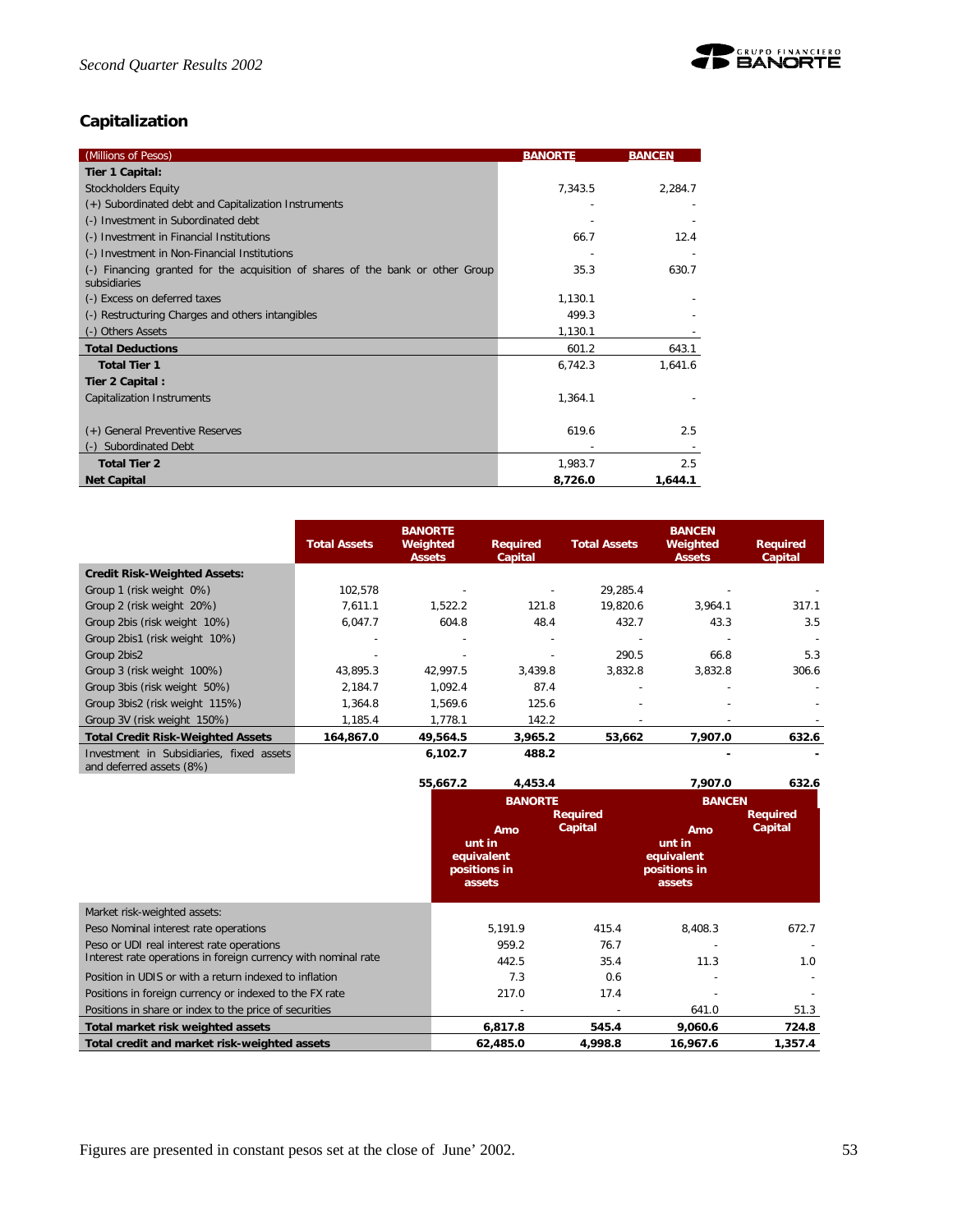

#### **Risk Management**

#### **Market Risk**

The methodology used to calculate market risk is the Value at Risk by historical simulation, which is determined by simulating 500 historical scenarios of Grupo Financiero Banorte's current portfolios.

Said method is applied to all the Group's portfolios exposed to risk factor variations that have a direct effect on their appraisal (domestic interest rates, foreign interest rates, exchange rates, among others), using a 99% reliability rate and a 10-day portfolio tenure.

The average quarterly Value at Risk (VaR) of the financial instrument portfolios of the Group (Sectors, Banking and Brokerage) including bonds, shares, money market operations, interest rate swaps, forwards, futures, and others derived in and outside the balance, is as follows:

Value at Risk

| (Millions<br><b>pesos</b><br>, υι |                                 |                              |      |      |             |
|-----------------------------------|---------------------------------|------------------------------|------|------|-------------|
|                                   | 2001                            | 3Q01                         | 4001 | 1Q02 | 2Q02        |
| VaR 10 days                       | $\overline{\phantom{a}}$<br>56/ | $\sim$ $\sim$ $\sim$<br>32 I | 230  | 228  | 12<br>1 J I |

The Value at Risk make up for the second quarter 2002, calculated under the aforementioned premises per Institution and Sector is as follows:

(Millions of Pesos)

|                        | VaR 10 days |
|------------------------|-------------|
| Banorte                | 115         |
| Bancen                 | 125         |
| <b>Banking Sector</b>  | 130         |
| <b>Brokerage House</b> |             |
| GFNorte                | 131         |

The consolidated Value at Risk both for the Banking Sector and for Grupo Financiero Banorte, considers the correlations of every risk factor involved in portfolio appraisal. Therefore, the mathematical sum of the Value at Risk per Institution may not match.

Additionally, the Value at Risk per risk factor of the instruments portfolio described for Grupo Financiero Banorte as a whole, was as follows for the second quarter of 2002:

| (Millios of pesos)     |              |  |  |  |
|------------------------|--------------|--|--|--|
| <b>RISK FACTOR</b>     | <b>Total</b> |  |  |  |
| Domestic interest rate | 109          |  |  |  |
| Foreign interest rate  |              |  |  |  |
| Exchange rate          | 62           |  |  |  |
| <b>Stock Exchange</b>  |              |  |  |  |
| Eurobonds Price        | 45           |  |  |  |

The VaR for each of the risk factors presented is determined by simulating 500 historical scenarios of the variables that make up each one of said factors, while keeping the variables that affect the rest of the indicated risk factors constant.

#### **Loan Risk**

Loan Risk is the risk of clients failing to meet their payments. Therefore, it is essential to correctly manage such a risk in order to maintain a quality loan portfolio.

The objectives of loan risk management at GFNorte are:

- To develop and carry out loan risk policies that are compatible with the strategic objectives of the institution.
- To support strategic decision-making, maximizing the creation of value for the stockholders and guaranteeing security for our clients.
- To set specific policies and procedures to identify the level of risk of the debtor, using said procedures as a basis for granting loans as well as for their follow-up.
- To calculate the exposure of loan risk in time, considering and evaluating the concentration of exposure by qualifying risk,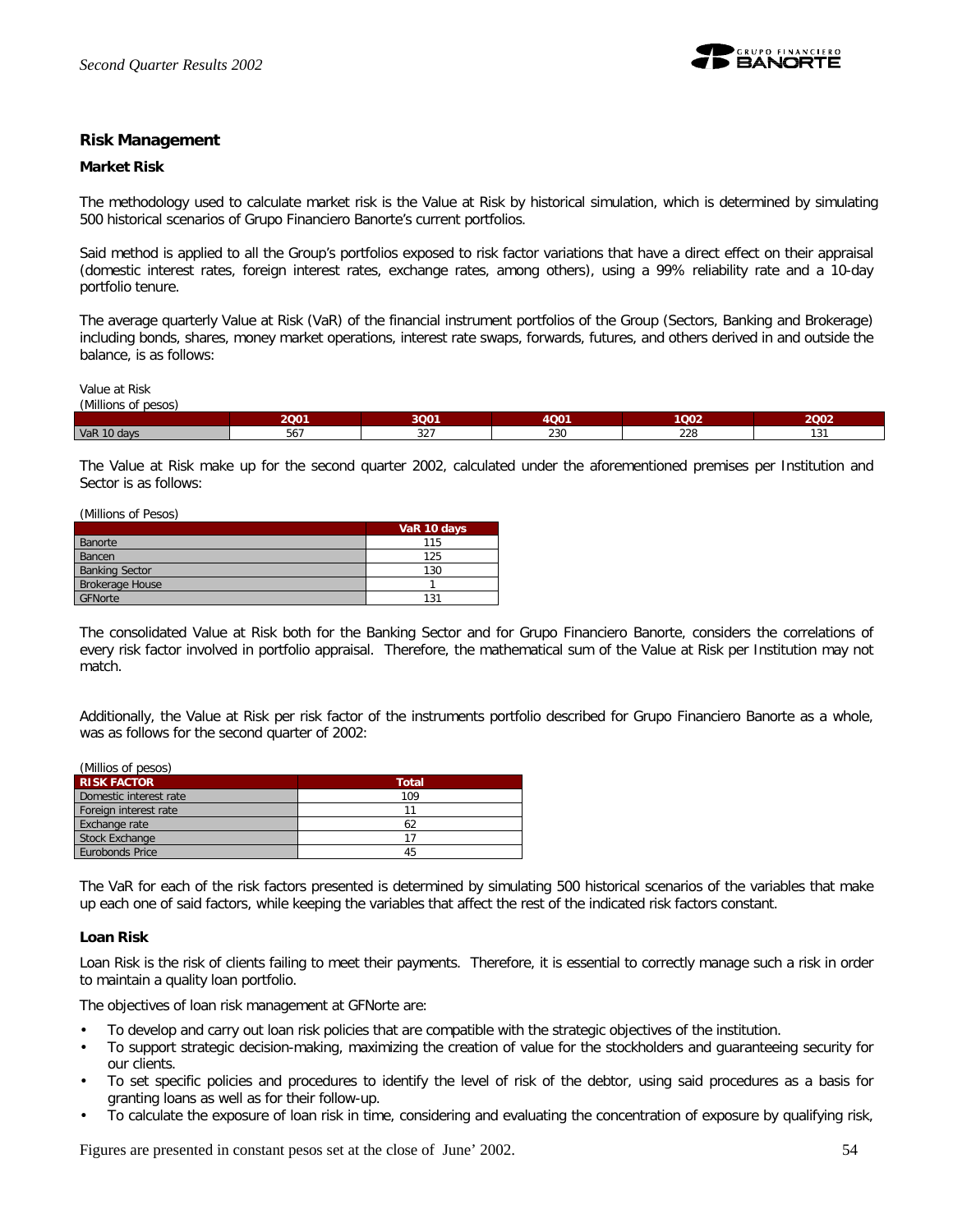#### *Second Quarter Results 2002*

geographical regions, economic activities, currency and type of product.

- To create diversification strategies of the loan portfolio, setting down its limits.
- To implement a global loan risk management supervising all the operations and aspects related to loan risk.

#### **Individual Loan Risk**

Individual risk is identified and measured at GFNorte by Qualifying Loan Risk, per Target Markets and pursuant to the Risk Acceptance Criteria.

As to the Qualification of Loan Risk, during 2000, clients were qualified applying two methods: the first, proposed by the CNBV in Circular 1128, consists of 5 levels of risk: A, B, C, D, and E; and the second is the Banorte Loan Risk Qualification method, developed internally in accordance with internationally accepted standards and practices. It indicates 10 levels of risk; in which 1 is the lowest and 10 is the highest. Additionally there is a parameter-oriented risk level calculation system for minor loans.

The Target Markets and the Risk Acceptance Criteria are tools that are part of GFNorte's loan strategy which help in determining individual loan risk levels. The Target Markets are activities selected by region and economic activity, backed up by economic and quality studies of the portfolio in which Banorte is interested in placing loans. The Risk Acceptance Criteria are parameters that describe the identified risks per industry, making it possible to identify the risk implied for the bank in granting a loan to a client depending on the economic activity involved. The types of risk considered in the Risk Acceptance Criteria are financial, operation, market, company life cycle, legal and regulatory, loan experience and management quality.

#### **Portfolio Loan Risk**

GFNorte has designed a portfolio loan risk method that, besides contemplating the major and latest international practices in identification, measurement, control and follow-up, has been adapted to work within the context of the Mexican Financial System.

This loan risk methodology makes it possible to know the current value of the portfolio loans, that is, *the loan exposure*, allowing surveillance of the risk concentration levels per risk qualification, geographical regions, economic activities, currency and type of product in order to know the portfolio's profile and take action to direct it toward a diversification which will maximize profitability with the lowest risk.

Calculating loan exposure implies generating a cash flow of each one of the loans, of both capital and interest to discount it later. This exposure is sensible to changes in the market, thereby facilitating calculations under different economic scenarios.

The method, in addition to contemplating loan exposure, takes into consideration the probability of non-compliance, the recovery level associated to each client and the classification of the debtor based on the Merton model. The *probability of noncompliance* is the probability that the debtor will not meet his/her debt obligation with the bank according to the originally agreed terms and conditions. The probability of non-compliance is based on the transition matrixes that GFNorte calculates from the migration of the debtor through different risk qualification levels. The *recovery ratio* is the percentage of total exposure that is estimated to be recovered in the debtor fails to comply. The *classification of the debtor*, based on the Merton model, associated the debtor's future behavior to loan and market factors on which his "credit health" depends, as determined by statistical techniques.

The results are risk measures such as the expected and unexpected loss at a one-year horizon. The expected loss is the credit portfolio's loss distribution average. The unexpected loss is the maximum loss at a specific confidence level (95% in this case) given the loss distribution.

The results obtained are used as a tool for better decision-making in granting loans and in the diversification of the portfolio, according to GFNorte's global strategy. The individual risk identification tools and the portfolio loan risk methodology are periodically checked and updated to allow the application of new techniques that may support or strengthen them. As a result, GFNorte has tools and methods of the highest quality on an international scale to identify, measure, control and follow up loan risks.

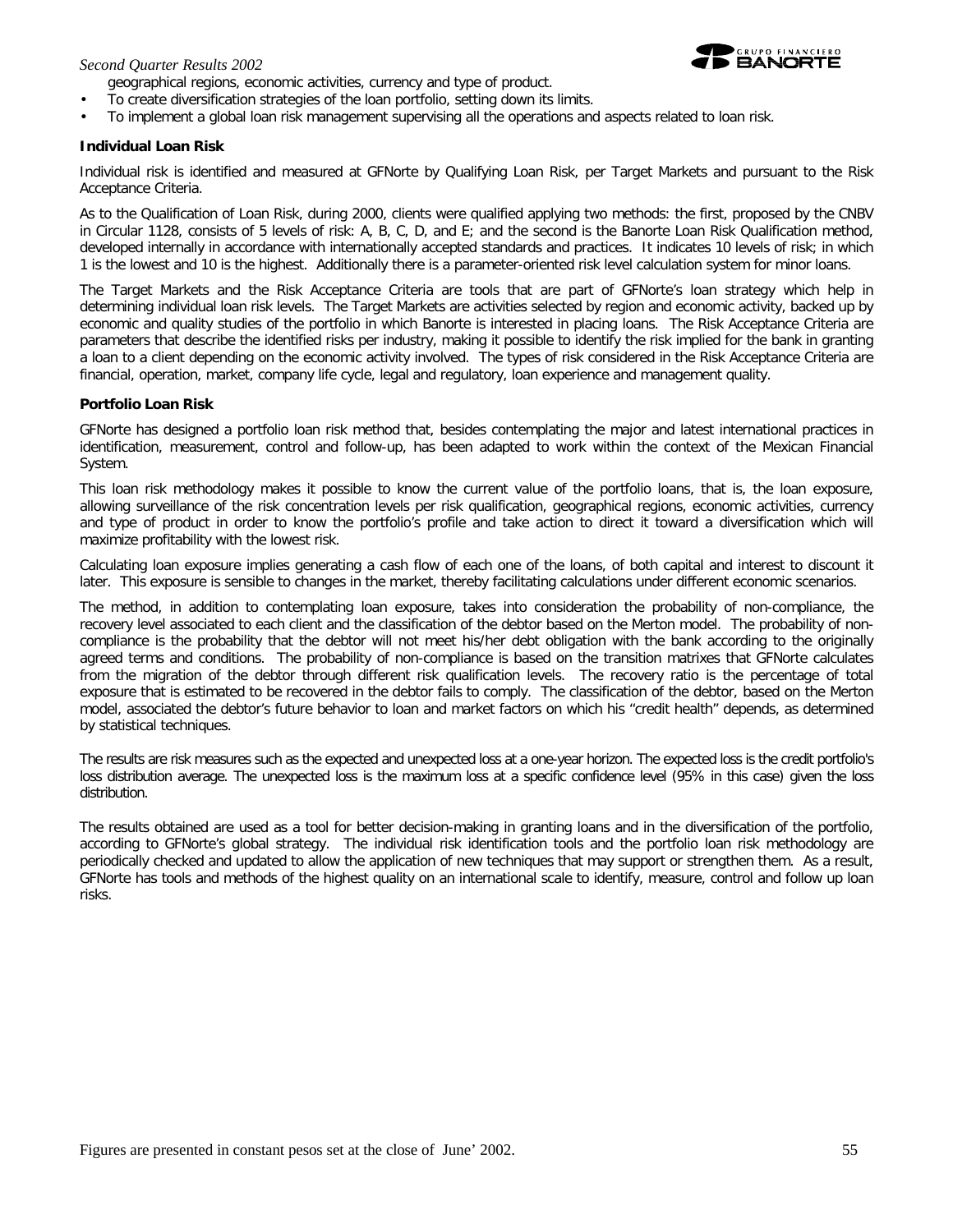

#### **Information by Segments**

With the ultimate goal of improving the understanding of information of the Group and given the importance of the 2 banks (Banorte and Bancen) within the Financial Group, (together representing more than 90% each of the Shares, Deposits, and Profits of the Group), we have included their financial statements and combined indicators pro-forma together under the "Banking Sector" heading. The Banking Sector is defined as the 2 banks with their respective subsidiaries, except the Afore unit (a subsidiary of Bancen), which is not considered part of this Sector for management reasons (as of the end of 1998). We have also grouped companies corresponding to other Sectors, which are defined in accordance with the orientation of the companies. These Sectors are as follows: The Brokerage Sector which is made up of the Brokerage House; the Long-Term Savings Sector, made up of the Annuities, Insurance and Afore companies, and the Auxiliary Organizations Sector which includes the Leasing, the Brokerage, the Warehousing, and the Bonding companies. For purposes of the Reconciliation Table by Sector, these sectors are all put under the heading "Other Sectors" as they each represent only a very small participation in the group. This segmentation was done on the basis of the International Accounting Normative (NIC 14) and the Statement of Financial and Accounting Standards N° 131 that refers to the rules for presenting financial information by segment.

# **Proforma Consolidated Data-2Q02**

| (Millions of pesos)                | BANCEN (3)<br>BANORTE (1) |         | <b>TOTAL</b> |  |
|------------------------------------|---------------------------|---------|--------------|--|
| <b>Income Statement</b>            |                           |         |              |  |
| Net Interest Income                | 977.2                     | 1.059.6 | 2,036.8      |  |
| Non Interest Income                | 576.9                     | (19.6)  | 557.3        |  |
| Non Interest Expense               | 2,163.3                   | 30.6    | 2,193.8      |  |
| Other income (expense)             | 129.0                     | 75.7    | 204.7        |  |
| Extraordinary items, net           | 398.4                     |         | 398.4        |  |
| Net Income                         | (330.4)                   | 1.091.8 | 761.3        |  |
| <b>Balance Sheet</b>               |                           |         |              |  |
| Assets                             | 165,500                   | 5,226   | 170,726      |  |
| Loans                              | 137.616                   | 634     | 138,250      |  |
| Deposits                           | 119.493                   |         | 119,493      |  |
| Equity                             | 7.344                     | 2.285   | 9.629        |  |
| Past Due Loans                     | 4,329                     | 320     | 4,649        |  |
| Loan Loss Reserves                 | 5,025                     | 425     | 5.450        |  |
| Ratios                             |                           |         |              |  |
| Non Interest Expense/ Total Assets | 1.3%                      | 0.6%    | 1.3%         |  |
| % Past Due Loans                   | 3.1%                      | 50.5%   | 3.4%         |  |
| Reserves / Past Due Loans          | 116.1%                    | 132.8%  | 117.2%       |  |
| % Capitalization (2)               | 14.0%                     | 9.7%    | 13.1%        |  |

1) Includes a 96.11% participation of the Group. 2) Includes Market Risks.Using 2003 rules.

3) Excludes the AFORE.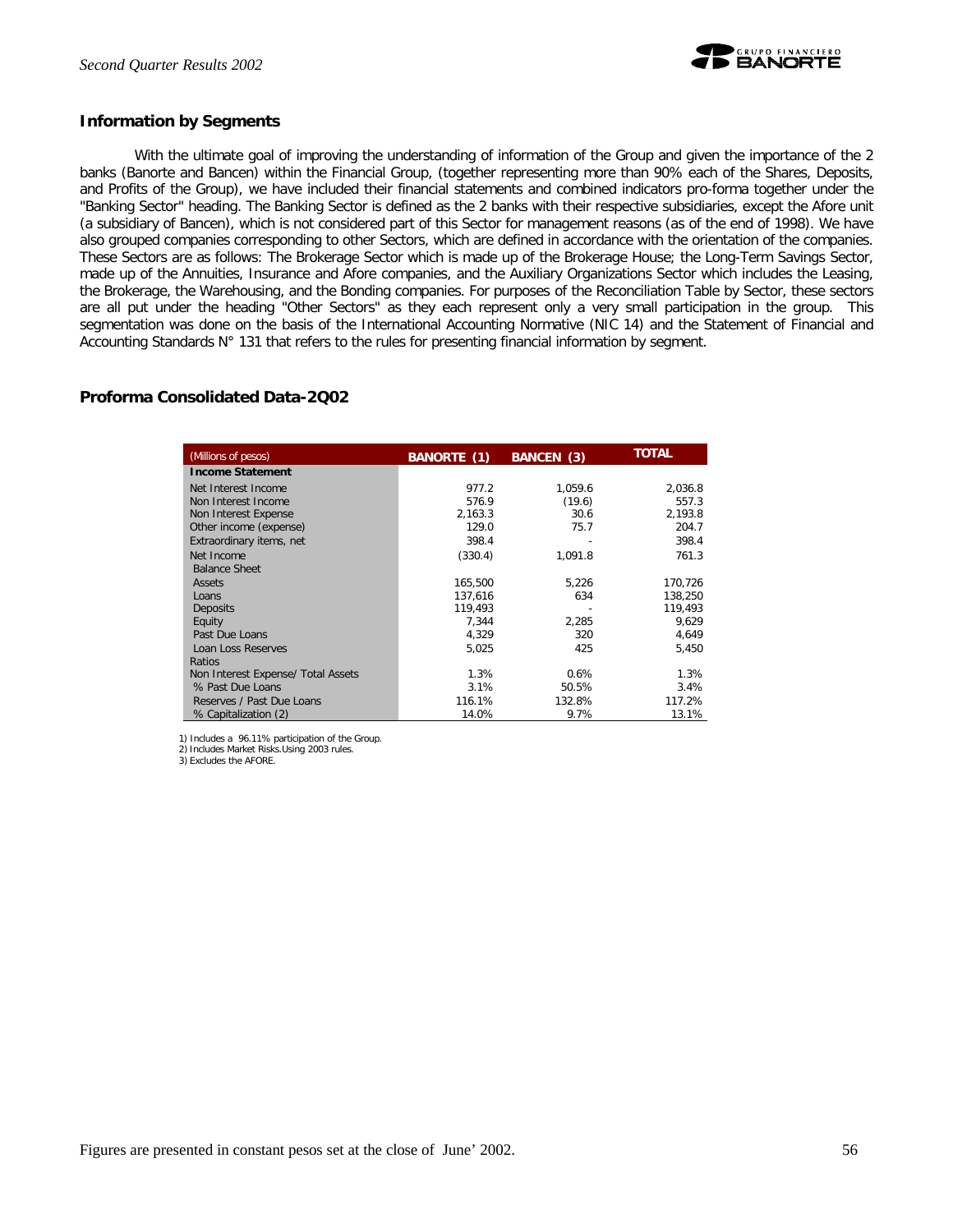

# **Inter-bank Eliminations Summary**

| (Millions of Pesos)                | <b>BANORTE</b><br><b>BANCEN</b> |          | <b>INTERBANK</b><br><b>ELIMINATIONS</b> |  |
|------------------------------------|---------------------------------|----------|-----------------------------------------|--|
| <b>Income Statement</b>            |                                 |          |                                         |  |
| Net Interest Income                | (997.2)                         | 997.2    |                                         |  |
| Non Interest Income                |                                 |          |                                         |  |
| Non Interest Expense               | (25.9)                          | 25.9     |                                         |  |
| Other Income (expense)             |                                 |          |                                         |  |
| Extraordinary items, net           |                                 |          |                                         |  |
| <b>Balance Sheet</b>               |                                 |          |                                         |  |
| Assets                             | (2,538)                         | (393)    | (2,931)                                 |  |
| Cash and Due from Banks            | (1, 345)                        | (20)     | (1, 365)                                |  |
| Loans                              | (1, 193)                        |          | (1, 193)                                |  |
| <b>Deposits</b>                    |                                 | (278)    | (278)                                   |  |
| Due to Banks                       | (20)                            | (1, 471) | (1, 491)                                |  |
| Equity                             |                                 | (1, 345) | (1, 345)                                |  |
| Past Due Loans                     |                                 |          |                                         |  |
| Loan Loss Reserves                 |                                 |          |                                         |  |
| <b>Investments in Subsidiaries</b> |                                 |          |                                         |  |
| Deferred Taxes, (Liabilities) (*)  |                                 |          |                                         |  |
| Deferred Taxes, (Assets)(*)        |                                 | (95)     | (95)                                    |  |
|                                    |                                 | (95)     | (95)                                    |  |

(\*)Reclassifications, in accordance to CNBV and accounting criteria presentation

The aforementioned table shows the eliminations between the two banks, considered as the "Banking Sector," showing the balance of the same under each heading in the Income Statement and the Balance Sheet. Note, however, that the individual numbers from the pro-forma table of combined indicators cannot be compared directly with those of the individual Financial Statements of each Bank, as one must consider the eliminations contained in this section, and also take into account that the Afore unit is not included under Bancen but *is*, nevertheless, included in the individual Financial Statements of Bancen.

Reconciliation per Segments Table

| (Millions of Pesos)      | <b>BANKING</b><br><b>SECTOR</b> | <b>OTHER</b><br><b>SECTORS</b> | WITHOUT<br>OT. SECT. | <b>TOTAL</b><br><b>GROUP</b> |
|--------------------------|---------------------------------|--------------------------------|----------------------|------------------------------|
| <b>Income Statement</b>  |                                 |                                |                      |                              |
| Net Interest Income      | 2.036.8                         | 96.1                           | (15.0)               | 2.117.9                      |
| Non Interest Income      | 557.3                           | 281.0                          |                      | 838.3                        |
| Non Interest Expense     | 2.193.8                         | 282.3                          | (15.3)               | 2.460.8                      |
| Other Income (expense)   | 204.7                           | (1.3)                          | (0.3)                | 203.1                        |
| Extraordinary items, net | 398.4                           |                                |                      | 398.4                        |
| <b>Balance Sheet</b>     |                                 |                                |                      |                              |
| Assets                   | 170.726                         | 15,667                         | (12, 185)            | 174,209                      |
| Loans                    | 138.250                         | 2,619                          | (1, 225)             | 139.644                      |
| <b>Deposits</b>          | 119.493                         |                                | (175)                | 119.318                      |
| Equity                   | 9.629                           | 12.290                         | (10,624)             | 11,295                       |
| Past Due Loans           | 4.649                           | 50                             |                      | 4.699                        |
| Loan Loss Reserves       | 5,450                           | 21                             |                      | 5,471                        |

The criteria for distributing income and expenditures between the Subsidiaries of the Group is done on the basis of the relative size and operational volume of each company, depending on the type of primary service it provides. These criteria are applied to the expenses related to the operation of primary areas, these being Accounting, Systems, and Operations, as well as to the expenses for maintaining the corporate structure.